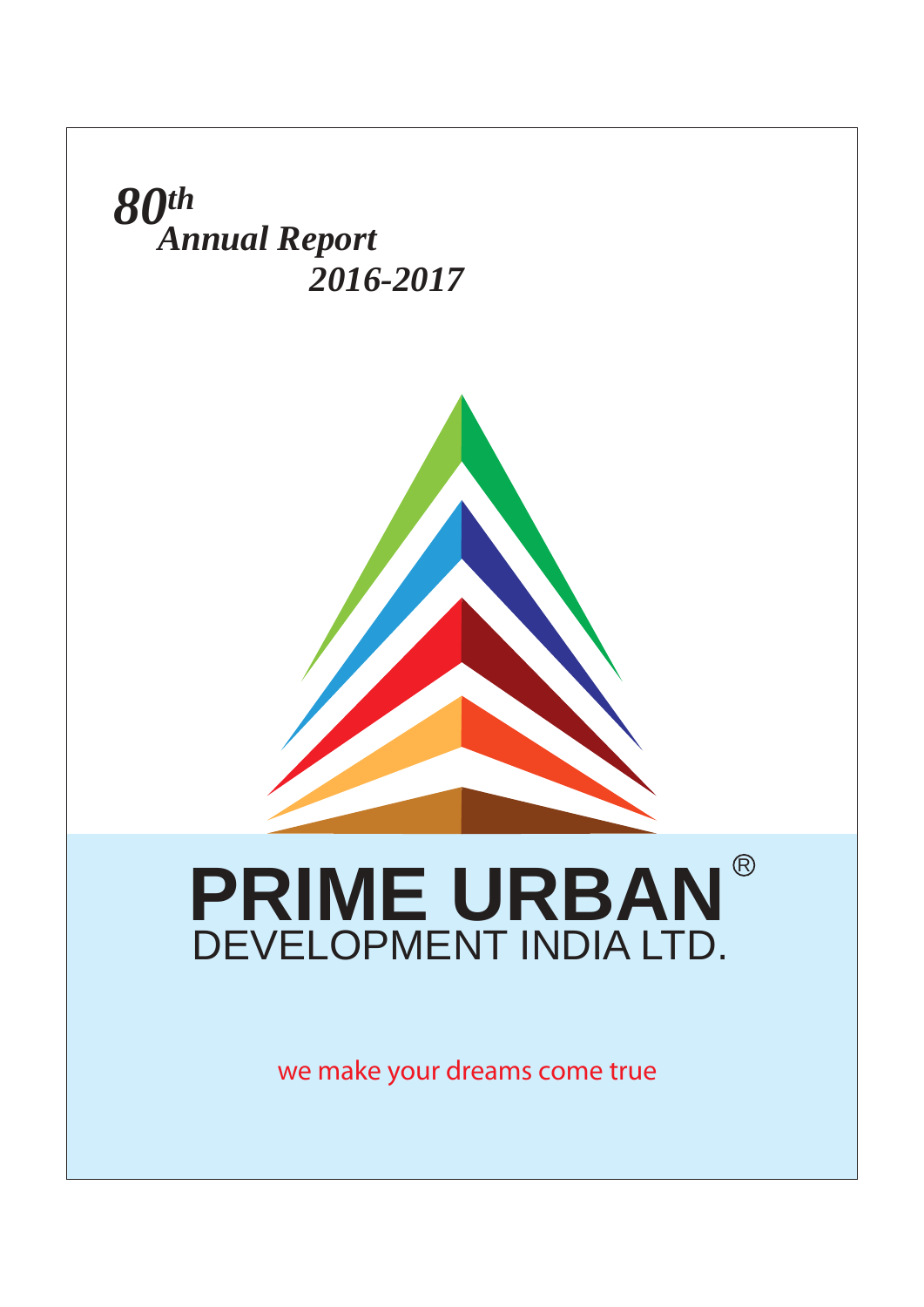## CONTENTS Page Nos.

| Corporate Information                                                    | 1              |  |
|--------------------------------------------------------------------------|----------------|--|
| Letter from the Chairman                                                 | $\overline{2}$ |  |
| Notice of Annual General Meeting                                         | 3              |  |
| Directors' Report                                                        | 12             |  |
| Management Discussion and Analysis                                       | 41             |  |
| Corporate Governance Report                                              | 49             |  |
| Auditors' Report                                                         | 66             |  |
| <b>Balance Sheet</b>                                                     | 70             |  |
| Statement of Profit and Loss                                             | 71             |  |
| <b>Cash Flow Statement</b>                                               | 72             |  |
| <b>Significant Accounting Policies</b>                                   | 73             |  |
| Notes forming part of the Financial Statements                           | 75             |  |
| Auditors' Report on Consolidated Financial Statements                    | 89             |  |
| <b>Consolidated Balance Sheet</b>                                        | 92             |  |
| <b>Consolidated Statement of Profit and Loss</b>                         | 93             |  |
| <b>Consolidated Cash Flow Statement</b>                                  | 94             |  |
| Significant Accounting Policies on Consolidated Financial Statements     | 95             |  |
| Notes forming part of the Consolidated Financial Statements              | 96             |  |
| Financial Information on Subsidiary/Associates Companies/ Joint Ventures | 107            |  |
| Proxy Form                                                               | 108            |  |
| Attendance Slip                                                          | 109            |  |
| <b>Ballot Paper</b>                                                      | 110            |  |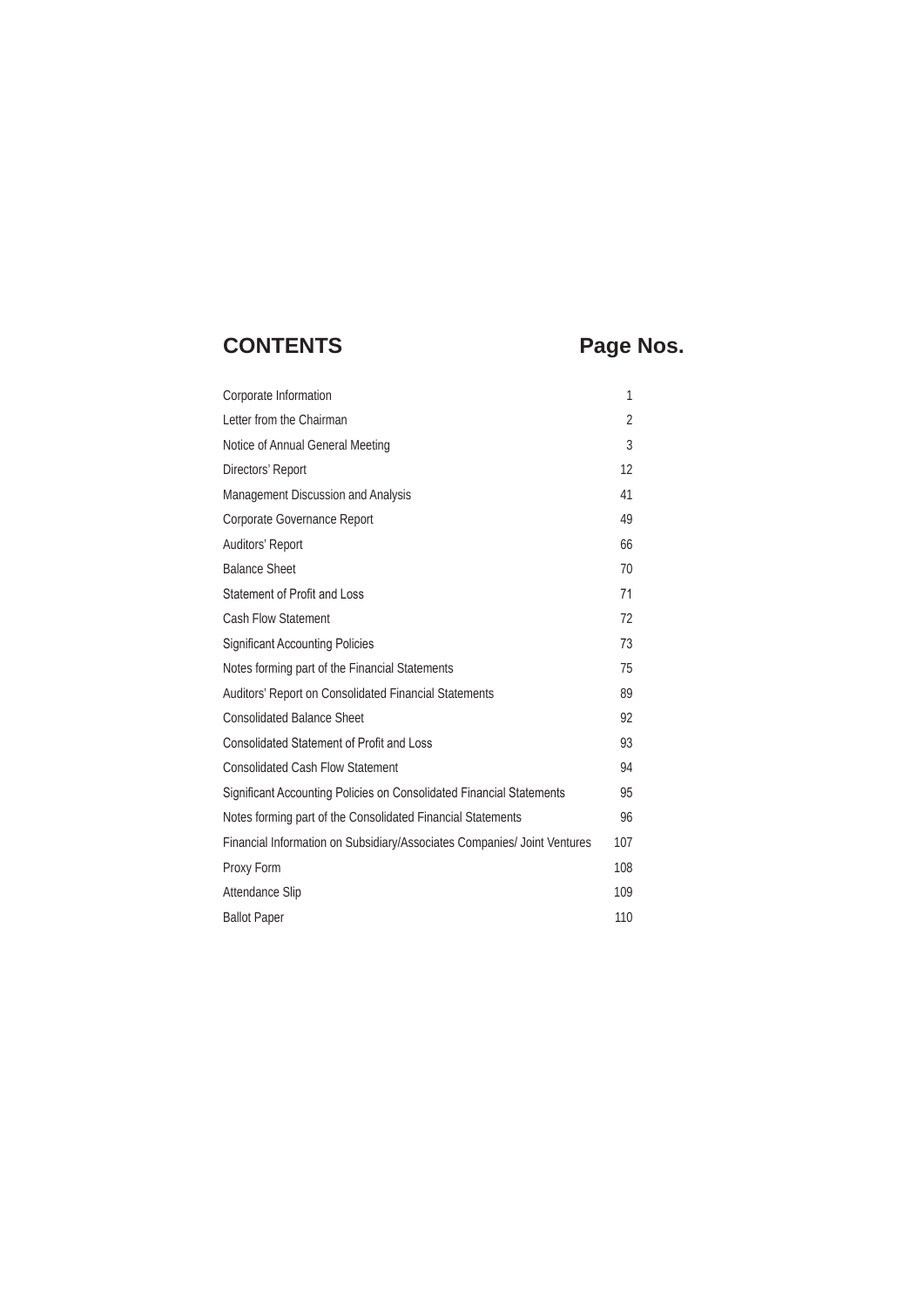### **80th ANNUAL REPORT 2016-17 PRIME URBAN DEVELOPMENT INDIA LIMITED**

### **CORPORATE INFORMATION**

### **BOARD OF DIRECTORS**

**CHAIRMAN** Mr. Purusottamdas Patodia

**VICE CHAIRMAN** Mr. Manoj Kumar Patodia

**MANAGING DIRECTOR**  Mr. Anuj Patodia

**WHOLE TIME DIRECTOR** Mr. T. Paul Sugumaran

#### **DIRECTORS**

Mr. N.K. Bafna Mr. Banwarilal Singhal Mr. Venkatchalam Ramaswamy Mrs. Ryna Zaiwalla Karani

**CHIEF FINANCIAL OFFICER** Mr. S. Udayananda

**SENIOR MANAGER – LEGAL AND COMPANY SECRETARY** Mr. Krunal Shah

**STATUTORY AUDITORS** M/s. M.S. Jagannathan & Visvanathan Chartered Accountants, Coimbatore

**INTERNAL AUDITORS** M/s. K. Sundaramurthy & Co. Chartered Accountants, Coimbatore

**LEGAL ADVISORS** M/s. Ramani & Shankar Advocates, Coimbatore

**BANKERS** Central Bank of India

### **REGISTERED OFFICE**

110, Avanashi Road, Gandhi Nagar Post, Tirupur- 641 603, Tamil Nadu, India. Tel No.: +91 421 4307800 Fax No.:+91 421 2471463

#### **CORPORATE OFFICE**

54-Free Press House, 5th Floor, 215, Free Press Journal Marg, Nariman Point, Mumbai- 400 021, Maharashtra, India. Tel No.: +91 22 6164 5000 Fax No.: +91 22 6164 5070 Email ID: companysecretary@ptlonline.com

#### **REGISTRAR & SHARE TRANSFER AGENTS**

S.K.D.C. Consultants Limited Kanapathy Towers, 3rd Floor, 1391/A-1, Sathy Road, Ganapathy Post, Coimbatore – 641 006, Tamil Nadu, India. Tel No. : +91 422 4958995 Fax No. : +91 422 2539837

#### **WEBSITE**

www.ptlonline.com

### **CORPORATE IDENTIFICATION NUMBER**

**1**

L70200TZ1936PLC000001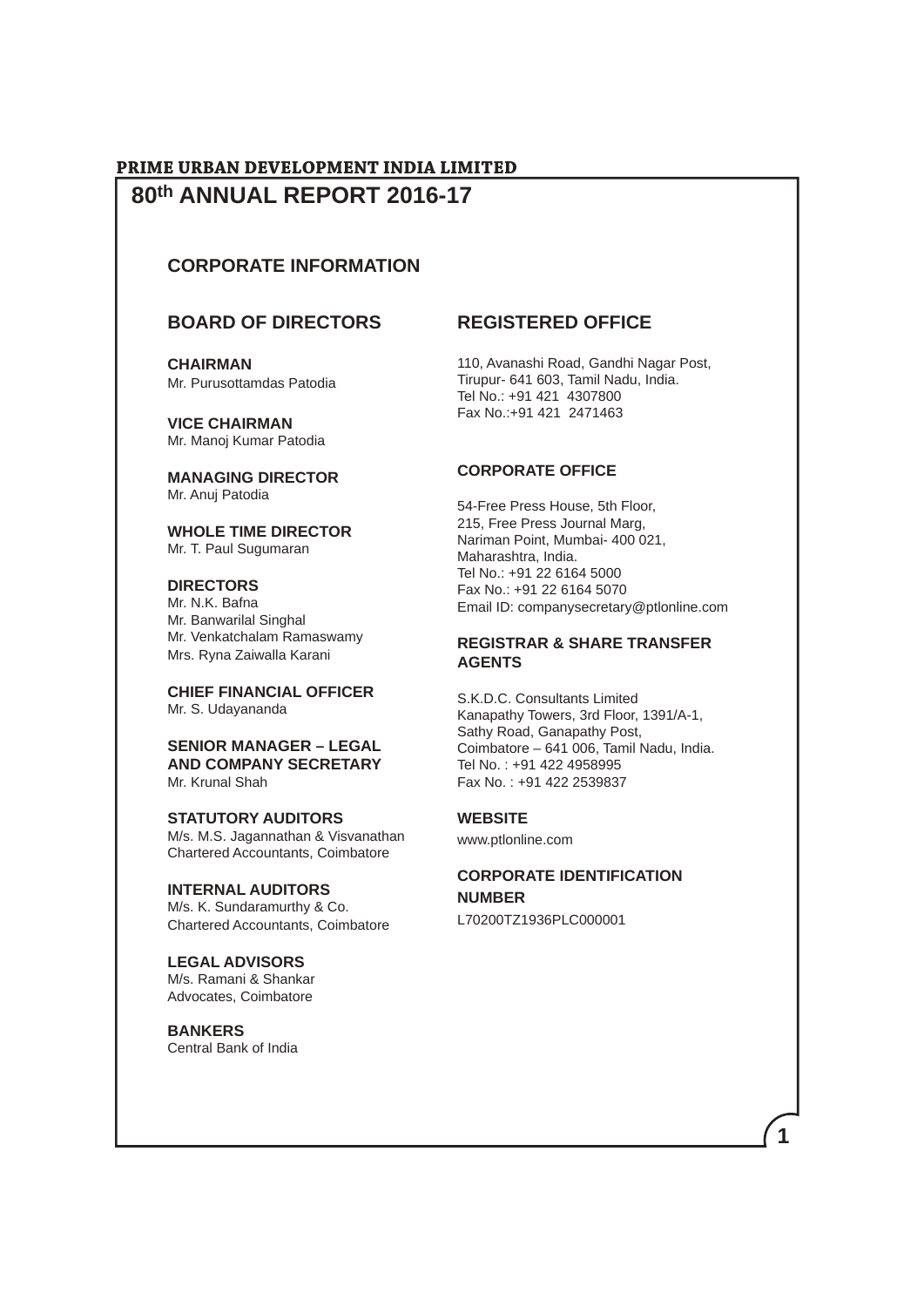#### **LETTER FROM THE CHAIRMAN**



**Mr. P. D. Patodia** Chairman and Managing Director

Dear Shareholders, I am very happy to share with you the performance of your Company for the financial year 2016-17.

FY16-17 was a year of Policy reforms. The Central government's commitment to lead the country on a growth path has led to the materialisation of various policy measures. The Government has taken several steps to revive the Realty sector to fulfil the Government's dream of providing Housing to all in the nation.

During the year, the Government undertook various ground breaking policy reforms such as according of Infrastructure status to Affordable housing, enforcement of the Real Estate Regulation Act (RERA), GST Act and Real Estate Investment Trust (REIT). These measures taken by the Government shows its dedication towards the development of Real Estate in India.

These measures will likely stimulate activity in the Real estate sector, bring in transparency, improve credibility, attract investment and cause a shift of consumers to the organised sector ultimately leading to creation of credible and quality real estate in India. The sector is expected to offer an opportunity of Rs. 1.25 Trillion approximately.

Your Company is mainly engaged in the Real Estate sector. I am pleased to inform you that despite tough business environment and the Demonetisation move of the Government, your Company has comfortably sailed through the tide and has given a satisfactory performance.

In FY18 we shall continue to focus on our Villas Project, the Onyx. I am pleased to share with you that Onyx was recently awarded the **'Best Project in Non-Metro Commercial Award'**. Magpie Estate Award accorded this award to our project. Needless to say, it adds enormously to our Brand Value and market standing.

The main focus of your Company is to develop Affordable Housing in the state of Tamil Nadu. Tamil Nadu is the 2nd most economically competitive states in India, one of the 3 most preferred states for business investments and is the 2nd largest contributor to India's GDP. Your Company enjoys unmatched goodwill in the city of Tirupur in the state of Tamil Nadu.

We are further looking to add projects in the affordable housing segment. This is likely to create a new momentum to our project execution and profitability. Given the Government incentives and regulatory push, this segment is likely to create far new opportunities for Real Estate sector.

Your Company's consolidated revenue for FY17 was Rs. 57 Cr. with EBITDA of Rs. 13 Cr. and the PAT stood at Rs. 10 Cr. The Board of Directors have recommended a dividend of 20% i.e Rs. 0.40 (Forty paise only) per Equity share of FV of Rs. 2/- each, subject to the approval of the shareholders at the ensuing Annual General Meeting. With the improving landscape on the back of the positive reforms the outlook for FY18 looks bright.

In the Textile division, our revenues in FY17 were Rs. 24 Cr with an EBIT of Rs. 0.6 Cr. Our products are well accepted in the export market where we enjoy trust and goodwill with our customers of many decades.

Best regards, **P.D. Patodia** Chairman and Managing Director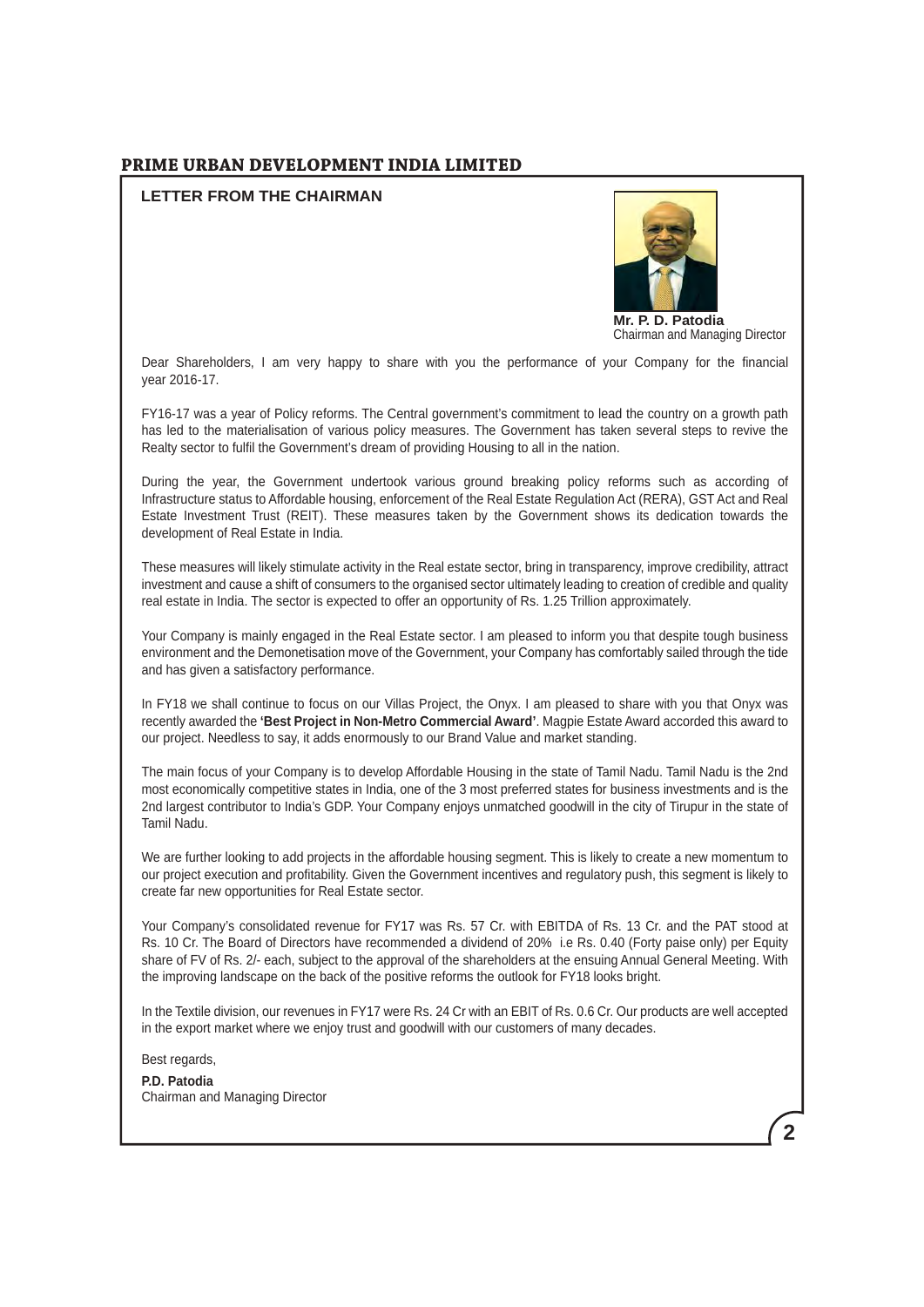

**Corporate Identity Number (CIN): L70200TZ1936PLC000001 Regd. Office: 110, Avanashi Road, Gandhinagar Post,Tirupur-641 603 Website: www.ptlonline.com, Email id: companysecretary@ptlonline.com Tel. No: +91 421- 4307800 Fax: +91 421-2471463**

### **NOTICE**

NOTICE is hereby given that the EIGHTIETH Annual General Meeting of the Members of **PRIME URBAN DEVELOPMENT INDIA LIMITED** will be held at the Registered Office of the Company situated at 110 Avanashi Road, Gandhi Nagar Post, Tirupur-641 603, Tamil Nadu **on Friday, August 11, 2017 at 3.00 p.m.** to transact the following business:

#### **ORDINARY BUSINESS**

- 1. To receive, consider and adopt the audited Financial Statements (including audited Consolidated Financial Statements) of the Company for the Financial Year ended 31st March, 2017 together with the Reports of the Board of Directors and the Auditors thereon.
- 2. To declare Final Dividend on equity shares of the Company for the Financial Year ended 31st March, 2017.
- 3. To appoint a Director in place of Mr. Purusottamdas Patodia (DIN: 00032088), who retires by rotation and being eligible, offers himself for re-appointment.
- 4. To consider the appointment of M/s. Raghu and Ram, Chartered Accountants (Registration Number-0033405) as Statutory Auditors of the Company, and if thought fit, to pass, with or without modification(s), the following resolution **as an Ordinary Resolution:**

**"RESOLVED THAT** pursuant to provisions of Section 139, 142 and other applicable provisions of the Companies Act, 2013, if any, read with the Companies (Audit & Auditors) Rules, 2014, (including any statutory modification(s) or re-enactments thereof for the time being in force) and considering the recommendations of the Audit Committee and subject to approval of the Members of the Company, M/s. Raghu and Ram, Chartered Accountants, (Firm Registration No. 003340S) be and is hereby appointed as the Statutory Auditors of the Company, to hold office for a term of 5 years from the conclusion of this 80th Annual General Meeting ("AGM") till the conclusion of 85th AGM of the Company, subject to ratification of the said appointment at every intervening AGM held after this AGM, on such remuneration including out of pocket expenses and other expenses as may be mutually agreed by and between the Board of Directors in consultation with the Auditors.

 **RESOLVED FURTHER THAT** the Board of Directors of the Company be and is hereby authorized for and on behalf of the Company to file all necessary forms with the Registrar of Companies and to take all necessary steps and to do all such acts, deeds, matters and things which may be deemed necessary for giving effect to the above Resolution."

#### **SPECIAL BUSINESS**

5. To consider and if thought fit, to pass with or without modifications, the following resolution as an **Ordinary Resolution:**

**"RESOLVED THAT** pursuant to the provisions of Sections 149, 150, 152 read with Schedule IV and other applicable provisions, if any, of the Companies Act, 2013 ("the Act") and Rules framed thereunder (including any statutory modification(s) or enactment thereof for the time being in force) and pursuant to the applicable provisions of Securities and Exchange Board of India (Listing Obligations and Disclosure Requirements) Regulations, 2015, including any modification or amendment thereof, Mrs. Ryna Zaiwalla Karani (DIN: 00116930), who was appointed as an Additional Director of the Company with effect from 13th April, 2017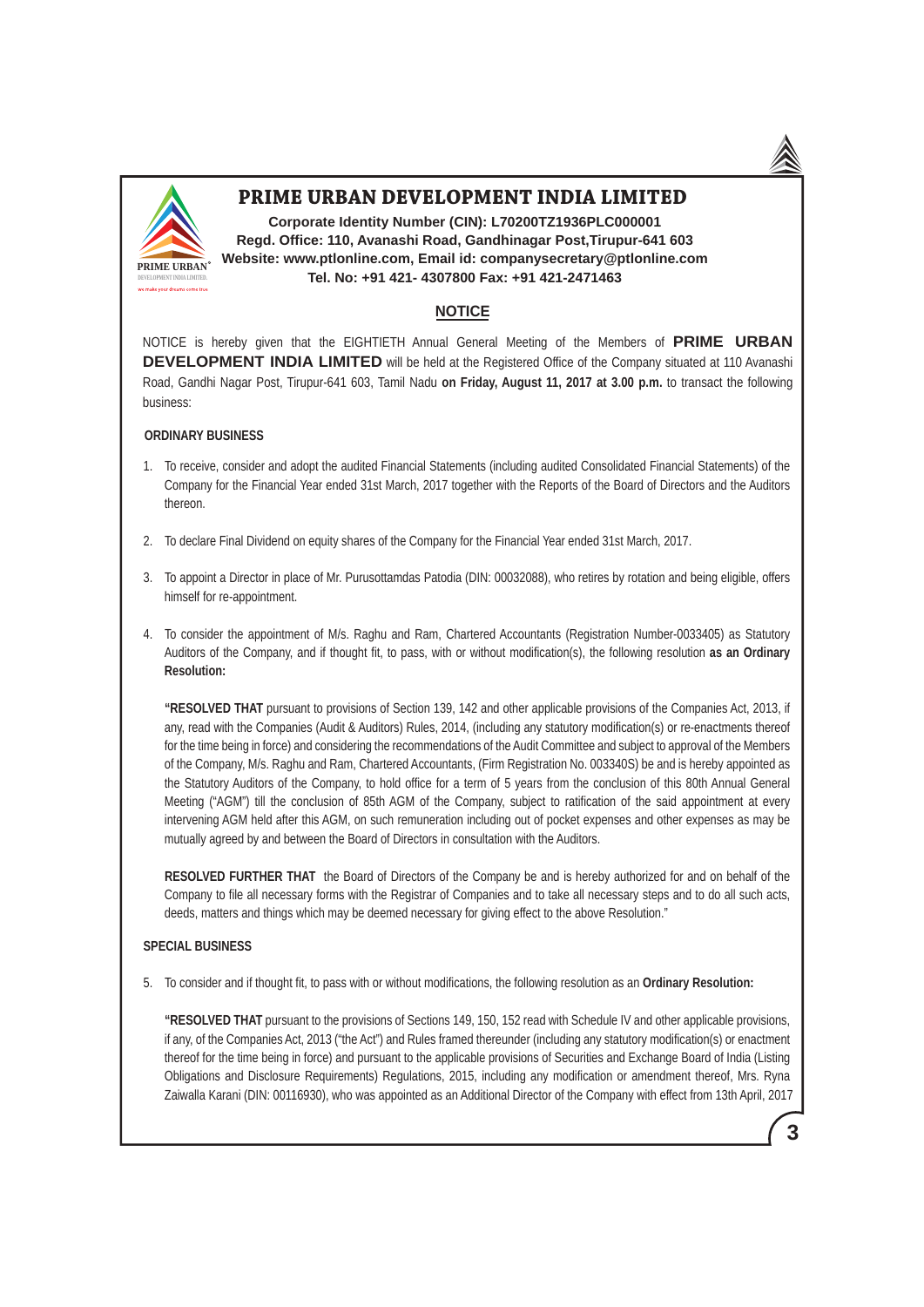under Section 161 of the Act and who holds office upto the date of this Annual General Meeting and in respect of whom the Company has received a notice in writing under Section 160 of the Act, from a Member, proposing the candidature of Mrs. Ryna Zaiwalla Karani for the office of Director, be and is hereby appointed as an Independent Director of the Company for a period of 5 (Five) consecutive years commencing from 13th April, 2017 and the term shall not be subject to retirement by rotation."

> By Order of the Board of Directors For **Prime Urban Development India Limited**

Place : Mumbai **Krunal Shah**<br>Date : May 24, 2017 **Music Benefits and Company Secretary** Senior Manager-Legal and Company Secretary **Senior Manager-Legal and Company Secretary** 

 **Registered Office:** 110, Avanashi Road, Gandhinagar Post, Tirupur-641 603, Tamil Nadu.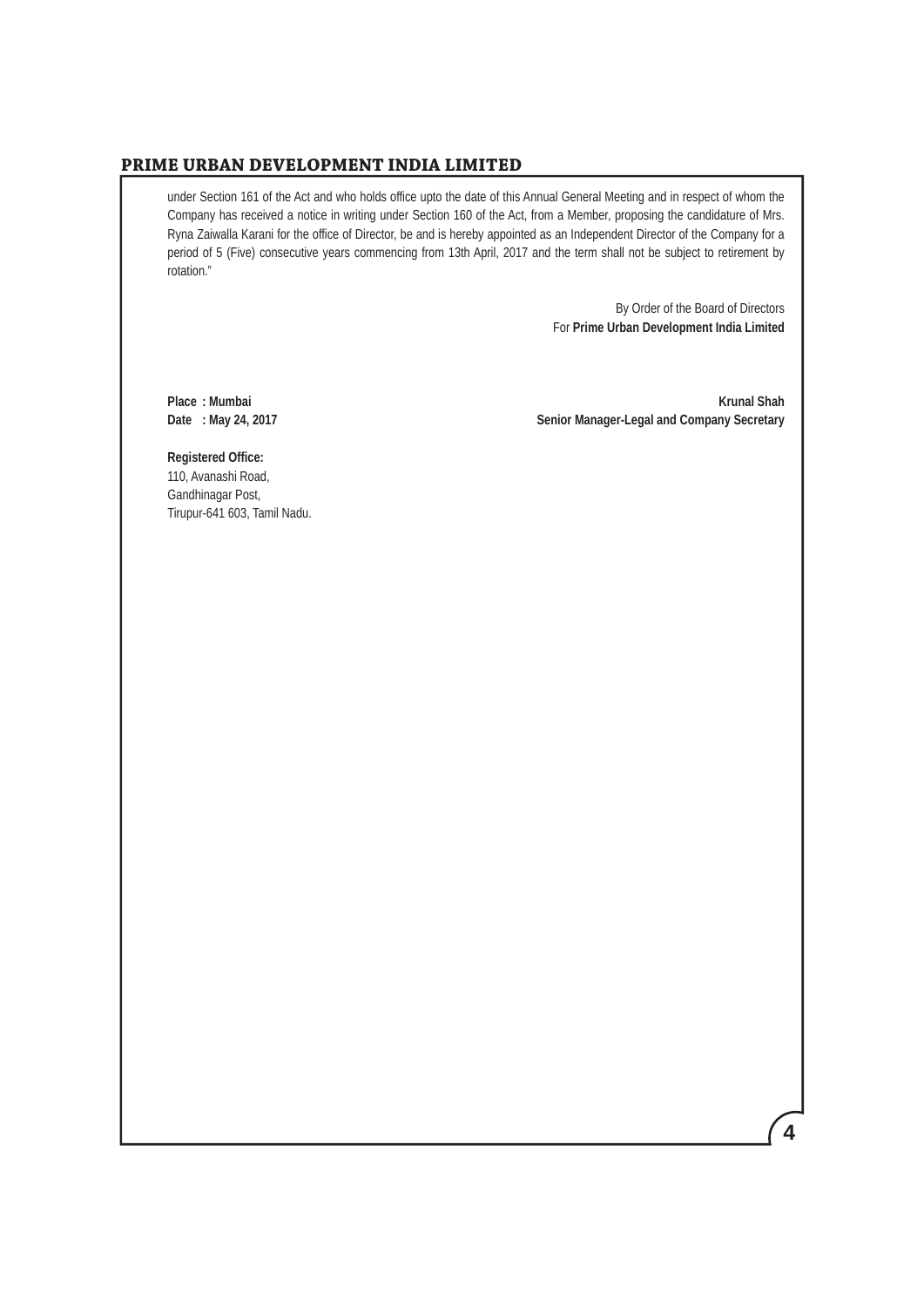#### **NOTES :**

- 1. A MEMBER ENTITLED TO ATTEND AND VOTE AT THE ANNUAL GENERAL MEETING **("AGM")** IS ENTITLED TO APPOINT A PROXY TO ATTEND AND VOTE ON POLL INSTEAD OF HIMSELF/ HERSELF AND THE PROXY NEED NOT BE A MEMBER OF THE COMPANY. Pursuant to the provisions of Section 105 of the Companies Act, 2013, a person can act as a Proxy on behalf of not more than fifty members holding in aggregate, not more than ten percent of the total share capital of the Company. Members holding more than ten percent of the total share capital of the Company may appoint a single person as Proxy, who shall not act as a Proxy for any other Member. The instrument appointing the Proxy, in order to be effective, should be duly completed, stamped and signed and must be deposited at the Registered Office of the Company not less than 48 hours before the time for holding the AGM. Proxies submitted on behalf of companies, societies, etc., must be supported by an appropriate resolution/ authority, as applicable.
- 2. An Explanatory Statement pursuant to Section 102 of the Companies Act, 2013, in respect of Special Business to be transacted at the AGM, is annexed hereto.
- 3. Corporate members intending to send their authorized representative(s) to attend the AGM pursuant to Section 113 of the Companies Act, 2013 are requested to send a duly certified copy of the Board Resolution authorizing their representative(s) to attend and vote on their behalf at the AGM.
- 4. The Register of Members and Share Transfer Books of the Company will remain closed from Saturday, 5th August, 2017 to Friday, 11th August, 2017 (both days inclusive).
- 5. Documents in respect of items referred to in the accompanying Notice and the Explanatory Statement are available for inspection at the Registered Office of the Company between 11.00 a.m. and 1.00 p.m. upto the date of the AGM on all working days (except Saturday, Sunday and Public Holidays).
- 6. The Final Dividend for the financial year ended 31st March, 2017, as recommended by the Board of Directors and if approved at the AGM, will be paid on or after Wednesday, 16th August, 2017 to those Members whose name appears in the Register of Members of the Company as on the book closure dates.
- 7. Members holding shares in electronic form are hereby informed that bank particulars registered with their respective Depository Participants, with whom they maintain their demat accounts, will be used by the Company for the payment of dividend. The Company or its Registrar cannot act on any request received directly from the Members holding shares in electronic form for any change of bank particulars. Such changes are to be intimated only to the Depository Participants of the Members. Members holding shares in electronic form are requested to intimate any change in their address and/or bank mandate immediately to their Depository Participants.
- 8. Members holding shares in physical form are requested to notify/send:
	- Any change in their address/mandate/bank details;
	- Particulars of their bank account, in case the same have not been sent earlier;
	- Quote their Folio numbers in all correspondences; and
	- Applications for consolidating their holdings into one folio in case shares are held under multiple folios in the identical order of names to the Company's Registrar and Share Transfer Agent, SKDC Consultants Limited, Coimbatore at the earliest but not later than 4th August, 2017.
- 9. Information as required to be provided pursuant to the requirements of Regulation 36 of the SEBI (Listing Obligations and Disclosure Requirements), Regulations, 2015 with regards to the Directors seeking appointment and re-appointment at this AGM is given as an Annexure to this Notice.
- 10. Electronic copy of Annual Report for the financial year 2016-17 and Notice calling the 80th AGM of the Company inter alia indicating the process and manner of Remote E-voting along with Attendance Slip and Proxy Form is also being sent to all Members whose email IDs are registered with the Company/Depository Participant(s) for communication purposes unless any Member has requested for a hard copy of the same. For Members who have not registered their e-mail address, physical copy of Annual Report for the financial year 2016-17 and Notice of the 80th AGM of the Company inter alia indicating the process and manner of Remote E-voting along with Attendance Slip and Proxy Form is being sent in the permitted mode.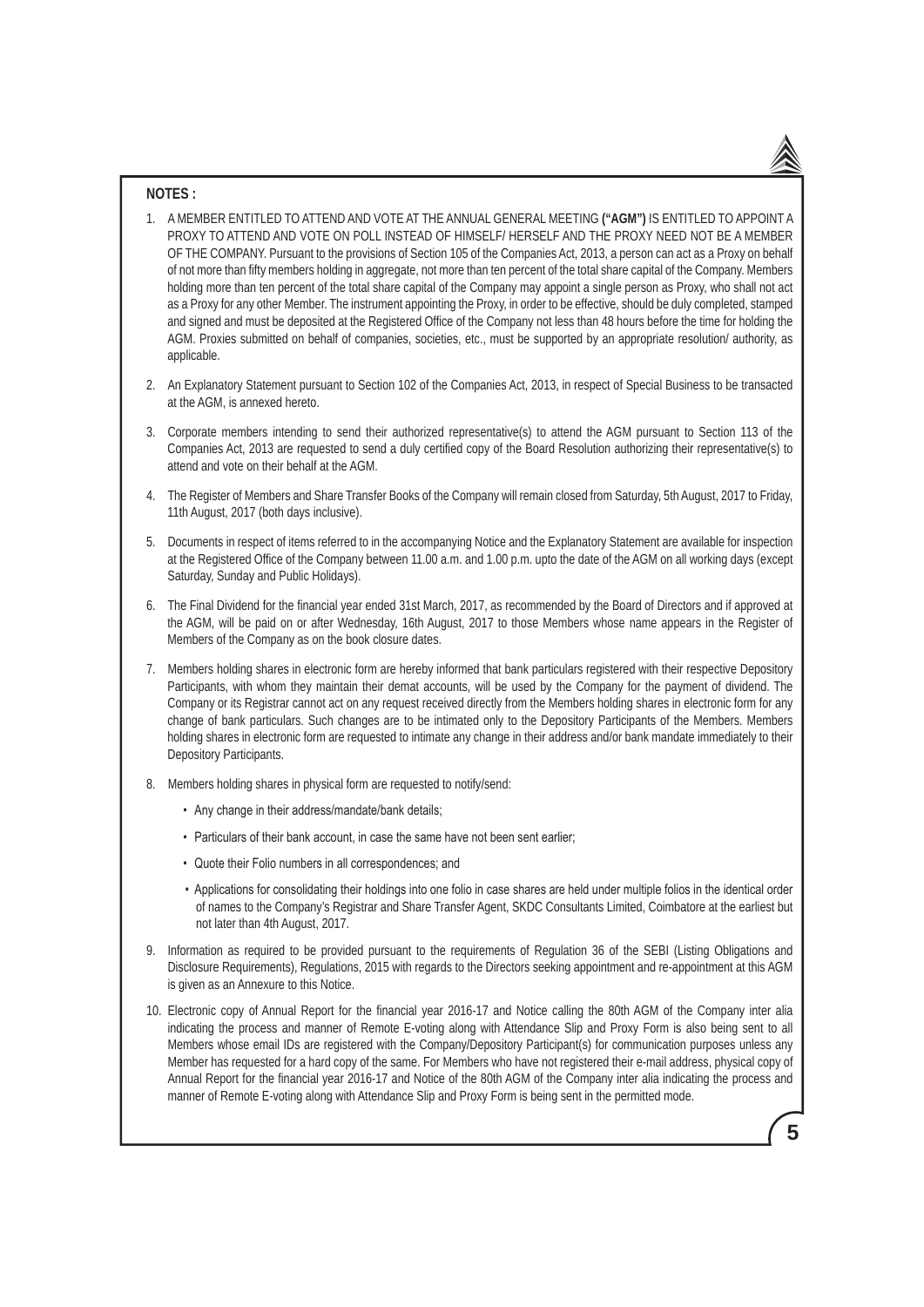- 11. Members/ Proxies are requested to bring the Attendance Slip(s) duly filled in and copies of the Annual Report at the AGM.
- 12. Members who hold shares in electronic form are requested to write their Client ID and DP ID number and those who hold shares in physical form are requested to write their folio number in the attendance slip for attending the meeting to facilitate identification of membership at the AGM.
- 13. Members are requested to send all communications relating to shares to the Registrar and Share Transfer Agents of the Company at the following address:

#### **S.K.D.C. Consultants Limited**

 Kanapathy Towers, 3rd Floor, 1391/A-1, Sathy Road, Ganapathy Post, Coimbatore-641 006, Tamil Nadu Tel No. +91 422 4958995 / 2539835-836 Fax No. +91 422 2539837 Email: info@skdc-consultants.com

- 14. The Securities and Exchange Board of India ("SEBI") has mandated submission of Income Tax Permanent Account Number ("PAN") by every participant in securities market. Members holding shares in electronic form are, therefore, requested to submit PAN details to their Depository Participants with whom they are maintaining their demat accounts. Members holding shares in physical form can submit their PAN details to the Company or its Registrar and Share Transfer Agents.
- 15. a. In accordance to the provisions of Section 108 of the Companies Act, 2013 and Companies (Management and Administration) Rules, 2014, as amended and Regulation 44 of the SEBI (Listing Obligations and Disclosure Requirements) Regulations, 2015, the Company is pleased to offer to its Members facility for voting through electronic means ("E-voting") on the resolutions proposed to be passed at the AGM.

 The Company has engaged Central Depository Services (India) Limited ("CDSL"), an agency authorized by the Ministry of Corporate Affairs for providing e-voting platform.

- b. The Members may cast their votes through E-voting from a place other than the venue of the AGM ("Remote E-voting").
- c. Voting through physical ballot paper shall be made available at the AGM and the Members attending the AGM who have not cast their vote by Remote E-voting shall be able to cast their vote by physical ballot paper at the Meeting.
- d. The Members who have cast their vote by Remote E-voting may also attend the Meeting but shall not be entitled to cast their vote again.
- 16. Any person who becomes a Member of the Company after dispatch of this Notice and holding shares as on the cut-off date i.e. 4th August, 2017, may obtain the User ID and password for Remote E-voting by sending request at companysecretary@ptlonline.com.
- 17. Mr. S. Ramanathan, Practising Chartered Accountant (Membership No. FCA 019532) has been appointed as the Scrutinizer to scrutinize the E-voting process and voting done through physical ballot paper at the AGM in a fair and transparent manner.
- 18. The Scrutinizer shall, after scrutinising the votes cast at the AGM and through Remote E-voting, not later than 2 (two) days from the conclusion of the AGM make a consolidated Scrutinizer's report and submit the same to the Chairman.

 The results declared alongwith the Scrutinizer's Report shall be placed on the website of the Company i.e. www.ptlonline.com and on the website of CDSL and shall also be communicated to BSE Limited.

19. In case of joint holders, attending the meeting, only such joint holder, who is higher in the order of names, will be entitled to vote at the Meeting.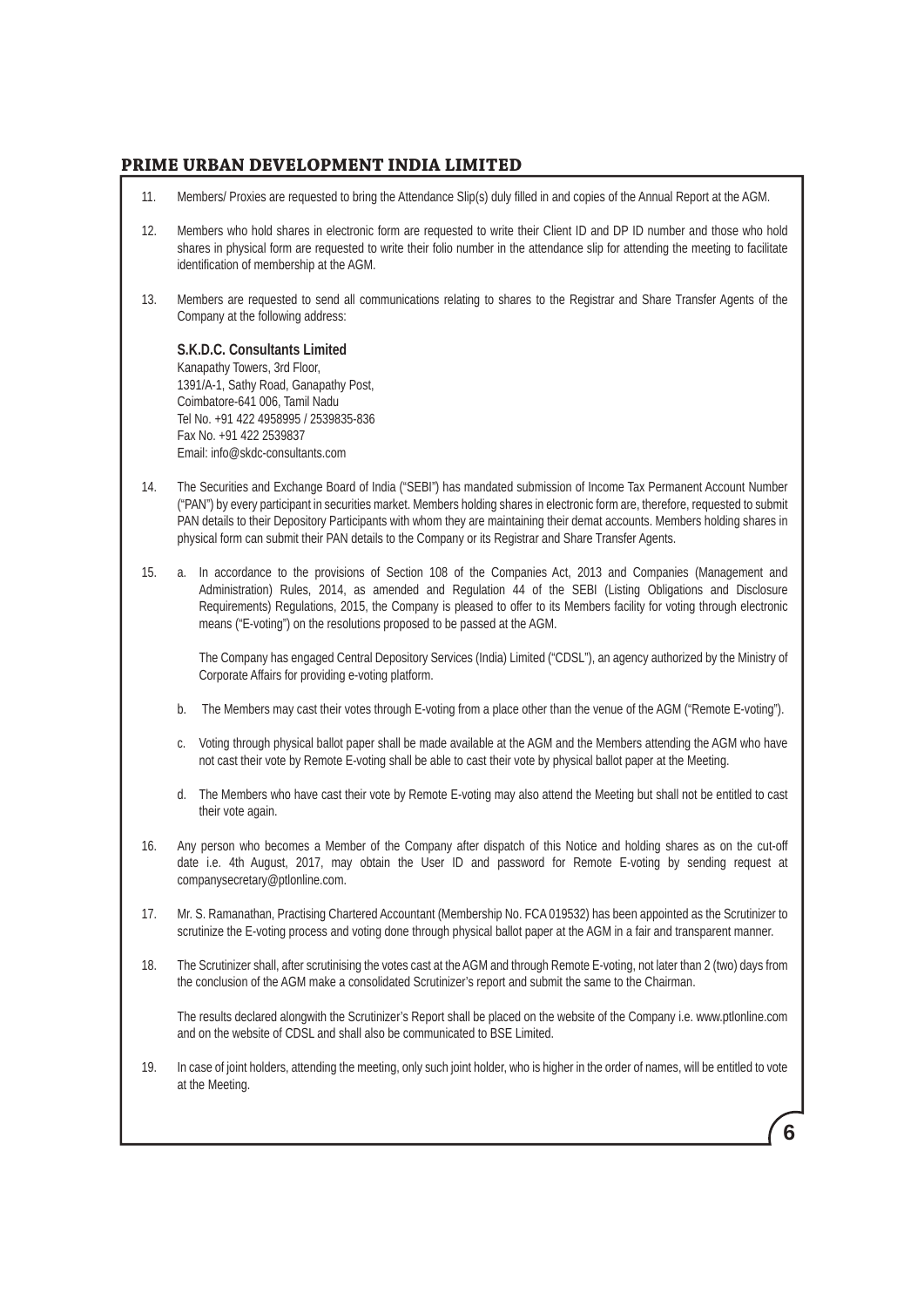- 20. The Register of Directors and Key Managerial Personnel and their Shareholding maintained under Section 170 of the Companies Act, 2013, the Register of Contracts or arrangements in which Directors are interested under Section 189 of Companies Act, 2013, will be available for inspection at the Annual General Meeting.
- 21. Members desirous of obtaining any information as regards Accounts are requested to write to the Company at least one week before the AGM so that the information required will be made available at the AGM.
- 22. The Annual Report for the financial year 2016-17, Notice calling the 80th Annual General Meeting and Attendance Slip/Proxy Form will also be available on Company's website - www.ptlonline.com. Physical copies of the aforesaid documents will also be available for inspection at the Registered Office of the Company between 11.00 a.m and 1.00 p.m upto the date of the AGM on all working days (except Saturday, Sunday and Public Holidays).
- 23. The Company is concerned about the environment and utilizes natural resources in a sustainable way. To support "Green Initiative", the Members are requested to update their email address, with their concerned Depository Participant to enable us to send you necessary documents /communication via email. Members who hold shares in physical form are requested to register their e-mail address with S.K.D.C Consultants Limited, Registrar and Share Transfer Agents.

#### **INSTRUCTIONS FOR E-VOTING**

The instructions for shareholders voting electronically are as under:

- (i) The voting period begins on Tuesday, August 8, 2017 at 9.00 a.m. and ends on Thursday, August 10, 2017 at 5.00 p.m. During this period, shareholders of the Company, holding shares either in physical form or in dematerialized form, as on the cut-off date (record date) of Friday, August 4, 2017 may cast their vote electronically. The e-voting module shall be disabled by CDSL for voting thereafter.
- (ii) Shareholders who have already voted prior to the meeting date would not be entitled to vote at the meeting venue.
- (iii) The shareholders should log on to the e-voting website www.evotingindia.com.
- (iv) Click on Shareholders.
- (v) Now Enter your User ID
	- a. For CDSL: 16 digits beneficiary ID,
	- b. For NSDL: 8 Character DP ID followed by 8 Digits Client ID.
	- c. Members holding shares in Physical Form should enter Folio Number registered with the Company.
- (vi) Next enter the Image Verification as displayed and Click on Login.
- (vii) If you are holding shares in demat form and had logged on to www.evotingindia.com and voted on an earlier voting of any company, then your existing password is to be used.
- (viii) If you are a first time user follow the steps given below:

|                             | For Members holding shares in Demat Form and Physical Form                                                                                                                                                                                                                      |
|-----------------------------|---------------------------------------------------------------------------------------------------------------------------------------------------------------------------------------------------------------------------------------------------------------------------------|
| <b>PAN</b>                  | Enter your 10 digit alpha-numeric PAN issued by Income Tax Department<br>(Applicable for both demat shareholders as well as physical shareholders).                                                                                                                             |
|                             | Members who have not updated their PAN with the Company/Depository Participant<br>are requested to use the first two letters of their name and the 8 digits of the<br>sequence number in the PAN field.                                                                         |
|                             | In case the sequence number is less than 8 digits enter the applicable number of 0's<br>before the number after the first two characters of the name in CAPITAL letters. E.g.<br>If your name is Ramesh Kumar with sequence number 1 then enter RA00000001 in<br>the PAN field. |
| Dividend Bank<br>Details OR | Enter the Dividend Bank Details or Date of Birth (in dd/mm/yyyy format) as recorded<br>in your demat account or in the Company records in order to login.                                                                                                                       |
| Date of Birth<br>(DOB)      | If both the details are not recorded with the depository or the Company please enter the<br>member id/folio no. in the Dividend Bank details field as mentioned in instruction (iv).                                                                                            |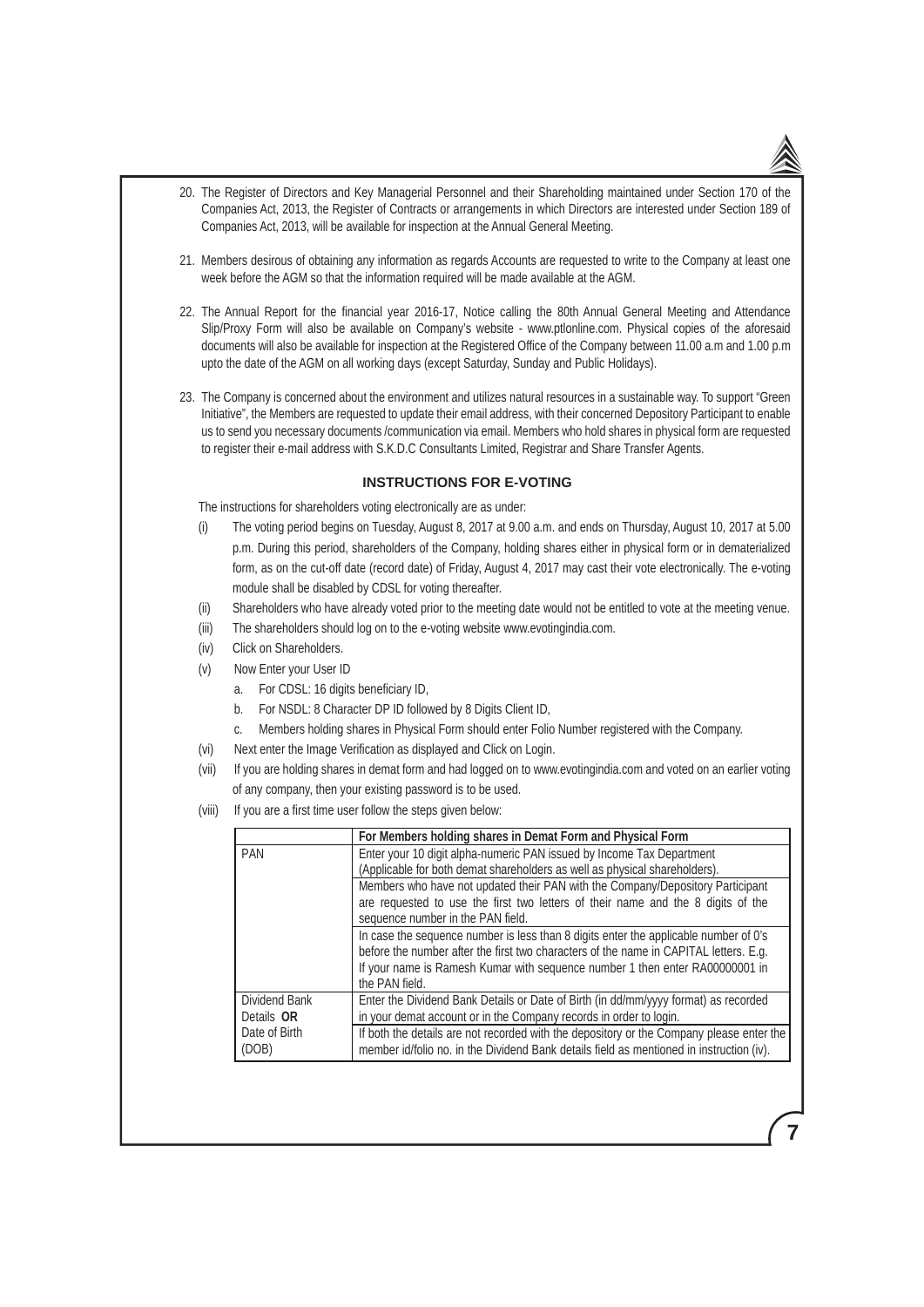- (ix) After entering these details appropriately, click on "SUBMIT" tab.
- (x) Members holding shares in physical form will then directly reach the Company selection screen. However, members holding shares in demat form will now reach 'Password Creation' menu wherein they are required to mandatorily enter their login password in the new password field. Kindly note that this password is to be also used by the demat holders for voting for resolutions of any other company on which they are eligible to vote, provided that company opts for e-voting through CDSL platform. It is strongly recommended not to share your password with any other person and take utmost care to keep your password confidential.
- (xi) For Members holding shares in physical form, the details can be used only for e-voting on the resolutions contained in this **Notice**
- (xii) Click on the EVSN for the relevant **"PRIME URBAN DEVELOPMENT INDIA LIMITED"** on which you choose to vote.
- (xiii) On the voting page, you will see "RESOLUTION DESCRIPTION" and against the same the option "YES/NO" for voting. Select the option YES or NO as desired. The option YES implies that you assent to the Resolution and option NO implies that you dissent to the Resolution.
- (xiv) Click on the "RESOLUTIONS FILE LINK" if you wish to view the entire Resolution details.
- (xv) After selecting the resolution you have decided to vote on, click on "SUBMIT". A confirmation box will be displayed. If you wish to confirm your vote, click on "OK", else to change your vote, click on "CANCEL" and accordingly modify your vote.
- (xvi) Once you "CONFIRM" your vote on the resolution, you will not be allowed to modify your vote.
- (xvii) You can also take a print of the votes cast by clicking on "Click here to print" option on the Voting page.
- (xviii) If a demat account holder has forgotten the login password then Enter the User ID and the image verification code and click on Forgot Password & enter the details as prompted by the system.
- (xix) Shareholders can also cast their vote using CDSL's mobile app m-Voting available for android based mobiles. The m-Voting app can be downloaded from Google Play Store. iPhone and Windows phone users can download the app from the App Store and the Windows Phone Store respectively. Please follow the instructions as prompted by the mobile app while voting on your mobile.
- (xx) Note for Non-Individual shareholders and Custodians
	- Non-Individual Shareholders (i.e. other than individuals, HUF, NRI etc.) and Custodian are required to log on to www.evotingindia.com and register themseves as Corporates.
	- A scanned copy of the Registration Form bearing the stamp and sign of the entity should be emailed to helpdesk.evoting@cdslindia.com.
	- After receiving the login details a Compliance User should be created using the admin login and password. The Compliance User would be able to link the account(s) for which they wish to vote on.
	- The list of accounts linked in the login should be mailed to helpdesk.evoting@cdslindia.com and on approval of the accounts they would be able to cast their vote.
	- A scanned copy of the Board Resolution and Power of Attorney (POA) which they have issued in favour of the Custodian, if any, should be uploaded in PDF format in the system for the scrutinizer to verify the same.
- (xxi) In case you have any queries or issues regarding e-voting, you may refer the Frequently Asked Questions ("FAQs") and e-voting manual available at www.evotingindia.com, under help section or write an email to helpdesk.evoting@cdslindia.com.

#### **EXPLANATORY STATEMENT PURSUANT TO SECTION 102 OF THE COMPANIES ACT, 2013:**

#### **Item No. 5**

The Board of Directors of the Company ("Board") have vide circular resolution dated April 13, 2017, appointed Mrs. Ryna Zaiwalla Karani as an Additional Director, Non-Executive Independent of the Company. Pursuant to the provisions of the Section 161 of the Companies Act, 2013, read with Rules framed thereunder, Mrs. Ryna Zaiwalla Karani shall hold office only upto the date of this Annual General Meeting.

In Compliance with the provisions of Section 149 of the Companies Act, 2013, appointment of Mrs. Ryna Zaiwalla Karani as an Independent Director is now placed before the Shareholders for their approval. In terms of the provisions of Section 160 of the Companies Act, 2013, the Company has received a notice from a Member of the Company, signifying his intention to propose the appointment of Mrs. Ryna Zaiwalla Karani, as an Independent Director of the Company.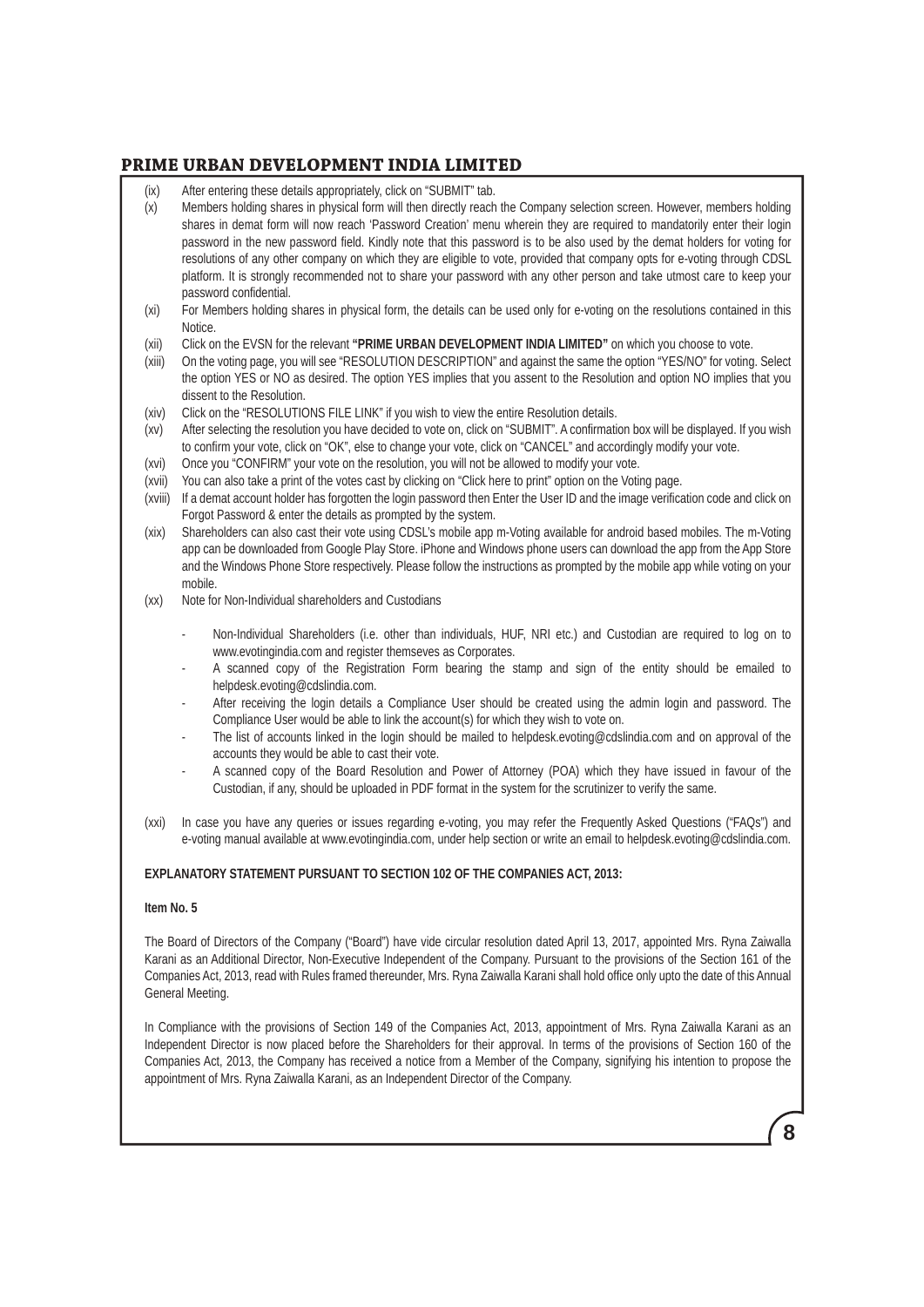

 Mrs. Ryna Zaiwalla Karani holds a Bachelors degree in Arts (University of Bombay) and Bachelors degree in Legislative Laws (University of Bombay). She is a member of the Bar Council of Maharashtra and Goa and Member of the Bombay Bar Association. She has been practicing as a lawyer since 1994. Prior to joining ALMT Legal in November 2006 Mrs. Ryna Zaiwalla Karani was a partner at another law firm in Mumbai. Her practice includes advising on mergers and acquisitions, joint ventures, private equity and investment funds on a full range of corporate transactions including cross border transactions. She has advised and assisted a number of foreign clients in establishing a presence in India through incorporations of companies and/or establishment of branch/liaison offices.

 The Company has received a declaration from Mrs. Ryna Zaiwalla Karani to the effect that she is not disqualified from being appointed as Director in terms of provisions of Section 164 of the Companies Act, 2013. The aforesaid Director has also confirmed that she meet the criteria of Independent as prescribed under Section 149(6) of the Companies Act, 2013.

 A copy of draft letter for appointment, setting out broad terms and conditions relating to the appointment of Mrs. Ryna Zaiwalla Karani as an Independent Director shall be open for inspection at the registered office of the Company between 11.00 am and 1.00 pm upto the date of Annual General Meeting on all working days (except Saturday, Sunday and Public Holiday). Details concerning Mrs. Ryna Zaiwalla Karani seeking appointment at this Annual General Meeting, pursuant to Regulation 36 of the Securities and Exchange Board of India (Listing Obligations and Disclosure Requirements) Regulations, 2015 is attached separately to this Notice.

In the opinion of the Board, Mrs. Ryna Zaiwalla Karani, proposed to be appointed at this Annual General Meeting, fulfils the conditions for appointment of an Independent Director as specified in the Companies Act, 2013 and Rules framed thereunder and is Independent of the management.

 Except Mrs. Ryna Zaiwalla Karani, being appointee under the said Resolution, none of the other Directors and/or Key Managerial Personnel of the Company and/or their respective relatives are in any way concerned or interested in the Resolution set out under Item No. 5 of this Notice.

Your Directors recommend the Resolution proposed at Item No. 5 of this Notice for your approval.

By Order of the Board of Directors For **Prime Urban Development India Limited**

 **Place : Mumbai Krunal Shah Date : May 24, 2017 Senior Manager-Legal & Company Secretary**

 **Registered Office:**

 110, Avanashi Road, Gandhinagar Post, Tirupur-641 603, Tamil Nadu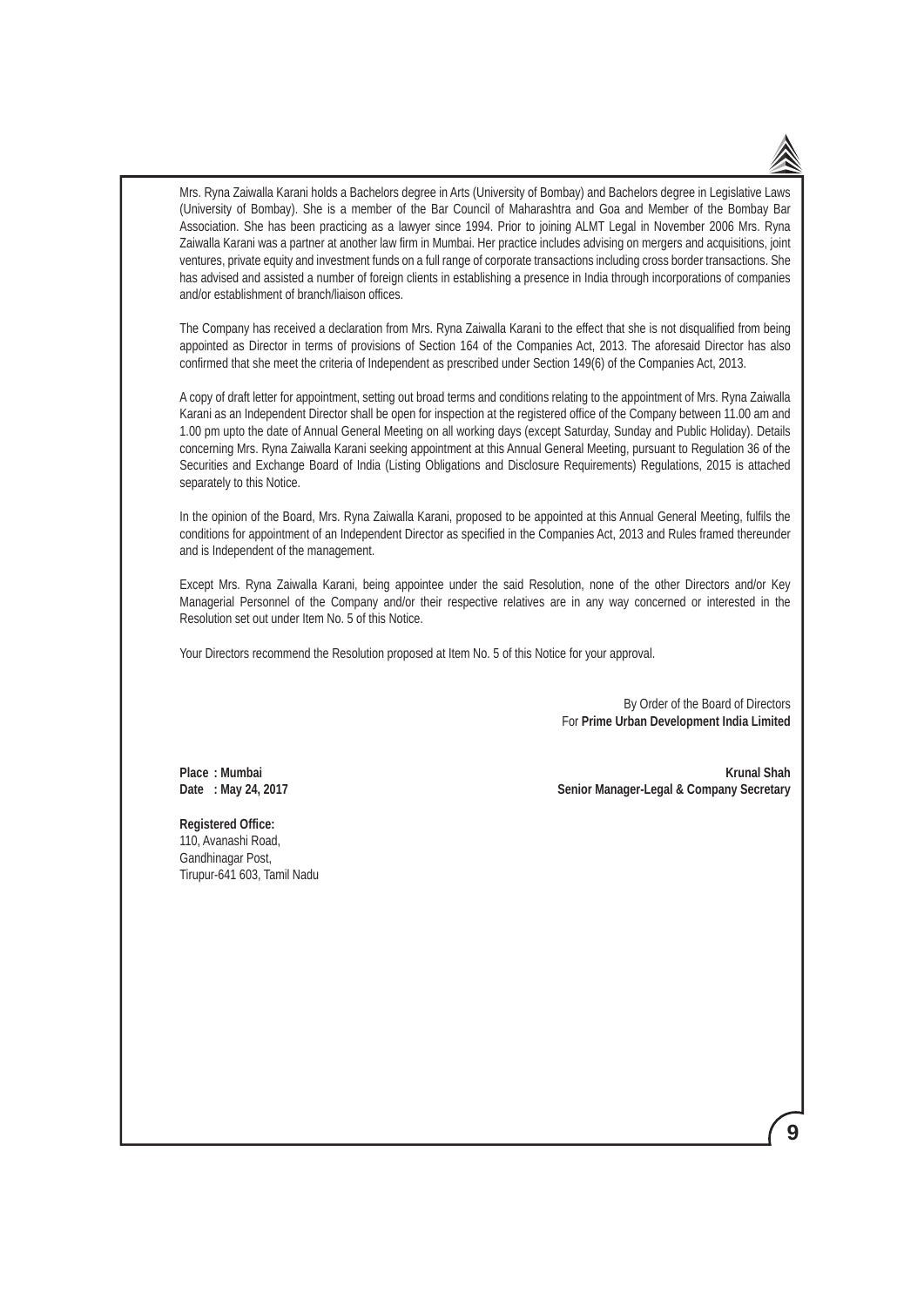**Information pursuant to Regulation 36 of the SEBI (Listing Obligations and Disclosure Requirements) Regulations, 2015, in respect of individuals proposed to be appointed / re-appointed as Directors:**

| <b>Name of the Director</b>                                                                                                         | <b>Purusottamdas Patodia</b>                                                                                                                                                                                                                                                                                                                                                                                                                                                                                                                                                                                                                                                       |
|-------------------------------------------------------------------------------------------------------------------------------------|------------------------------------------------------------------------------------------------------------------------------------------------------------------------------------------------------------------------------------------------------------------------------------------------------------------------------------------------------------------------------------------------------------------------------------------------------------------------------------------------------------------------------------------------------------------------------------------------------------------------------------------------------------------------------------|
| Director Identification Number                                                                                                      | 00032088                                                                                                                                                                                                                                                                                                                                                                                                                                                                                                                                                                                                                                                                           |
| Date of Birth                                                                                                                       | 01/02/1938                                                                                                                                                                                                                                                                                                                                                                                                                                                                                                                                                                                                                                                                         |
| Date of appointment                                                                                                                 | 01/04/2016                                                                                                                                                                                                                                                                                                                                                                                                                                                                                                                                                                                                                                                                         |
| Qualifications                                                                                                                      | <b>B.Com</b>                                                                                                                                                                                                                                                                                                                                                                                                                                                                                                                                                                                                                                                                       |
| Expertise in Specific Functional Area                                                                                               | Mr. Purusottamdas Patodia is a mentor of the Prime group with<br>vast experience over five decades in textiles management and<br>exports.                                                                                                                                                                                                                                                                                                                                                                                                                                                                                                                                          |
| Directorship held in other companies (As<br>on 31 <sup>st</sup> March, 2017)                                                        | 1. Anjana Syntex Company Limited<br>2. Pat Credit Limited                                                                                                                                                                                                                                                                                                                                                                                                                                                                                                                                                                                                                          |
| Chairmanships/Memberships of the<br>Committees of the Board of Directors of<br>other companies (As on 31 <sup>st</sup> March, 2017) | None                                                                                                                                                                                                                                                                                                                                                                                                                                                                                                                                                                                                                                                                               |
| Shareholding of Directors<br>(As on 31 <sup>st</sup> March, 2017)                                                                   | 20,58,020 equity shares                                                                                                                                                                                                                                                                                                                                                                                                                                                                                                                                                                                                                                                            |
| Relationship between Directors inter-se                                                                                             | Related to Mr. Manoj Kumar Patodia and<br>Mr. Anuj Patodia.                                                                                                                                                                                                                                                                                                                                                                                                                                                                                                                                                                                                                        |
|                                                                                                                                     |                                                                                                                                                                                                                                                                                                                                                                                                                                                                                                                                                                                                                                                                                    |
| <b>Name of the Director</b>                                                                                                         | Ryna Zaiwalla Karani                                                                                                                                                                                                                                                                                                                                                                                                                                                                                                                                                                                                                                                               |
| <b>Director Identification Number</b>                                                                                               | 00116930                                                                                                                                                                                                                                                                                                                                                                                                                                                                                                                                                                                                                                                                           |
| Date of Birth                                                                                                                       | 09/09/1967                                                                                                                                                                                                                                                                                                                                                                                                                                                                                                                                                                                                                                                                         |
| Date of appointment                                                                                                                 | 13/04/2017                                                                                                                                                                                                                                                                                                                                                                                                                                                                                                                                                                                                                                                                         |
| Qualifications                                                                                                                      | B.A, L.L.B                                                                                                                                                                                                                                                                                                                                                                                                                                                                                                                                                                                                                                                                         |
| Expertise in Specific Functional Area                                                                                               | She is a member of the Bar Council of Maharashtra and Goa and<br>Member of the Bombay Bar Association. She has been practicing<br>as a lawyer since 1994. Prior to joining ALMT Legal in November<br>2006 Mrs. Ryna Zaiwalla Karani was a partner at another law firm<br>in Mumbai. Her practice includes advising on mergers and<br>acquisitions, joint ventures, private equity and investment funds on<br>a full range of corporate transactions including cross border<br>transactions. She has advised and assisted a number of foreign<br>clients in establishing a presence in India through incorporations<br>of companies and/or establishment of branch/liaison offices. |
| Directorship held in other companies<br>(As on 31 <sup>st</sup> March, 2017)                                                        | (Details as on 13 <sup>th</sup> April, 2017)<br>1. INEOS Styrolution India Limited<br>2. Reliance Defence and Engineering Limited<br>3. Reliance Infrastructure Limited<br>4. BSES Yamuna Power Limited<br>5. BSES Rajdhani Power Limited<br>6. Addivant India Private Limited<br>7. Mumbai Metro One Private Limited                                                                                                                                                                                                                                                                                                                                                              |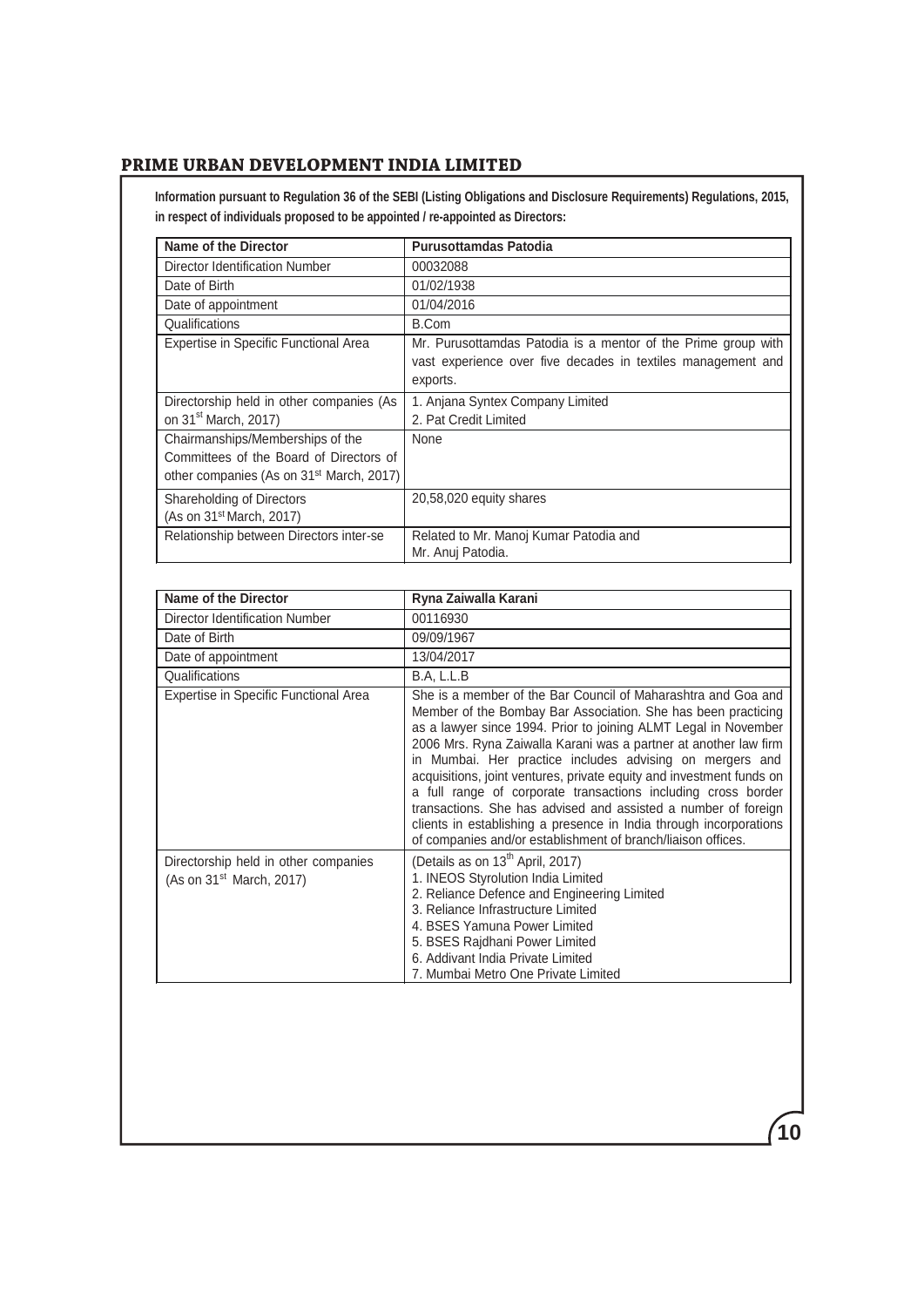| Chairmanships/Memberships of the<br>Committees of the Board of Directors of<br>other companies (As on 31 <sup>st</sup> March, 2017) | (Details as on 13th April, 2017)<br><b>INEOS Styrolution India Limited</b><br>Audit Committee - Member<br>Nomination & Remuneration Committee -Member<br>Reliance Defence and Engineering Ltd.<br>$\bullet$<br>Audit Committee - Member<br>Risk Management Committee - Member<br><b>CSR Committee - Member</b><br>Stakeholders Relationship Committee - Member<br>Nomination & Remuneration Committee -Member<br>Reliance Infrastructure Limited<br>Audit Committee - Member<br>Environment, Health and Safety Committee-Member<br>Risk Management Committee - Member<br>Employee Stock Option Scheme Compensation Committee -<br>Member<br>CSR Committee - Chairman<br>Mumbai Metro One Pvt. Ltd.<br>Audit Committee - Member<br>CSR Committee - Member<br><b>BSES Yamuna Power Limited</b><br>Audit Committee - Chairman<br><b>BSES Rajdhani Power Ltd.</b><br>Audit Committee - Member |
|-------------------------------------------------------------------------------------------------------------------------------------|-------------------------------------------------------------------------------------------------------------------------------------------------------------------------------------------------------------------------------------------------------------------------------------------------------------------------------------------------------------------------------------------------------------------------------------------------------------------------------------------------------------------------------------------------------------------------------------------------------------------------------------------------------------------------------------------------------------------------------------------------------------------------------------------------------------------------------------------------------------------------------------------|
| Shareholding of Directors<br>(As on 31 <sup>st</sup> March, 2017)                                                                   | Nil                                                                                                                                                                                                                                                                                                                                                                                                                                                                                                                                                                                                                                                                                                                                                                                                                                                                                       |
| Relationship between Directors inter-se                                                                                             | None                                                                                                                                                                                                                                                                                                                                                                                                                                                                                                                                                                                                                                                                                                                                                                                                                                                                                      |

#### **Route map for venue of the AGM** 110 Avanashi Road, Gandhi Nagar Post, Tirupur-641 603, Tamil Nadu

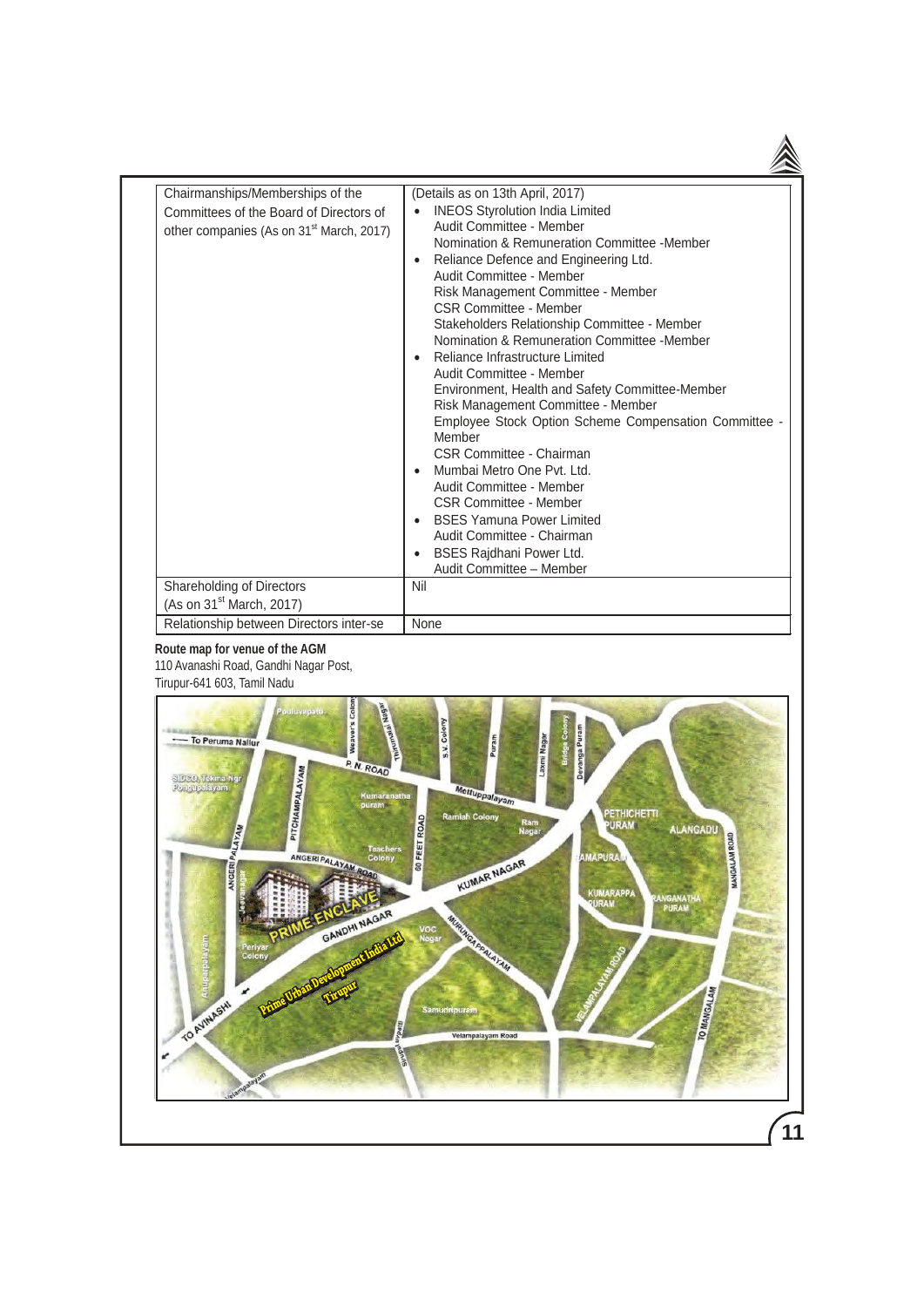#### **DIRECTORS' REPORT**

Dear Members,

 Your Directors have pleasure in presenting the 80th Annual Report and the Audited Accounts of Prime Urban Development India Limited **["Company"]**, for the financial year ended 31st March, 2017.

#### **FINANCIAL HIGHLIGHTS**

 The summarized financial performance (Standalone and Consolidated) of your Company for 2016-17 and 2015-16 is given below: Rs. in Lakhs

| <b>Particulars</b>                                           | <b>Standalone</b> |          | <b>Consolidated</b> |          |
|--------------------------------------------------------------|-------------------|----------|---------------------|----------|
|                                                              | 2016-17           | 2015-16  | 2016-17             | 2015-16  |
| Revenue from operations                                      | 5.266.06          | 6,973.63 | 5,688.42            | 7,218.90 |
| Other Income                                                 | 122.22            | 97.77    | 127.08              | 99.95    |
| Earnings before interest, tax,                               | 1,347.27          | 2,622.92 | 1,346.87            | 2,618.53 |
| depreciation, exceptional items and<br>amortization (EBITDA) |                   |          |                     |          |
| Less: Finance Costs                                          | 57.76             | 211.97   | 57.77               | 211.98   |
| Less: Depreciation and amortization                          | 32.15             | 27.62    | 36.11               | 29.49    |
| expense                                                      |                   |          |                     |          |
| Profit/(Loss) before Exceptional Items                       | 1,257.36          | 2,382.67 | 1,252.99            | 2,377.06 |
| and Tax                                                      |                   |          |                     |          |
| <b>Exceptional Items</b>                                     |                   | (555.55) |                     | (555.55) |
| Profit/(Loss) before Tax                                     | 1,257.36          | 1,827.12 | 1,252.99            | 1,821.51 |
| Less: Tax Expense                                            | (282.34)          | (372.98) | (282.64)            | (372.98) |
| Profit/(Loss) After Tax                                      | 975.02            | 1,454.14 | 970.35              | 1,448.53 |
| Surplus from previous year brought                           | 29.21             | 603.34   | 32.49               | 612.23   |
| forward                                                      |                   |          |                     |          |
| Transfer to General Reserve                                  | 700.00            | 1,900.00 | 700.00              | 1,900.00 |
| Amount available for appropriation                           | 304.23            | 157.98   | 302.84              | 160.76   |

#### **OVERVIEW AND THE STATE OF COMPANY AFFAIRS**

Your Company has two reportable segments, Realty & Textiles.

#### **Realty Segment**

 In the Realty segment your Company has clocked consolidated revenues of Rs. 2,358.83 Lakhs. Even though the sector was witnessing tough times, your Company managed to do well and stood its ground.

 In the year 2016-17 your Company had sales in Prime Enclave Vistas (Apartment Project) & 'The Onyx' (Villas Project). Your Company has sold 375 out of 376 apartments in Prime Enclave Vistas & 8 out of 34 Villas in 'The Onyx'. Your Company is also engaged in the sale of developed land and in the financial years 2015-16 and 2016-17, your Company has sold in aggregate 2,09,700 sq. ft. of developed land.

 Your Company is mainly focused in the Tirupur city of the state of Tamil Nadu. But with the opening up of the Affordable Housing segment due to Government push, your Company will also like to explore opportunities in the same. Your Company will aggressively seek out for opportunities in various parts of the country.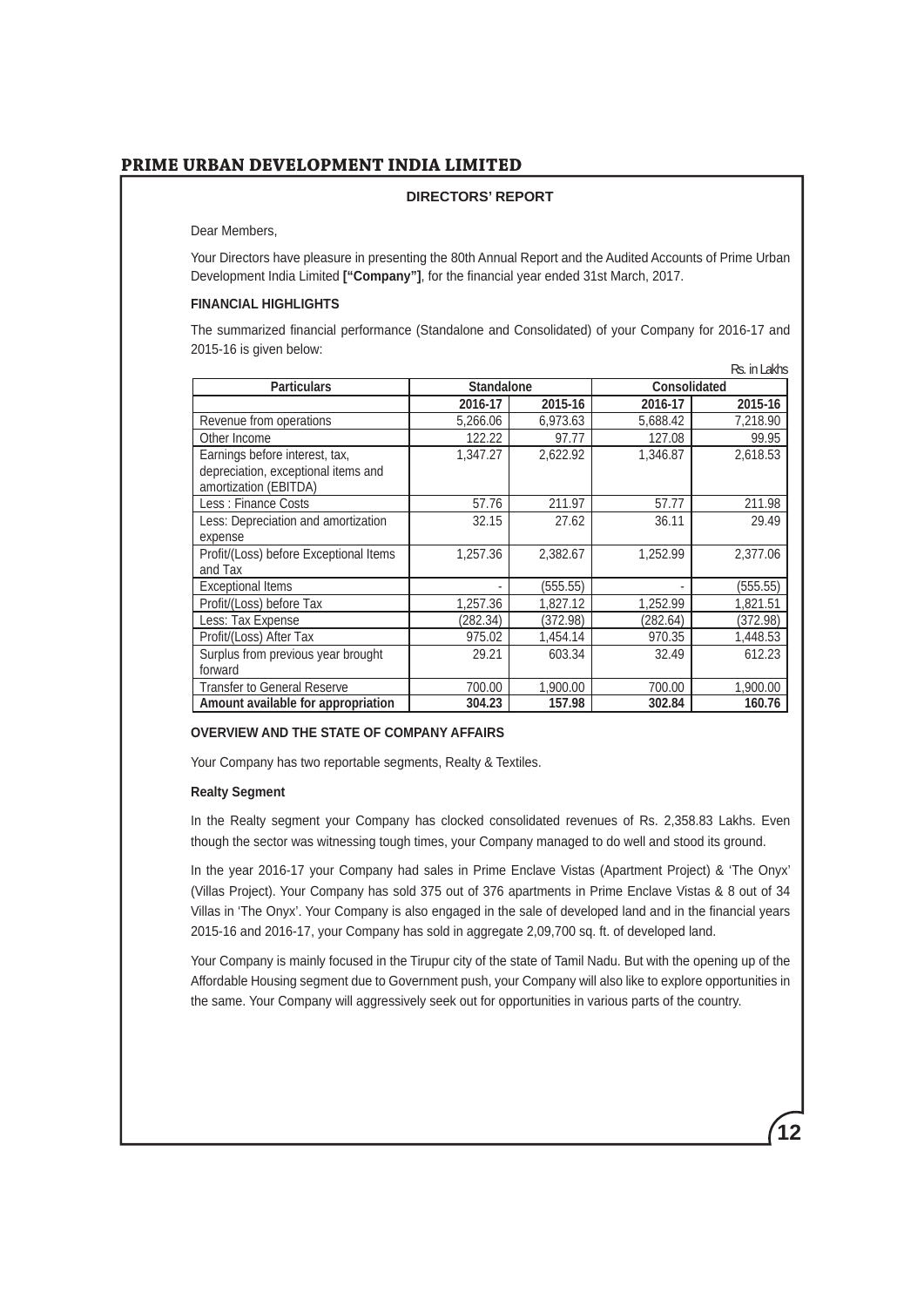#### **Textile Segment**

Your Company is engaged in the export of cotton yarn under Merchant Trading. The revenues from this segment in the year 2016-17 were Rs. 3,329.59 Lakhs. There were no major changes in this segment during the year.

#### **CONSOLIDATED FINANCIAL STATEMENTS**

In accordance with the provisions of Companies Act, 2013, read with the Companies (Accounts) Rules, 2014, applicable Accounting Standards prescribed by the Institute of Chartered Accountants of India and the provisions of the SEBI (Listing Obligations and Disclosure Requirements) Regulations, 2015, the audited consolidated financial statements are provided in this Annual Report.

#### **SUBSIDIARIES, JOINT VENTURES AND ASSOCIATE COMPANIES**

As at 31st March, 2017, your Company had following 5 (Five) Subsidiary Companies:

| Sr. No | Name of the company                | Category   |
|--------|------------------------------------|------------|
| 1.     | ATL Textile Processors Limited     | Subsidiary |
| 2.     | Manoj Yarn Processors Limited      | Subsidiary |
| 3.     | Pee Dee Yarn Processors Limited    | Subsidiary |
| 4.     | Patodia Developers Private Limited | Subsidiary |
| 5.     | Srivarsha Realtors Private Limited | Subsidiary |

During the year under review, Srivarsha Realtors Private Limited became a wholly owned subsidiary of the Company.

Pursuant to the provisions of Section 129(3) of the Companies Act, 2013, a statement containing salient features of financial statements of subsidiaries, associates and joint venture companies in Form AOC 1 is attached separately to this Annual Report.

In accordance to the provisions of Section 136(1) of the Companies Act, 2013, the Annual Report of the Company, containing therein standalone and the consolidated financial statements and the audited financial statements of each of the subsidiary companies have been placed on the website of the Company www.ptlonline.com.

The audited financial statements in respect of all subsidiary companies shall also be kept open for inspection at the Registered Office of the Company during working hours for a period of 21 days before the date of ensuing Annual General Meeting. The aforesaid documents relating to subsidiary companies can be made available to any Member interested in obtaining the same upon a request in that regards made to the Company.

The policy for determining material subsidiaries as approved by the Board of Directors of the Company is made available on the website of the Company-www.ptlonline.com.

#### **TRANSFER TO RESERVES**

Your Company proposes to transfer Rs. 700 Lakhs to the general reserve during the financial under review.

#### **DIVIDEND**

Your Directors have recommended a final dividend of 20% i.e. Rs. 0.40 (Forty paise only) per equity share of Rs. 2/- each for the year ended 31st March, 2017. The dividend distribution would result in a cash outgo of Rs. 1,28,27,044/- (including tax on dividend of Rs. 21,69,604/-).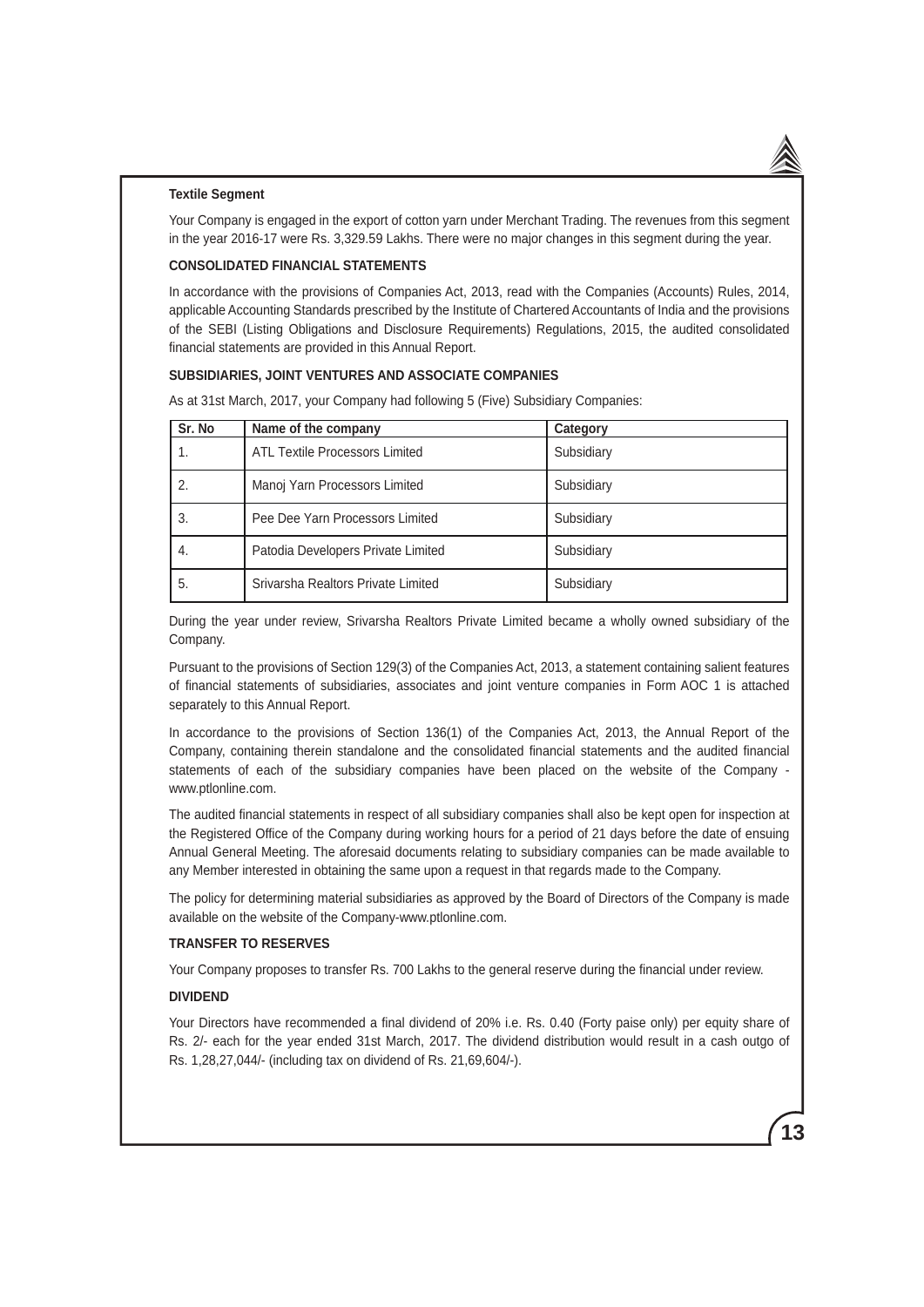#### **PUBLIC DEPOSITS**

Your Company has not been accepting any deposits from the public and hence there are no unpaid/unclaimed deposits nor there is any default in repayment thereof.

#### **BOARD MEETINGS**

The Board of Directors met 5 (Five) times during the financial year 2016-17. The details of Board Meetings and the attendance of the Directors are provided in the Corporate Governance Report which forms part of this Annual Report.

#### **COMMITTEES OF THE BOARD OF DIRECTORS**

During the year under review, all recommendations made by the Audit Committee were accepted by the Board. There were no instances where the Board has not accepted any recommendation of the Audit Committee.

Details of Committees of Board of Directors along with their terms of reference, composition and meetings held during the year, are provided separately in the Corporate Governance Report, which forms part of this Annual Report.

#### **PARTICULARS OF LOANS GRANTED, GUARANTEE PROVIDED AND INVESTMENTS MADE PURSUANT TO THE PROVISIONS OF SECTION 186 OF THE COMPANIES ACT, 2013**

Details of loans granted, guarantees provided and investments made by the Company under the provisions of Section 186 of the Companies Act, 2013, are provided in the Note No.17 under Notes forming part of standalone financial statements.

#### **PARTICULARS OF ENERGY CONSERVATION, TECHNOLOGY ABSORPTION, EXPENDITURE ON RESEARCH AND DEVELOPMENT & FOREIGN EXCHANGE EARNINGS AND OUTGO**

Considering the nature of activities in which the Company operates, energy consumption is in accordance to the normal business practices and does not require any specific installations. In its regular course of business, the Company is always vigilant to conserve the resources and continuously implements measures required to save energy.

The business activities of the Company are not specific to any technology requirements. In the course of its operations, processes are formed and implemented to achieve operational efficiencies which provide maintaining product quality and cost control.

The details in respect of Foreign Exchange earnings/outgo during the year under review, is provided in Note No. 17 (Point No. 3 & 4) under Notes forming part of standalone financial statements.

#### **EXTRACT OF ANNUAL RETURN**

In terms of provisions of Section 92(3) of the Companies Act, 2013, an extract of Annual Return in prescribed format is annexed to this Report as **"Annexure I".**

#### **CORPORATE GOVERNANCE REPORT**

A report on Corporate Governance together with Auditors' Certificate as required under Regulation 34 of SEBI (Listing Obligations and Disclosure Requirements) Regulations, 2015 forms part of this Annual Report.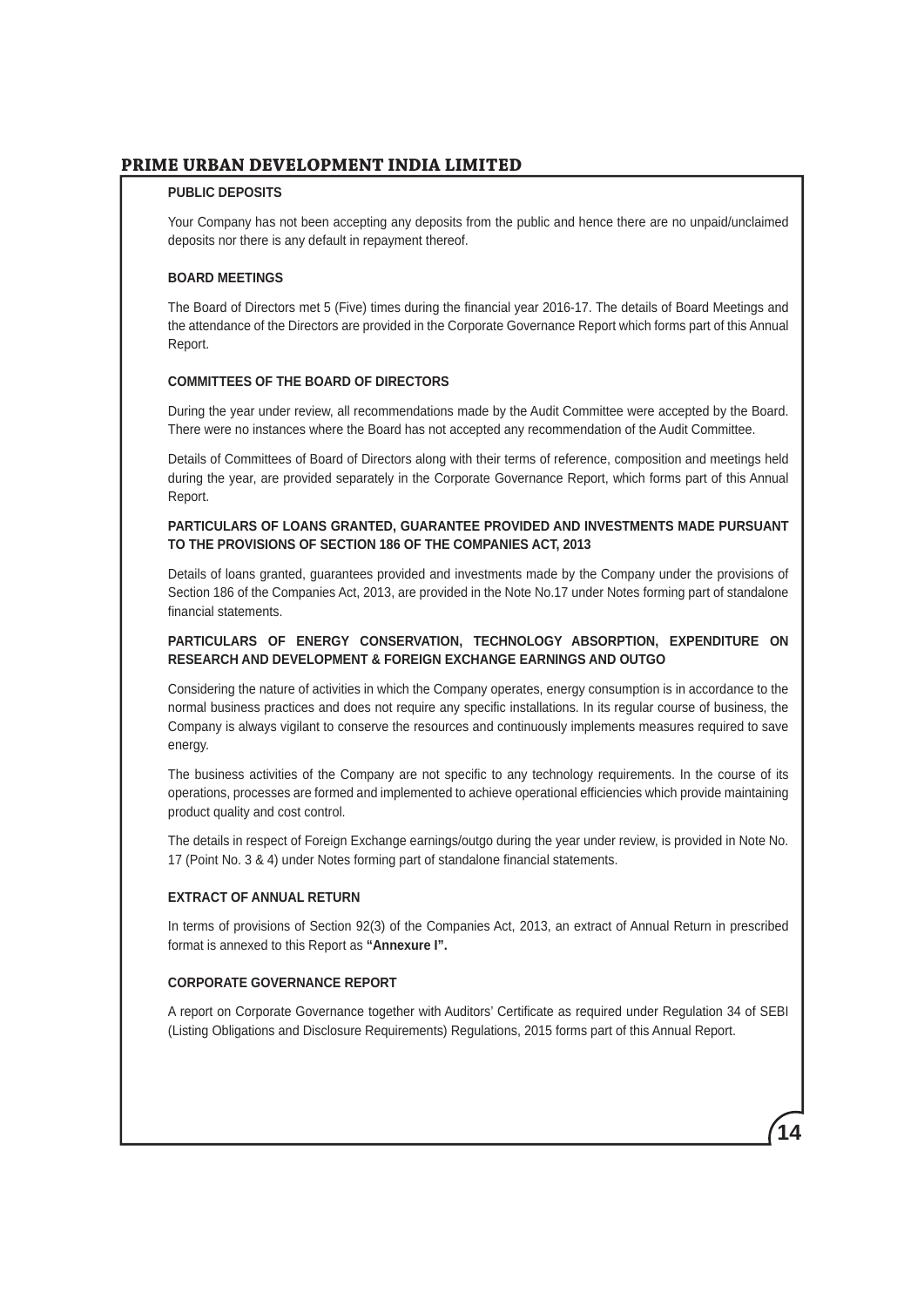#### **DIRECTORS AND KEY MANAGERIAL PERSONNEL**

During the year under review, Dr. Vaijayanti Pandit, Independent Director has resigned from the Board of Directors of the Company with effect from 23rd January, 2017. The Board of Directors wish to place on record their appreciation for contribution made by Dr. Vaijayanti Pandit during her tenure as a member of the Board of Directors of the Company.

Mrs. Ryna Zaiwalla Karani, has been appointed as an Additional Director (Non-executive Independent) of the Company with effect from 13th April, 2017 in place of Dr. Vaijayanti Pandit.

In terms of provisions of Section 161 of the Companies Act, 2013, Mrs. Ryna Zaiwalla Karani holds office only upto the date of forthcoming Annual General Meeting. Pursuant to the provisions of the Section 160 of the Companies Act, 2013, the Company has received individual notice from a Member proposing the candidature of Mrs. Ryna Zaiwalla Karani for the office of Director at the forthcoming Annual General Meeting.

In terms of the provisions of the Companies Act, 2013, Mr. Purusottamdas Patodia, retires from the Board of Directors of the Company by rotation at the ensuing Annual General Meeting and being eligible, has offered himself for re-appointment.

The Notice convening forthcoming Annual General Meeting includes the proposal for appointment/ re-appointment of aforesaid Directors. A brief resume of the Directors seeking appointment/re-appointment at the forthcoming Annual General Meeting and other details as required to be disclosed in terms of Regulation 36(3) of the SEBI (Listing Obligations and Disclosure Requirements) Regulations, 2015 forms part of the said Notice. None of the Directors are disqualified for appointment/re-appointment under Section 164 of the Companies Act, 2013. None of the Directors are related inter-se to each other save and except Mr. Purusottamdas Patodia, Mr. Manoj Kumar Patodia, and Mr. Anuj Patodia. Mr. Purusottamdas Patodia is the father of Mr. Manoj Kumar Patodia and Mr. Anuj Patodia.

The Company has received individual declaration from following Independent Director(s) of the Company stating that they meet the criteria of independence as provided under Sub-section (6) of Section 149 of the Companies Act, 2013 and Regulation 16(1)(b) of the SEBI (Listing Obligations and Disclosure Requirements) Regulations, 2015:

- a) Mr. N. K. Bafna
- b) Mr. Banwarilal Singhal
- c) Mr. Venkatchalam Ramaswamy
- d) Mrs. Ryna Zaiwalla Karani\*

\*Appointed as a Additional Director (Non-executive Independent) with effect from April 13, 2017

#### **DIRECTORS' RESPONSIBILITY STATEMENT**

Pursuant to the requirements of Section 134(5) of the Companies Act, 2013, with respect to Directors' Responsibility Statement it is hereby confirmed that:

- (a) in the preparation of the annual accounts for the financial year ended 31st March, 2017, the applicable accounting standards have been followed along with proper explanation relating to material departures, if any;
- (b) the Directors have selected such accounting policies and applied them consistently and made judgments and estimates that are reasonable and prudent so as to give a true and fair view of the state of affairs of your Company as at 31st March, 2017 and of the profit and loss of the Company for that period;
- **15** (c) the Directors have taken proper and sufficient care for the maintenance of adequate accounting records in accordance with the provisions of the Companies Act, 2013 for safeguarding the assets of the Company and for preventing and detecting fraud and other irregularities;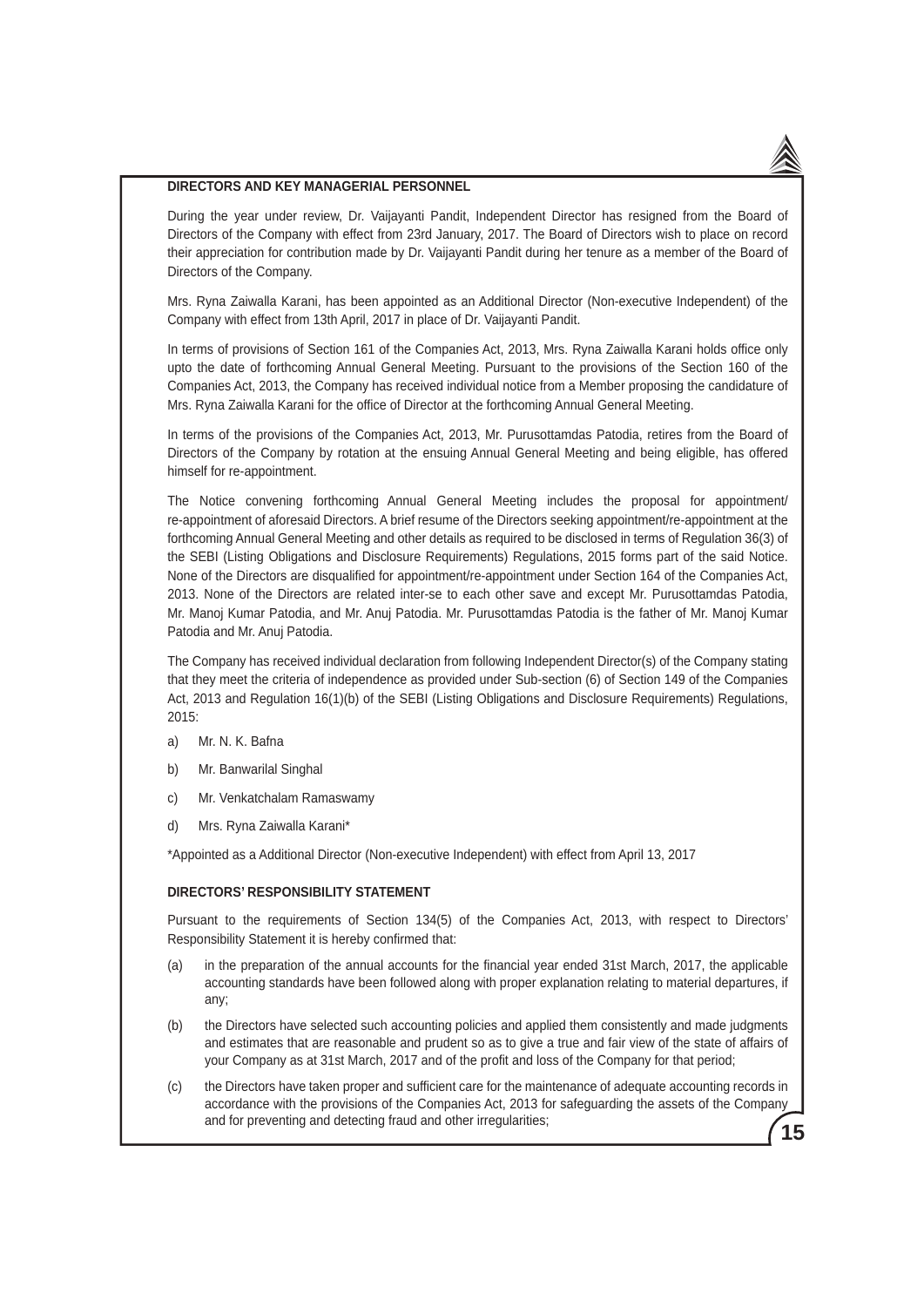- (d) the Directors have prepared the annual accounts for the financial year ended 31st March, 2017 on a going concern basis;
- (e) the Directors have laid down internal financial controls to be followed by the Company and that such internal financial controls are adequate and were operating effectively; and
- (f) the Directors have devised proper systems to ensure compliance with the provisions of all applicable laws were in place and that such systems were adequate and operating effectively.

#### **AUDITORS AND AUDITOR'S REPORT**

M/s. M.S. Jagannathan & Visvanathan, Chartered Accountants, the Statutory Auditors of the Company hold office until conclusion of the ensuing Annual General Meeting (AGM) of the Company. The existing Statutory Auditor have completed two terms of five consecutive years.

In terms of the provisions of Section 139 of the Companies Act, 2013 read with Rule 6 of the Companies (Audit and Auditors) Rules, 2014, an audit firm can hold office as Statutory Auditor for two terms of five consecutive years i.e. for a maximum period of ten years. They can be re-appointed after a cooling period of five years. In computing the period of ten years, the period for which the auditor held office before the commencement of the Act i.e. before 1st April, 2014 is also to be taken into account. The Company is therefore, required to retire the existing Statutory Auditors at the ensuing AGM pursuant to the provisions of the Section 139 of the Companies Act 2013 read with Rule 6 of the Companies (Audit and Auditors) Rules, 2014.

M/s. Raghu and Ram, Chartered Accountants, Coimbatore, are proposed to be appointed as Statutory Auditors in place of M/s. M.S. Jagannathan & Visvanathan, Chartered Accountants.

The Company has also received letter from M/s. Raghu and Ram, Chartered Accountants, to the effect that their appointment, if made, would be within the prescribed limits under Section 141(3) of the Companies Act, 2013 and that they are not disqualified from appointment as Statutory Auditors of the Company.

Your Directors have therefore proposed to appoint M/s. Raghu and Ram, Chartered Accountants, as Statutory Auditors of the Company, subject to the approval of the Members at the ensuing AGM.

The notes on financial statements referred to in the Auditors Report are self-explanatory and do not call for any further comments and explanations. The Auditors Report does not contain any qualification, reservation or adverse remark.

#### **SECRETARIAL AUDITOR AND SECRETARIAL AUDIT REPORT:**

The Company has appointed M/s S. K. Jain & Co, Practicing Company Secretary to conduct Secretarial Audit of the Company for the financial year 2016-17 in terms of provisions of Section 204 of the Companies Act, 2013. The Secretarial Audit Report is annexed to this Report as **"Annexure II"**. The Secretarial Audit Report does not contain any qualification, reservation or adverse remark.

#### **RELATED PARTY TRANSACTIONS**

All contract/ arrangements/ transactions entered into/ by the Company during the financial year under review with related parties were on an arm's length basis. There were no materially significant related party transactions made by the Company with Promoters, Directors, Key Managerial Personnel or other designated persons, which may have a potential conflict with interest of the Company at large.

All Related Party Transactions were placed before the Audit Committee as also the Board for approval. Prior omnibus approval of the Audit Committee was obtained for the transactions which were of a repetitive nature. The transactions entered into pursuant to the omnibus approval so granted were reviewed and statements giving details of all related party transactions were placed before the Audit Committee and the Board of Directors for their approval on a quarterly basis. The policy on materiality of related party transactions and dealing with related party transactions as approved by the Board is available on the website of the Company -www.ptlonline.com.

The details of the related party transactions as per Accounting Standard 18 are set out in Note No.10 to the Standalone Financial Statements forming part of this report. The particulars of contracts or arrangements with aforesaid related parties, in prescribed format are annexed to this Report as **"Annexure III".**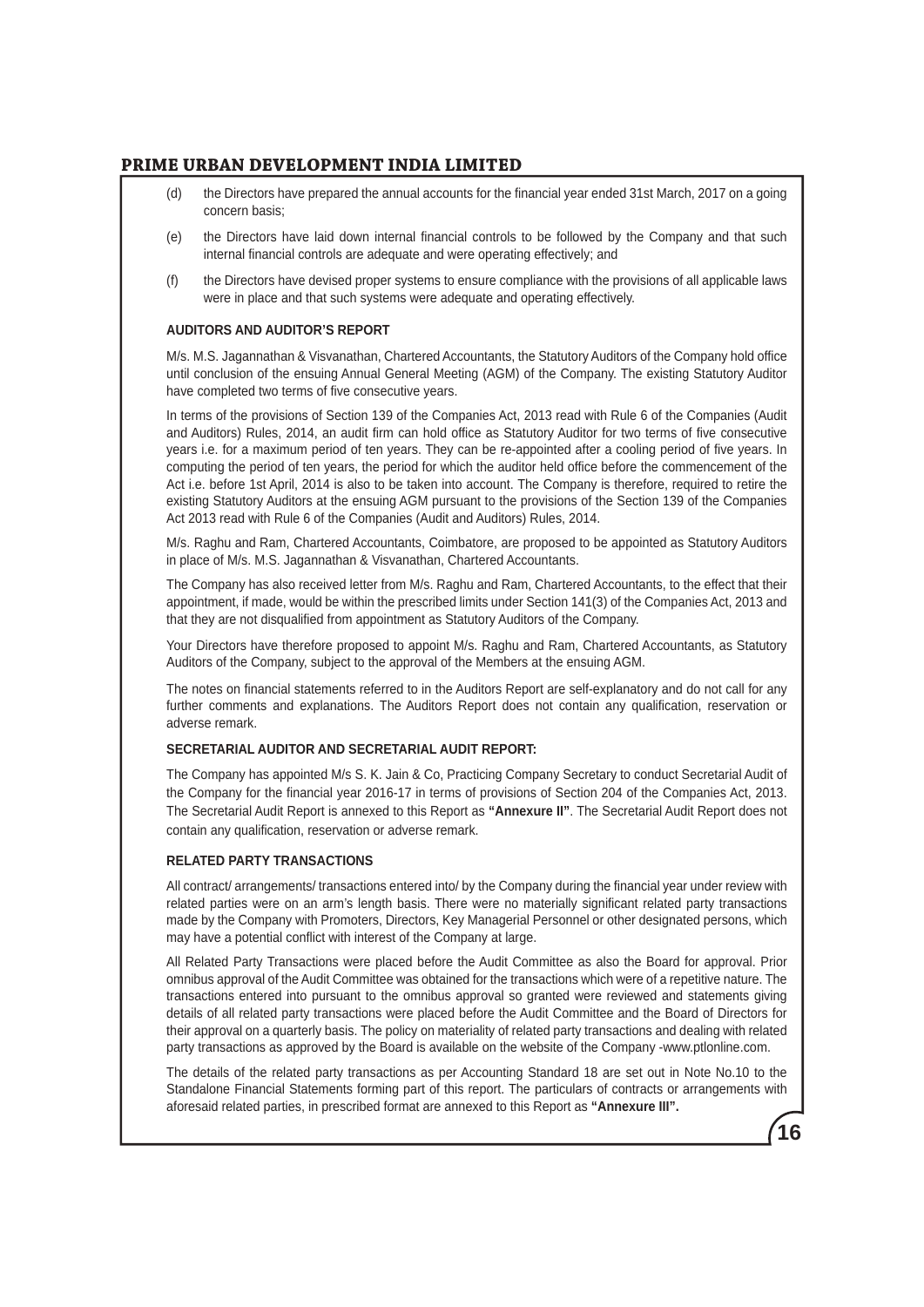#### **RISK MANAGEMENT POLICY AND INTERNAL ADEQUACY**

Your Company has in place a mechanism to identify, assess, monitor and mitigate various risks to key business objectives. Major risks identified by the businesses and functions are systematically addressed through mitigating actions on a continuing basis. Your Company's internal control systems are commensurate with the nature of its business and the size and complexity of its operations. These are routinely tested by Statutory as well as Internal Auditors. Significant audit observations and follow up actions thereon, if any, are reported to the Audit Committee.

#### **VIGIL MECHANISM/WHISTLE BLOWER POLICY**

The Company has established a vigil mechanism to provide a framework to promote responsible and secure whistle blowing and to provide a channel to the employee(s), Directors and other stakeholders to report to the management, concerns about unethical behaviour, actual or suspected fraud or violation of the code of conduct or policy/ies of the Company, as adopted/framed from time to time. The details of said vigil mechanism are given in Corporate Governance Report, which forms part of this Annual Report. The Whistle Blower Policy has been uploaded on the Company's website i.e. www.ptlonline.com.

#### **CORPORATE SOCIAL RESPONSIBILITY**

The Company has constituted a Corporate Social Responsibility Committee **("CSR Committee")** in accordance with the provisions of Section 135 of the Companies Act, 2013. The Board of Directors of the Company has, based on the recommendations made by the CSR Committee formulated and approved Corporate Social Responsibility Policy for the Company.

The disclosures as per Rule 9 of Companies (Corporate Social Responsibility Policy) Rules, 2014 is made in prescribed form which is annexed to this Report as **"Annexure IV".**

#### **NOMINATION AND REMUNERATION POLICY**

In terms of requirements prescribed under Section 178(3) of the Companies Act, 2013, the Nomination and Remuneration Policy inter-alia providing the terms for appointment and payment of remuneration to Directors and Key Managerial Personnel is annexed to this Report as **"Annexure V".**

#### **PARTICULARS OF EMPLOYEES**

Disclosures with respect to the remuneration of Directors and employees as required under Section 197 of the Companies Act, 2013 read with Rule 5(1) of the Companies (Appointment and Remuneration of Managerial Personnel) Rules, 2014 are provided under **"Annexure VI"**, which is annexed to this Report.

None of the employees of the Company were in receipt of monthly or yearly remuneration in excess of the limits specified under the Companies Act, 2013 and Rule 5(2) & Rule 5(3) of the Companies (Appointment and Remuneration of Managerial Personnel) Rules, 2014.

#### **MANAGEMENT DISCUSSION AND ANALYSIS**

The Management Discussion & Analysis Report as required under Regulation 34 of the SEBI (Listing Obligations and Disclosure Requirements) Regulations, 2015 is annexed to this Report as **"Annexure VII"**.

#### **INTERNAL FINANCIAL CONTROLS**

Your Company has in place adequate internal financial controls with reference to financial statements. During the year under review, such controls were tested and no reportable material weaknesses were observed.

#### **ADOPTION OF NEW ARTICLES OF ASSOCIATION OF YOUR COMPANY**

During the financial year 2016-17, new Articles of Association of your Company were adopted in accordance with the provisions of the Companies Act, 2013 read with the Rules issued thereunder.

#### **UNCLAIMED AND UNPAID DIVIDENDS**

**17** As on 31st March, 2017, amounts of Rs.3,92,045/- are lying in the unpaid equity dividend account of the Company in respect of the dividend for the Financial Year 2015-16. Members who have not yet received/claimed their dividend entitlements are requested to contact the Company or the Registrar and Share Transfer Agents of the Company.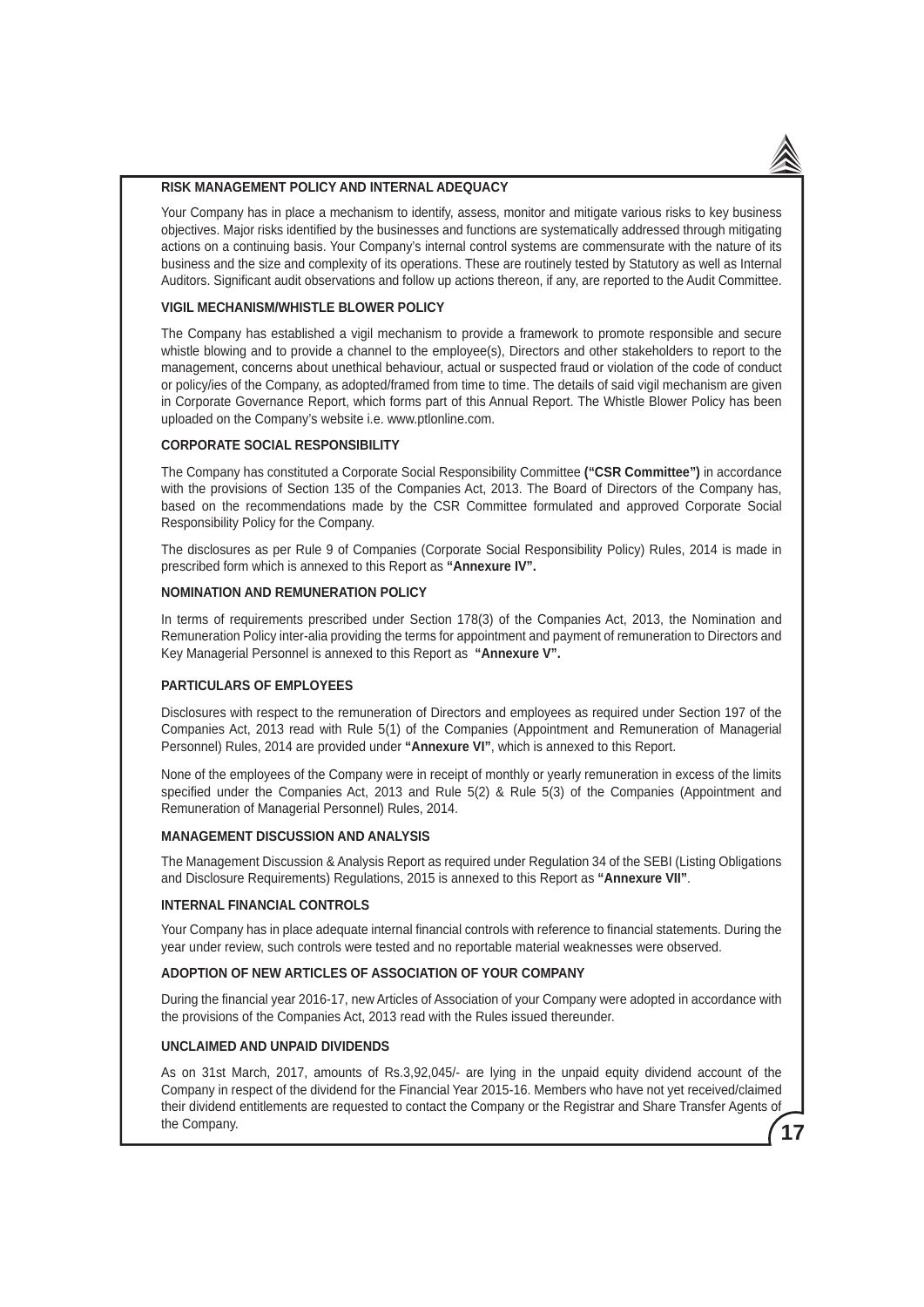#### **MATERIAL CHANGES AND COMMITMENTS, IF ANY, AFFECTING THE FINANCIAL POSITION OF THE COMPANY**

There were no material changes and commitments affecting the financial position of the Company.

#### **PERFORMANCE EVALUATION**

The Company has devised a policy for Performance Evaluation of the Individual directors, Board and its Committees, which includes criteria for performance evaluation.

Pursuant to the provisions of the Companies Act, 2013 and Regulation 17(10) of SEBI (Listing Obligations and Disclosure Requirements) Regulations, 2015, the Board has carried out an annual performance evaluation of its own performance, the directors' individually as well as the evaluation of the working of the committee of the Board. The Board performance was evaluated based on inputs received from all the directors after considering criteria such as Board composition and structure, effectiveness of Board / Committee processes, and information provided to the Board, etc. A separate meeting of the Independent Directors was also held during the year for the evaluation of the performance of non-independent Directors, performance of the Board as a whole and that of the Chairman.

The Nomination and Remuneration Committee has also reviewed the performance of the individual directors based on their knowledge, level of preparation and effective participation in Meetings, understanding of their roles as directors, etc.

The details of programme for familiarisation of Independent Directors with the Company, industry in which it operates, their roles, rights, responsibilities is made available on the website of the Company www.ptlonline.com.

#### **GENERAL**

- 1) The Company has not issued any equity shares with differential rights as to dividend, voting or otherwise.
- 2) The Whole Time Director has not received any commission from the Company nor any remuneration or commission from any of its holding or subsidiary company.
- 3) There are no significant/material orders passed by the regulators/courts/tribunals during the year under review which would impact the going concern status of your Company and its future operations.
- 4) During the year under review, there were no reported instances of cases filed pursuant to Sexual Harassment of Women at Workplace (Prevention, Prohibition and Redressal) Act, 2013.

#### **ACKNOWLEDGEMENTS**

Your Directors would like to thank and place on record their appreciation for the support and co-operation provided to your Company by its Shareholders, regulatory authorities and its bankers.

Your Directors would also like to place on record their appreciation for the efforts put in by employees of the Company during the year.

**For and on behalf of the Board of Directors**

**Place : Mumbai Purusottamdas Patodia Date : May 24, 2017 Chairman and Managing Director**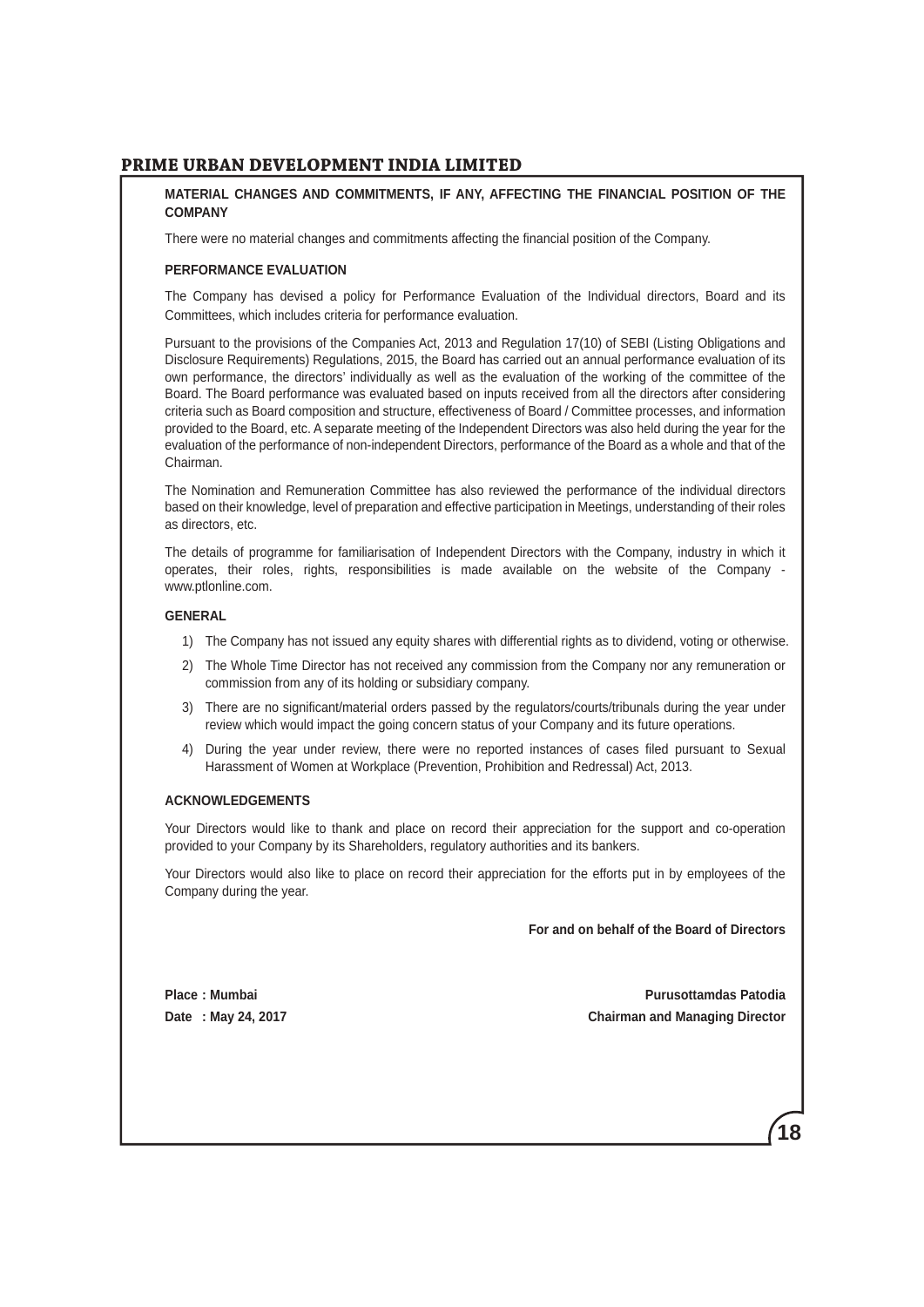#### **Annexure - I FORM NO. MGT 9 EXTRACT OF ANNUAL RETURN As on financial year ended on 31.03.2017 Pursuant to Section 92 (3) of the Companies Act, 2013 and rule 12(1) of the Company (Management & Administration) Rules, 2014.**

|                | <b>REGISTRATION &amp; OTHER DETAILS:</b>                                                                     |                                  |                               |                                                    |                                                                     |  |                        |                              |            |
|----------------|--------------------------------------------------------------------------------------------------------------|----------------------------------|-------------------------------|----------------------------------------------------|---------------------------------------------------------------------|--|------------------------|------------------------------|------------|
| 1              | <b>CIN</b>                                                                                                   |                                  | L70200TZ1936PLC000001         |                                                    |                                                                     |  |                        |                              |            |
| $\overline{2}$ | <b>Registration Date</b>                                                                                     | 16.11.1936                       |                               |                                                    |                                                                     |  |                        |                              |            |
| 3              | Name of the Company                                                                                          |                                  |                               | PRIME URBAN DEVELOPMENT INDIA LIMITED              |                                                                     |  |                        |                              |            |
| $\overline{4}$ | Category/Sub-category of the Company                                                                         | Public Company Limited by Shares |                               |                                                    |                                                                     |  |                        |                              |            |
|                |                                                                                                              | Indian Non-Government Company    |                               |                                                    |                                                                     |  |                        |                              |            |
| 5              | Address of the Registered Office & contact details                                                           |                                  |                               |                                                    | 110, Avanashi Road, Gandhinagar Post, Tirupur - 641603, Tamil Nadu, |  |                        |                              |            |
|                |                                                                                                              |                                  |                               | Tel: +91-421-4307800/2470065, Fax: +91-421-2471463 |                                                                     |  |                        |                              |            |
|                |                                                                                                              |                                  |                               |                                                    | Email ID: companysecretary@ptlonline.com                            |  |                        |                              |            |
| 6              | Whether listed company                                                                                       |                                  | Yes                           |                                                    |                                                                     |  |                        |                              |            |
| $\overline{7}$ | Name, Address & contact details of the Registrar & Transfer                                                  |                                  | S.K.D.C. Consultants Limited  |                                                    |                                                                     |  |                        |                              |            |
|                | Agent, if any.                                                                                               |                                  |                               |                                                    | Kanapathy Towers, 3rd Floor, 1391/A-1 Sathy Road, Ganapathy         |  |                        |                              |            |
|                |                                                                                                              |                                  | Coimbatore-641006, Tamil Nadu |                                                    |                                                                     |  |                        |                              |            |
|                |                                                                                                              |                                  |                               |                                                    | Tel: +91-422-4958995, 2539835 Fax: +91-422-2539837                  |  |                        |                              |            |
|                |                                                                                                              |                                  |                               |                                                    | Email ID:info@skdc-consultants.com                                  |  |                        |                              |            |
|                | II. PRINCIPAL BUSINESS ACTIVITIES OF THE COMPANY                                                             |                                  |                               |                                                    |                                                                     |  |                        |                              |            |
|                | (All the business activities contributing 10 % or more of the total turnover of the company shall be stated) |                                  |                               |                                                    |                                                                     |  |                        |                              |            |
| SI.            | Name and Description of main products / services                                                             |                                  |                               |                                                    | NIC Code of the                                                     |  | % to total turnover of |                              |            |
| No.            |                                                                                                              |                                  |                               |                                                    | Product/service                                                     |  | the company            |                              |            |
| 1              | <b>Real Estate</b>                                                                                           |                                  |                               | 410<br>37%                                         |                                                                     |  |                        |                              |            |
| $\overline{2}$ | <b>Textiles</b>                                                                                              |                                  |                               |                                                    | 131                                                                 |  | 63%                    |                              |            |
|                | III. PARTICULARS OF HOLDING, SUBSIDIARY AND ASSOCIATE COMPANIES                                              |                                  |                               |                                                    |                                                                     |  |                        |                              |            |
| SI.<br>No.     | Name and address of the Company                                                                              |                                  | <b>CIN/GLN</b>                |                                                    | Holding/Subsidiary/<br>Associate                                    |  | %of<br>shares<br>held  | Applicable<br><b>Section</b> |            |
| 1              | ATL Textile Processors Ltd.<br>110, Avanashi Road, Gandhinagar Post,<br>Tirupur- 641603, Tamil nadu          |                                  | U65910TZ1996PLC007068         |                                                    | Subsidiary                                                          |  | 100%                   | 2(87)(iii)                   |            |
| $\overline{2}$ | Manoj Yarn Processors Ltd.<br>110, Avanashi Road, Gandhinagar Post,<br>Tirupur- 641603, Tamil nadu           |                                  | U01712TZ1996PLC006934         |                                                    | Subsidiary                                                          |  |                        | 100%                         | 2(87)(iii) |
| 3              | Pee Dee Yarn Processors Ltd.<br>110, Avanashi Road, Gandhinagar Post,<br>Tirupur- 641603, Tamil nadu         |                                  | U17111TZ1995PLC006750         |                                                    | Subsidiary                                                          |  | 100%                   | 2(87)(iii)                   |            |
| 4              | Patodia Developers Pvt. Ltd.<br>110, Avanashi Road, Gandhinagar Post,<br>Tirupur- 641603, Tamil nadu         | U70101TZ2008PTC014230            |                               |                                                    | Subsidiary                                                          |  | 100%                   | 2(87)(iii)                   |            |
| 5              | Srivarsha Realtors Pvt. Ltd.<br>110, Avanashi Road, Gandhinagar Post,<br>Tirupur- 641603, Tamil nadu         |                                  | U45400TZ2008PTC014205         |                                                    | Subsidiary                                                          |  | 100%                   | 2(87)(iii)                   |            |

**19**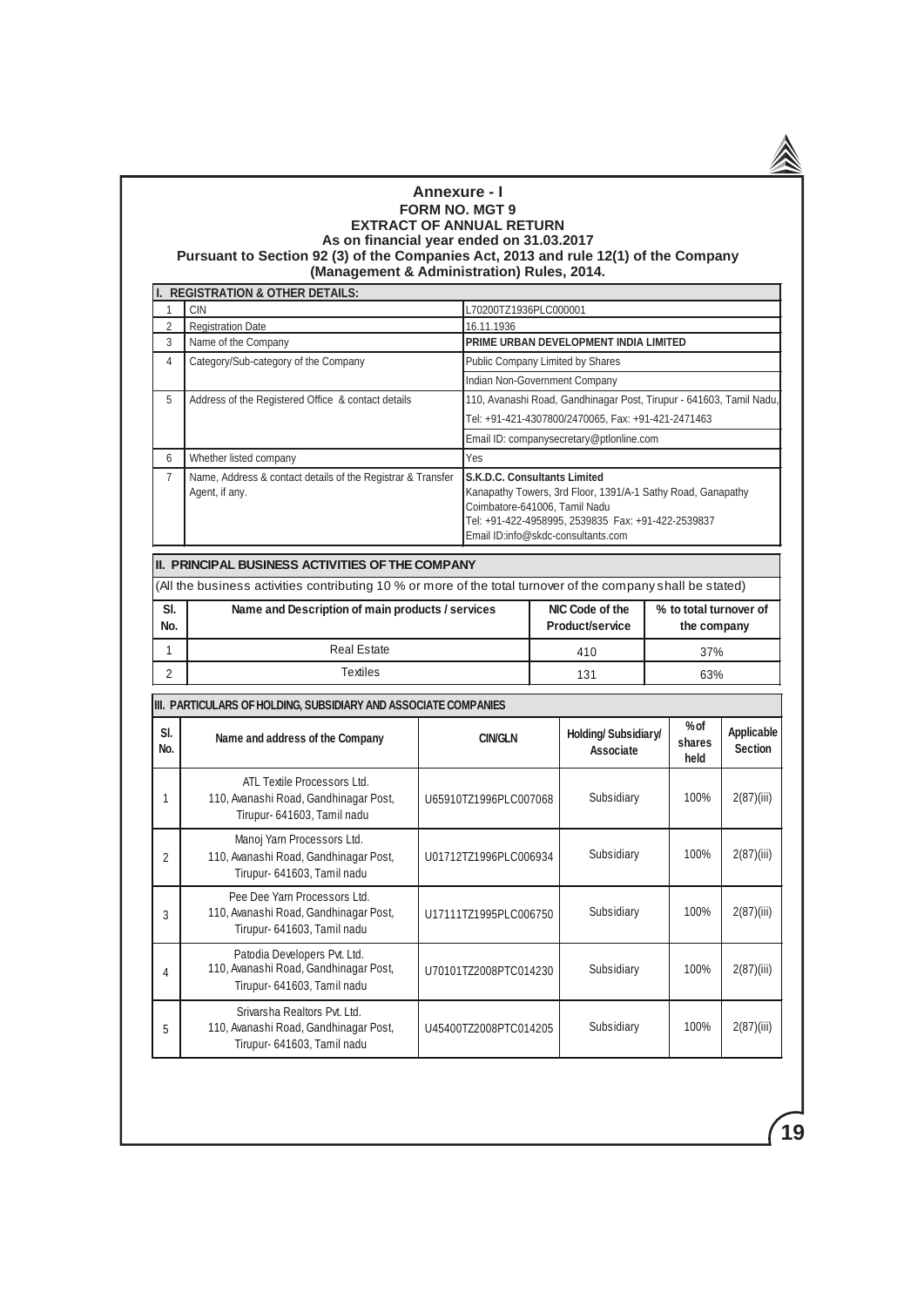| (Equity share capital breakup as percentage of total equity) |                |                      |                                                                          |                             |                          |                |                                                                    |                             |                        |
|--------------------------------------------------------------|----------------|----------------------|--------------------------------------------------------------------------|-----------------------------|--------------------------|----------------|--------------------------------------------------------------------|-----------------------------|------------------------|
| (i) Category-wise Share Holding                              |                |                      |                                                                          |                             |                          |                |                                                                    |                             |                        |
| Category of<br><b>Shareholders</b>                           |                |                      | No. of Shares held at the beginning of the year<br>[As on 31-March-2016] |                             |                          |                | No. of Shares held at the end of the year<br>[As on 31-March-2017] |                             | % Change<br>during the |
|                                                              | Demat          | Physical             | <b>Total</b>                                                             | % of Total<br><b>Shares</b> | Demat                    | Physical       | Total                                                              | % of Total<br><b>Shares</b> | year                   |
| A. Promoters                                                 |                |                      |                                                                          |                             |                          |                |                                                                    |                             |                        |
| (1) Indian                                                   |                |                      |                                                                          |                             |                          |                |                                                                    |                             |                        |
| a) Individual/HUF                                            | 68,93,006      | ä,                   | 68,93,006                                                                | 25.87%                      | 69,06,914                | $\mathbf{r}$   | 69,06,914                                                          | 25.92%                      | 0.05%                  |
| b) Central Govt                                              | $\overline{a}$ | ä,                   | ÷.                                                                       | 0.00%                       | $\mathbf{r}$             | ÷.             | ÷.                                                                 | 0.00%                       | 0.00%                  |
| c) State Govt(s)                                             |                | ÷,                   | ÷,                                                                       | 0.00%                       | ä,                       | ä,             | ä,                                                                 | 0.00%                       | 0.00%                  |
| d) Bodies Corp.                                              | 1,20,19,350    | $\ddot{\phantom{a}}$ | 1,20,19,350                                                              | 45.11%                      | 1,20,19,350              | ä,             | 1,20,19,350                                                        | 45.11%                      | 0.00%                  |
| e) Banks / Fl                                                |                | ä,                   |                                                                          | 0.00%                       |                          | ä,             |                                                                    | 0.00%                       | $0.00\%$               |
| f) Any other                                                 | L.             | L,                   | ä,                                                                       | 0.00%                       | ä,                       | ä,             | L.                                                                 | 0.00%                       | 0.00%                  |
| Sub Total (A) (1)                                            | 1,89,12,356    | l,                   | 1,89,12,356                                                              | 70.98%                      | 1,89,26,264              | ÷.             | 1,89,26,264                                                        | 71.03%                      | 0.05%                  |
| (2) Foreign                                                  |                |                      |                                                                          |                             |                          |                |                                                                    |                             |                        |
| a) NRI Individuals                                           | ä,             | $\blacksquare$       | ä,                                                                       | 0.00%                       | ÷,                       | ä,             | ä,                                                                 | $0.00\%$                    | 0.00%                  |
| b) Other Individuals                                         | ÷.             | $\blacksquare$       | L.                                                                       | 0.00%                       | ÷.                       | $\overline{a}$ | ä,                                                                 | 0.00%                       | 0.00%                  |
| c) Bodies Corp.                                              | L.             | $\overline{a}$       | $\overline{a}$                                                           | 0.00%                       | $\overline{a}$           |                | L.                                                                 | 0.00%                       | 0.00%                  |
| d) Any other                                                 | ä,             | l,                   | ä,                                                                       | 0.00%                       |                          | L.             | ÷,                                                                 | $0.00\%$                    | 0.00%                  |
| Sub Total (A) (2)                                            | ä,             | $\blacksquare$       |                                                                          | 0.00%                       | ä,                       | ä,             | $\overline{\phantom{a}}$                                           | 0.00%                       | 0.00%                  |
| TOTAL (A)                                                    | 1,89,12,356    | ä,                   | 1,89,12,356                                                              | 70.98%                      | 1,89,26,264              | ÷.             | 1,89,26,264                                                        | 71.03%                      | 0.05%                  |
| <b>B. Public Shareholding</b>                                |                |                      |                                                                          |                             |                          |                |                                                                    |                             |                        |
| 1. Institutions                                              |                |                      |                                                                          |                             |                          |                |                                                                    |                             |                        |
| a) Mutual Funds                                              | 3,750          | ä,                   | 3,750                                                                    | 0.01%                       | 3,750                    | ÷.             | 3,750                                                              | 0.01%                       | 0.00%                  |
| b) Banks / Fl                                                | L,             | ä,                   | ä,                                                                       | 0.00%                       | ä,                       | ÷,             | ä,                                                                 | 0.00%                       | 0.00%                  |
| c) Central Govt                                              | $\blacksquare$ | ä,                   | ä,                                                                       | $0.00\%$                    | ä,                       | ä,             | ä,                                                                 | $0.00\%$                    | 0.00%                  |
| d) State Govt(s)                                             | ä,             | ä,                   | J.                                                                       | 0.00%                       | ÷                        | ÷.             | ä,                                                                 | 0.00%                       | 0.00%                  |
| e) Venture Capital Funds                                     | ä,             | $\mathbf{r}$         |                                                                          | 0.00%                       | ä,                       | ä,             | ×.                                                                 | $0.00\%$                    | 0.00%                  |
| f) Insurance Companies                                       |                | L.                   | J,                                                                       | $0.00\%$                    | L.                       | ÷,             | L,                                                                 | 0.00%                       | 0.00%                  |
| g) Flls                                                      | ä,             | ÷,                   | Ĭ.                                                                       | $0.00\%$                    |                          | ÷,             |                                                                    | 0.00%                       | $0.00\%$               |
| h) Foreign Venture<br>Capital Funds                          | ÷,             | ÷,                   | $\blacksquare$                                                           | 0.00%                       | $\overline{\phantom{a}}$ | $\blacksquare$ | ÷,                                                                 | 0.00%                       | $0.00\%$               |
| i) Others (specify)                                          | $\blacksquare$ | $\blacksquare$       | ä,                                                                       | $0.00\%$                    | ÷,                       | ÷,             | $\blacksquare$                                                     | 0.00%                       | 0.00%                  |
| Sub-total (B)(1):-                                           | 3,750          | $\blacksquare$       | 3,750                                                                    | 0.01%                       | 3,750                    | ٠              | 3,750                                                              | 0.01%                       | $0.00\%$               |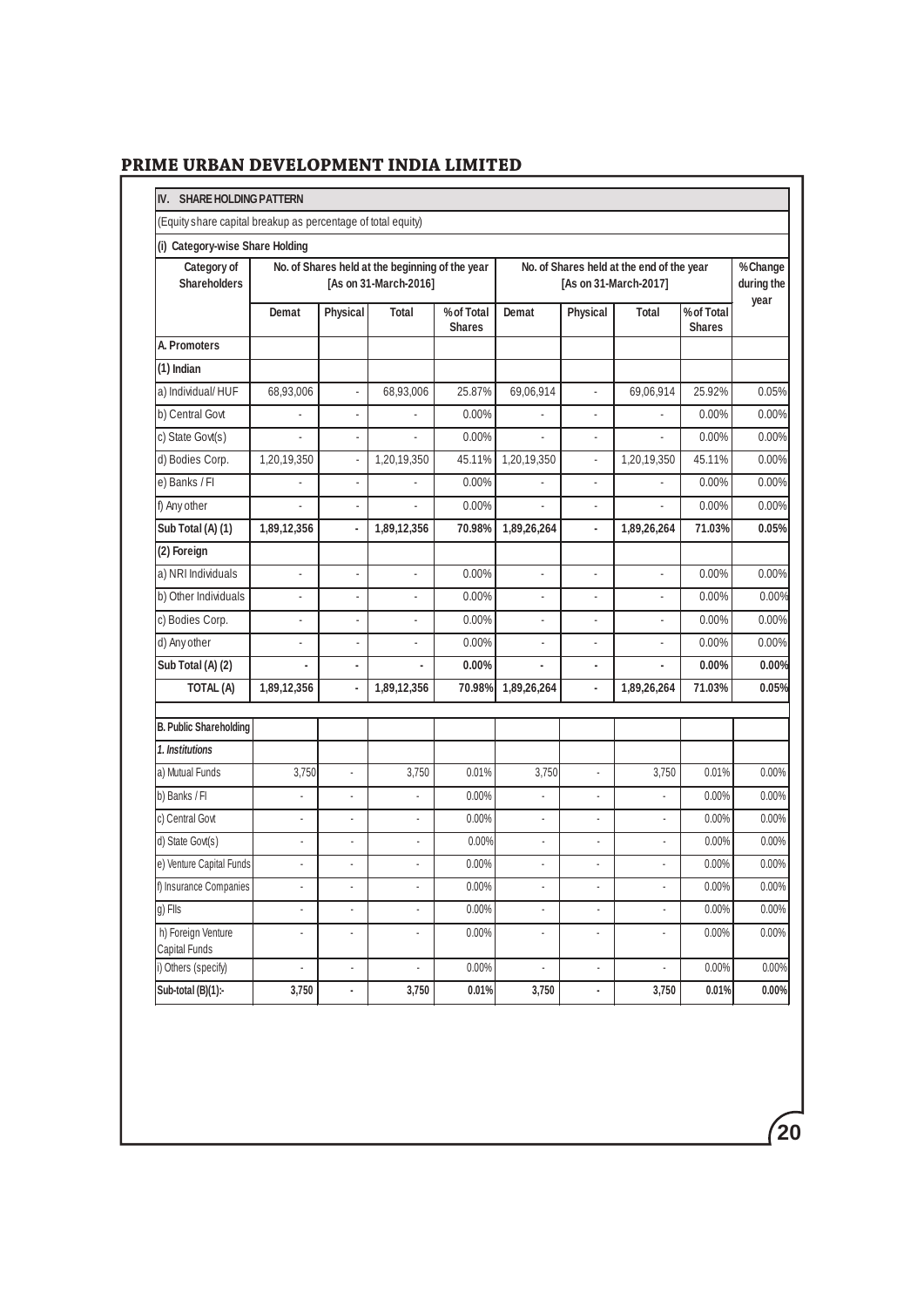| 2. Non-Institutions                                                                       |             |                |                                                                 |          |                                                          |                          |                                     |                          |                   |                    |                                                    |                            |
|-------------------------------------------------------------------------------------------|-------------|----------------|-----------------------------------------------------------------|----------|----------------------------------------------------------|--------------------------|-------------------------------------|--------------------------|-------------------|--------------------|----------------------------------------------------|----------------------------|
| a) Bodies Corp.                                                                           |             |                |                                                                 |          |                                                          |                          |                                     |                          |                   |                    |                                                    |                            |
| i) Indian                                                                                 | 10,25,658   | 18,900         | 10,44,558                                                       | 3.92%    |                                                          | 11,46,450                |                                     | 18,900                   |                   | 11,65,350          | 4.37%                                              | 0.45%                      |
| ii) Overseas                                                                              |             |                | $\overline{a}$                                                  | 0.00%    |                                                          |                          |                                     | $\overline{\phantom{a}}$ |                   |                    | $0.00\%$                                           | 0.00%                      |
| b) Individuals                                                                            |             |                |                                                                 |          |                                                          |                          |                                     |                          |                   |                    |                                                    |                            |
| i) Individual<br>shareholders holding<br>nominal share capital<br>upto Rs. 1 lakh         | 21,16,728   | 12,06,095      | 33,22,823                                                       | 12.47%   |                                                          | 23,61,460                | 11,89,540                           |                          |                   | 35,51,000          | 13.33%                                             | 0.86%                      |
| ii) Individual<br>shareholders holding<br>nominal share capital<br>in excess of Rs 1 lakh | 22,73,430   | 1,95,860       | 24,69,290                                                       | 9.27%    |                                                          | 20,59,129                |                                     | 1,95,860                 |                   | 22,54,989          | 8.46%                                              | $-0.80%$                   |
| c) Others (specify)                                                                       |             |                |                                                                 |          |                                                          |                          |                                     |                          |                   |                    |                                                    |                            |
| Non Resident Indians                                                                      | 66,675      | ÷,             | 66,675                                                          | 0.25%    |                                                          | 74,071                   |                                     | $\overline{a}$           |                   | 74,071             | 0.28%                                              | 0.03%                      |
| Overseas Corporate<br>Bodies                                                              | ÷.          | ÷,             | ä,                                                              | $0.00\%$ |                                                          | $\overline{\phantom{a}}$ |                                     | $\overline{\phantom{a}}$ |                   | $\frac{1}{2}$      | 0.00%                                              | 0.00%                      |
| Foreign Nationals                                                                         |             | $\frac{1}{2}$  | L.                                                              | 0.00%    |                                                          | L.                       |                                     | $\overline{\phantom{a}}$ |                   | $\frac{1}{2}$      | 0.00%                                              | 0.00%                      |
| <b>Clearing Members</b>                                                                   | 25,254      | ÷.             | 25,254                                                          | 0.09%    |                                                          | 72,344                   |                                     | ÷                        |                   | 72,344             | 0.27%                                              | 0.18%                      |
| Trusts                                                                                    | 1,000       | $\overline{a}$ | 1,000                                                           | $0.00\%$ |                                                          |                          |                                     | $\lambda$                |                   |                    | 0.00%                                              | $0.00\%$                   |
| Directors and Relatives                                                                   | 50,413      | $\frac{1}{2}$  | 50,413                                                          | 0.19%    |                                                          | 50,413                   |                                     |                          |                   | 50,413             | 0.19%                                              | 0.00%                      |
| Hindu Undivided Families                                                                  | 7,47,481    | ä,             | 7.47.481                                                        | 2.81%    |                                                          | 5,45,419                 |                                     | $\overline{\phantom{a}}$ | 5,45,419          |                    | 2.05%                                              | $-0.76%$                   |
| Foreign Bodies - D R                                                                      |             |                |                                                                 | 0.00%    |                                                          |                          |                                     |                          | ÷.                |                    | 0.00%                                              | 0.00%                      |
| Sub-total (B)(2):-                                                                        | 63,06,639   | 14,20,855      | 77,27,494                                                       | 29.00%   |                                                          | 63,09,286                | 14,04,300                           |                          | 77,13,586         |                    | 28.95%                                             | $-0.05%$                   |
| Total Public (B)                                                                          | 63,10,389   | 14,20,855      | 77,31,244                                                       | 29.02%   |                                                          | 63,13,036                | 14,04,300                           |                          | 77,17,336         |                    | 28.97%                                             | $-0.05%$                   |
| C. Shares held by<br><b>Custodian for GDRs &amp;</b><br><b>ADRs</b>                       |             |                |                                                                 | 0.00%    |                                                          |                          |                                     |                          |                   |                    | 0.00%                                              | 0.00%                      |
| Grand Total (A+B+C)                                                                       | 2,52,22,745 | 14,20,855      | 2,66,43,600                                                     | 100.00%  | 2,52,39,300                                              |                          | 14,04,300                           |                          |                   | 2,66,43,600        | 100.00%                                            | 0.00%                      |
| (ii) Shareholding of Promoter                                                             |             |                |                                                                 |          |                                                          |                          |                                     |                          |                   |                    |                                                    |                            |
| SI.<br>Shareholder's Name<br>No.                                                          |             |                | Shareholding at the beginning of the year<br>(As on 31.03.2016) |          |                                                          |                          | Shareholding at the end of the year | (As on 31.03.2017)       |                   |                    |                                                    | %change in<br>shareholding |
|                                                                                           |             |                | % of total<br>Shares of the<br>company                          |          | % of Shares<br>Pledaed/<br>encumbered to<br>total shares | No. of<br><b>Shares</b>  |                                     | Shares of<br>company     | % of total<br>the | to total<br>shares | $%$ of<br><b>Shares</b><br>Pledged /<br>encumbered | during the<br>year         |
| Anjana Syntex Company Limited<br>1                                                        |             | 56,60,655      | 21.25%                                                          |          | 0                                                        |                          | 56,60,655                           |                          | 21.25%            |                    | $\pmb{0}$                                          | 0.00%                      |
| Pat Credit Limited<br>$\overline{2}$                                                      |             | 60,09,675      | 22.56%                                                          |          | 0                                                        |                          | 60,09,675                           |                          | 22.56%            |                    | $\mathbf 0$                                        | 0.00%                      |
| Purus ottamdas Patodia<br>3                                                               |             | 20,68,929      | 7.77%                                                           |          | 0                                                        |                          | 20,58,020                           |                          | 7.72%             |                    | 0                                                  | $-0.04%$                   |
| Manoj Kumar Patodia<br>$\overline{4}$                                                     |             | 10,55,087      | 3.96%                                                           |          | 0                                                        |                          | 10,46,918                           |                          | 3.93%             |                    | 0                                                  | $-0.03%$                   |
| Anuj Patodia<br>5                                                                         |             | 5,53,675       | 2.08%                                                           |          | 0                                                        |                          | 5,72,753                            |                          | 2.15%             |                    | $\mathbf 0$                                        | 0.07%                      |

6 2,39,650 0.90% 2,39,650 0.90% 0 0 0.00% Indira Devi Patodia 7 12,50,750 4.69% 12,50,750 4.69% 0 0 0.00% Nandita Patodia 8 17,24,915 6.47% 17,24,915 6.47% 0 0 0.00% Meenal Patodia 9 Classic Yarn Processors Limited | 3,49,020 | 1.31% | 0 0 0,3,49,020 | 1.31% | 0 0.00% 10 PD Patodia -| -| 0.00% | 0 | 13,908 | 0.05% | 0 | 0.05%

**Total**

 **1,89,12,356 70.98% 1,89,26,264 71.03% 0 0 0.05%**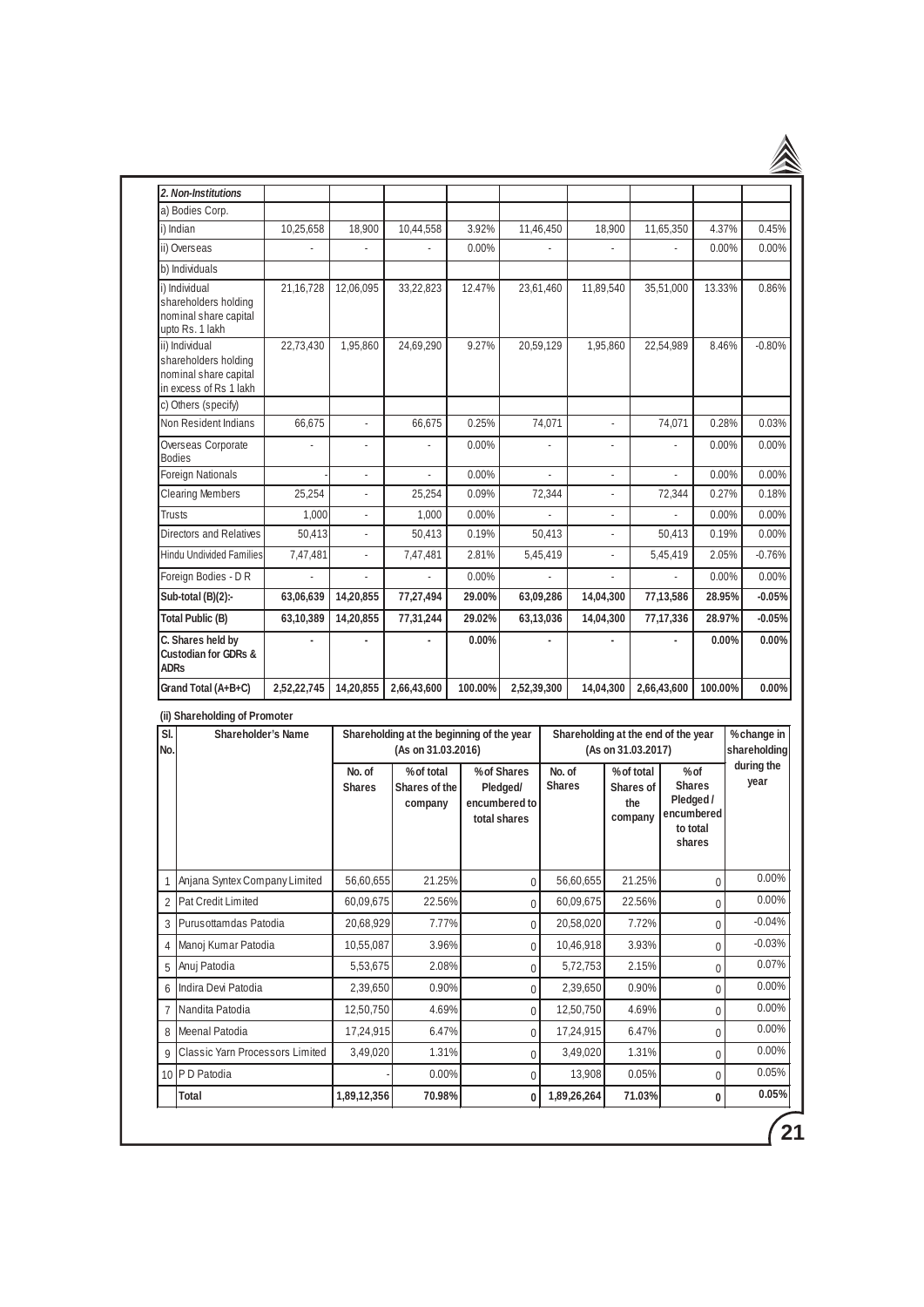| SI.<br>No.     | <b>Particulars</b>                                                                                                  | Shareholding at the beginning of the year<br>(As on 31.03.2016) | <b>Cumulative Shareholding during the</b><br>year |               |                      |
|----------------|---------------------------------------------------------------------------------------------------------------------|-----------------------------------------------------------------|---------------------------------------------------|---------------|----------------------|
|                |                                                                                                                     | No. of shares                                                   | % of total<br>shares                              | No. of shares | % of total<br>shares |
| $\overline{1}$ | Purusottamdas Patodia                                                                                               |                                                                 |                                                   |               |                      |
|                | At the beginning of the year                                                                                        | 20,68,929                                                       | 7.77%                                             |               |                      |
|                | Date wise Increase / Decrease in Share<br>holding during the year specifying the<br>reasons for increase / decrease | 10,909 (Sale of Shares on 22.07.2016)                           | 0.04%                                             | 20,58,020     | 7.72%                |
|                | At the end of the year                                                                                              | 20,58,020                                                       | 7.72%                                             |               |                      |
|                |                                                                                                                     |                                                                 |                                                   |               |                      |
| $\mathfrak{p}$ | Manoj Kumar Patodia                                                                                                 |                                                                 |                                                   |               |                      |
|                | At the beginning of the year                                                                                        | 10,55,087                                                       | 3.96%                                             |               |                      |
|                | Date wise Increase / Decrease in Share<br>holding during the year specifying the<br>reasons for increase / decrease | 8,169 (Sale of Shares on 22.07.2016)                            | 0.03%                                             | 10,46,918     | 3.93%                |
|                | At the end of the year                                                                                              | 10,46,918                                                       | 3.93%                                             |               |                      |
| 3              | Anuj Patodia                                                                                                        |                                                                 |                                                   |               |                      |
|                | At the beginning of the year                                                                                        | 5,53,675                                                        | 2.08%                                             |               |                      |
|                | Date wise Increase / Decrease in Share<br>holding during the year specifying the<br>reasons for increase / decrease | 19,078 (Acquisition of Shares on 22.07.2016)                    | 0.07%                                             | 5,72,753      | 2.15%                |
|                | At the end of the year                                                                                              | 5,72,753                                                        | 2.15%                                             |               |                      |
| $\overline{4}$ | P D Patodia                                                                                                         |                                                                 |                                                   |               |                      |
|                | At the beginning of the year                                                                                        |                                                                 | $0.00\%$                                          |               |                      |
|                | Date wise Increase / Decrease in Share<br>holding during the year specifying the                                    | 1,220 (Acquisition of Shares on 23.09.2016)                     | $0.00\%$                                          | 1,220         | 0.00%                |
|                | reasons for increase / decrease                                                                                     | 12,688 (Acquisition of Shares on 07.10.2016)                    | 0.05%                                             | 13,908        | 0.05%                |
|                | At the end of the year                                                                                              | 13,908                                                          | 0.05%                                             |               |                      |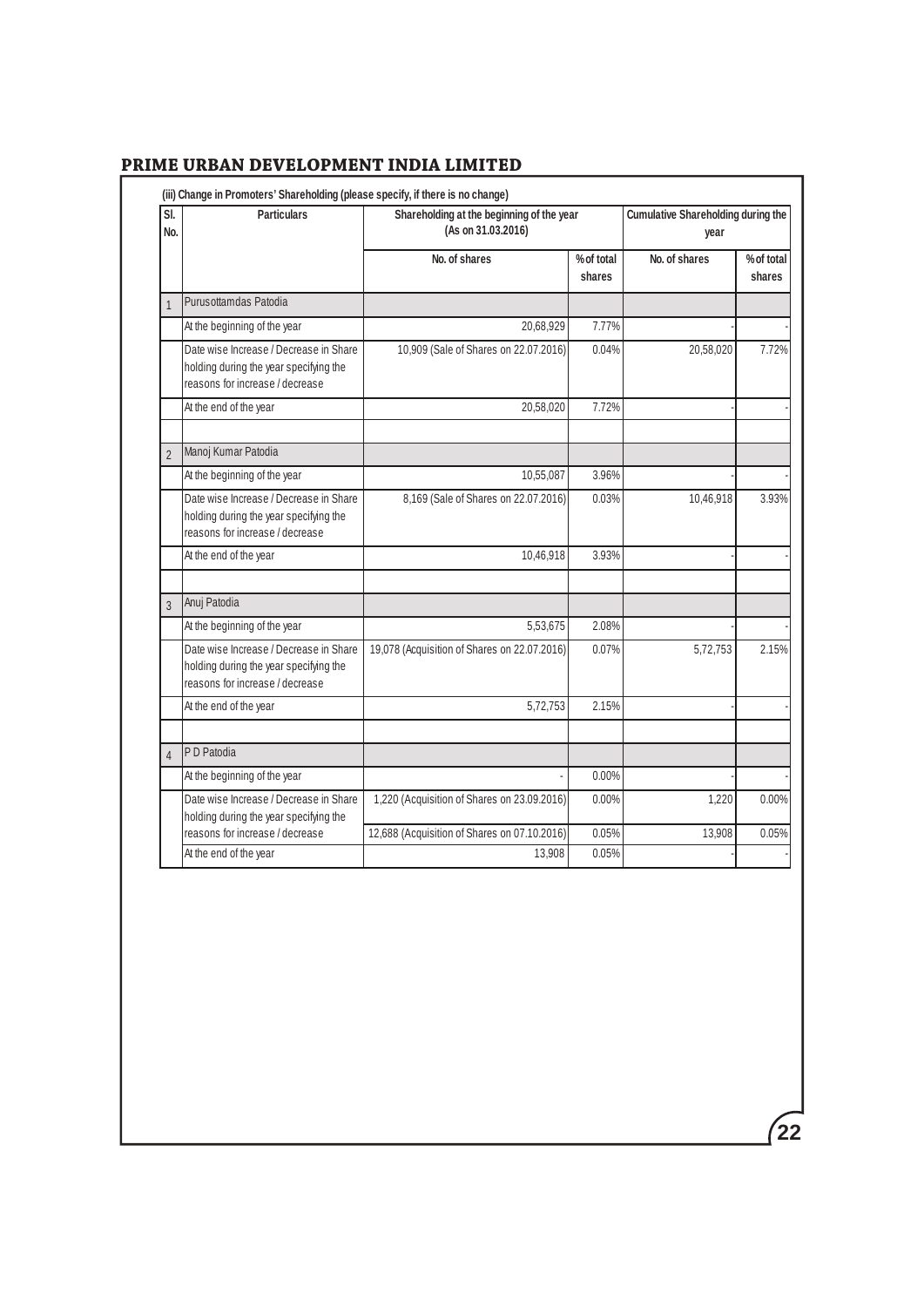| SI.<br>No.<br>$\mathbf{1}$ | <b>Shareholder's Names</b>                                                | Shareholding at the beginning of the year<br>(As on 31.03.2016) | <b>Cumulative Shareholding</b><br>during the year |               |                                        |
|----------------------------|---------------------------------------------------------------------------|-----------------------------------------------------------------|---------------------------------------------------|---------------|----------------------------------------|
|                            |                                                                           | No. of shares                                                   | % of total<br>shares of the<br>Company            | No. of shares | % of total<br>shares of<br>the Company |
|                            | Polisetty Gnana Dev                                                       |                                                                 |                                                   |               |                                        |
|                            | At the beginning of the year                                              | 11,44,497                                                       | 4.30%                                             |               |                                        |
|                            | Date wise Increase / Decrease in Share                                    | 25,000 (Sale of Shares on 08.04.2016)                           | 0.09%                                             | 11,19,497     | 4.20%                                  |
|                            | holding during the year specifying the<br>reasons for increase / decrease | 5,537 (Sale of Shares on 03.06.2016)                            | 0.02%                                             | 11,13,960     | 4.18%                                  |
|                            |                                                                           | 10,000 (Sale of Shares on 10.06.2016)                           | 0.04%                                             | 11,03,960     | 4.14%                                  |
|                            |                                                                           | 10,000 (Sale of Shares on 17.06.2016)                           | 0.04%                                             | 10,93,960     | 4.11%                                  |
|                            |                                                                           | 5,000 (Sale of Shares on 24.06.2016)                            | 0.02%                                             | 10,88,960     | 4.09%                                  |
|                            |                                                                           | 2,000 (Sale of Shares on 08.07.2016)                            | 0.01%                                             | 10,86,960     | 4.08%                                  |
|                            |                                                                           | 2,074 (Sale of Shares on 15.07.2016)                            | 0.01%                                             | 10,84,886     | 4.07%                                  |
|                            |                                                                           | 6,447 (Sale of Shares on 22.07.2016)                            | 0.02%                                             | 10,78,439     | 4.05%                                  |
|                            |                                                                           | 9,226 (Sale of Shares on 22.07.2016)                            | 0.03%                                             | 10,69,213     | 4.01%                                  |
|                            |                                                                           | 584 (Sale of Shares on 29.07.2016)                              | 0.00%                                             | 10,68,629     | 4.01%                                  |
|                            |                                                                           | 5,271 (Sale of Shares on 19.08.2016)                            | 0.02%                                             | 10,63,358     | 3.99%                                  |
|                            |                                                                           | 2,233 (Sale of Shares on 26.08.2016)                            | 0.01%                                             | 10,61,125     | 3.98%                                  |
|                            |                                                                           | 16,000 (Sale of Shares on 02.09.2016)                           | 0.06%                                             | 10,45,125     | 3.92%                                  |
|                            |                                                                           | 12,500 (Sale of Shares on 09.09.2016)                           | 0.05%                                             | 10,32,625     | 3.88%                                  |
|                            |                                                                           | 8,350 (Sale of Shares on 23.09.2016)                            | 0.03%                                             | 10,24,275     | 3.84%                                  |
|                            |                                                                           | 13,644 (Sale of Shares on 30.09.2016)                           | 0.05%                                             | 10,10,631     | 3.79%                                  |
|                            |                                                                           | 100 (Sale of Shares on 14.10.2016)                              | 0.00%                                             | 10,10,531     | 3.79%                                  |
|                            |                                                                           | 5,100 (Sale of Shares on 28.10.2016)                            | 0.02%                                             | 10,05,431     | 3.77%                                  |
|                            |                                                                           | 955 (Sale of Shares on 04.11.2016)                              | 0.00%                                             | 10,04,476     | 3.77%                                  |
|                            |                                                                           | 15 (Sale of Shares on 25.11.2016)                               | 0.00%                                             | 10,04,461     | 3.77%                                  |
|                            |                                                                           | 7,295 (Sale of Shares on 02.12.2016)                            | 0.03%                                             | 9,97,166      | 3.74%                                  |
|                            |                                                                           | 3,228 (Sale of Shares on 09.12.2016)                            | 0.01%                                             | 9,93,938      | 3.73%                                  |
|                            |                                                                           | 2,555 (Sale of Shares on 16.12.2016)                            | 0.01%                                             | 9,91,383      | 3.72%                                  |
|                            |                                                                           | 2,545 (Sale of Shares on 23.12.2016)                            | 0.01%                                             | 9,88,838      | 3.71%                                  |
|                            |                                                                           | 4,200 (Sale of Shares on 31.12.2016)                            | 0.02%                                             | 9,84,638      | 3.70%                                  |
|                            |                                                                           | 23,189 (Sale of Shares on 13.01.2017)                           | 0.09%                                             | 9,61,449      | 3.61%                                  |
|                            |                                                                           | 1,313 (Sale of Shares on 20.01.2017)                            | 0.00%                                             | 9,60,136      | 3.60%                                  |
|                            |                                                                           | 11,385 (Sale of Shares on 24.02.2017)                           | 0.04%                                             | 9,48,751      | 3.56%                                  |
|                            |                                                                           | 6,500 (Sale of Shares on 03.03.2017)                            | 0.02%                                             | 9,42,251      | 3.54%                                  |
|                            |                                                                           | 13,520 (Sale of Shares on 10.03.2017)                           | 0.05%                                             | 9,28,731      | 3.49%                                  |
|                            | At the end of the year                                                    | 9,28,731                                                        | 3.49%                                             |               |                                        |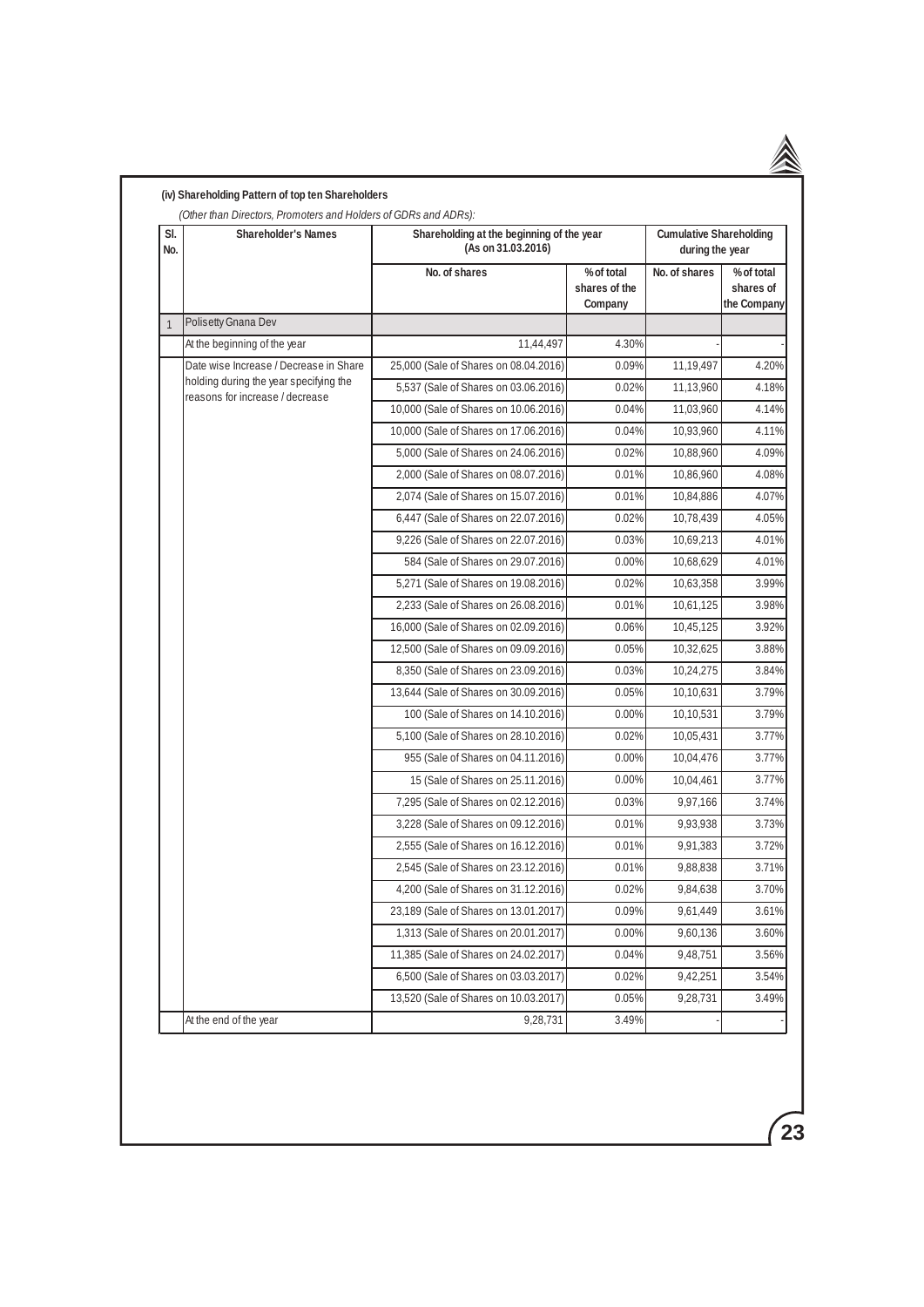| $\overline{2}$ | Renaissance Asset Management Company<br>Pvt. Ltd                                                                    |                                         |          |          |       |
|----------------|---------------------------------------------------------------------------------------------------------------------|-----------------------------------------|----------|----------|-------|
|                | At the beginning of the year                                                                                        | 6,60,000                                | 2.48%    |          |       |
|                | Date wise Increase / Decrease in Share<br>holding during the year specifying the<br>reasons for increase / decrease |                                         |          |          |       |
|                | At the end of the year                                                                                              | 6,60,000                                | 2.48%    |          |       |
| 3              | Manek Bhanshali                                                                                                     |                                         |          |          |       |
|                | At the beginning of the year                                                                                        | 5,64,000                                | 2.12%    |          |       |
|                | Date wise Increase / Decrease in Share<br>holding during the year specifying the<br>reasons for increase / decrease | 1,88,000 (Sale of Shares on 17.06.2016) | 0.71%    | 3,76,000 | 1.41% |
|                | At the end of the year                                                                                              | 3,76,000                                | 1.41%    |          |       |
| $\overline{4}$ | Subodh Begani                                                                                                       |                                         |          |          |       |
|                | At the beginning of the year                                                                                        | 3,13,134                                | 1.18%    |          |       |
|                | Date wise Increase / Decrease in Share<br>holding during the year specifying the<br>reasons for increase / decrease |                                         |          |          |       |
|                | At the end of the year                                                                                              | 3,13,134                                | 1.18%    |          |       |
| 5              | Suresh Sanwarmal Todi                                                                                               |                                         |          |          |       |
|                | At the beginning of the year                                                                                        | 1,56,840                                | 0.59%    |          |       |
|                | Date wise Increase / Decrease in Share<br>holding during the year specifying the<br>reasons for increase / decrease |                                         |          |          |       |
|                | At the end of the year                                                                                              | 1,56,840                                | 0.59%    |          |       |
|                | Jain Broking Pvt. Ltd.                                                                                              |                                         |          |          |       |
| 6              | At the beginning of the year                                                                                        | 1,04,049                                | 0.39%    |          |       |
|                | Date wise Increase / Decrease in Share                                                                              | 3,100 (Sale of Shares on 15.04.2016)    | 0.01%    | 1,00,949 | 0.38% |
|                | holding during the year specifying the                                                                              | 8,100 (Sale of Shares on 22.04.2016)    | 0.03%    | 92,849   | 0.35% |
|                | reasons for increase / decrease                                                                                     | 3,072 (Sale of Shares on 20.05.2016)    | 0.01%    | 89,777   | 0.34% |
|                |                                                                                                                     | 3,864 (Sale of Shares on 27.05.2016)    | 0.01%    | 85,913   | 0.32% |
|                |                                                                                                                     | 15,564 (Sale of Shares on 10.06.2016)   | $0.06\%$ | 70,349   | 0.26% |
|                |                                                                                                                     | 5,000 (Sale of Shares on 17.06.2016)    | 0.02%    | 65,349   | 0.25% |
|                |                                                                                                                     | 17,000 (Sale of Shares on 24.06.2016)   | $0.06\%$ | 48,349   | 0.18% |
|                |                                                                                                                     | 349 (Sale of Shares on 10.03.2017)      | 0.00%    | 48,000   | 0.18% |
|                | At the end of the year                                                                                              | 48,000                                  | 0.18%    |          |       |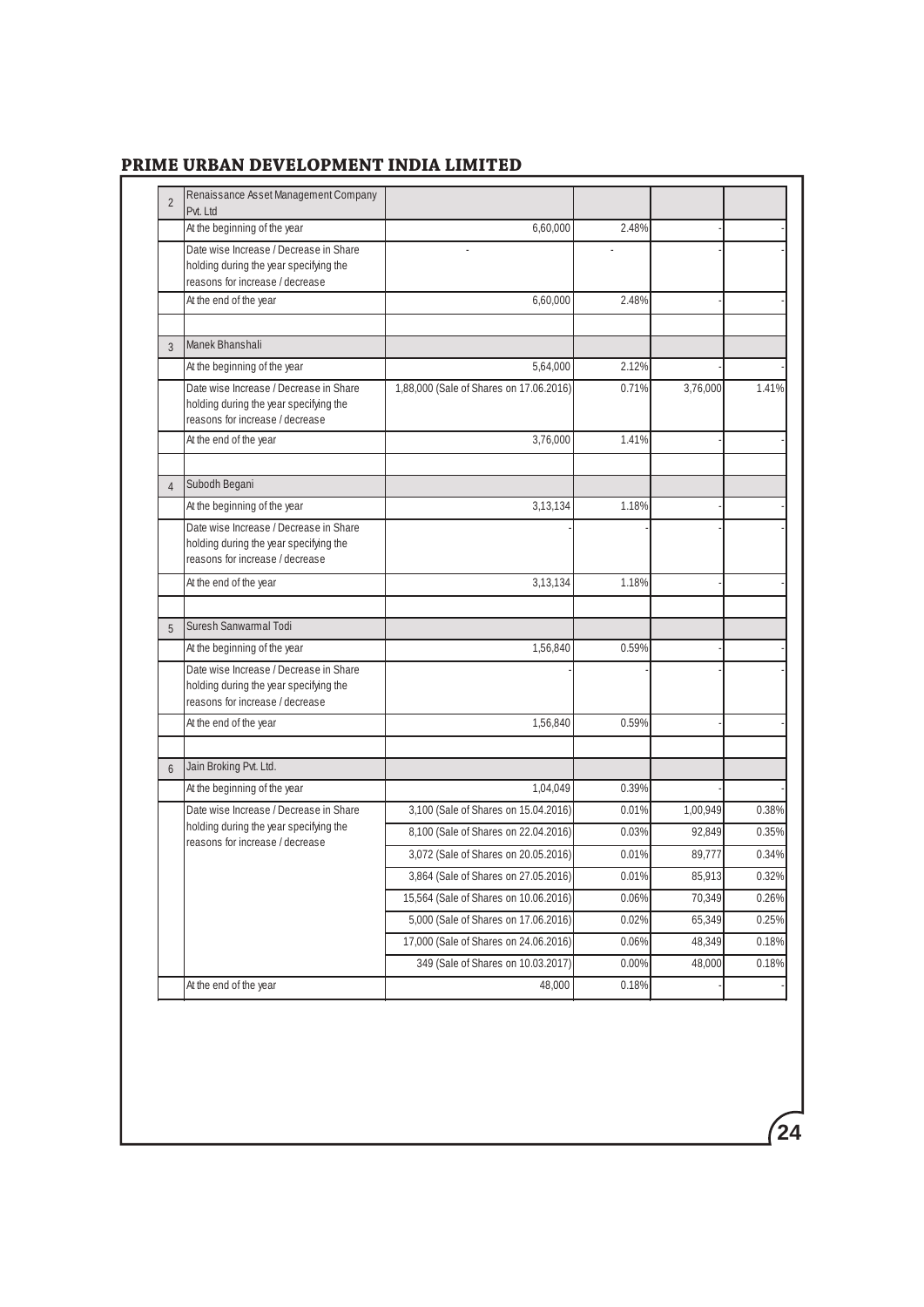| $\overline{7}$ | Jehangir Kaikhoshru S.Nicholson                                                                                     |                                                |       |          |       |
|----------------|---------------------------------------------------------------------------------------------------------------------|------------------------------------------------|-------|----------|-------|
|                | At the beginning of the year                                                                                        | 1,20,210                                       | 0.45% |          |       |
|                | Date wise Increase / Decrease in Share<br>holding during the year specifying the<br>reasons for increase / decrease |                                                |       |          |       |
|                | At the end of the year                                                                                              | 1,20,210                                       | 0.45% |          |       |
| 8              | Satish Chandra Katyal                                                                                               |                                                |       |          |       |
|                | At the beginning of the year                                                                                        | 79,115                                         | 0.30% |          |       |
|                | Date wise Increase / Decrease in Share<br>holding during the year specifying the<br>reasons for increase / decrease |                                                |       |          |       |
|                | At the end of the year                                                                                              | 79,115                                         | 0.30% |          |       |
| $\overline{9}$ | Bhadravati Chandulal Thakker                                                                                        |                                                |       |          |       |
|                | At the beginning of the year                                                                                        | 78.240                                         | 0.29% |          |       |
|                | Date wise Increase / Decrease in Share<br>holding during the year specifying the<br>reasons for increase / decrease |                                                |       |          |       |
|                | At the end of the year                                                                                              | 78,240                                         | 0.29% |          |       |
| 10             | Everfresh Enterprises LLP                                                                                           |                                                |       |          |       |
|                | At the beginning of the year                                                                                        |                                                |       |          |       |
|                | Date wise Increase / Decrease in Share<br>holding during the year specifying the<br>reasons for increase / decrease | 1,88,000 (Acquisition of Shares on 17.06.2016) | 0.71% | 1,88,000 | 0.71% |
|                | At the end of the year                                                                                              | 1,88,000                                       | 0.71% |          |       |

#### **(v) Shareholding of Directors and Key Managerial Personnel:**

| SN             | Shareholding of each Directors and each Key<br><b>Managerial Personnel</b>                                          | Shareholding at the beginning of the year<br>(As on 31.03.2016) | <b>Cumulative Shareholding</b><br>during the year |               |                      |
|----------------|---------------------------------------------------------------------------------------------------------------------|-----------------------------------------------------------------|---------------------------------------------------|---------------|----------------------|
|                |                                                                                                                     | No. of shares                                                   | % of total shares                                 | No. of shares | % of total<br>shares |
|                | Purusottamdas Patodia                                                                                               |                                                                 |                                                   |               |                      |
|                | At the beginning of the year                                                                                        | 20,68,929                                                       | 7.77%                                             |               |                      |
|                | Date wise Increase / Decrease in Share holding<br>during the year specifying the reasons for increase /<br>decrease | 10,909 (Sale of Shares on 22.07.2016)                           | 0.04%                                             | 20,58,020     | 7.72%                |
|                | At the end of the year                                                                                              | 20,58,020                                                       | 7.72%                                             |               |                      |
| $\overline{2}$ | Manoj Kumar Patodia                                                                                                 |                                                                 |                                                   |               |                      |
|                | At the beginning of the year                                                                                        | 10,55,087                                                       | 3.96%                                             |               |                      |
|                | Date wise Increase / Decrease in Share holding<br>during the year specifying the reasons for increase /<br>decrease | 8,169 (Sale of Shares on 22.07.2016)                            | 0.03%                                             | 10,46,918     | 3.93%                |
|                | At the end of the year                                                                                              | 10,46,918                                                       | 3.93%                                             |               |                      |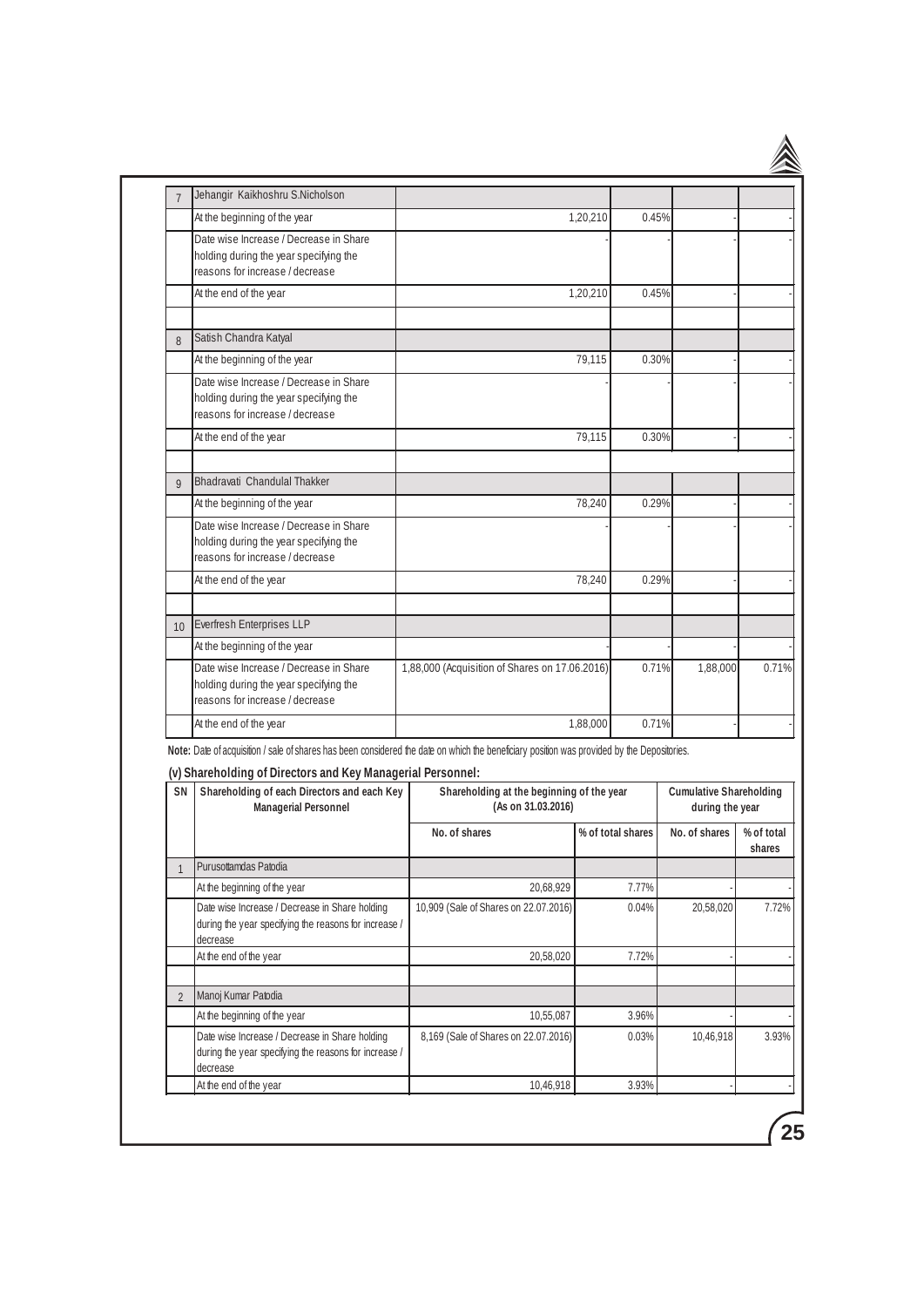| $\overline{3}$ | Anuj Patodia                                                                                                                                    |                      |                                              |                          |                           |                                                                             |
|----------------|-------------------------------------------------------------------------------------------------------------------------------------------------|----------------------|----------------------------------------------|--------------------------|---------------------------|-----------------------------------------------------------------------------|
|                | At the beginning of the year                                                                                                                    |                      | 5,53,675                                     | 2.08%                    |                           |                                                                             |
|                | Date wise Increase / Decrease in Share holding<br>during the year specifying the reasons for increase /<br>decrease                             |                      | 19,078 (Acquisition of Shares on 22.07.2016) | 0.07%                    | 5,72,753                  | 2.15%                                                                       |
|                | At the end of the year                                                                                                                          |                      | 5,72,753                                     | 2.15%                    |                           |                                                                             |
|                |                                                                                                                                                 |                      |                                              |                          |                           |                                                                             |
| $\overline{4}$ | T. Paul Sugumaran                                                                                                                               |                      |                                              |                          |                           |                                                                             |
|                | At the beginning of the year                                                                                                                    |                      | 2,500                                        | 0.01%                    |                           |                                                                             |
|                | Date wise Increase / Decrease in Share holding<br>during the year specifying the reasons for increase /<br>decrease                             |                      |                                              |                          |                           |                                                                             |
|                | At the end of the year                                                                                                                          |                      | 2.500                                        | 0.01%                    |                           |                                                                             |
| 5              | <b>Banwarilal Singhal</b>                                                                                                                       |                      |                                              |                          |                           |                                                                             |
|                | At the beginning of the year                                                                                                                    |                      | 36.213                                       | 0.14%                    |                           |                                                                             |
|                | Date wise Increase / Decrease in Share holding                                                                                                  |                      |                                              |                          |                           |                                                                             |
|                | during the year specifying the reasons for increase /<br>decrease                                                                               |                      |                                              |                          |                           |                                                                             |
|                |                                                                                                                                                 |                      |                                              |                          |                           |                                                                             |
|                | At the end of the year<br><b>V. INDEBTEDNESS</b><br>Indebtedness of the Company including interest outstanding/accrued but not due for payment. |                      | 36,213                                       | 0.14%                    |                           |                                                                             |
|                | <b>Particulars</b>                                                                                                                              | <b>Secured Loans</b> | <b>Unsecured Loans</b>                       | <b>Deposits</b>          | <b>Total Indebtedness</b> |                                                                             |
|                |                                                                                                                                                 | excluding deposits   |                                              |                          |                           |                                                                             |
|                | Indebtedness at the beginning of the financial year                                                                                             |                      |                                              |                          |                           |                                                                             |
|                | <b>Principal Amount</b>                                                                                                                         | 217.62               | 516.32                                       | L.                       |                           |                                                                             |
|                | ii) Interest due but not paid                                                                                                                   |                      |                                              | ÷.                       |                           |                                                                             |
|                | iii) Interest accrued but not due                                                                                                               |                      |                                              | $\overline{a}$           |                           | $\overline{a}$                                                              |
|                | Total (i+ii+iii)                                                                                                                                | 217.62               | 516.32                                       |                          |                           |                                                                             |
|                | Change in Indebtedness during the financial year                                                                                                |                      |                                              |                          |                           |                                                                             |
|                | Addition                                                                                                                                        | 325.97               | $\overline{\phantom{a}}$                     | ÷,                       |                           |                                                                             |
|                | Reduction                                                                                                                                       | (25.45)              | (0.35)                                       | $\overline{\phantom{a}}$ |                           |                                                                             |
| i)             | <b>Net Change</b>                                                                                                                               | 300.52               | (0.35)                                       | ÷,                       |                           |                                                                             |
|                | Indebtedness at the end of the financial year                                                                                                   |                      |                                              |                          |                           |                                                                             |
|                | i) Principal Amount                                                                                                                             | 518.14               | 515.97                                       | ÷,                       |                           |                                                                             |
|                | ii) Interest due but not paid                                                                                                                   | ÷,                   | $\overline{a}$                               | $\blacksquare$           |                           | ÷,                                                                          |
|                | iii) Interest accrued but not due                                                                                                               | ä,                   | ÷,                                           | $\overline{\phantom{a}}$ |                           | Rs. in Lakhs<br>733.94<br>733.94<br>325.97<br>(25.80)<br>300.17<br>1,034.11 |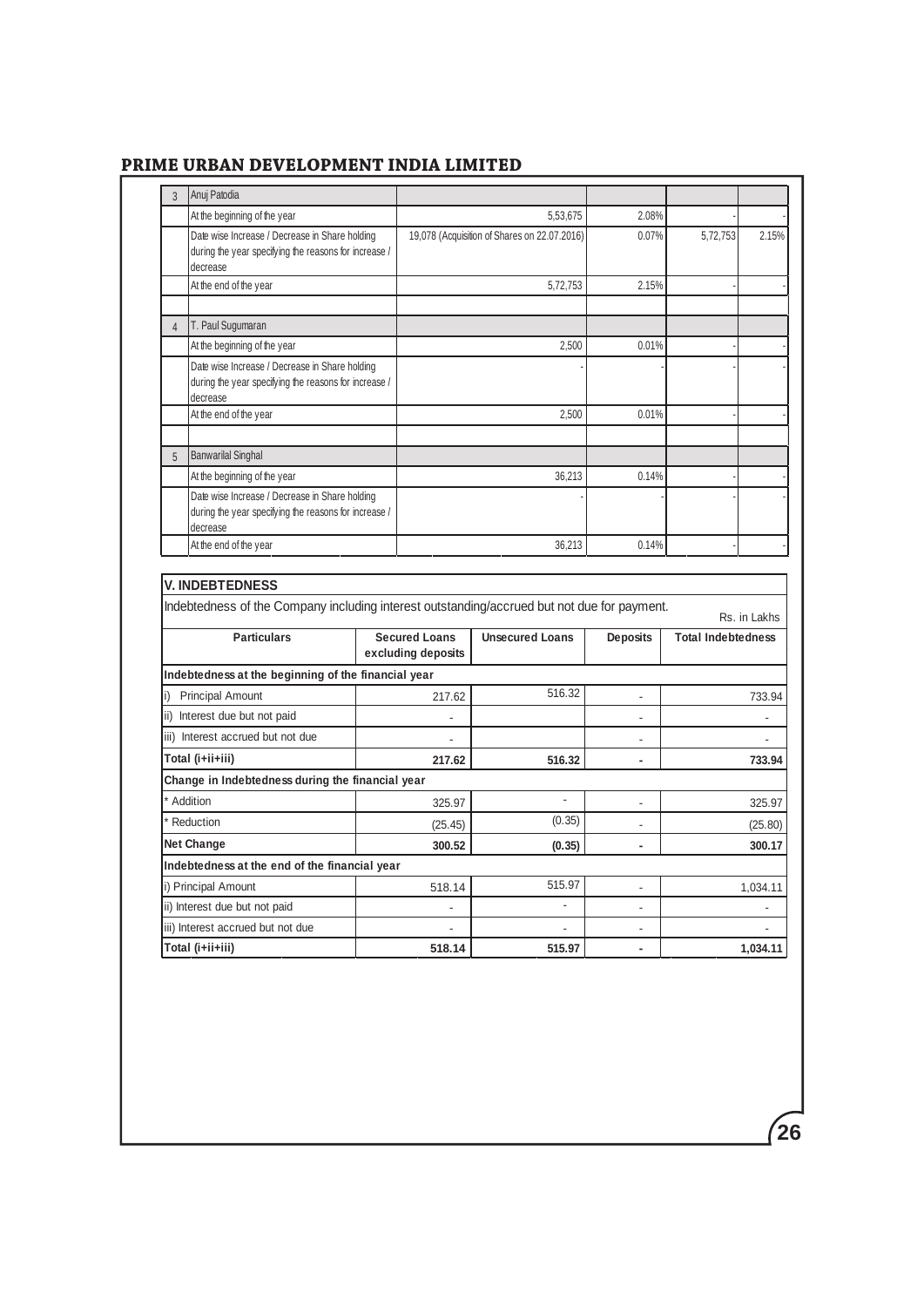|                | VI. REMUNERATION OF DIRECTORS AND KEY MANAGERIAL PERSONNEL                             |                                                       |                                                  |                                     |                                      |                                                                             |                       |
|----------------|----------------------------------------------------------------------------------------|-------------------------------------------------------|--------------------------------------------------|-------------------------------------|--------------------------------------|-----------------------------------------------------------------------------|-----------------------|
| SN.            | A. Remuneration to Managing Director, Whole-time Directors and/or Manager:             | <b>Particulars of Remuneration</b>                    |                                                  |                                     |                                      |                                                                             | Rs. in Lakhs<br>Total |
|                | Name                                                                                   | Mr.<br>Patodia                                        | Mr. Manoj<br>Purusottamdas   Kumar Patodia       |                                     | Mr. Anuj<br>Patodia                  | Mr. T. Paul<br>Sugumaran                                                    | <b>Amount</b>         |
|                | Designation                                                                            | Chairman<br>and<br><b>Managing</b><br><b>Director</b> | Vice-Chairman<br>and Managing<br><b>Director</b> |                                     | <b>Managing</b><br><b>Director</b>   | Whole-time<br><b>Director</b>                                               |                       |
| $\mathbf{1}$   | Gross salary                                                                           |                                                       |                                                  |                                     |                                      |                                                                             |                       |
|                | (a) Salary as per provisions contained in section<br>17(1) of the Income-tax Act, 1961 | 42.00                                                 |                                                  | 31.20                               | 30.00                                | 19.96                                                                       | 123.16                |
|                | (b) Value of perquisites u/s 17(2) Income-tax Act,<br>1961                             | 8.32                                                  |                                                  | 6.15                                | 8.50                                 | 10.84                                                                       | 33.81                 |
|                | (c) Profits in lieu of salary under section 17(3)<br>Income-tax Act, 1961              | ä,                                                    |                                                  | ä,                                  |                                      |                                                                             |                       |
| $\overline{2}$ | <b>Stock Option</b>                                                                    | L                                                     |                                                  | $\mathbf{r}$                        |                                      | ×.                                                                          | ٠                     |
| 3              | <b>Sweat Equity</b>                                                                    | ä,                                                    |                                                  | ÷                                   | $\overline{a}$                       | $\overline{a}$                                                              |                       |
| 4              | Commission                                                                             | ä,                                                    |                                                  | $\blacksquare$                      |                                      |                                                                             |                       |
|                | as % of profit                                                                         | ä,                                                    |                                                  | ä,                                  |                                      | $\sim$                                                                      |                       |
|                | others, specify                                                                        | ä,                                                    |                                                  | ä,                                  | $\blacksquare$                       | $\overline{\phantom{a}}$                                                    |                       |
| 5              | Others, please specify                                                                 | $\overline{a}$                                        |                                                  | ÷.                                  | $\mathbf{r}$                         | $\mathbf{r}$                                                                |                       |
|                | <b>Employer PF Contribution</b>                                                        | 5.04                                                  |                                                  | 3.59                                | 3.45                                 |                                                                             | 12.08                 |
|                | <b>Pension Contribution</b>                                                            |                                                       |                                                  | 0.15                                | 0.15                                 |                                                                             | 0.30                  |
|                | Total (A)<br>Ceiling as per the Companies Act, 2013                                    | 55.36                                                 |                                                  | 41.09                               | 42.10                                | 30.80<br>The remuneration paid to Managing Directors are within the ceiling | 169.35                |
|                |                                                                                        |                                                       |                                                  |                                     | prescribed under Companies Act, 2013 |                                                                             |                       |
| SN.            | B. Remuneration to other Directors<br><b>Particulars of Remuneration</b>               |                                                       |                                                  |                                     |                                      |                                                                             | Rs. in Lakhs          |
|                |                                                                                        | Mr. N.K. Bafna                                        |                                                  | Name of Directors<br>Mr. Banwarilal |                                      | Dr. Vaijayanti                                                              | Total<br>Amount       |
|                |                                                                                        |                                                       | Singhal                                          |                                     | Mr.<br>Venkatchalam<br>Ramaswamy     | Pandit*                                                                     |                       |
| 1              | Independent Directors                                                                  |                                                       |                                                  |                                     |                                      |                                                                             |                       |
|                | Fee for attending board committee meetings                                             | 1.05                                                  | 1.00                                             |                                     | 0.45                                 | 0.40                                                                        | 2.90                  |
|                | Commission                                                                             | ä,                                                    |                                                  |                                     |                                      |                                                                             |                       |
|                | Others, please specify                                                                 | ä,                                                    | ÷.                                               |                                     | ä,                                   |                                                                             |                       |
|                | Total (1)                                                                              | 1.05                                                  | 1.00                                             |                                     | 0.45                                 | 0.40                                                                        | 2.90                  |
| 2              | Other Non-Executive Directors                                                          |                                                       |                                                  |                                     |                                      |                                                                             | ۰                     |
|                | Fee for attending board / committee meetings                                           | ÷.                                                    | ä,                                               |                                     | ÷.                                   | ä,                                                                          |                       |
|                | Commission                                                                             | ä,                                                    |                                                  |                                     |                                      | ÷,                                                                          |                       |
|                | Others, please specify                                                                 | ٠                                                     |                                                  |                                     |                                      | ÷,                                                                          | ٠                     |
|                | Total (2)                                                                              | $\blacksquare$                                        | ٠                                                |                                     | ٠                                    | $\blacksquare$                                                              | ۰                     |
|                |                                                                                        |                                                       |                                                  |                                     |                                      |                                                                             |                       |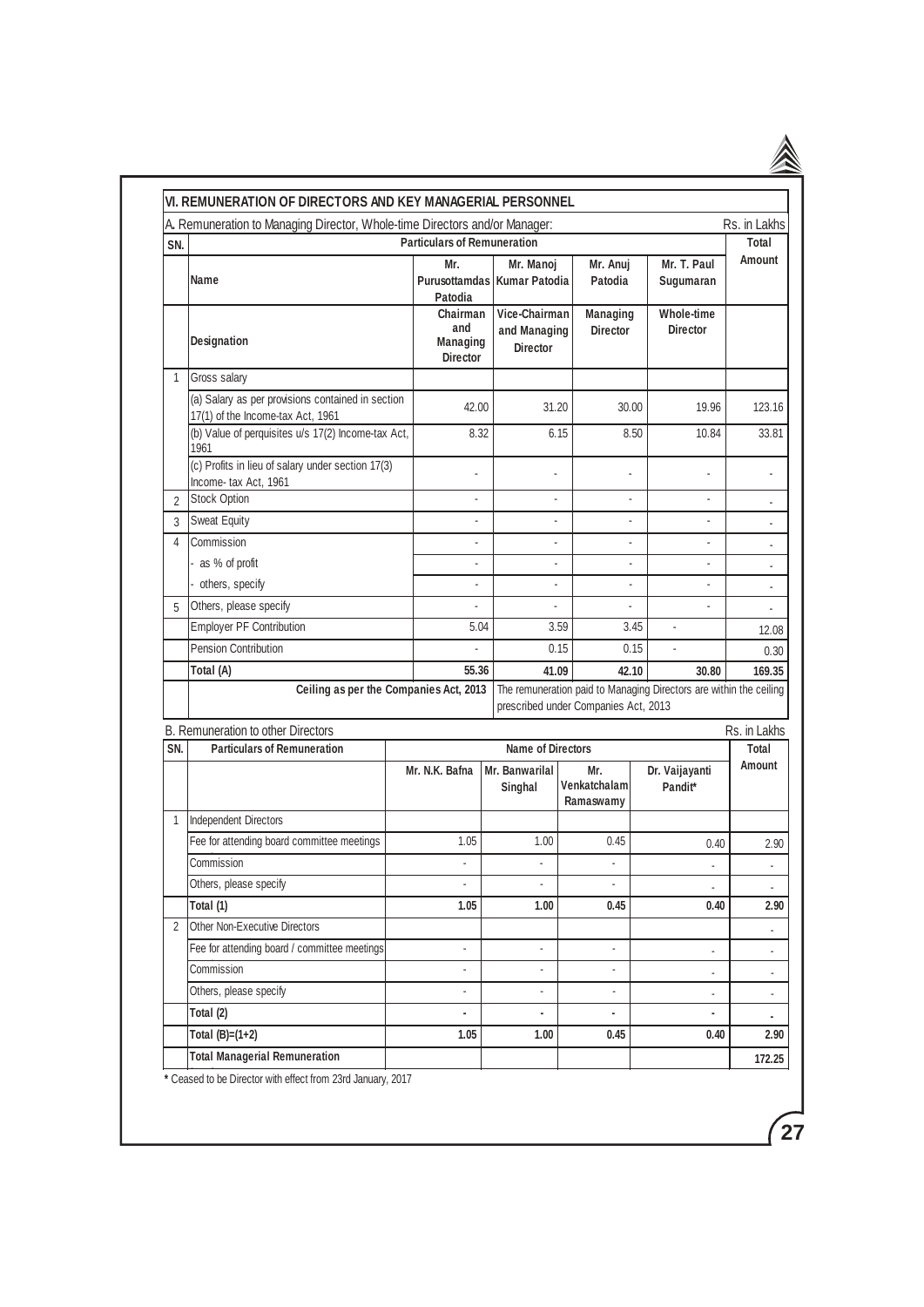| SN.            |                                                                            | <b>Particulars of Remuneration</b> |                                                   | C. Remuneration to Key Managerial Personnel other than MD/Manager/WTD<br>Name of Key Managerial Personnel |                | Rs. in Lakhs<br><b>Total Amount</b> |                          |
|----------------|----------------------------------------------------------------------------|------------------------------------|---------------------------------------------------|-----------------------------------------------------------------------------------------------------------|----------------|-------------------------------------|--------------------------|
|                | Name                                                                       |                                    |                                                   | Mr. S. Udayananda<br>Mr. Krunal Shah                                                                      |                |                                     |                          |
|                |                                                                            |                                    | Designation                                       | <b>CFO</b>                                                                                                | CS             |                                     |                          |
| $\mathbf{1}$   | Gross salary                                                               |                                    |                                                   |                                                                                                           |                |                                     |                          |
|                | 17(1) of the Income-tax Act, 1961                                          |                                    | (a) Salary as per provisions contained in section | 9.06                                                                                                      |                | 7.70                                | 16.76                    |
|                | (b) Value of perquisites u/s 17(2) Income-tax Act,<br>1961                 |                                    |                                                   | 2.58                                                                                                      |                | 2.02                                | 4.60                     |
|                | (c) Profits in lieu of salary under section 17(3)<br>Income- tax Act, 1961 |                                    |                                                   |                                                                                                           |                |                                     |                          |
| $\overline{2}$ | Stock Option                                                               |                                    |                                                   |                                                                                                           | $\overline{a}$ |                                     | $\overline{\phantom{a}}$ |
| 3              | Sweat Equity                                                               |                                    |                                                   | ÷,                                                                                                        | $\overline{a}$ |                                     |                          |
|                | Commission                                                                 |                                    |                                                   |                                                                                                           |                |                                     |                          |
| 4              | as % of profit                                                             |                                    |                                                   | L,                                                                                                        | ÷              |                                     |                          |
|                | others, specify                                                            |                                    |                                                   | $\overline{a}$                                                                                            | $\overline{a}$ |                                     | ٠                        |
| 5              | Others, please specify                                                     |                                    |                                                   |                                                                                                           |                |                                     |                          |
|                | Total                                                                      |                                    |                                                   | 11.64                                                                                                     |                | 9.72                                | 21.36                    |
|                |                                                                            | Companies<br>Act                   |                                                   |                                                                                                           |                |                                     |                          |
|                | A. COMPANY                                                                 |                                    |                                                   |                                                                                                           |                |                                     |                          |
| Penalty        |                                                                            |                                    |                                                   |                                                                                                           |                |                                     |                          |
| Punishment     |                                                                            |                                    |                                                   |                                                                                                           |                |                                     |                          |
|                |                                                                            |                                    |                                                   | <b>NIL</b>                                                                                                |                |                                     |                          |
|                | Compounding                                                                |                                    |                                                   |                                                                                                           |                |                                     |                          |
|                | <b>B. DIRECTORS</b>                                                        |                                    |                                                   |                                                                                                           |                |                                     |                          |
| Penalty        |                                                                            |                                    |                                                   |                                                                                                           |                |                                     |                          |
| Punishment     |                                                                            |                                    |                                                   | NIL                                                                                                       |                |                                     |                          |
|                | Compounding                                                                |                                    |                                                   |                                                                                                           |                |                                     |                          |
|                | C. OTHER OFFICERS IN DEFAULT                                               |                                    |                                                   |                                                                                                           |                |                                     |                          |
| Penalty        |                                                                            |                                    |                                                   |                                                                                                           |                |                                     |                          |
| Punishment     | Compounding                                                                |                                    |                                                   | <b>NIL</b>                                                                                                |                |                                     |                          |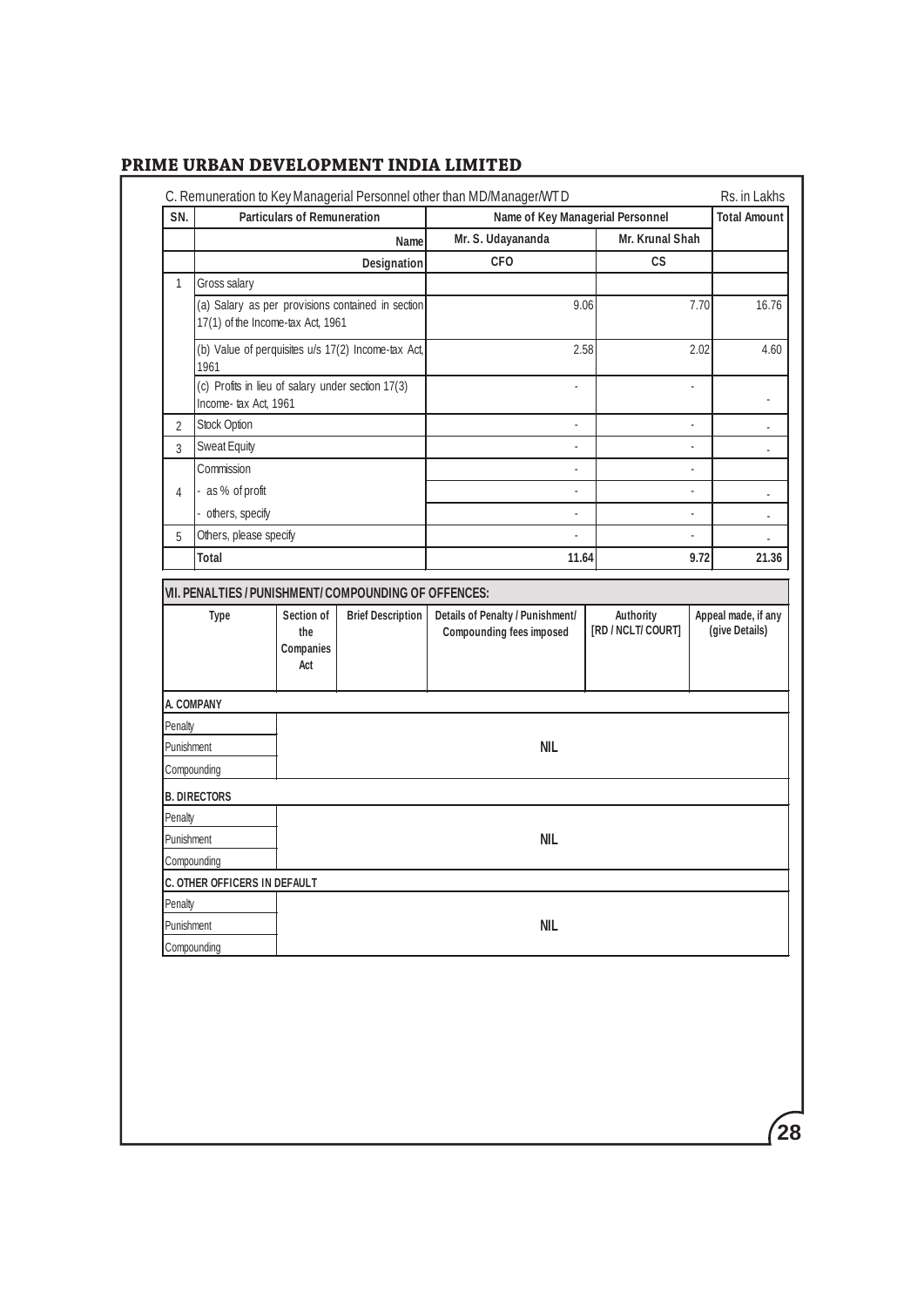#### **Annexure II Secretarial Audit Report**

[Pursuant to section 204(1) of the Companies Act, 2013 and rule No. 9 of the Companies (Appointment and Remuneration of Managerial Personnel) Rules, 2014] **FOR THE FINANICAL YEAR ENDED 31ST MARCH, 2017**

To

The Members, **PRIME URBAN DEVELOPMENT INDIA LIMITED.** 110, Avanashi Road Gandhi Nagar Post

Tirupur TN 641 603

I have conducted the Secretarial Audit of the compliance of applicable statutory provisions and the adherence to good corporate practices by Prime Urban Development India Limited (hereinafter called "The Company"). Secretarial Audit was conducted in a manner that provided me a reasonable basis for evaluating the corporate conducts/statutory compliances and expressing my opinion thereon.

Based on my verification of the Company's' Books, papers, minute books, forms and returns filed and other records maintained by the Company and also the information provided by the Company, its officers, agents and authorized representatives during the conduct of Secretarial Audit, I hereby report that in my opinion, the Company, during the audit period covering the Financial Year ended on 31st March, 2017 complied with the statutory provisions listed hereunder and also that the Company has proper board–processes and Compliance mechanism in place to the extent, in the manner and subject to the reporting made hereinafter:

- 1. I have examined the books, papers, minute books, forms and returns filed and other records maintained by the Company as given in **Annexure 'I'** for the Financial Year ended on 31st March, 2017 according to the provisions of:
	- i. The Companies Act, 2013 and the Rules made thereunder;
	- ii. The Securities Contracts (Regulation) Act, 1956 ('SCRA') and the Rules made thereunder;
	- iii. The Depositories Act, 1996 and the Regulations and Bye- laws framed thereunder;
	- iv. Foreign Exchange Management Act, 1999 and the Rules and Regulations made thereunder to the extent of External Commercial Borrowings, Foreign Direct Investment and Overseas Direct Investment **(Not Applicable to the Company during the period under Audit)**
	- v. The following Regulations and Guidelines prescribed under the SEBI Act, 1992 are as follows:
		- a) The Securities and Exchange Board of India (Substantial Acquisition of Shares and Takeovers) Regulations, 2011; Promoters of the Company have made Disclosures under Regulation 29(2) of SEBI (Substantial Acquisition of Shares and Takeover) Regulations, 2011 to BSE Limited and the Company on 25th July, 2016 and 23rd January, 2017 for their Direct acquisition of equity shares of the Company and Indirect acquisition of voting rights in the Company.
		- b) The Securities and Exchange Board of India (Prohibition of Insider Trading) Regulations, 2015;
		- c) The Securities and Exchange Board of India (Registrars to Issue and Share Transfer Agents) Regulations, 1993, regarding the Companies Act and dealing with client;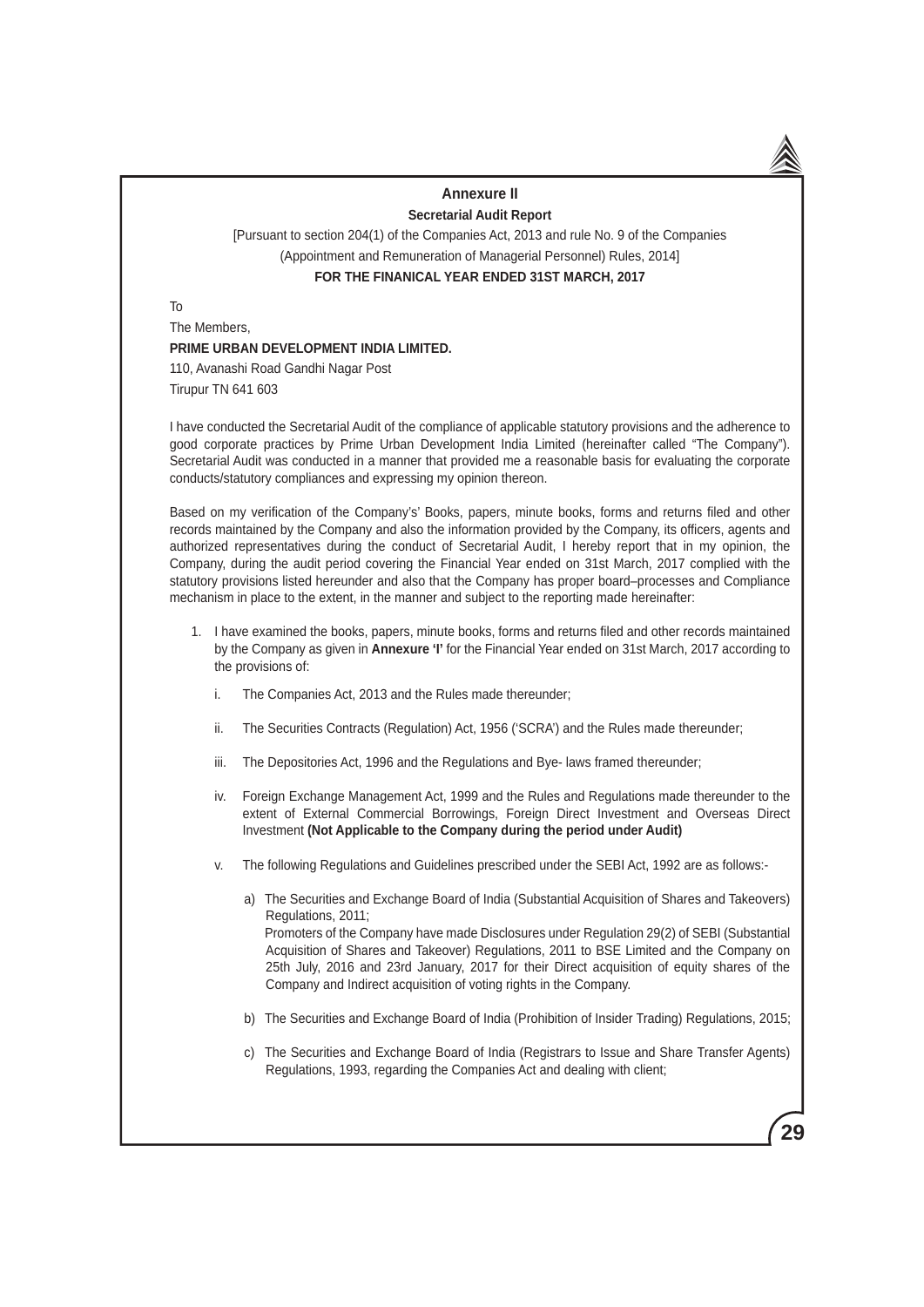- d) The Securities and Exchange Board of India (Issue of Capital and Disclosure Requirements) Regulations, 2009; **(Not applicable as the Company has not made any further issue of Shares)**
- e) The Securities and Exchange Board of India (Employee Stock Option Scheme and Employee Stock Purchase Scheme Guidelines, 1999, now known as SEBI (Share based employees Benefits) Regulations, 2014 **(The Company has not introduced any such scheme during the financial year under review)**
- f) The Securities and Exchange Board of India (Issue and Listing of Debt Securities) Regulations, 2008; **(The Company has not issued any Debt Securities during the financial year under review)**
- g) The Securities and Exchange Board of India (Delisting of Equity Shares) Regulations, 2009; **(Not applicable as the Company has not delisted or propose to delist its Equity Shares from any Stock Exchange during the Financial Year under review)**
- h) The Securities and Exchange Board of India (Buy Back of Securities) Regulations, 1998; **(Not applicable as the Company has not bought back or propose to buy-back any of its securities during the Financial Year under review)**

Other law specifically applicable to the Company are:

- a) Tamil Nadu Public Building Licensing Act, 1965;
- b) Tamil Nadu Lift Act, 1997;
- c) Tamil Nadu District Municipalities Building Rules, 1972;
- d) Town Planning Act, 1971;
- e) Multi-storeyed Public Building Rules, 1973;
- f) District Municipalities Building Rules, 1972;

I have relied on the representation made by the Company and its Officers for systems and mechanism formed by the Company for compliances under other applicable Acts, Laws and Regulations to the Company. The list of major head/groups of Acts, Laws and Regulations as applicable to the Company is given in **Annexure II**.

I have also examined Compliance with the applicable clauses/Regulations of the following:

 i. Secretarial Standards issued by The Institute of Company Secretaries of India under the provisions of Companies Act, 2013;

During the period under review the Company has complied with the provisions of the Act, Rules, Regulations, Guidelines, Standards etc. mentioned above.

#### **I further report that**

The Board of Directors of the Company is duly constituted with proper balance of Executive, Non-Executive Director and Independent directors. The changes in the composition of the Board of Directors that took place during the period under review were carried out in compliance with the provisions of the Act.

Adequate Notice is given to all Directors to schedule the Board Meetings, agenda and detailed Notes on Agenda were sent at least seven days in advance and system exists for seeking and obtaining further information and clarifications on the agenda items before the meeting and for meaningful participation at the meeting.

**I further report that** there are adequate systems and processes in the Company commensurate with the size and operations of the Company to monitor and ensure compliances with the applicable Laws, Rules, Regulations and Guidelines.

**I further report that** during the Audit period following observations were made:

In case of Direct and Indirect Tax Laws like Income Tax Act, Service Tax Act and Profession Tax Act, I have relied on the Reports given by the Statutory Auditors of the Company.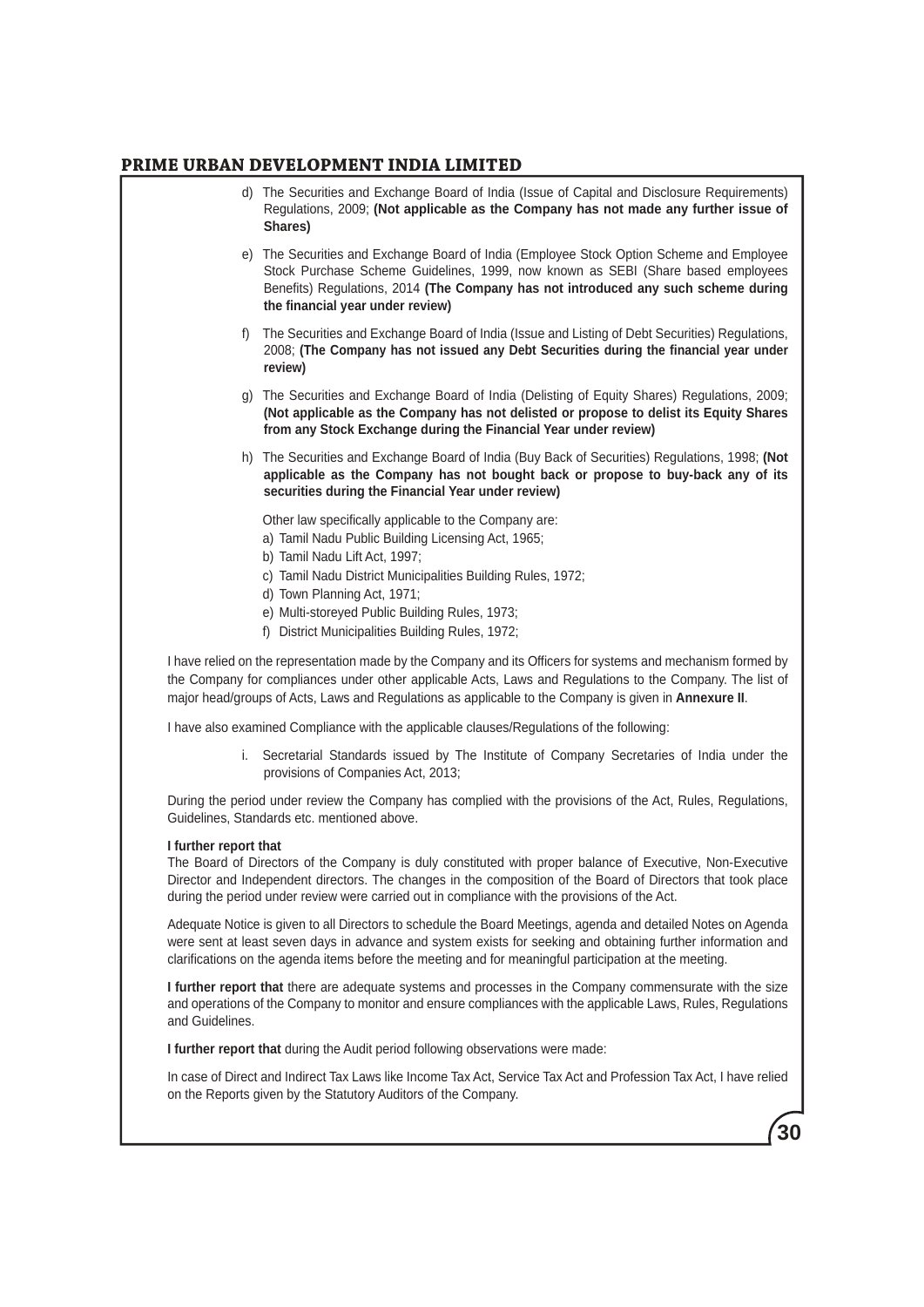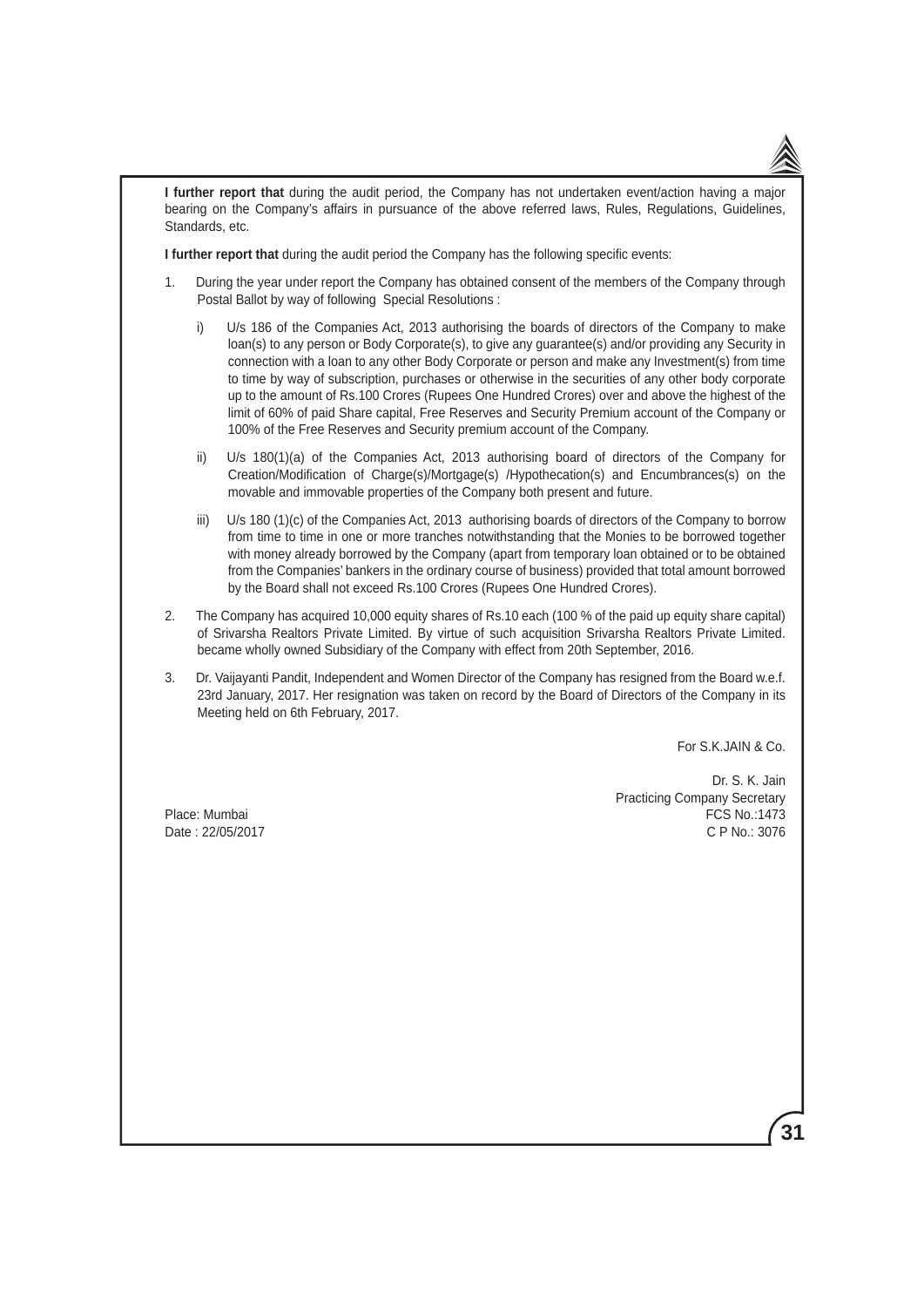#### **ANNEXURE - I**

#### **List of documents verified**

- 1. Memorandum & Articles of Association of the Company.
- 2. Annual Report for the Financial Year ended 31st March, 2016.
- 3. Minutes of the Meetings of the Board of Directors, Audit Committee, Nomination & Remuneration Committee and Stakeholder Relationship Committee along with Attendance Register held during the Financial Year under report.
- 4. Minutes of Annual General Meetings and Extra-Ordinary General Meetings held during the Financial Year under report.
- 5. All Statutory Registers.
- 6. Agenda papers submitted to all the Directors /Members for the Board Meetings and Committee Meetings.
- 7. Declarations received from the Directors of the Company pursuant to the provisions of Section 184 of the Companies Act, 2013 and attachments thereto during the Financial Year under Report.
- 8. E-Forms filed by the Company, from time-to-time, under applicable provisions of the Companies Act, 2013 and attachments thereof during the financial year under report.
- 9. Intimations received from directors under The Securities and Exchange Board of India (Prohibition of Insider Trading) Regulations, 2015.
- 10. Intimations / documents / reports / returns filed with the Stock Exchanges pursuant to the provisions of SEBI (Listing Obligations and Disclosure Requirements) Regulations, 2015 during the financial year under report.
- 11. Closure of Register of Members.

For S.K.JAIN & Co.

Date: 22/05/2017

Dr. S. K. Jain Practicing Company Secretary Place: Mumbai FCS No.:1473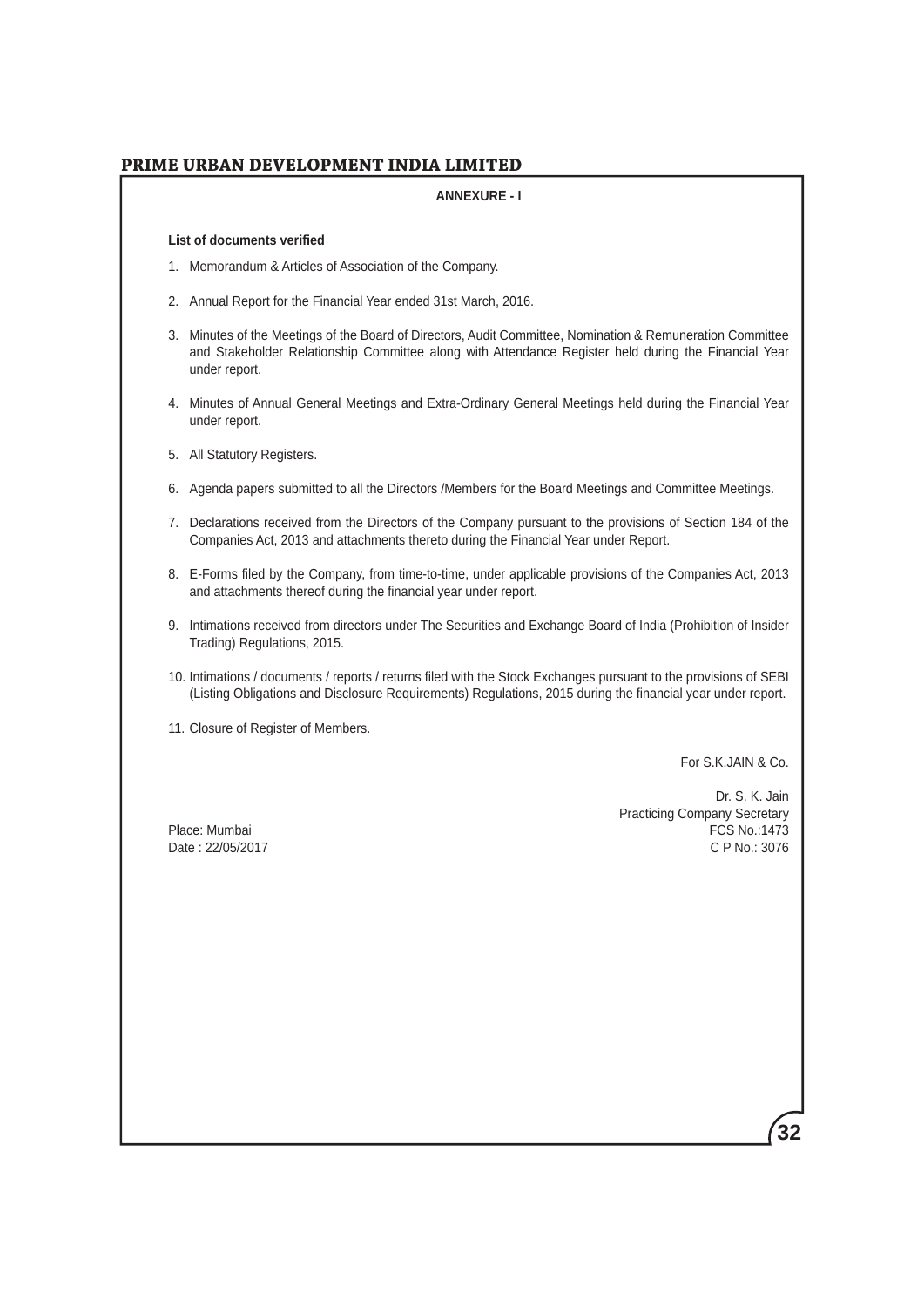#### **ANNEXURE – II**

#### **List of applicable laws to the Company**

- 1. Transfer of property Act, 1882
- 2. The payment of Bonus Act, 1965
- 3. The payment of Gratuity Act, 1972
- 4. The Sexual Harassment of Women at Workplace (Prevention, Prohibition and Redressal ) Act, 2013
- 5. The Maternity Benefits Act, 1961
- 6. The Employees Provident Fund and Miscellaneous Provision Act, 1952
- 7. The Environment (Protection) Act, 1986
- 8. The Professional tax Act, 1975

For S.K.JAIN & Co.

Dr. S. K. Jain Practicing Company Secretary Place: Mumbai FCS No.:1473 Date : 22/05/2017 C P No.: 3076

**ANNEXURE - III**

#### **Registered Office:**

110, Avanashi Road, Gandhi Nagar Post Tirupur 641 603

#### **Corporate Office:**

54 Free Press House, 5th Floor, 215, Free Press Journal Marg, Nariman Point, Mumbai- 400 021

For S.K.JAIN & Co.

Dr. S. K. Jain Practicing Company Secretary<br>Place: Mumbai FCS No.:1473 **PCS No.:1473**<br>C P No.: 3076

Date: 22/05/2017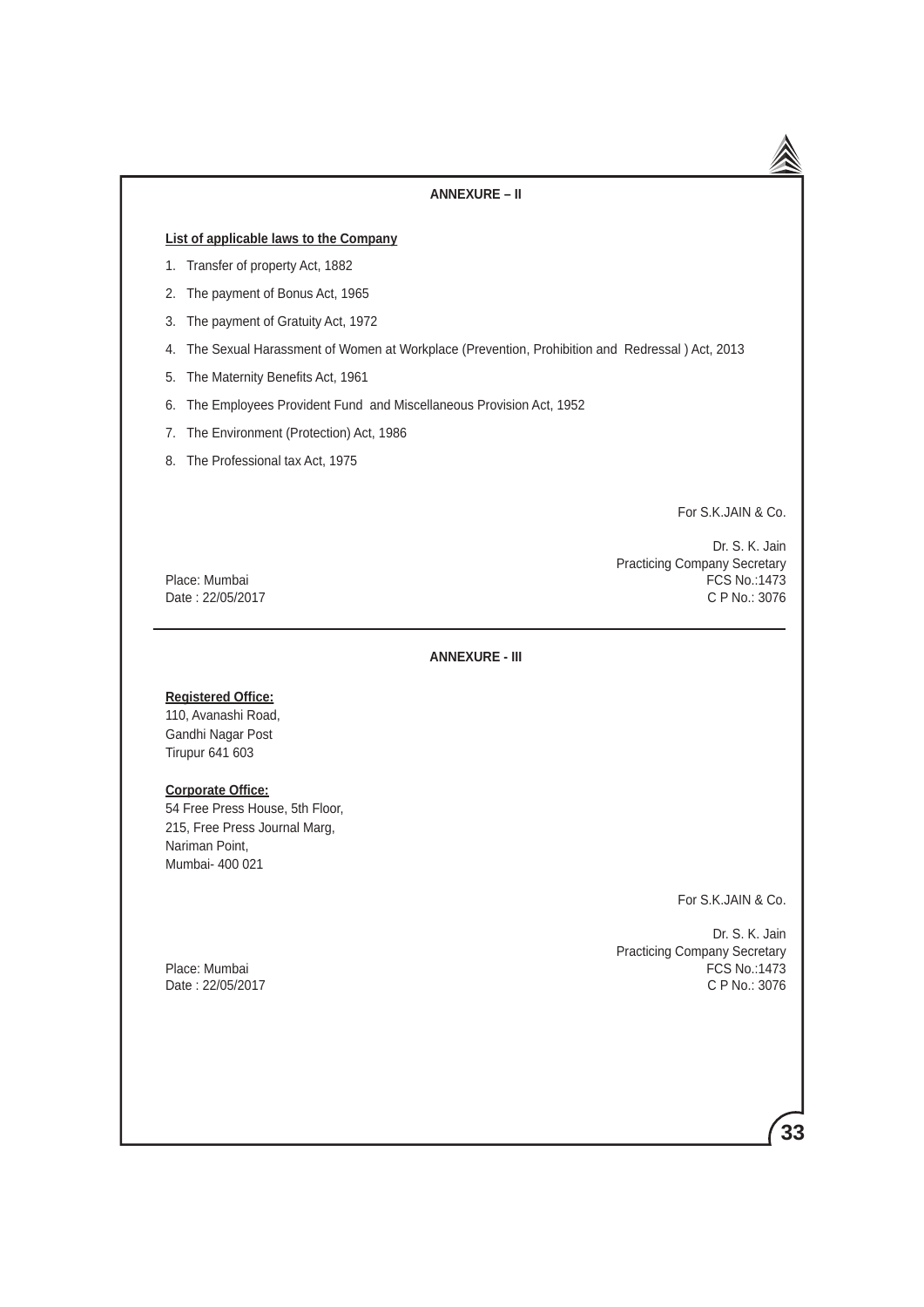### **Annexure III**

#### **FORM NO. AOC -2**

#### **(Pursuant to Section Clause (h) of sub-section (3) of Section 134 of the Companies Act, 2013 read with Rule 8(2) of the Companies (Accounts) Rules, 2014)**

**Form for disclosure of particulars of contracts/arrangements entered into by the Company with related parties referred to in sub-Section (1) of Section 188 of the Companies Act, 2013 including certain arms' length transactions under third proviso thereto.**

**1. Details of Contracts or arrangements or transactions not at arm's length basis:**

The Company has not entered into any contracts or arrangements or transactions with its related parties which are not on arm's length basis during the financial year 2016-17.

**2. Details of Contracts or arrangements or transactions at arm's length basis:**

| a            | Name(s) of the Related<br>Party and Nature of<br>Relationship                                       | Mrs. Indira Devi Patodia.<br>Spouse of Mr. Purusottamdas Patodia,<br>(a)<br>Chairman & Managing Director of the<br>Company.<br>Mother of Mr. Manoj Kumar Patodia,<br>(b)<br>Vice Chairman and Managing Director<br>of the Company and Mr. Anuj Patodia,<br>Managing Director of the Company. | M/s. Prime Hitech Textiles LLP (LLP)<br>Mr. Manoj Kumar Patodia, Vice Chairman<br>and Managing Director of the Company and<br>Mr. Anuj Patodia, Managing Director of the<br>Company are designated partners of LLP. |
|--------------|-----------------------------------------------------------------------------------------------------|----------------------------------------------------------------------------------------------------------------------------------------------------------------------------------------------------------------------------------------------------------------------------------------------|---------------------------------------------------------------------------------------------------------------------------------------------------------------------------------------------------------------------|
| <sub>b</sub> | Nature of contracts /<br>arrangements/transactions                                                  | Employed as Sales Executive in the Company.                                                                                                                                                                                                                                                  | Room given on rental basis by the Company<br>to Prime Hitech Textiles LLP.                                                                                                                                          |
| C.           | Duration of the contracts /<br>arrangements / transactions                                          | Ongoing                                                                                                                                                                                                                                                                                      | Ongoing                                                                                                                                                                                                             |
| d            | Salient terms of the<br>contracts or arrangements<br>or transactions including the<br>value, if any | Salary paid by the Company to Mrs. Indira Devi<br>Patodia, Sales Executive at the rate of Rs. 13,916/-<br>p.m. Total payment for year ended 31st March, 2017<br>is Rs. 1.67 Lakhs.                                                                                                           | Rent received from M/s. Prime Hitech<br>Textiles LLP, at a rent of Rs. 1,000 p.m.<br>Total rent received for the year ended 31st<br>March, 2017 is Rs. 9,500/-.                                                     |
| e            | Date(s) of approval by the<br>Board, if any                                                         | Refer Note below                                                                                                                                                                                                                                                                             |                                                                                                                                                                                                                     |
|              | Amount paid as advance, if<br>any                                                                   |                                                                                                                                                                                                                                                                                              |                                                                                                                                                                                                                     |

Note: Approval of the Audit Committee / Board of Directors has been obtained from time to time.

**For and on behalf of the Board of Directors**

**Date : May 24, 2017 Purusottamdas Patodia Place : Mumbai Chairman and Managing Director**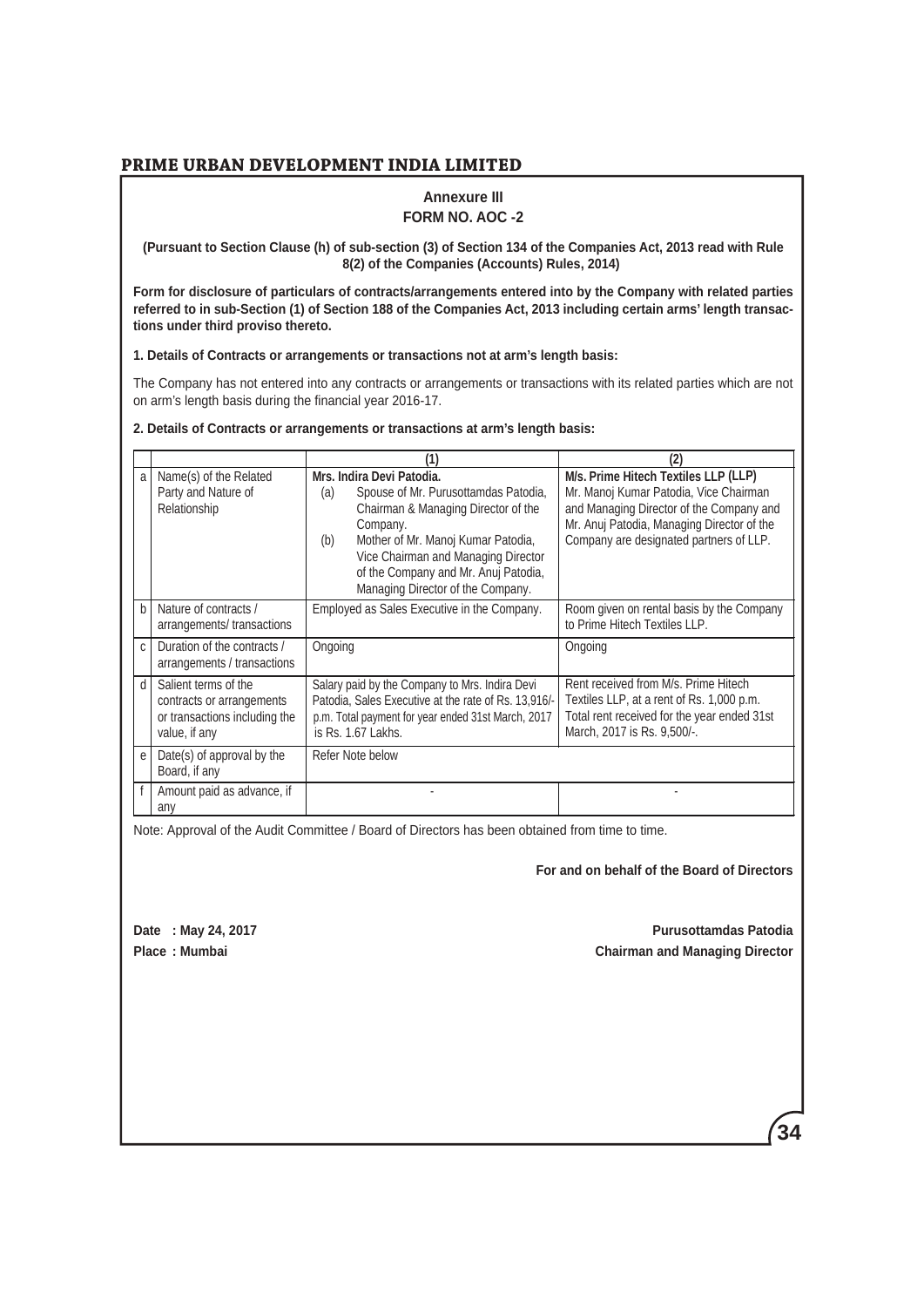### **Annexure - IV Annual Report on Corporate Social Responsibility ("CSR") Activities**

{Pursuant to clause (o) of sub-section 134 of the Act and Rule 9 of the (Corporate Social Responsibility) Rules, 2014}

**1. Brief outline of the company's CSR policy, including overview of projects or programs proposed to be undertaken and a reference to the web-link to the CSR policy and projects or programs:**

 Prime Urban Development India Limited ("Company), through its CSR initiatives will actively contribute to the Social, Economic and Environmental Development of our country and thereby create value for the nation. To generate through its CSR initiatives, a community goodwill for the Company which will help and reinforce a positive and socially responsible image of the Company as a responsible corporate entity. The Corporate Social Responsibility Policy ("CSR Policy") has been recommended by CSR Committee and approved by the Board of Directors of the Company. The CSR Policy is available on the website of the Company i.e. www.ptlonline.com.

## **2. The Composition of the CSR Committee is as under:**

- a) Mr. Banwarilal Singhal Chairman (Non- Executive Director/Independent)
- b) Mr. Purusottamdas Patodia Member ( Chairman and Managing Director)
- c) Mr. Manoj Kumar Patodia Member (Vice Chairman and Managing Director)
- d) Mr. Anuj Patodia Member (Managing Director)
- **3. Average net profit of the Company for last three financial years:** For the last three financial years, the Company has incurred Average Net Loss of Rs. 836.52 Lakhs.
- **4. Prescribed CSR Expenditure (two per cent of the amount as in item 3 above):** Not Applicable

## **5. Details of CSR spent during the financial year:**

(a) Total amount to be spent for the financial year: Nil

(b) Amount unspent, if any: Not Applicable

(c) Manner in which the amount spent during the financial year is detailed below:

|            |                                                    |                                                       |                                                                                                                                                                | 5                                                              | 6                                                                                                                                                  |                                                                        | 8                                                                  |
|------------|----------------------------------------------------|-------------------------------------------------------|----------------------------------------------------------------------------------------------------------------------------------------------------------------|----------------------------------------------------------------|----------------------------------------------------------------------------------------------------------------------------------------------------|------------------------------------------------------------------------|--------------------------------------------------------------------|
| Sr.<br>No. | <b>CSR</b><br>project or<br>activity<br>identified | Sector in<br>which<br>the<br>Project<br>İS<br>covered | Projects or<br>programs (1)<br>Local area or<br>other (2)<br>Specify the<br>State and<br><b>District</b><br>where<br>projects or<br>programs was<br>undertaken | Amount<br>outlay<br>(budget)<br>project or<br>programs<br>wise | Amount spent<br>on the<br>projects or<br>programs<br>Sub-heads:<br>(1) Direct<br>expenditure<br>on projects or<br>programs (2)<br><b>Overheads</b> | <b>Cumulative</b><br>expenditure<br>upto to the<br>reporting<br>period | <b>Amount spent</b><br>Direct / through<br>implementing<br>agency* |
|            | <b>NOT APPLICABLE</b>                              |                                                       |                                                                                                                                                                |                                                                |                                                                                                                                                    |                                                                        |                                                                    |

\*Give details of implementing agency

**6. In case the Company has failed to spend the two per cent of the average net profit of the last three financial years or any part thereof, the company shall provide the reasons for not spending the amount in its Board report.**

Not Applicable

**7. A responsibility statement of the CSR Committee that the implementation and monitoring of CSR Policy, is in compliance with CSR objectives and Policy of the Company, to the extent applicable.** 

 The CSR Committee confirms that the implementation and monitoring of CSR Policy is in compliance with CSR objectives and Policy of the Company, to the extent applicable.

|                    | <b>Purusottamdas Patodia</b>          | <b>Banwarilal Singhal</b>       |
|--------------------|---------------------------------------|---------------------------------|
|                    | <b>Chairman and Managing Director</b> | <b>Chairman - CSR Committee</b> |
| Place: Mumbai      |                                       |                                 |
| Date: May 24, 2017 |                                       | $^{\prime}$ 3.                  |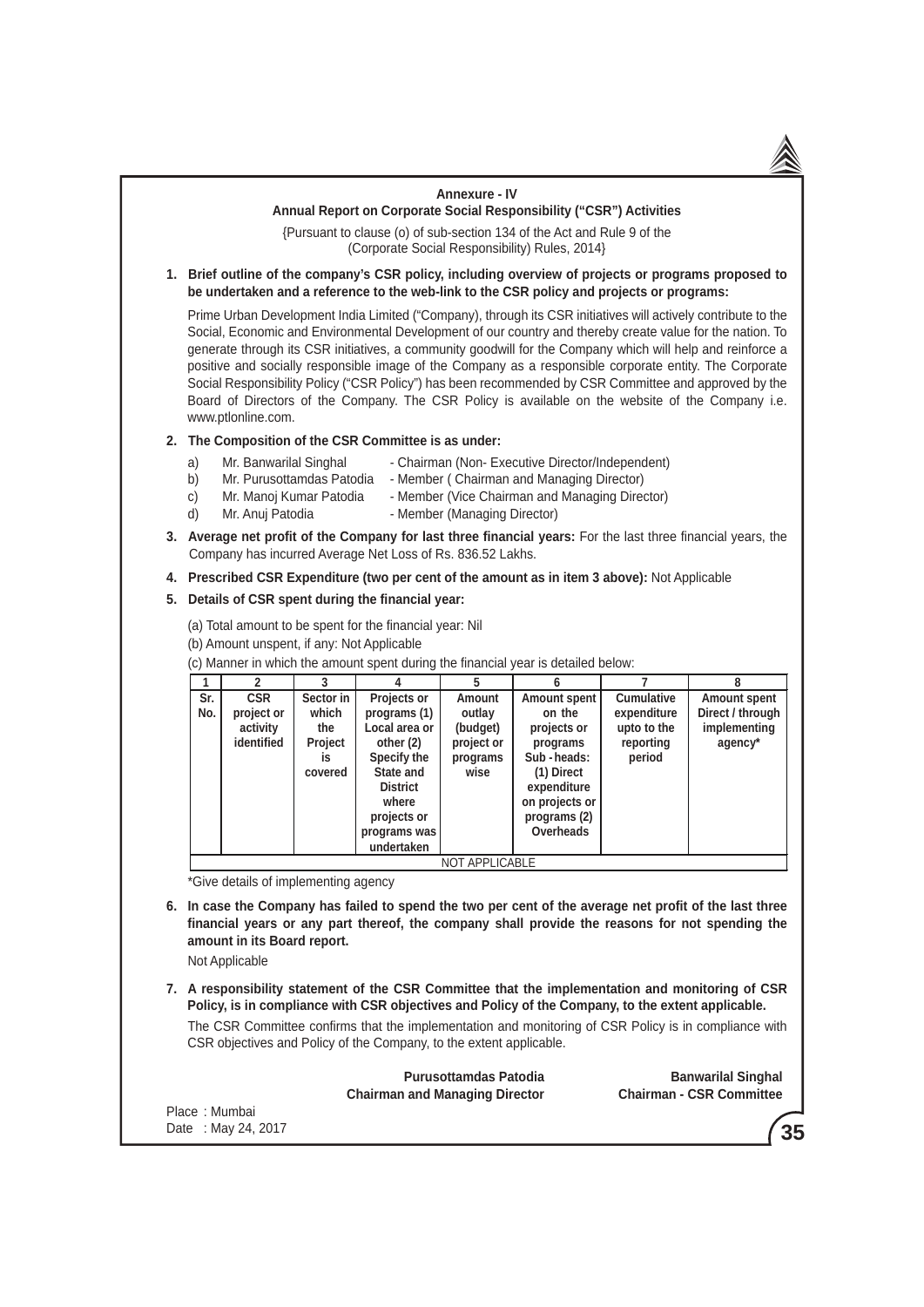### **Annexure - V PRIME URBAN DEVELOPMENT INDIA LIMITED Remuneration Policy for Directors, Key Managerial Personnel and Other Employees**

#### **1. PREFACE:**

 Prime Urban Development India Limited (hereinafter called and referred to as "the Company") believes in conducting its affairs in a fair and transparent manner by adopting highest standard of professionalism and good Corporate Governance Practices. The Company is committed to ensure that equitable remuneration is paid to all directors and employees of the Company. In order to attract and retain properly qualified and skilled directors and executives, to fill vacancies at all levels, it is the Company's aim to maintain fair and competitive remuneration consistent with industry practices and all necessary regulations.

 The Company had constituted a Remuneration Committee ("Committee") way back. The Company had already adopted a Nomination and Remuneration Policy as required under the provisions of the Companies Act, 2013 and the same has been replaced with this new Policy. Nomination and Remuneration Policy ("the Policy") has been framed in accordance with the provisions of the Companies Act, 2013 ("the Act") and Regulation 19 of the SEBI (Listing Obligations and Disclosure Requirements) Regulations, 2015.

#### **2. AIMS AND OBJECTIVES:**

This policy is intended to ensure that:

- All Directors and Executives of the Company are recognized and rewarded for their performance in a fair and equitable manner;
- To ensure that remuneration paid to Directors and Executives is competitive, enabling the Company to attract and retain employees capable of meeting the Company's needs and service delivery obligations; and
- To reward Directors and Executives for achieving pre-determined Company, Departmental as well as personal/individual performance targets and goals.

### **3. APPLICATION OF THIS POLICY:**

 Directors, Key Managerial Personnel and other Senior Employees as may be decided by the Committee or Board of the Company, subject to the approval of members in the General Meeting for their appointment wherever applicable and subject to the provisions of the Companies Act, 2013 shall be remunerated in line with the service agreement.

### **4. DEFINITIONS:**

Directors which includes Whole Time or Executive Directors, and Non-Executive or Independent Directors.

"Board" means Board of Directors of the Company as constituted from time to time.

 "Independent Director" means a director referred to in Section 149(6) of the Act and the SEBI (Listing Obligations and Disclosure Requirements) Regulations, 2015, as amended from time to time.

 Key Managerial Personnel/KMP shall mean "Key Managerial Personnel" as defined in Section 2(51) of the Act.

 "Committee" means Nomination and Remuneration Committee of Board of Directors of the Company, constituted in accordance with the provisions of Section 178 of the Act and the SEBI (Listing Obligations and Disclosure Requirements) Regulations, 2015.

 "Senior Management" mean personnel of the Company who are members of its core management team excluding Board of Directors. This would include all members of management one level below the Executive Directors, including all functional heads.

**36** Words and expressions used and not defined in this Policy, but defined in the Act or any rules framed under the Act or the Securities and Exchange Board of India Act, 1992 and Rules and Regulations framed thereunder or in the SEBI (Listing Obligations and Disclosure Requirements) Regulations, 2015 or the Accounting Standards shall have the meanings assigned to them in these regulations.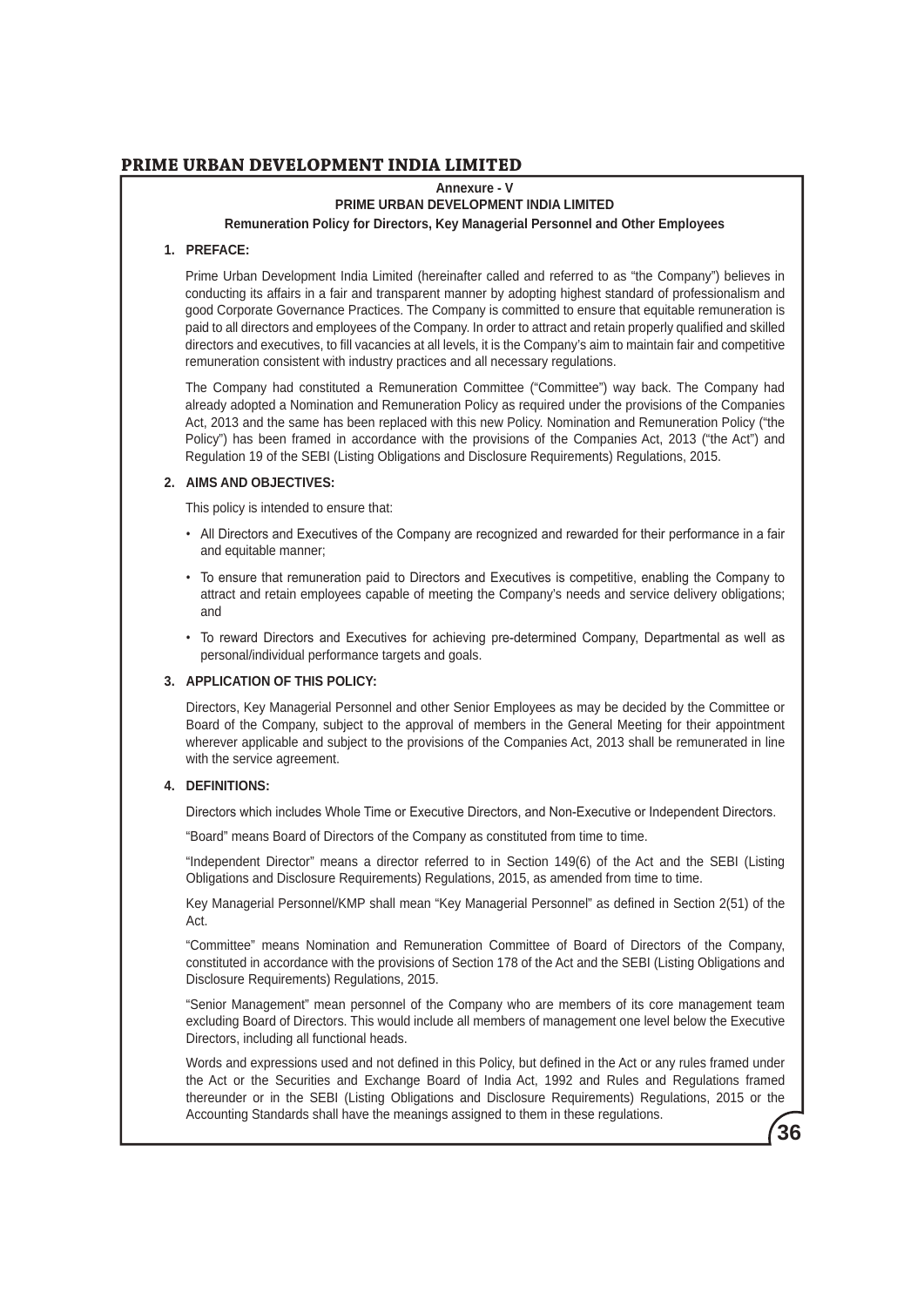#### **5. GENERAL POLICY STATEMENT:**

The role of the Committee shall, inter-alia, include the following:

- 1. Formulation of the criteria for determining qualifications, positive attributes and independence of a director and recommend to the Board a policy, relating to the remuneration of the directors, key managerial personnel and other employees;
- 2. Formulation of criteria for evaluation of Independent Directors and the Board;
- 3. Devising a policy on Board diversity;
- 4. Identifying persons who are qualified to become directors and who may be appointed in senior management in accordance with the criteria laid down, and recommend to the Board their appointment and removal.

The Nomination and Remuneration Committee shall ensure that –

- (a) the level and composition of remuneration is reasonable and sufficient to attract, retain and motivate directors of the quality required to run the Company successfully;
- (b) relationship of remuneration to performance is clear and meets appropriate performance benchmarks; and
- (c) remuneration to directors, key managerial personnel and senior management involves a balance between fixed and incentive pay reflecting short and long-term performance objectives appropriate to the working of the company and its goals:

#### **6. Appointment and Removal of Director, Key Management Personnel ("KMP") and Senior Management**

### **6.1 Appointment criteria and qualification:**

- i. The Committee shall identify and ascertain the integrity, qualification, expertise and experience of the person for appointment as Director, KMP or at Senior Management level and recommend to the Board his/her appointment on the basis of criteria laid down from time to time.
- ii. A person should possess adequate qualification, expertise and experience for the position he/she is considered for appointment. The Committee has discretion to decide whether qualification, expertise and experience possessed by a person is sufficient/ satisfactory for the concerned position.
- iii. Appointment of Independent Directors is subject compliance of provisions of section 149 of the Companies Act, 2013, read with schedule IV and rules there under.
- iv. The Company shall not appoint or continue the employment of any person as Managing Director, Whole-time Director and Manager who has attained the age of seventy years. Provided that the term of the person holding this position may be extended beyond the age of seventy years with the approval of shareholders by passing a special resolution based on the explanatory statement annexed to the notice for such motion indicating the justification for extension of appointment beyond seventy years.

#### **6.2 Term/ Tenure of Appointment**

#### **a) Managing Director/Whole Time Director/Manager**

 The Company shall appoint or re-appoint any person as its Chairman & Managing Director, Joint Managing Director or Executive Director or Whole Time Director or Manager for a term not exceeding five years at a time. No re-appointment shall be made earlier than one year before the expiry of term.

### **b) Independent Director**

 An Independent Director shall hold office for such term which should not exceed a maximum of five consecutive years on the Board of the Company, as may be recommended by the Committee and approved by the Board and shareholders and will be eligible for re-appointment on passing of a special resolution by the Company and disclosure of such appointment in the Board's report.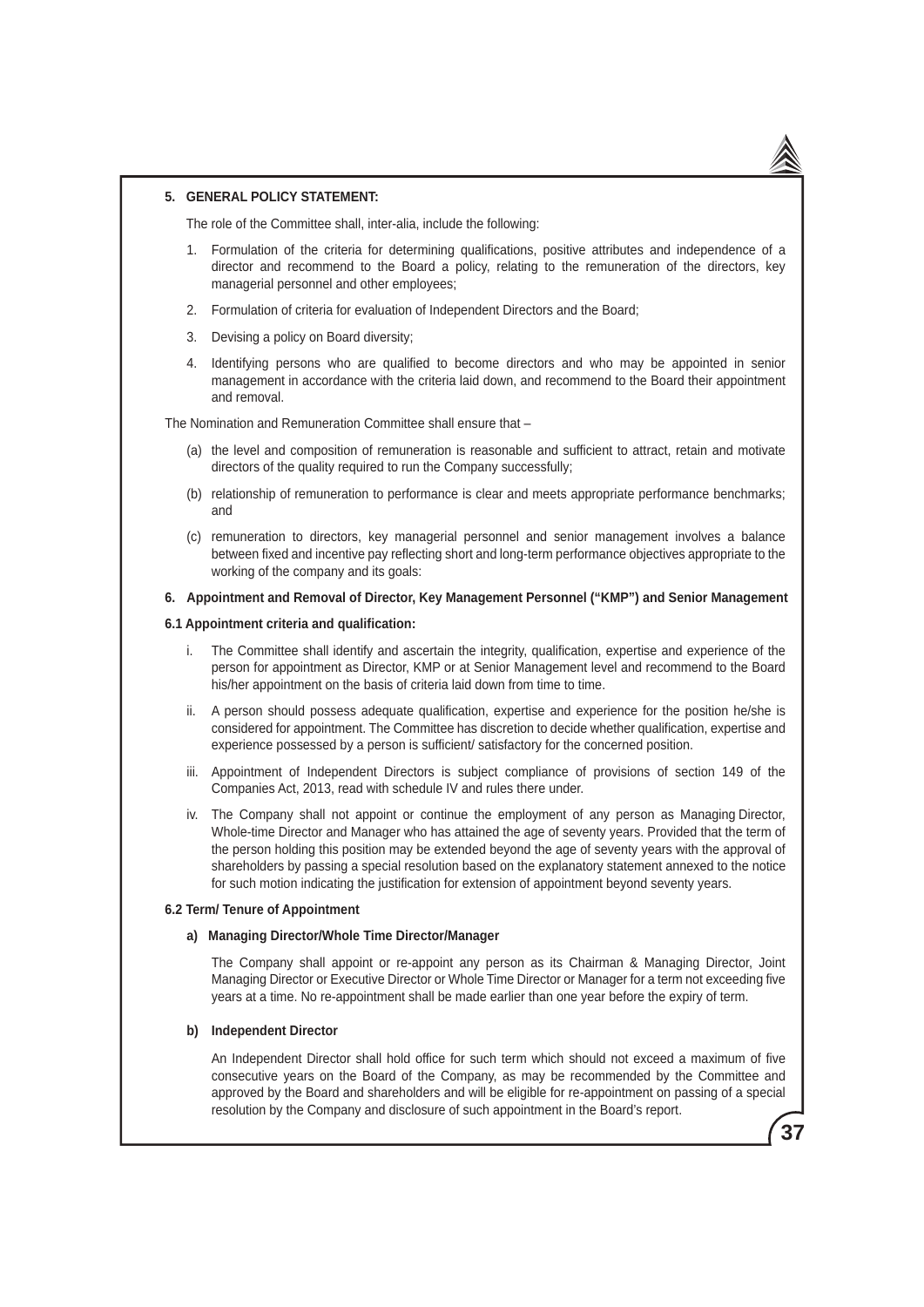No Independent Director shall hold office for more than two consecutive terms, but such Independent Director shall be eligible for appointment after expiry of three years of ceasing to become an Independent Director. Provided that an Independent Director shall not, during the said period of three years, be appointed in or be associated with the Company in any other capacity, either directly or indirectly.

 A person shall not serve as an Independent Director in more than seven listed Companies, provided that any person who is serving as a whole time Director in any listed Company shall serve as an Independent Director in not more than three listed Companies.

 The maximum tenure of Independent Directors shall be in accordance with the Companies Act, 2013 and rules made thereunder, in this regard, from time to time.

#### **6.3 Evaluation:**

 The Committee shall carry out evaluation of performance of every Director. The Committee shall identify evaluation criteria which will evaluate Directors based on knowledge to perform the role, time and level of participation, performance of duties, level of oversight, professional conduct and independence. The appointment/re-appointment/continuation of Independent Directors on the Board shall be subject to the outcome of the yearly evaluation process.

### **6.4 Removal:**

 Due to reasons for any disqualification mentioned in the Companies Act, 2013, and Rules made there under or under any other applicable Act, rules and regulations, the Committee may recommend, to the Board with reasons recorded in writing, removal of a Director, Key Managerial Personnel or Senior Management subject to the provisions and compliance of the said Act, rules and regulations.

### **6.5 Retirement:**

 The Directors, Key Managerial Personnel and Senior Management Staff shall retire as per the applicable provisions of the Companies Act, 2013 and as per provisions of the Articles of Association of the Company. The Committee may recommend to the Board for retention of any Director, Key Managerial Personnel, Senior Management in the same position/remuneration or otherwise even after attaining the retirement age, for the benefit of the Company.

**7. Provisions regarding payment of Remuneration, perquisites to the Managing Director/Whole-time Directors/Manager, Key Management Personnel ("KMP") and Senior Management Personnel**

#### **(a) General Provisions**

- i. The remuneration/perquisites/commission etc. to the Managing Director/Whole-time Directors/Manager, KMP and Senior Management Personnel will be determined by the Committee and recommended to the Board for approval.
- ii. The remuneration/perquisite/commission etc. shall be in accordance with the percentage/slabs/ conditions laid down in the Companies Act, 2013 and shall be subject to the prior/post approval of the shareholders of the Company and Central Government, wherever required.
- iii. Increments to the existing remuneration/compensation structure may be recommended by the Committee to the Board which should be within the slabs approved by the Shareholders in the case of Managing Director/ Whole Time Director/Manager. The decision of the Committee as to increment shall be final.
- iv. Where any insurance is taken by the Company on behalf of its Managing Director, Whole-time Director, Manager, Chief Executive Officer, Chief Financial Officer, the Company Secretary and any other employees for indemnifying any of them against any liability in respect of a deed for which they may be held guilty in relation to the Company, the premium paid on such insurance shall not be treated as part of the remuneration payable to any such personnel. Provided that if such person is proved to be guilty, the premium paid on such insurance shall be treated as part of the remuneration.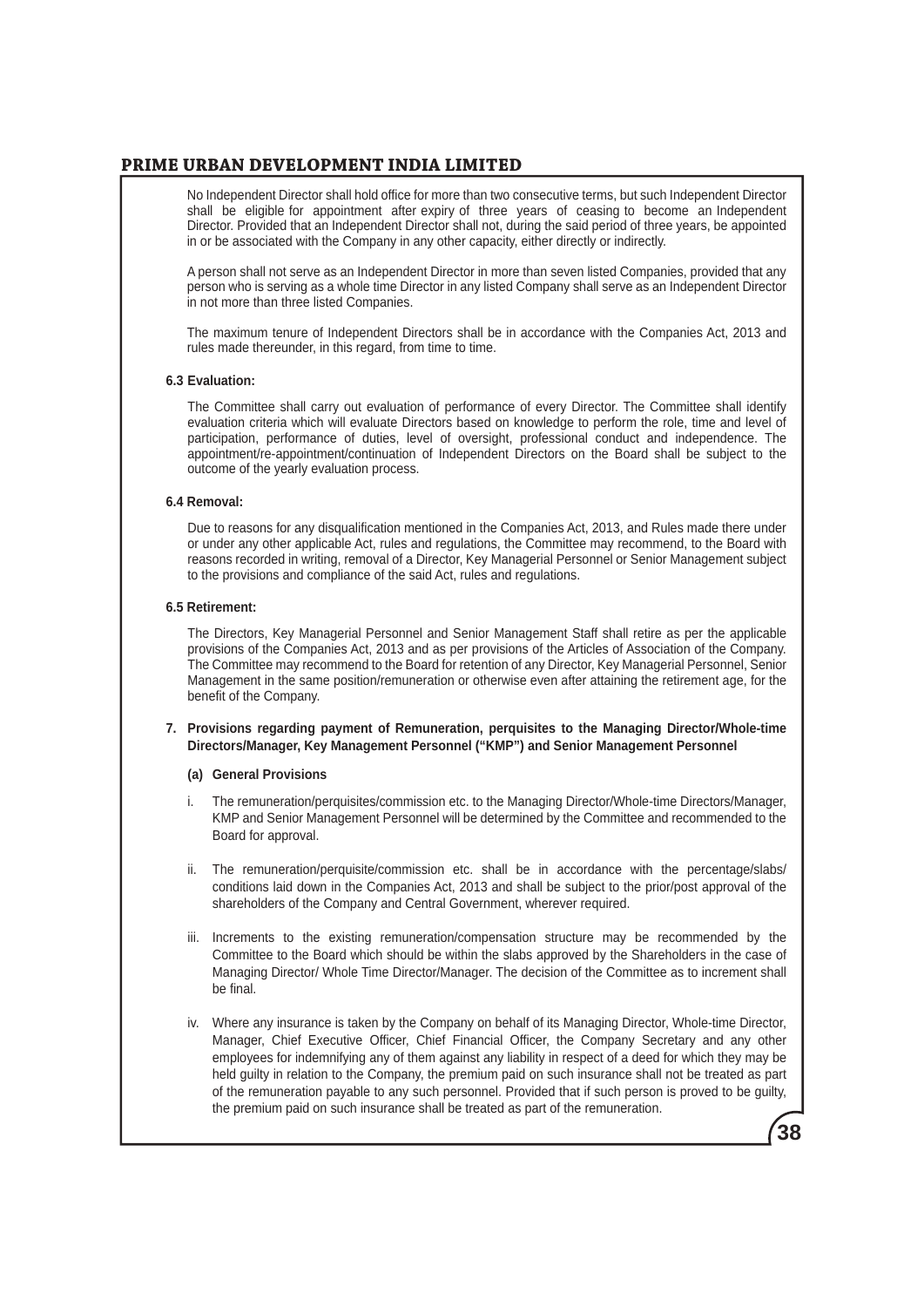#### **b) Remuneration to the Managing Director/Whole-time Directors/Manager, Key Management Personnel ("KMP") and Senior Management Personnel**

#### **Remuneration**

The Managing Director/ Whole-time Director/Manager shall be eligible for remuneration as may be approved by the Shareholders of the Company on the recommendation of the Committee and the Board of Directors. The break-up of the pay scale, performance bonus/commission and quantum of perquisites including, employer's contribution to P.F, pension scheme, medical expenses, club fees etc. shall be decided and approved by the Board on the recommendation of the Committee and shall be within the overall remuneration approved by the Shareholders and Central Government, wherever required.

#### **Minimum Remuneration**

If, in any financial year, the Company has no profits or its profits are inadequate, the Company shall pay remuneration to its Managing Director / Whole-time Director/Manager in accordance with the provisions of the Companies Act, 2013 and if it is not able to comply with such provisions, then with the prior approval of the Central Government.

### **Provisions for Excess Remuneration**

If Managing Director/ Whole-time Director/Manager draws or receives, directly or indirectly by way of remuneration any such sums in excess of the limits prescribed under the Companies Act, 2013 or without the prior sanction of the Central Government, where required, he / she shall refund such sums to the Company and until such sum is refunded, hold it in trust for the Company. The Company shall not waive recovery of such sum refundable to it unless permitted by the Central Government.

#### **(c) Remuneration to Non Whole Time Directors (Including Independent Directors) Sitting Fees:**

The Non Whole Time Directors (Including Independent Directors) of the Company shall be paid remuneration by way of sitting fees for attending Meetings of the Board or Committee thereof or for any other purpose whatsoever as may be decided by the Board. The amount of sitting fees shall not exceed the amount prescribed in the Companies Act, 2013 and the Rules made thereunder.

#### **Profit Linked Commission**

The Non-executive/Independent Directors of the Company may be paid profit-linked Commission within the monetary limit as may be recommended by the Board of Directors from time to time and also approved by the Shareholders of the Company and by the Central Government, wherever required.

### **Stock Options**

Pursuant to the provisions of the Act, an Independent Director shall not be entitled to any stock option of the Company.

#### **8. Amendments to the Policy**

The Board of Directors on its own and/or as per the recommendations of Nomination and Remuneration Committee can amend this Policy, as and when deemed fit.

In case of any amendment(s), clarification(s), circular(s) etc. issued by the relevant Statutory authorities, not being consistent with the provisions laid down under this Policy, then such amendment(s), clarification(s), circular(s) etc. shall prevail upon the provisions hereunder and this Policy shall stand amended accordingly from the effective date as laid down under such amendment(s), clarification(s), circular(s) etc.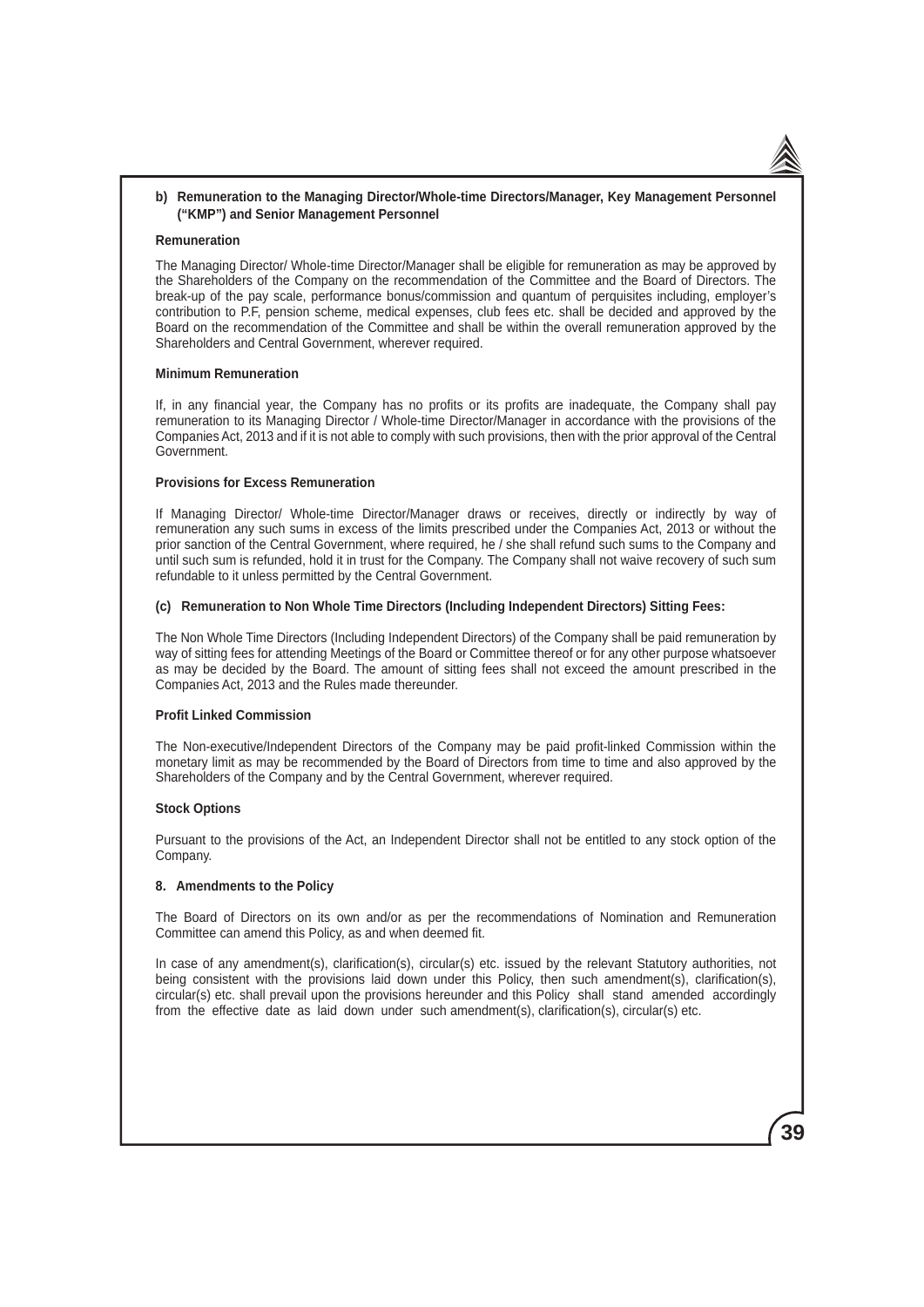## **Annexure-VI**

**Details as required under Section 197(12) of the Companies Act, 2013 read with Rule 5(1) of the Companies (Appointment and Remuneration of Managerial Personnel) Rules, 2014**

**a) The percentage increase in remuneration of each Director, Chief Financial Officer, Company Secretary and Managing Director during the financial year 2016-17, ratio of the remuneration of each Director to the median remuneration of the employees of the Company for the financial year 2016-17 are as under:**

| Sr.<br>No.     | Name of Director/KMP<br>and designation                              | <b>Remuneration of</b><br>Director/KMP for<br>Financial Year 2016-17<br>(Rs. in Lakhs) | %increase/<br>(decrease) in<br><b>Remuneration for</b><br>Financial year 2016-17 | Ratio of<br>remuneration of<br>each Director to<br>median<br>remuneration of<br>employees |
|----------------|----------------------------------------------------------------------|----------------------------------------------------------------------------------------|----------------------------------------------------------------------------------|-------------------------------------------------------------------------------------------|
| 1              | Purusottamdas Patodia<br>Chairman and Managing<br>Director           | 55.36                                                                                  | (5.83%)                                                                          | 5.18                                                                                      |
| $\mathcal{P}$  | Manoj Kumar Patodia<br>Vice-Chairman and<br><b>Managing Director</b> | 41.09                                                                                  | $(3.81\%)$                                                                       | 3.85                                                                                      |
| 3              | Anuj Patodia<br><b>Managing Director</b>                             | 42.10                                                                                  | (1.68%)                                                                          | 3.94                                                                                      |
| $\overline{4}$ | T. Paul Sugumaran<br>Whole-time Director                             | 30.80                                                                                  | 28%                                                                              | 2.88                                                                                      |
| $\overline{5}$ | S. Udayananda<br><b>Chief Financial Officer</b>                      | 11.64                                                                                  | 11.49%                                                                           | 1.09                                                                                      |
| 6              | Krunal Shah<br><b>Company Secretary</b>                              | 9.72                                                                                   | 10%                                                                              | 0.91                                                                                      |

## **b) Percentage increase in the median remuneration of employees in the financial year**

In the financial year 2016-17, there was an increase of 17% in the median remuneration of employees.

### **c) Number of permanent employees on the rolls of Company**

There were 9 Permanent employees on the rolls of Company as on 31st March, 2017.

**d) Average percentile increase already made in the salaries of employees other than the managerial personnel in the last financial year and its comparison with the percentile increase in the managerial remuneration and justification thereof and point out if there are any exceptional circumstances for increase in the managerial remuneration:**

The average percentage increase made in the salaries of employees other than the managerial personnel for the financial year i.e. 2016-17 was 8% whereas the increase in the managerial remuneration for the same financial year was 0.61%

**40**

### **e) Affirmation that the remuneration is as per the remuneration policy of the Company:**

It is hereby affirmed that the remuneration paid is as per the Remuneration Policy of the Company.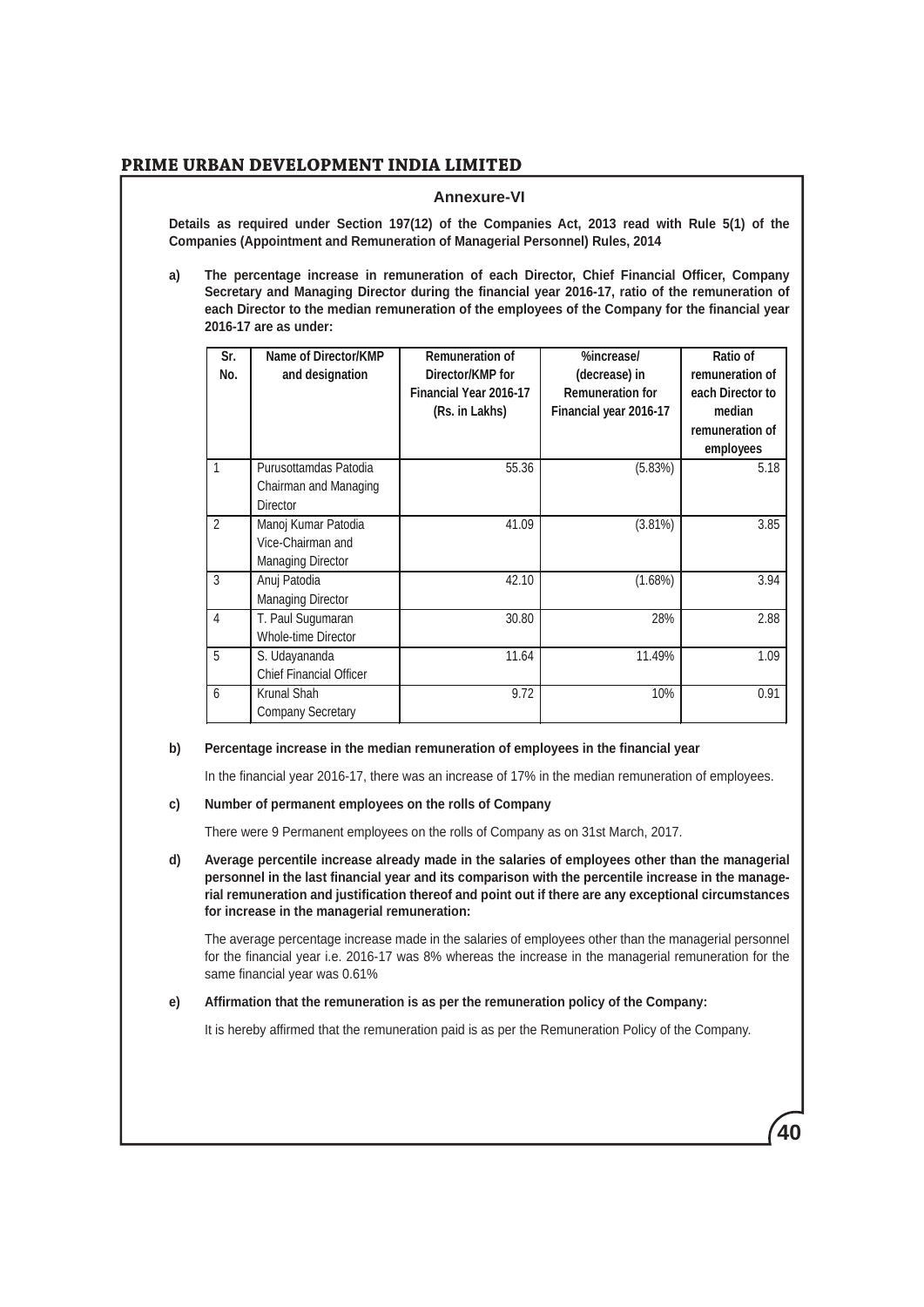# **Annexure-VII MANAGEMENT DISCUSSION AND ANALYSIS**

### **Indian Economy**

The year 2016-17 was marked by couple of important developments in the Indian economy. The passage of constitutional amendment, paving way for implementation of Goods and Services Tax (GST) and cancellation of the legal tender of high denomination notes of Rs 500 and Rs 1000 i.e. Demonetization. Demonetization had a short-term impact on the economy but it is expected to benefit in the long run by the way of reduction in corruption, boost for digital payments etc. On the other hand, GST would play a bigger role in shifting large part of unorganized market to organized market, which is also expected to improve tax compliance and is expected to boost investment and growth.

The improvement in India's economic fundamentals were continued to improve in the year gone by with the combined impact of strong government reforms, RBI's inflation focus supported by stable global commodity prices.

Indian economy is expected to grow at 7.1 per cent during FY 2017-18. The growth is expected to return to normal after demonetization shock. The factors which would be responsible for the growth are normal monsoon, increase in exports because of recovery in the global markets and the key policy reforms by the Government. The crude prices have started inching up which would have some dampening effect on the economy.

Total private equity (PE) investments in India for 2016 were at US\$ 17 billion across 682 deals, compared 19.8 US\$ billion in 2015, according to the PwC Money Tree India report. According to First Advance Estimates of National Income, 2016-17 released by Central Statistics Office, India's per capita income is estimated at Rs 103,007 in FY 2017 from Rs 93,293 in FY 2016.

#### **Indian Real Estate**

The real estate sector had a bumpy ride in the year, where the sector has witnessed a gradual recovery in the first half of the year while there was a shock in terms of demonetization, in the later part of the year.

The real estate sector comprises five sub sectors – Residential space, Commercial space, Retail space, Hospitality space and SEZs. The growth of this sector is well complemented by the notable pickup in overall economy as well as government initiatives to boost investments and growth.

The Indian real estate market is expected to touch US 853 bn by 2028 from USD 126 bn in 2015. The real estate contribution to India's GDP is expected to be 13% in 2028. The real estate market is expected to grow at CAGR of 15.2% during FY08 to FY28E. The growth drivers are Urbanization, Policy support, Easier financing options, Lower interest rate, increasing household income etc. Retail, hospitality and commercial real estate are also growing, providing the much-needed infrastructure for India's growing needs.

Private Equity investment in Indian real estate sector has been on increasing trend in the last 5 years. The highest PE investment in the sector was in 2015, with an investment of USD 2 bn. According Prop tiger data labs research, PE investors has invested 717 mn USD till Sep'16 in real estate.

2016 has been an eventful year for Indian real estate sector from a perspective of policy initiatives. The various regulations such as benami property transaction prohibition act, Real estate regulatory authority (RERA), GST, which are expected to boost confidence among buyers, which over the years remained saddled with unethical practices. It is also expected to provide much needed legal cushion to the buyers since real estate developers will be accountable for provide timely delivery to buyers.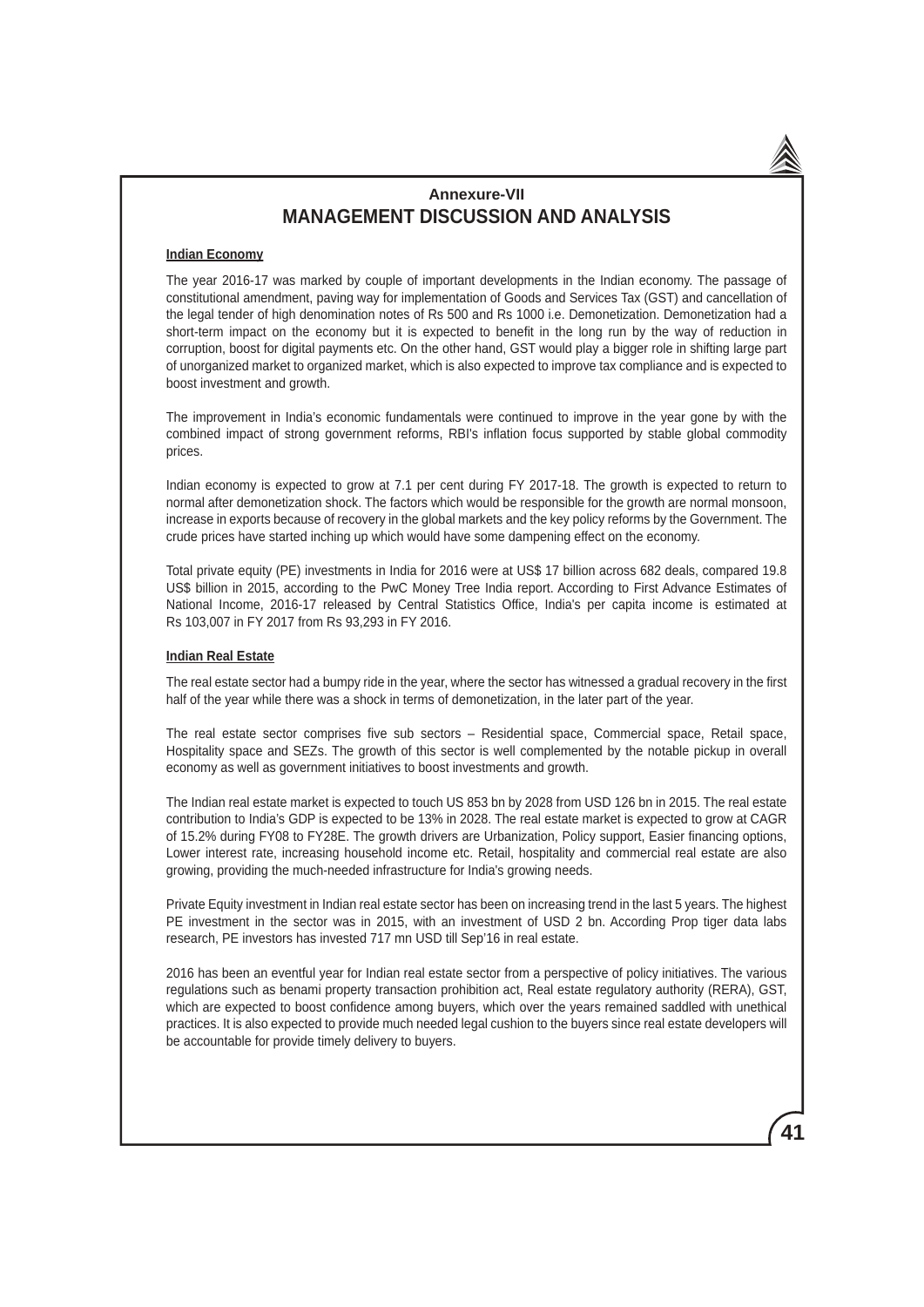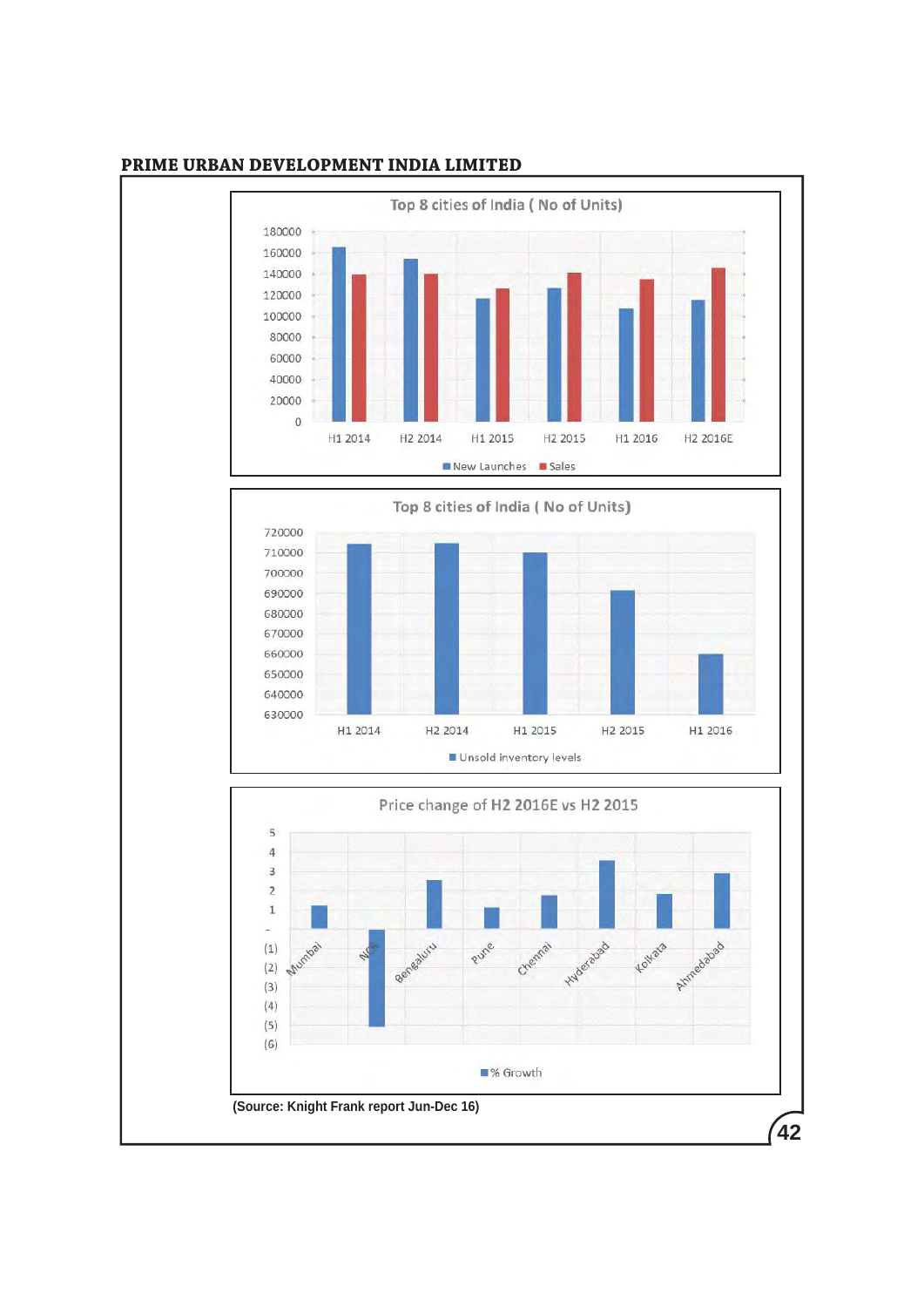#### **Investment Destination**

Real estate sector has a significant contribution to India's GDP. The Indian real estate market offers a diverse range of property segments - residential being the largest (due to large housing needs & increasing urbanization), followed by office which is emerging as the preferred investment option by institutional investors besides retail and logistics sectors.

The real estate activity is spread across multiple cities having independent demand drivers. Key investment destinations include Bengaluru, Delhi NCR, and Mumbai, that together account for 60% of the total office space demand. Emerging metro cities of Pune, Chennai and Hyderabad, primarily driven by a strong IT/ ITeS industry have also seen significant interest in the recent past.

The operating model also has been changing from sales to lease & maintenance in metros. Retail space is also likely see strong growth because of booming consumption in India. Organized retail sector in India is growing at 25-30% annually. The hospitality sector has also started picking up on improvement of no of tourists visiting India.

**REIT:** Till now the real estate assets were out of financial markets and investors didn't have an opportunity to earn returns from this asset class. REIT (Real Estate Investment Trust) framework is a platform which will allow investors to make investments into the Indian real estate market.

REIT has a huge opportunity in India. As per KPMG-Knight Frank March 2017 report, presently India has a rent yielding office inventory to the tune of 537 million sq ft, valued more than USD 70 bn. Apart from this, there are other properties like Shopping Malls, warehouses, school buildings etc. which are potential assets to be considered under REITs.

### **Government Initiatives**

The Government of India along with the governments of the respective states has taken several initiatives to encourage the development in the real estate sector. Housing for all, infrastructure status to affordable housing are the prime opportunities for real estate companies.

Below are some of the major Government Initiatives:

**Centre to build 1 crore houses under PMAY-G by 2019 –** The Government of India has approved the construction of 1 cr houses with the financial implications of Rs 81,975 cr for the period 2016-17 to 2018-19 in March 2017. It has also has been estimated that 2.95 Cr more houses would need to be constructed to achieve the objective of **'Housing for all'** by the year 2022. To achieve the objective of **'Housing for All'**, some of the features which has been incorporated are as follows:

- Availability of sufficient financial resources both in the form of budgetary support and borrowing from NABARD to meet the expenditure for construction of houses.
- Electronic transfer of assistance under Direct Benefit Transfer (DBT) to resolve problems of delayed payments and expedite completion.
- Comprehensive online monitoring through the scheme MIS-AwaasSoft.
- Inspection and Geo tagging of houses, through the mobile app-AwaasApp by beneficiaries to reduce delays.
- Increasing number of trained rural masons through Training, Assessment and Certification.
- Setting up of Programme Management Unit (PMUs) at state and sub state level to review progress on a daily basis, provide requisite technical support and facilitation and plug gaps in implementation using administrative funds available under the scheme.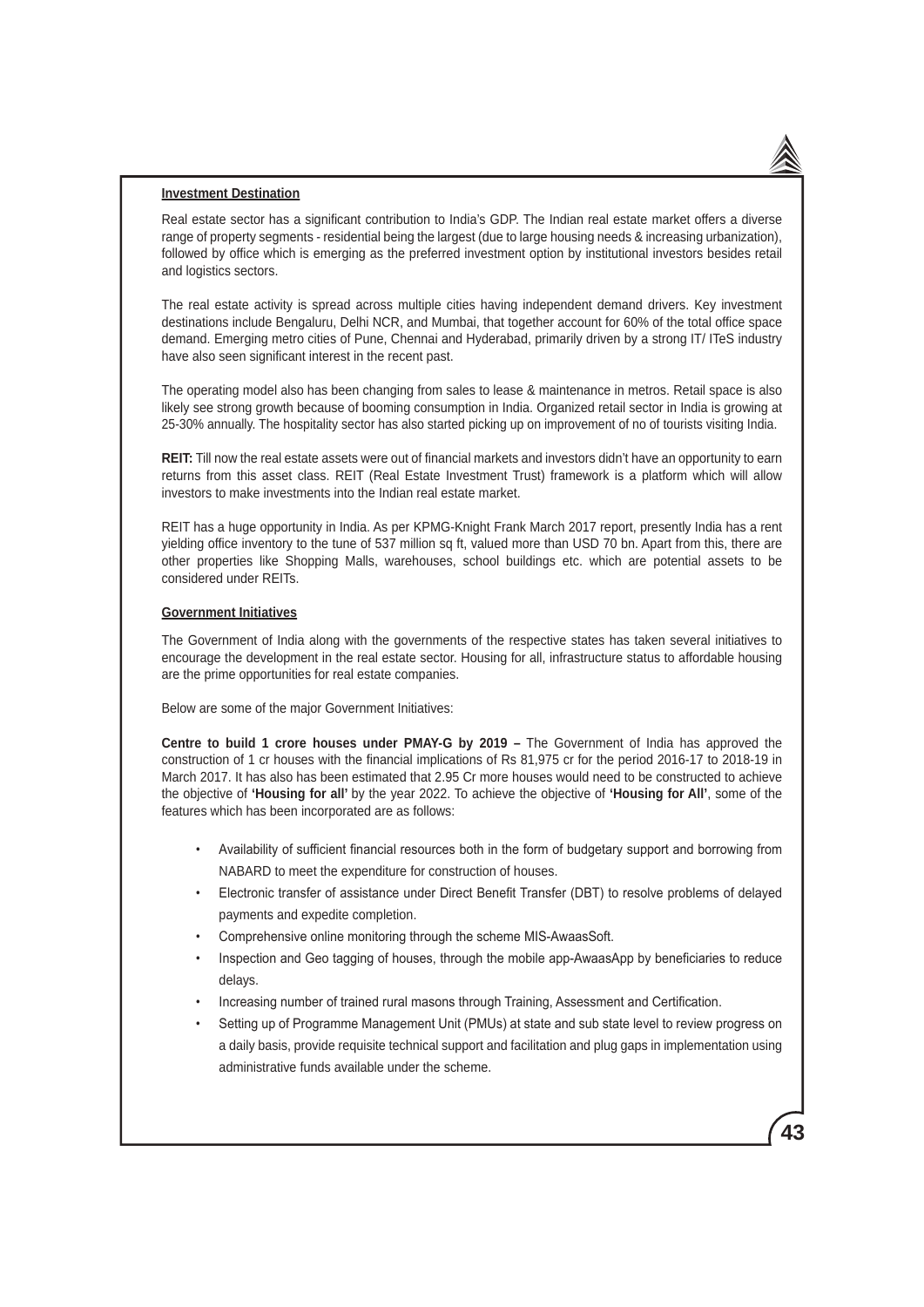### **Infrastructure status to affordable housing**

The Government of India has now provided infrastructure status to affordable housing, which is encouraging for developers since it ensures access to institutional credit which would reduce cost of borrowing for developers.

Also, government has tweaked the definition of affordable housing projects under the scheme of 100% deduction of profits from tax. Earlier flats in four metro cities with built up area of 30 sq meters and built up area upto 60 sq meters in other cities was being considered in the scheme. Now 'Built up area' has been changed to 'Carpet area' and 30 sq meters limit applies to only within municipal corporation limits of the four metros.

The affordable housing scheme is expected to benefit the sector in terms of easier capital for developers and lowering interest rate. Also, there is a provision of interest subvention of 4% and 3% on loans up to Rs 0.9 mn and Rs 1.2 mn respectively which is expected to boost for affordable housing.

**Make in India Initiative -** This initiative is expected to increase the purchasing power of an average Indian consumer, which would further boost demand, and hence spur development.

### **Budget 2017-18 proposals for Real estate**

- Infrastructure status to Affordable Housing boost for affordable residential sector
- National Housing Bank (NHB) will refinance individual housing loans of about INR200 billion (USD3 billion) in 2017-18
- Increase in investment in infrastructure and development projects
- Holding period for immovable assets reduced from 3 years to 2 years and indexation to be shifted from 1.4.1981 to 1.4.2001
- Capital gains tax liability changed for Joint Development Agreement (JDA) signed for development of property
- No cash transaction above INR 0.3 million permitted
- The government has made changes on the facility of subsidizing home loan interest payment to the buyers. Earlier it was applicable for the buyers earning up to Rs 6 lakh per annum, now it has been extended to the buyer earning up to Rs 18 lakh per annum.
- Abolition of Foreign Investment Promotion Board (FIPB)
- Introduction of innovative land-pooling mechanism for development of the new state capital of Andhra Pradesh

## **Real Estate Regulatory Bill has been effective from May 1, 2017**

The real estate regulation and development act, 2016 became effective in the country on May 01, 2017. Under the bill, real estate sector would be governed by its own regulatory authority. The purpose of the bill is for more stricter compliance and transparency in the system. With stricter compliance in place, the frequency of future projects may go in the slow lane; but at the same time investment appetite is expected to go up which would eventually alter the ongoing demand and supply situation and which would eventually affect the pricing structure across the industry.

Existing supply of under construction properties including unsold inventory, which expects 12 or more months for the completion of the project, required to register under RERA. Also, RERA changes the way builder used to sell their inventory. Industry was selling properties earlier on the basis of 'Super built up area' need to sell the properties on the basis of 'Carpet Area'. Potential home buyers now can make decisions on better information. This will benefit branded and organized Real estate developers such as Prime Urban.

### **RERA- key features**

**Quick grievances resolution:** Real estate industry has been unregulated before the existence of the RERA. The industry was affected by lack of consumer protection, inadequate consumer addressable system which also had an impact on the industry. The consumer can now refer to the regulator for any grievances. At the same time, builders can approach the regulator in case of payment default by the allotees.

**Registration:** Registration of the real estate projects would provide better transparency in project marketing and execution which is expected to benefit both developers and consumers.

**44 Timely construction:** Developer is required to put 70% of the money collected from customers into separate escrow account to attain and meet construction cost. This would ensure timely construction of the properties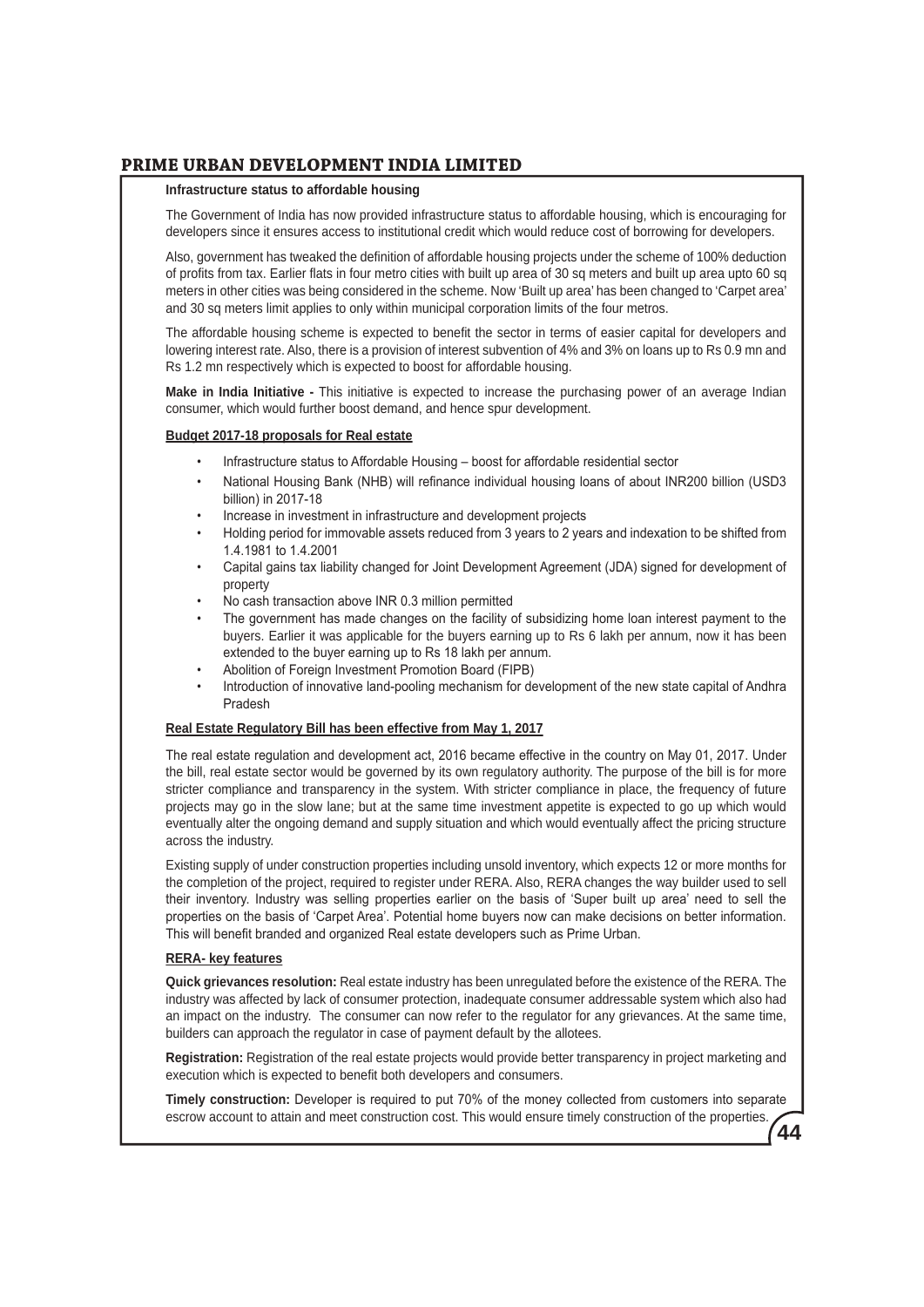### **South India: Real Estate**

South India market in leading southern cities will continue driven by IT/ITes growth. The need for housing as well commercial growth remained concentrated to these sectors. In terms of segmentation, it is expected to be concentrated on high end as well mid end segments. Cities in South India have shown relatively stable growth in the residential market segments and it remains as a value creation for future growth.

The growth potential in southern India is humongous. Tamil Nadu contributes approximately 10.93% to India's overall GDP and ranks 2nd among the 36 Indian States & Union Territories in terms of GDP contribution. Contribution of the southern states of India is nearly 31% of the GDP of India. The Real Estate sector in the South is also picking up on account of growth in sectors like Auto, Consumer goods, Power consumption & Cement in the recent past as there was 70% jump in the Housing sales in first quarter of FY17 as compared to the last quarter, out of which major part of the demand increase came from the major cities in Southern parts of the country.

#### **About Tirupur:**

#### **Coimbatore – Manchester of South India**

**Coimbatore** is the second largest city in Tamil Nadu and is advantageously located between tourist's attractions like Ooty, Kodaikanal and Coorg. Along with Textile, it also houses Engineering, Automobile parts manufacturing & IT/ITeS as the major industries.

It was one of the 20 cities who were named in the Smart cities mission initiative of the Government of India. Central Coimbatore, adjoining an 8-lake network, is selected as the area for development under the Smart City initiative. In India owing to the huge demand, focus has now shifted to Tier II cities. Coimbatore is already witnessing an increased real estate demand.

The Residential sector is also witnessing positive traction with the increased commercial activity, coupled with the Smart City initiative and industrial demand. Demand for second home and retirement communities continues unabated. Areas of the city such as R.S. Puram, Avinashi Road, and Race Course, are considered as posh areas. Areas of Avinashi Road and Saravanampatti, Mettupalayam Road and Trichy Road are dominated by low-budget projects. Bus Rapid Transit System, Expansion of Airport are few factors that will provide growth opportunities. Around 3 special IT Economic Zones have been set up here, with the Government offering special schemes to promote real estate activity.

Demand for Commercial properties have been on an uptrend in Coimbatore, it was among the few Indian markets where office space uptake was positive in recent years. This demand was coming in from the SME's in the city.

The developers are trying to cater to the consumers according to their spending capacity by avoiding high end or super luxury launches in the market. With the positive sentiments on the city and its business-friendly environment real estate market will grow tremendously in Coimbatore.

At Prime Urban, we are optimistic about the growth opportunities at offer in Coimbatore and will be seeking to exploit the same.

#### **Chennai – a growing real estate market with vast opportunities**

Chennai the fourth most populous metropolitan area in the country is expected to become a \$100 Billion economy by 2025 which is 2.5 times its current size as per Confederation of Indian Industry (CII). Along with being a major Automobile & Automobile component manufacturing hub it also hosts IT, Hardware manufacturing, Hospitality & Healthcare sectors. It is one of the top 5 hospitality markets in India.

North Chennai is predominantly industrial, while central Chennai is the most developed part of the city with established commercial and residential markets. South and West Chennai, previously predominantly residential areas, are fast turning into commercial zones, hosting a large number of IT and financial services companies.

Government's focus on providing excellent road connectivity along the Nodes such as Perungudi, Sholinganallur, Siruseri node has helped in the development of this region. Outer Ring Road has emerged as the best upcoming investment market with large townships. Outer Ring Road Phase II and Metro Rail Phase II will become operational late this year. The Guindy-Alandur cluster is expected to emerge stronger in the medium term with infrastructure push. The infrastructure projects like Outer Ring Road II, Chennai Metro, Mass Rapid Transit system & Chennai Monorail are expected to prove beneficial for the real estate demand.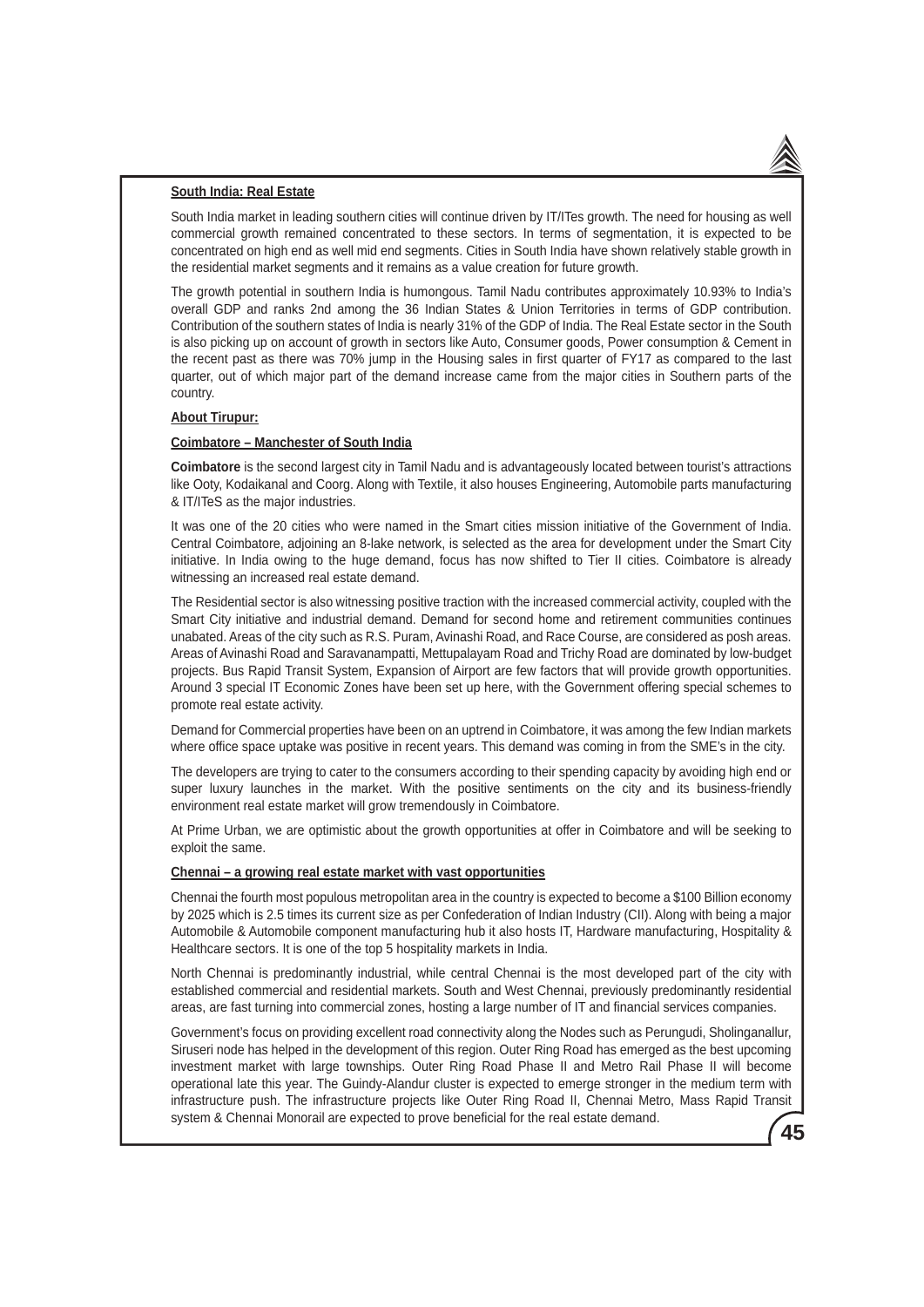Residential market was affected due to Demonetization, extreme weather & political uncertainties leading to a 31% fall in demand on a year on year basis in Q4 FY17. However, there was good development interest in locations such as Kelambakkam, Ottiambakkam, Mahindra World City & Seruseri. Over half of the units launched during H2 2016 was in South Chennai Micro market. Chennai market currently carries close to 2 years of unsold inventory.

Commercial Real estate saw huge leasing activity off late despite space crunch. IT/ITeS sector is the largest consumer, manufacturing & other sectors are increasing their share gradually. Chennai office market is expected to continue its sustained trends in year 2017. SBD locations such as Perungudi, Guindy & Taramani continue to witness above average rental growth as the vacancies drop to 4% in SBD & 12% in SBD OMR. Due to low available inventory, the rentals may see appreciation. Chennai - Bengaluru Industrial Corridor is also likely to lead to an increase in demand.

## **Mumbai – Affordable Housing market opportunities**

Mumbai, one of the major urban centers of the country and the capital of Maharashtra state, has been facing severe housing problem due to rapidly growing city population (both due to natural growth and migration) and the consequent higher house prices. Affordability is a relative concept since what may be affordable to one section of the society may not be affordable for others and city like Mumbai is no exception. Greater Mumbai has an acute adequate housing problem and lack of space, with 7.7 per cent having no exclusive room and a further 57.3 per cent living in just one room. This provides an opportunity for developers engaging in affordable housing. The areas which are vital for affordable housing opportunity in Mumbai are Boisar, Palghar, Shahapur, Vasind, Badlapur, Neral, Karjat, Khalapur. Also some of the key developments like Metro railway connectivity in Navi Mumbai expected to drive the demand for affordable housing in that area.

Factors affecting affordability in Mumbai:

- Cost of Land
- Demand for upfront payment
- Incremental construction issues

## **Project Wise Details**

At Prime Urban we are engaged with 3 projects currently. All these projects are at Tirupur where we have developed significant real estate experience and with a proven track record built a trustworthy brand image.

- **Prime Enclave Vistas –** Prime Enclave Vistas is our Apartment project set amidst serene landscaped surroundings of greenery & blooms. It is the first of its kind township started next to Chennai in South Tamil Nadu in Tirupur. The Project was conceived with a single-minded objective to create a new level of residential luxury in Tirupur. A residential luxury designed to match the tastes and mind-set of a select few, who aspire to live ahead of the times. We have a total of 376 units in this project of which we have sold 375 units i.e. 99.73% of the total project. Construction of this Project is completed.
- **The Onyx (Villas) –** The Onyx is our Villa Project in Tirupur. The project consists of 34 luxurious Villas amidst breathtaking, lush landscaping and an array of recreation which is available at a stone's throw away distance from the above Apartment Project. We have currently sold 8 units i.e. 23.52% of the total project.
- **Developed Lands –** The Company has taken up Developed Land Projects and successfully completed sale of Lands measuring over 140,000 sq. ft. of Land in FY16 and 67,700 sq. ft in FY 17. We have 9,000 sq. ft. land available to sell.

**46**

At Prime, our projects are signature style and path breaking. We are confident of an excellent quality product for our customers which will improve the living standards and add a whole new dimension of Real estate development. We are confident of better cash flows and profitability going forward which shall be utilized to make deeper inroads in Tirupur real estate market and enter other cities of Tamil Nadu such as Chennai and Coimbatore.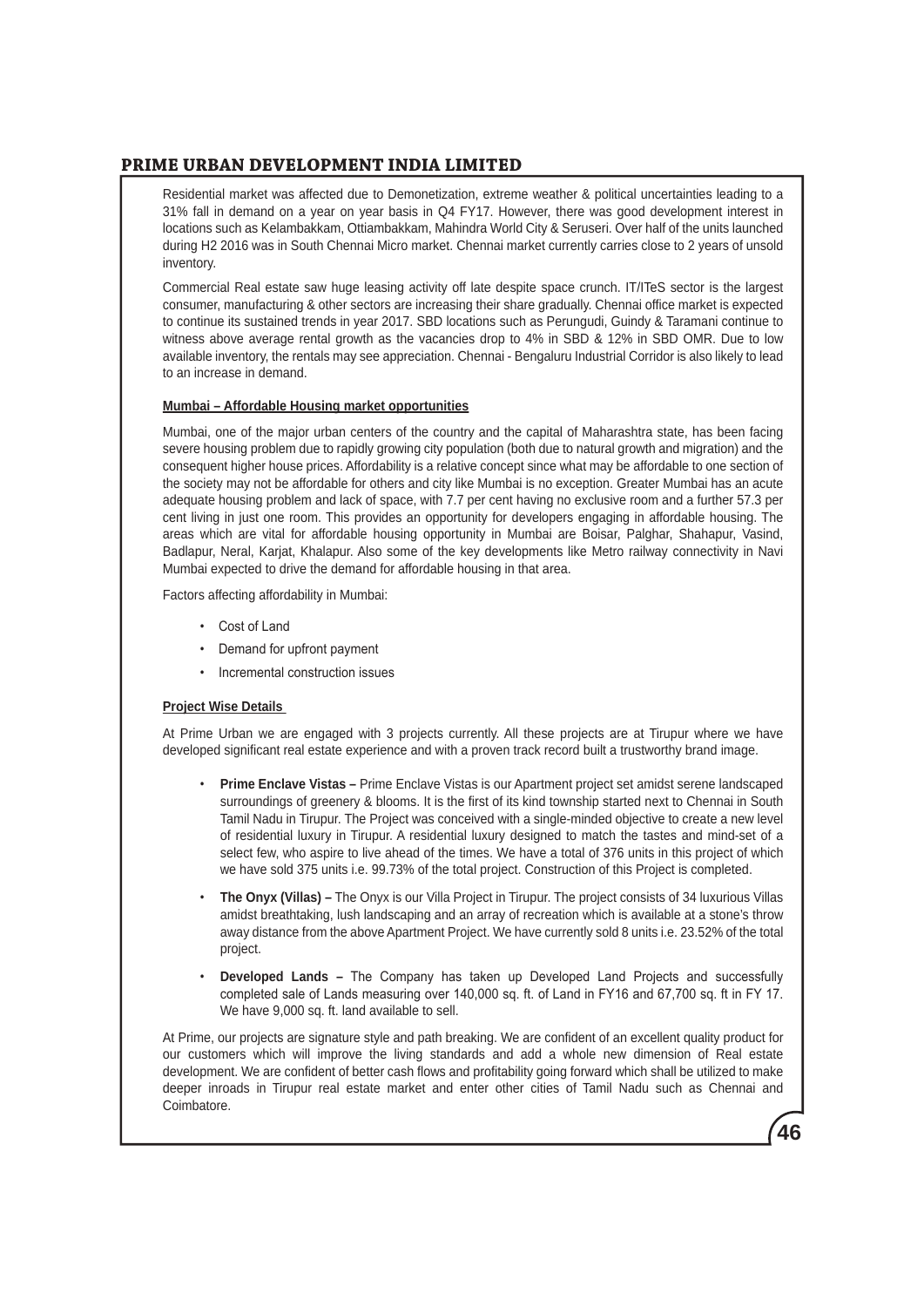#### **Opportunities for Growth**

Real Estate sector in India has been on the verge of major transformation because various regulatory related as well as development related announcements and initiatives by Government of India. These direct initiatives coupled with indirect factors such as downward trend in inflation, govt focus on improvement of rural income would provide humongous opportunities in the real estate sector.

Various opportunities lie to deepen the Real estate sector -

- **Housing for All** Housing in India varies significantly and reflects socio-economic mix of its large population. The central government aims to provide housing for all by 2022. The housing need is almost equally distributed in urban and rural areas and primarily consists of affordable houses. The scheme envisages 10mn homes to be built across India by 2019 and further 25 mn to be built to make sure accomplishment of the housing for all scheme. This move will create large and scalable opportunities for home builders.
- **Easing of FDI in Construction Industry –** Foreign direct investment (FDI) is a major source of non-debt financial resource for the economic development of India. Foreign companies invest in India to take advantage of relatively lower wages, special investment privileges such as tax exemptions, etc. The Government of India has amended the FDI policy regarding Construction Development Sector. The amended policy includes easing of area restriction norms, reduction of minimum capitalization and easy exit from project. Further, to provide boost to low cost affordable housing, it has indicated that conditions of area restriction and minimum capitalization will not apply to cases committing 30 per cent of the project cost towards affordable housing. FDI will help Real Estate players to lower their cost of capital, reduce timelines from acquisition of land to launch of project, increase exposure to large townships thereby leading to higher development and industrial activity in the country.
- **Government Allocation –** The Government has allocated large sums for Rural Housing through NHB. This will increase flow of capital for affordable housing for the rural poor besides improving infrastructure in rural areas.
- **Commercial activities pick up –** Lower borrowing rates, rising in income will lead to higher investments in commercial space as well as residential houses leading to overall uptick in Real Estate industry. Also, the regulation like RERA would provide better transparency in the project execution of real estate assets which will prompt higher investments.
- **Urbanization and new cities a twin opportunity-** Relocating to urban areas for search of better opportunities is a common phenomenon. According to 2016 World Cities Report issued by the UN's department of economic and social affairs, India will have 7 cities with population of over 10 million by 2030 and here lies a twin opportunity in terms development of existing major cities as well development of new cities. Urbanization has led to a surge in development activities causing for an eruption of opportunities for the real estate developers.
- **Accelerating Economy in India and Tamil Nadu –** Indian economy has outshined the World economy growth by a wide margin. India's demographic and need to improve infrastructure coupled with availability of skilled labour makes it a one-stop-shop for investors. Tamil Nadu has played an important part in economic growth for its citizens. Availability of large educated work force is leading to many Global companies to set up shop in Tamil Nadu across various sectors such as Auto, Textiles, IT-ITES, KPO, Renewables and many others. This provides for a continuous need for housing stock especially organized housing which is a big boon for real estate developers.
- **Nuclear Families –** This is a one of the important factors driving India's growth. The growth in nuclear families has been rising which is driving consumption in the country. The real estate is very optimistic for this opportunity. Increased affinity towards branded and organized housing will further boost the real estate developers.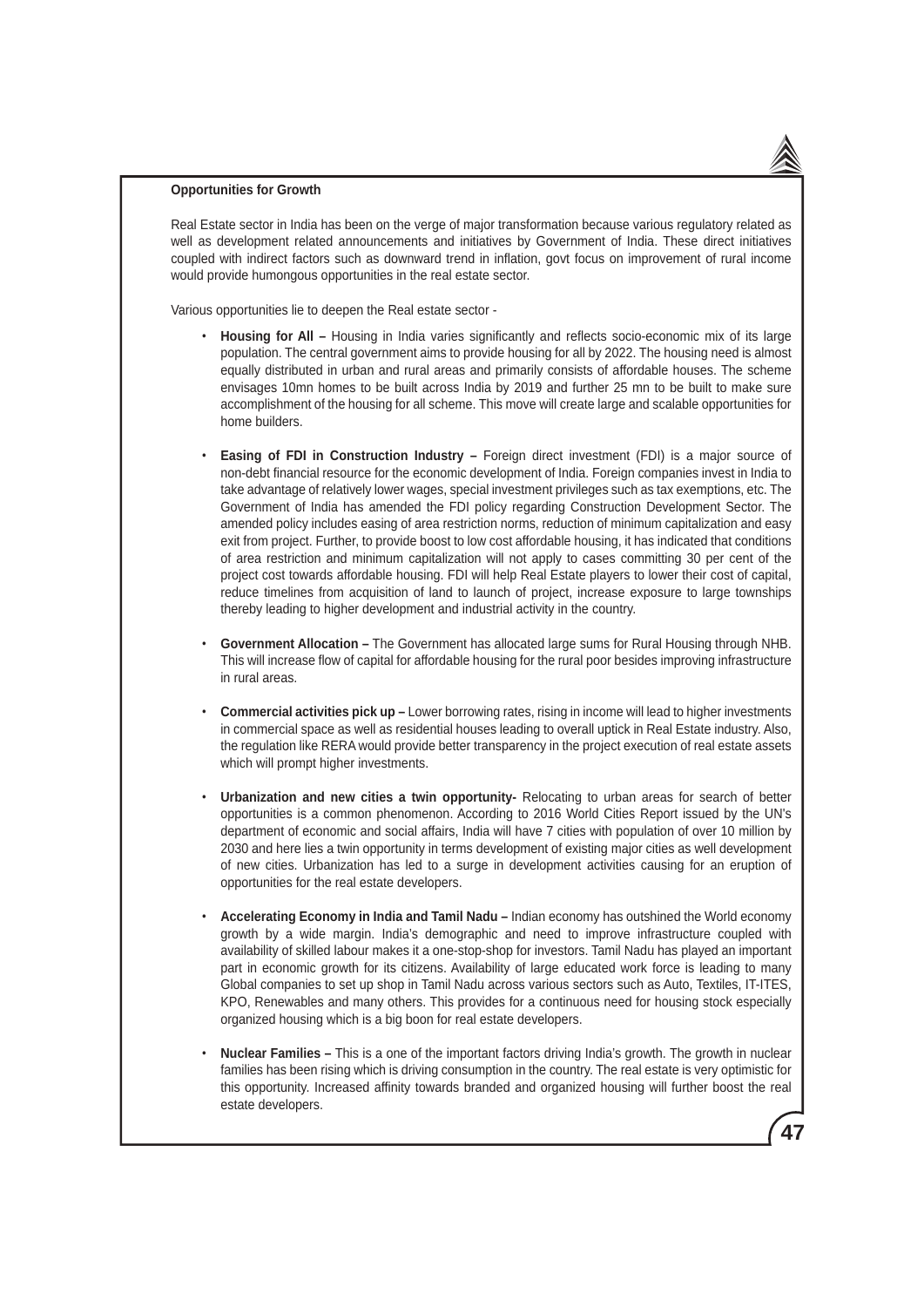## **RISKS & CONCERNS**

Though the Real estate sector holds lot of potential for positive performance it has direct correlation with India's economy and does possess some risks & concerns

- **Liquidity risk:** Liquidity of real estate property is one of the major risk for the sector. The time required for liquidity of real estate property can vary depending on the quality and location of the property.
- **Property market transparency risk:** The Indian property market has low transparency when compared to developed real estate markets. The market transparency is expected to improve because of RERA implementation, however reliable and consistent information on the Indian property market is still not easily available.
- **Macroeconomic risks:** The real estate market is inherently a cyclical market and is affected by macroeconomic conditions. The factors like Interest rate, inflation and exchange rate risks are amongst the important macroeconomic indicators to assess risks related to the sector. These risk factors can have a long-lasting impact on the development of the real estate sector.
- **Regulatory risks:** The real estate sector in India is regulated by the central state and local governments. Real estate developers are required to comply with several laws and regulations including policies and procedures established and implemented by local authorities in relation to land acquisition, transfer of property, registration and use of land etc.
- **Manpower and material cost risk:** The delay in projects is a major source of this risk since it leads to cost overruns of the project.
- **Performance of IT/ITES sector:** IT & ITES are large consumers of commercial estate. India's prowess in this sector has led to the emergence of many large-scale developments and IT zones in many parts of the country. Any slowdown in this sector could impact the performance of real estate sector especially Commercial real estate.

### **Human Resources**

Human resource is the most vital factor to achieve the goals of the Company. Being a progressive organization, your Company firmly believes in its vital assets – People.

Your Company is engaged in a constructive relationship with employees with an emphasis on productivity and efficiency and underling safe working practices.

As on 31st March, 2017, there were 9 permanent employees in the Company.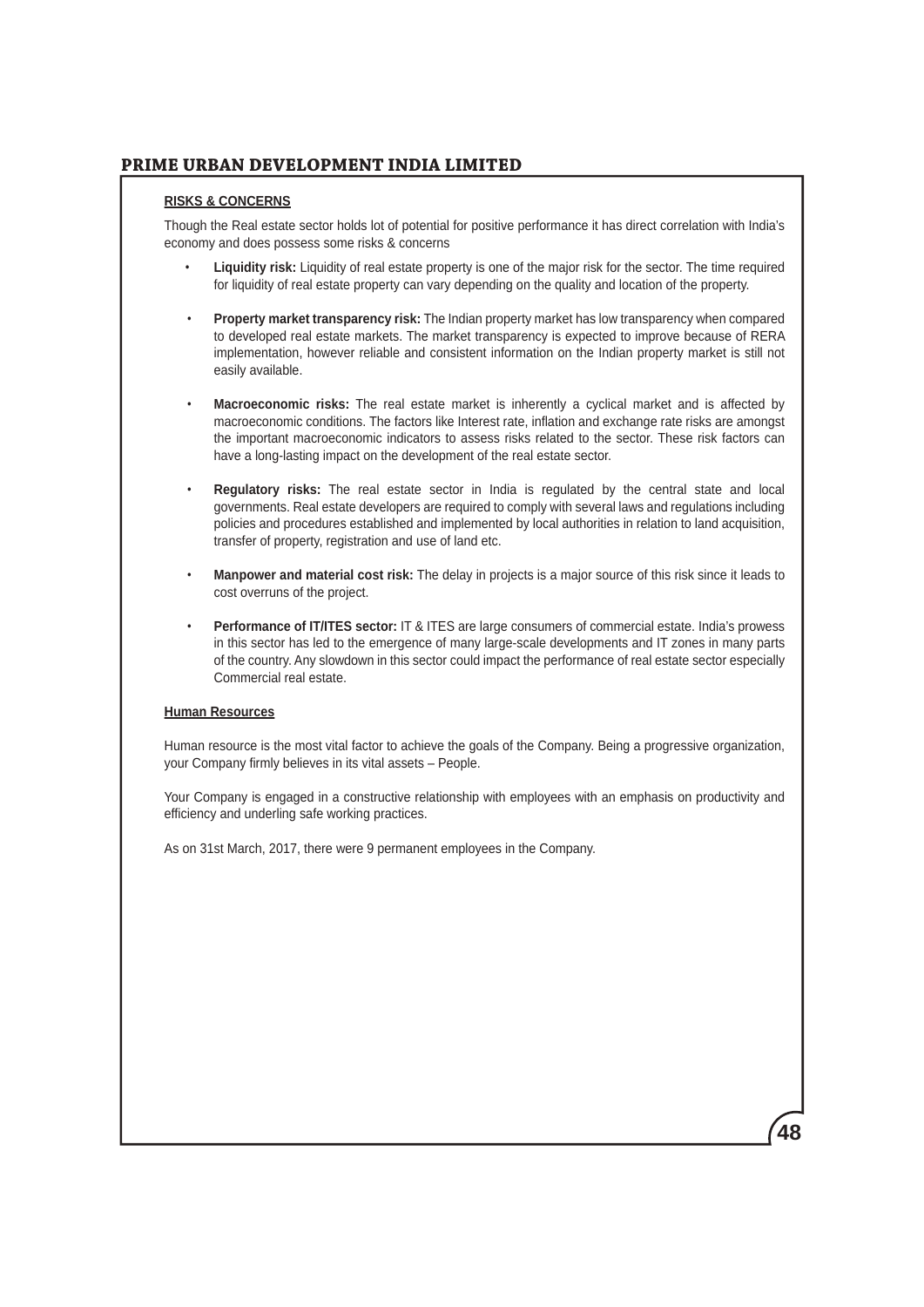

## **Prime Urban Development India Limited REPORT ON CORPORATE GOVERNANCE YEAR ENDED ON 31ST MARCH 2017**

### **COMPANY'S PHILOSOPHY ON CODE OF GOVERNANCE**

Corporate Governance indicates fairness, transparency, accountability and integrity of the Management. It is all about maintaining valuable relationship and trust with all stakeholders.

The Company has established procedures and systems to ensure regular dissemination of information to the Board of Directors to ensure effective oversight of the Company's business and activities. Based on the Corporate Governance practices, the Company has always worked towards building trust with the Shareholders and employees of the Company. Your Company, through its Board and Committees, endeavours to strike and deliver the highest governing standards for the benefit of its stakeholders.

Actions and decisions of the Board are aligned in the best interest of the Company. The Board critically evaluates Company's strategic decisions, management policy and its effectiveness. The Board regularly reviews related party transactions, financial reports and evaluates the performance of the business.

### **BOARD OF DIRECTORS**

The Board of Directors of the Company ("Board") has an optimum combination of Executive and Non-Executive Directors with not less than fifty percent being Non-Executive Independent Directors. The Board also comprises of one women Director.

Mr. Purusottamdas Patodia acts as the Executive Chairman of the Board and Mr. Manoj Kumar Patodia acts as the Vice Chairman of the Board.

Mr. T. Paul Sugumaran, Whole Time Director of the Company, does not serve as an Independent Director of any other listed company.

During the financial year 2016-17, five meetings of the Board of Directors were held on the following dates: 6th May, 2016, 28th June, 2016, 10th August, 2016, 2nd November, 2016 and 6th February, 2017.

The Details as required under Schedule II of Part 'A' of the SEBI (Listing Obligations and Disclosure Requirements) Regulations, 2015, is placed before the Board of Directors at their Meetings.

The details of Directorship and Membership/Chairmanship of the committees of the Board held by the Directors as on 31st March, 2017 and their attendance at the meeting during the year are as follows: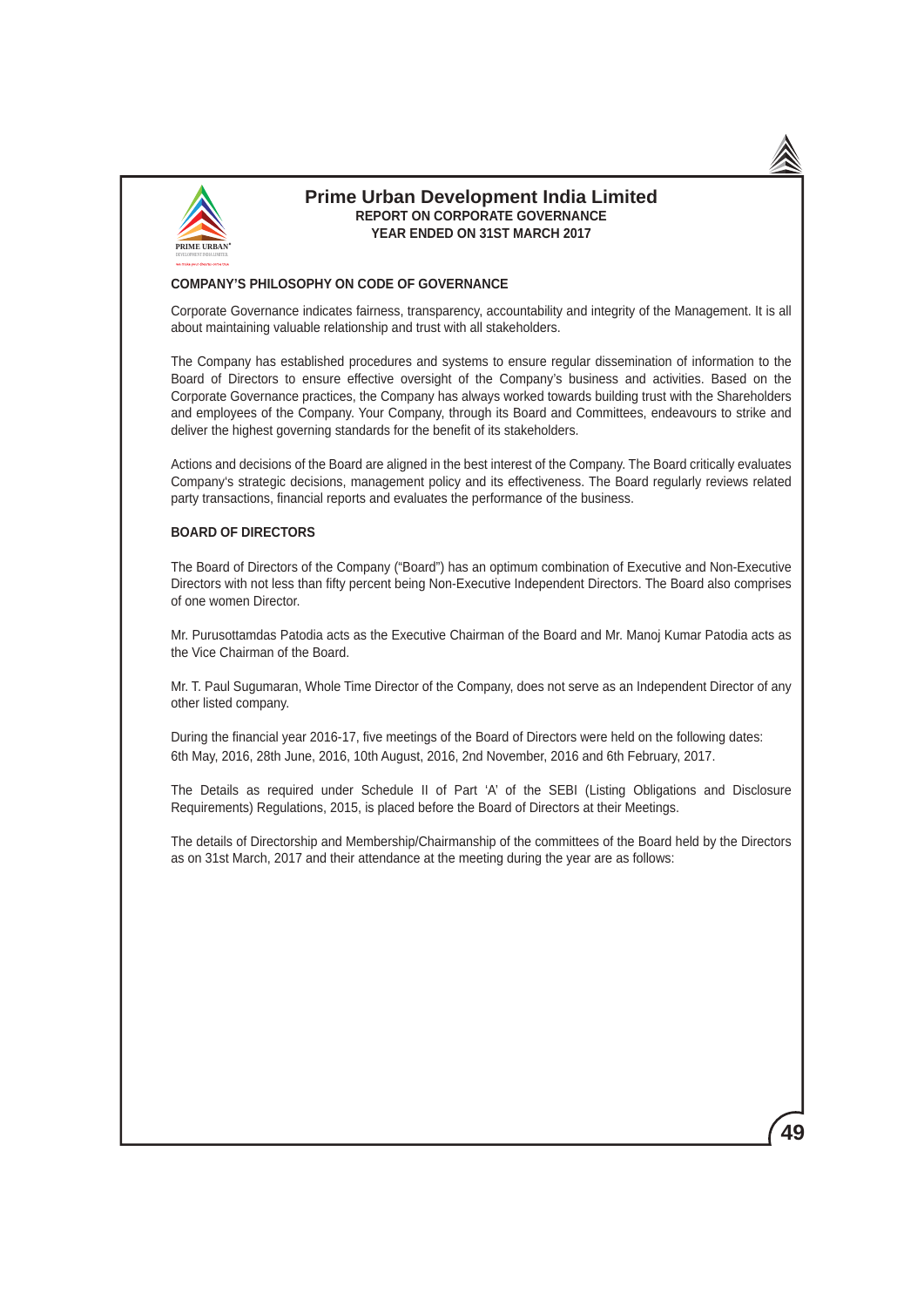| Name of the<br>Director       | Category                                            | No. of<br>Board<br>Meetings                           | No. of<br>Board<br>Meetings                                                  | Attendance<br>at the last<br>AGM | No. of<br>Directorship<br>in other | No. of Committee<br>position held including<br>the company* |                | Relationship<br>with other<br><b>Directors</b>                               |
|-------------------------------|-----------------------------------------------------|-------------------------------------------------------|------------------------------------------------------------------------------|----------------------------------|------------------------------------|-------------------------------------------------------------|----------------|------------------------------------------------------------------------------|
|                               |                                                     | held<br>during<br>the<br>financial<br>year<br>2016-17 | attended<br>by the<br>Director<br>during the<br>financial<br>year<br>2016-17 |                                  | public limited<br>companies#       | Chairman<br>of the<br>Committee                             | Member         | interse                                                                      |
| Mr. Purusottamdas<br>Patodia  | Executive<br>Chairman/<br>Promoter                  | 5                                                     | 5                                                                            | Yes                              | $\overline{2}$                     | $\mathbf 0$                                                 | $\mathbf{1}$   | Related to<br>Mr. Manoj Kumar<br>Patodia and<br>Mr. Anuj<br>Patodia.         |
| Mr. Manoj Kumar<br>Patodia    | Executive<br>Vice-<br>Chairman/<br>Promoter         | 5                                                     | 5                                                                            | Yes                              | $\overline{5}$                     | $\overline{0}$                                              | $\overline{2}$ | Related to<br>Mr. Purusottamdas<br>Patodia and<br>Mr. Anuj<br>Patodia        |
| Mr. Anuj Patodia              | Managing<br>Director/<br>Promoter                   | $\overline{5}$                                        | $\overline{4}$                                                               | Yes                              | 9                                  | 0                                                           | $\mathbf{0}$   | Related to<br>Mr. Purusottamdas<br>Patodia and<br>Mr. Manoj<br>Kumar Patodia |
| Mr. T. Paul<br>Sugumaran      | <b>Whole Time</b><br>Director                       | 5                                                     | $\overline{3}$                                                               | Yes                              | $\overline{0}$                     | $\mathbf{0}$                                                | $\mathbf{0}$   | Not related to<br>any other<br>Director of the                               |
| Mr. N. K. Bafna               | Non<br>Executive<br>Director/<br>Independent        | 5                                                     | 5                                                                            | Yes                              | $\mathbf{1}$                       | 1                                                           | 3              | Company                                                                      |
| Mr. Banwarilal<br>Singhal     | <b>Non</b><br>Executive<br>Director/<br>Independent | 5                                                     | $\overline{4}$                                                               | Yes                              | 4                                  | 4                                                           | 3              |                                                                              |
| Mr. Venkatchalam<br>Ramaswamy | Non<br>Executive<br>Director/<br>Independent        | 5                                                     | 3                                                                            | <b>No</b>                        | 5                                  | 0                                                           | $\mathbf{1}$   |                                                                              |
| Dr. Vaijayanti<br>Pandit**    | <b>Non</b><br>Executive<br>Director/<br>Independent | 5                                                     | $\overline{4}$                                                               | Yes                              | N.A                                | N.A                                                         | N.A            |                                                                              |

#excludes directorship in private companies, foreign companies and Section 8 companies

\*Membership/Chairman of only Audit Committee and Stakeholders' Relationship Committee in Public Limited companies have been considered

\*\* Ceased to be Director with effect from 23rd January, 2017

As on 31st March, 2017, the number of directorship/committee membership/ chairmanship of all the Directors is within the respective limits prescribed under Companies Act, 2013 and that of the SEBI (Listing Obligations and Disclosure Requirements) Regulations, 2015.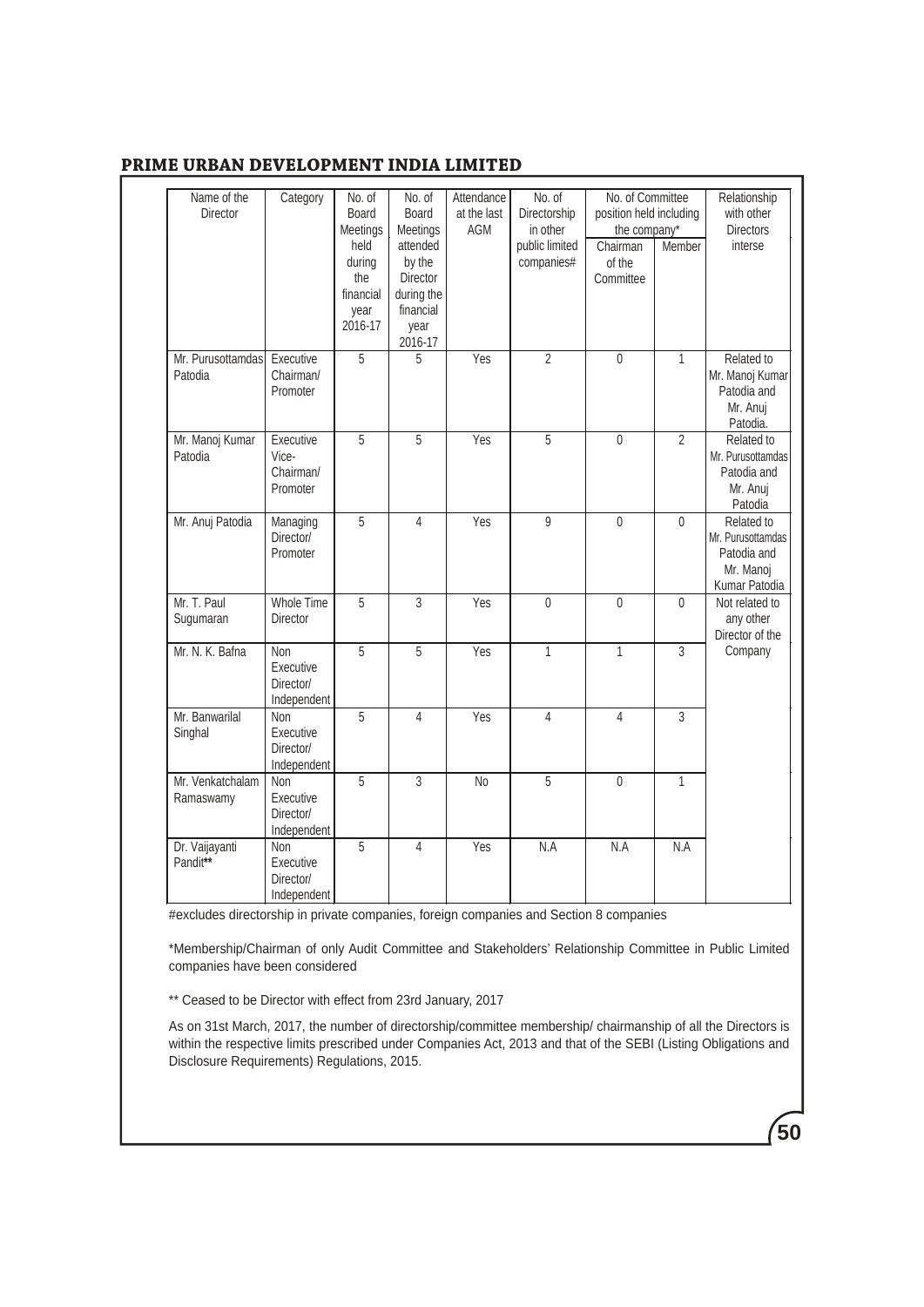The shareholding of the Non-Executive Directors of the Company as on 31st March, 2017 is as follows:

| Sr.<br>No. | Name of the Director       | No. of equity shares held as on 31 <sup>st</sup><br><b>March, 2017</b> |
|------------|----------------------------|------------------------------------------------------------------------|
|            | Mr. Banwarilal Singhal     | 36.213                                                                 |
|            | Mr. N.K. Bafna             | NIL                                                                    |
|            | Mr. Venkatchalam Ramaswamy | <b>NIL</b>                                                             |

### **FAMILIARISATION PROGRAMME FOR INDEPENDENT DIRECTORS**

The Company has familiarized its Independent Directors with the business model of the Company, nature of the industry in which it operates, processes and policies, their roles, rights, responsibilities in the Company to provide them with better understanding of the business and operations so as to enable them to contribute effectively to the Company. Presentations are regularly made to the Board of Directors and Audit Committee inter-alia, covering the Company's strategy, business model, operations, markets, products, finance, risk management framework, financial performance, budget and control process and for such other areas as may be considered necessary.

The details of the familiarisation program for Independent Directors is placed on the website of the Companywww.ptlonline.com.

### **MEETING OF INDEPENDENT DIRECTORS**

As stipulated under the Code for Independent Directors under the Companies Act, 2013 and the SEBI (Listing Obligations and Disclosure Requirements) Regulations, 2015, a separate meeting of the Independent Directors of the Company was held on 6th February, 2017.

The meeting was attended by all the Independent Directors of the Company.

## **AUDIT COMMITTEE**

The terms of reference of Audit Committee inter alia includes the following:

- 1. Oversight of the Company's financial reporting process and the disclosure of its financial information to ensure that the financial statement is correct, sufficient and credible;
- 2. Recommendation for appointment, remuneration and terms of appointment of auditors of the Company;
- 3. Approval of payment to statutory auditors for any other services rendered by the statutory auditors;
- 4. Reviewing, with the management, the annual financial statements and auditor's report thereon before submission to the board for approval, with particular reference to:
	- a) Matters required to be included in the Director's Responsibility Statement to be included in the Board's report in terms of clause (c) of sub-section (3) of Section 134 of the Companies Act, 2013.
	- b) Changes, if any, in accounting policies and practices and reasons for the same.
	- c) Major accounting entries involving estimates based on the exercise of judgment by management.
	- d) Significant adjustments made in the financial statements arising out of audit findings.
	- e) Compliance with listing and other legal requirements relating to financial statements.
	- f) Disclosure of any related party transactions.
	- g) Modified opinion(s) in the draft audit report;
- 5. Reviewing, with the management, the quarterly financial statements before submission to the Board for approval;
- 6. Reviewing with the management, the statement of uses/application of funds raised through an issue (public issue, rights issue, preferential issue etc.) the statement of funds utilized for purposes other than those stated in the offer document/prospectus/notice and the report submitted by the monitoring agency, monitoring the utilization of proceeds of a public or rights issue, and making appropriate recommendations to the Board to take up steps in this matter;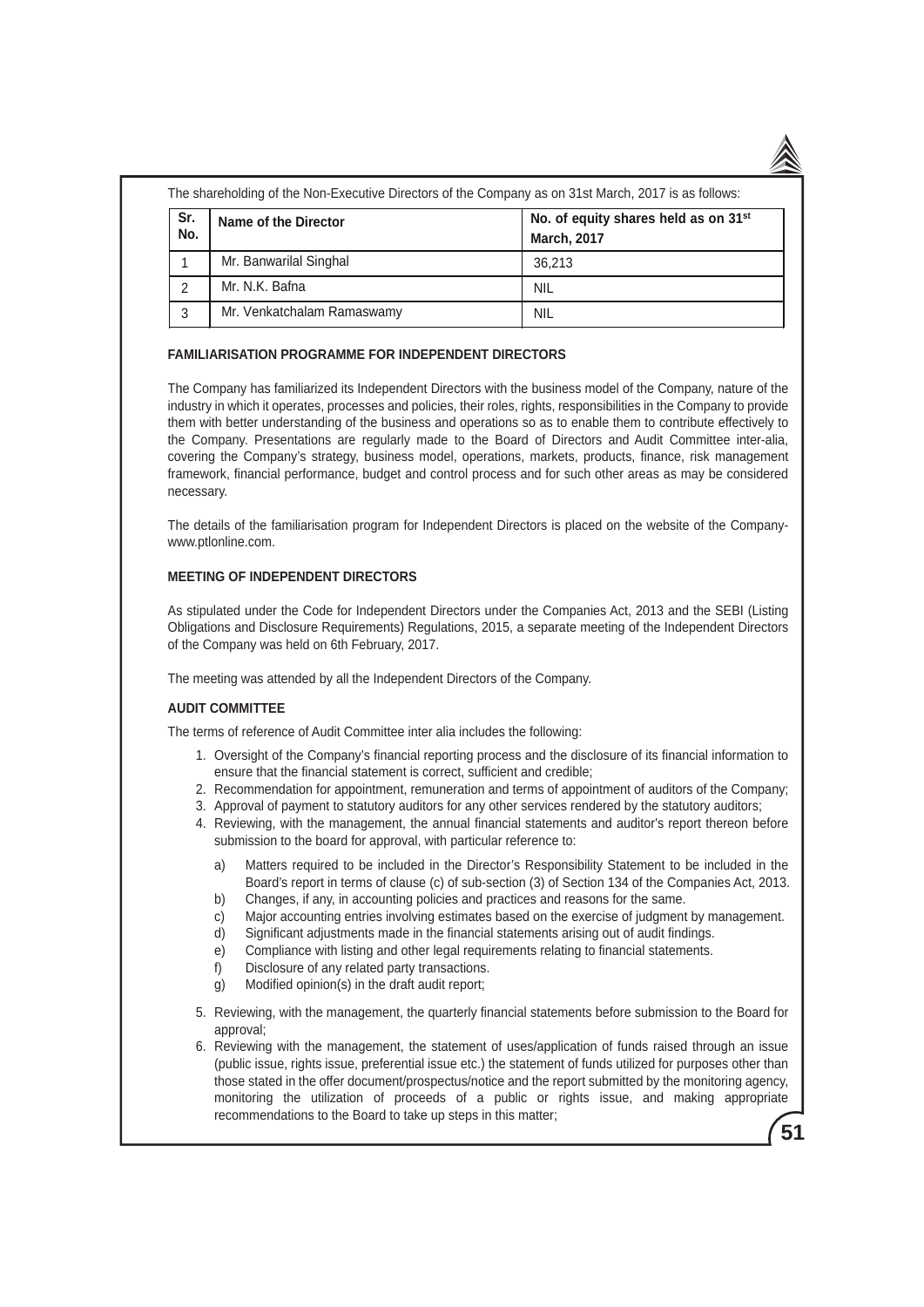- 7. Reviewing and monitoring the auditors independence and performance and effectiveness of audit process;
- 8. Approval or any subsequent modification of transactions of the Company with related parties;
- 9. Scrutiny of inter-corporate loans and investments;
- 10. Valuation of undertakings or assets of the company wherever it is necessary;
- 11. Evaluation of internal financial controls and risk management systems;
- 12. Reviewing with the management, performance of statutory and internal auditors, adequacy of the internal control system;
- 13. Reviewing the adequacy of internal audit function, if any, including the structure of the internal audit department, staffing and seniority of the official heading the department, reporting structure coverage and frequency of internal audit;
- 14. Discussion with internal auditors of any significant findings and follow up thereon;
- 15. Reviewing the findings of any internal investigations by the internal auditors into matters where there is suspected fraud or irregularity or a failure of internal control systems of a material nature and reporting the matter to the Board;
- 16. Discussion with statutory auditors before the audit commences, about the nature and scope of audit as well as post-audit discussion to ascertain any area of concern;
- 17. To look into the reasons for substantial defaults in the payment to the depositors, debenture holders, shareholders (in case of non-payment of declared dividends) and creditors;
- 18. To review the functioning of the Whistle Blower mechanism;
- 19. Approval of appointment of Chief financial officer after assessing the qualifications, experience and background, etc. of the candidate;
- 20. Carrying out any other function as is mentioned in the terms of reference of the Audit Committee, if any.

The Statutory Auditors and executives from accounts, finance and corporate secretarial function also attend Audit Committee Meetings.

#### **Composition and Attendance at Meetings:**

As on 31st March, 2017, the composition of the Audit Committee has been as under:

- a) Mr. Banwarilal Singhal
- b) Mr. N.K. Bafna
- c) Mr. Manoj Kumar Patodia

During the financial year 2016-17, four meetings of Audit Committee were held on the following dates: 6th May, 2016, 10th August, 2016, 2nd November, 2016 and 6th February, 2017.

Attendance of the Directors at the Audit Committee Meetings held during the financial year is as under:

| Name of Directors       | <b>Designation</b> | Category             | No. of Meeting(s)<br><b>Attended</b> |
|-------------------------|--------------------|----------------------|--------------------------------------|
| Mr. Banwarilal Singhal  | Chairman           | Non-Executive        |                                      |
|                         |                    | Director/Independent |                                      |
| Mr. N. K. Bafna         | Member             | Non-Executive        |                                      |
|                         |                    | Director/Independent |                                      |
| Mr. Manoj Kumar Patodia | Member             | Executive Vice-      |                                      |
|                         |                    | Chairman/Promoter    |                                      |

Mr. Banwarilal Singhal, Chairman of the Audit Committee was present at the last Annual General Meeting held on 10th August, 2016.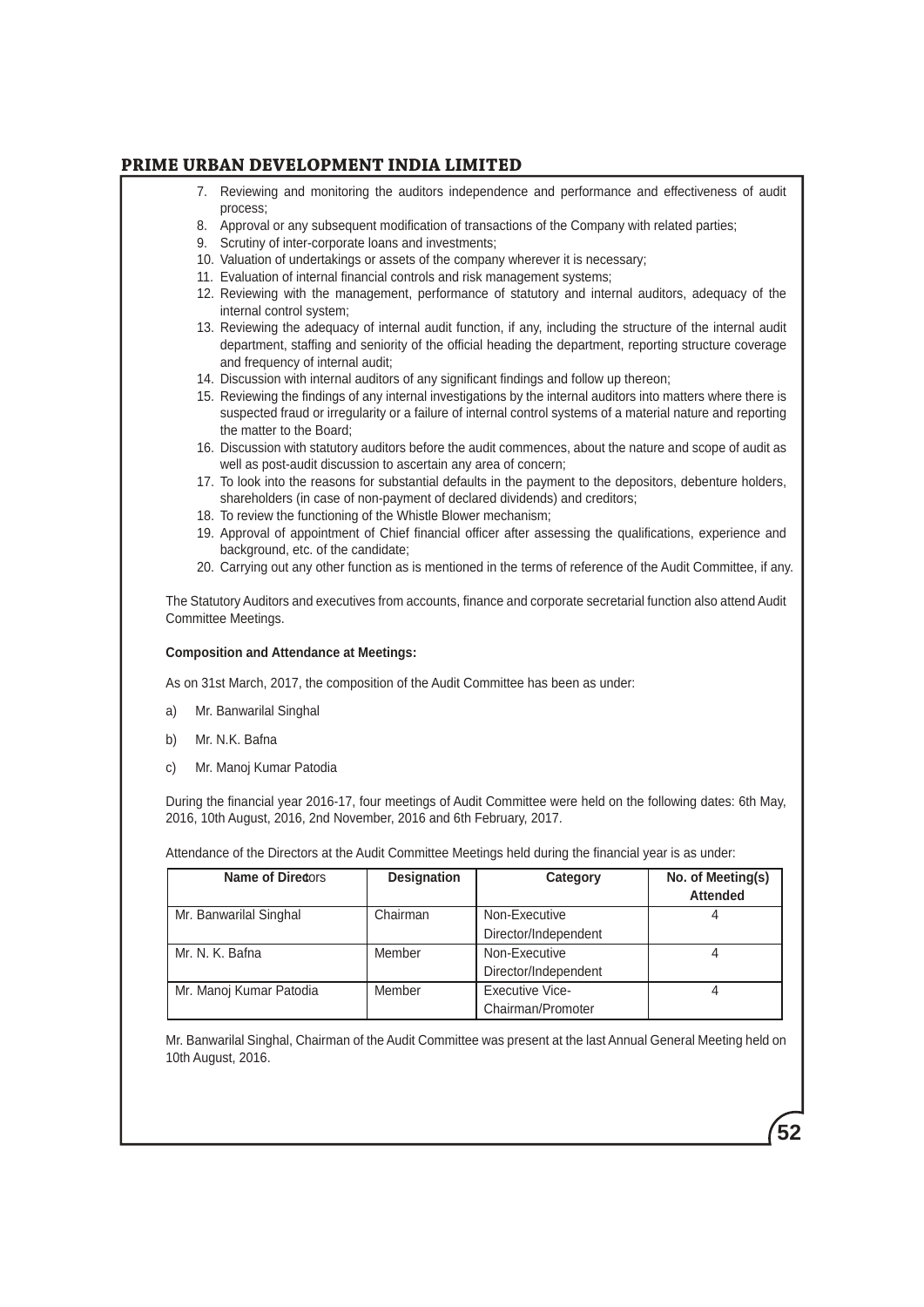

**53**

### **NOMINATION AND REMUNERATION COMMITTEE**

The Terms of reference of Nomination and Remuneration Committee inter alia includes the following:

- i. Formulation of the criteria for determining qualifications, positive attributes and independence of a Director and recommend to the Board of Directors a policy relating to the remuneration of the Directors, Key Managerial Personnel and other employees;
- ii. Formulation of criteria for evaluation of performance of Independence Directors and the Board of Directors;
- iii. Devising a policy on diversity of board of directors;
- iv. Identifying persons who are qualified to become Director and who may be appointed in Senior Management in accordance with the criteria laid down and recommend to the Board of Directors their appointment and removal;
- v. Whether to extend or continue the term of appointment of the Independent Director, on the basis of the report of performance evaluation of Independent Directors;
- vi. Such other matters as may be delegated by the Board of Directors of the Company.

### **Composition and Attendance at Meetings:**

- a) Mr. Banwarilal Singhal
- b) Mr. N.K. Bafna
- c) Mr. Venkatchalam Ramaswamy

During the financial year 2016-17, two meetings of Nomination and Remuneration Committee were held on 6th May, 2016 and 6th February, 2017.

Attendance of the Directors at the Nomination and Remuneration Committee Meetings held during the financial year is as under:

| <b>Name of Directors</b>   | <b>Designation</b> | Category             | No. of Meeting(s)<br><b>Attended</b> |
|----------------------------|--------------------|----------------------|--------------------------------------|
|                            |                    |                      |                                      |
| Mr. Banwarilal Singhal     | Chairman           | Non-Executive        |                                      |
|                            |                    | Director/Independent |                                      |
| Mr. N. K. Bafna            | Member             | Non-Executive        |                                      |
|                            |                    | Director/Independent |                                      |
| Mr. Venkatchalam Ramaswamy | Member             | Non-Executive        |                                      |
|                            |                    | Director/Independent |                                      |

#### **PERFORMANCE EVALUATION**

The Company has devised a policy for Performance Evaluation of the Individual directors, Board and its Committees, which includes criteria for performance evaluation.

Pursuant to the provisions of the Companies Act, 2013 and Regulation 17(10) of SEBI (Listing Obligations and Disclosure Requirements) Regulations, 2015, the Board has carried out an annual performance evaluation of its own performance, the directors' individually as well as the evaluation of the working of the committee of the Board. The Board performance was evaluated based on inputs received from all the directors after considering criteria such as Board composition and structure, effectiveness of Board / Committee processes, and information provided to the Board, etc. A separate meeting of the Independent Directors was also held during the year for the evaluation of the performance of non-independent Directors, performance of the Board as a whole and that of the Chairman.

The Nomination and Remuneration Committee has also reviewed the performance of the individual directors based on their knowledge, level of preparation and effective participation in Meetings, understanding of their roles as directors, etc.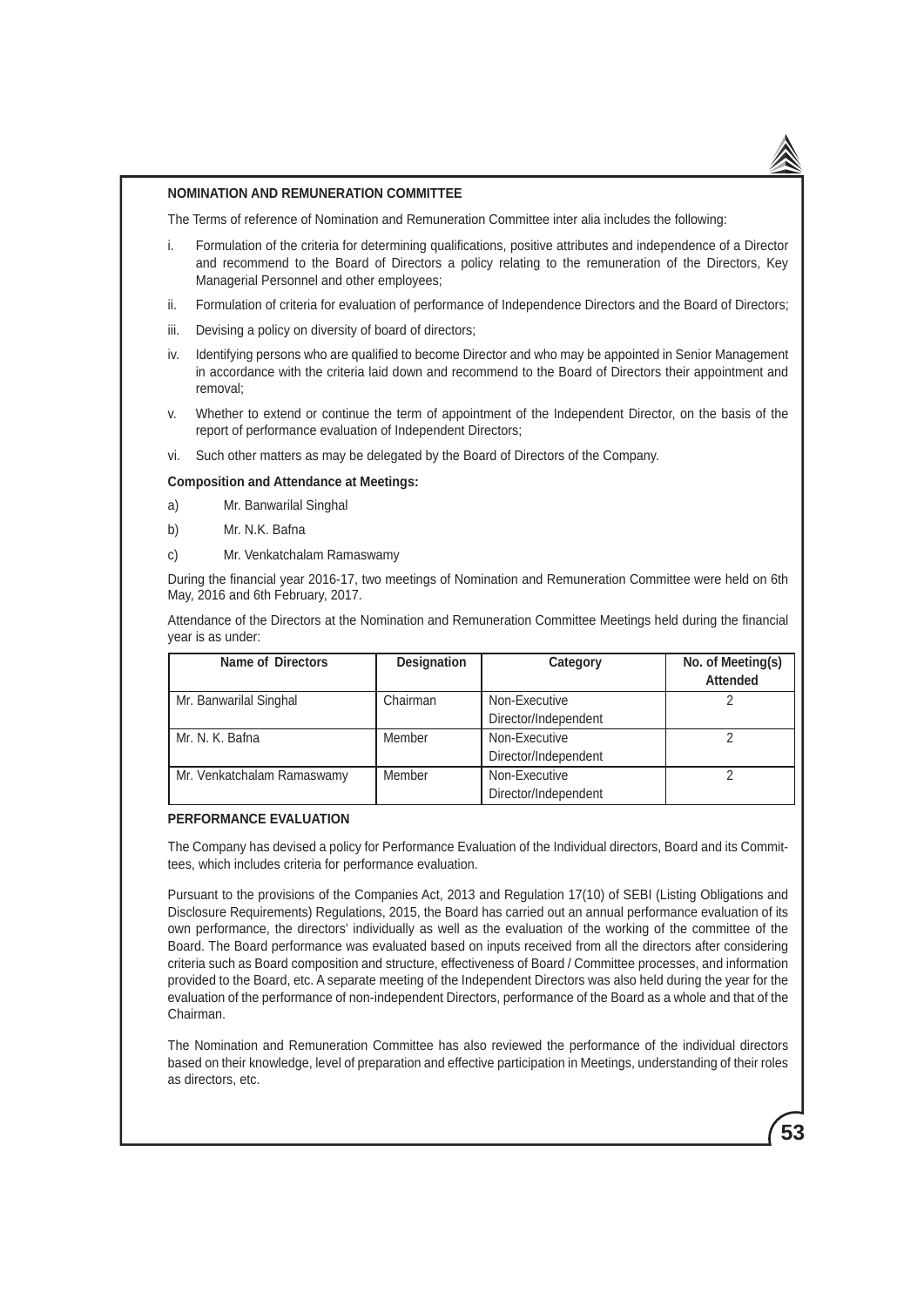**Remuneration Policy:** As disclosed in the Directors' Report as **"Annexure V".**

| Details of remuneration paid to the Directors during the Financial Year 2016-17: |                                  |                       |                |                                          |  |
|----------------------------------------------------------------------------------|----------------------------------|-----------------------|----------------|------------------------------------------|--|
| Name of the Director                                                             | <b>Sitting</b><br>Fees*<br>(Rs.) | Remuneration<br>(Rs.) | Total<br>(Rs.) | No. of<br><b>Stock</b><br><b>Options</b> |  |
| Mr. Purusottamdas Patodia                                                        | Nil                              | 55,35,930             | 55,35,930      | Nil                                      |  |
| Mr. Manoj Kumar Patodia                                                          | Nil                              | 41,09,057             | 41,09,057      | Nil                                      |  |
| Mr. Anuj Patodia                                                                 | Nil                              | 42,10,000             | 42,10,000      | Nil                                      |  |
| Mr. T. Paul Sugumaran                                                            | Nil                              | 30,80,000             | 30,80,000      | Nil                                      |  |
| Mr. N.K. Bafna                                                                   | 1,05,000                         | Nil                   | 1,05,000       | Nil                                      |  |
| Mr. Banwarilal Singhal                                                           | 1,00,000                         | Nil                   | 1,00,000       | Nil                                      |  |
| Mr. Venkatchalam Ramaswamy                                                       | 45,000                           | Nil                   | 45,000         | Nil                                      |  |
| Dr. Vaijayanti Pandit**                                                          | 40,000                           | Nil                   | 40.000         | Nil                                      |  |

\* includes fees paid for board and committee meetings

\*\* Ceased to be Director with effect from 23rd January, 2017

#### **Non- Executive Directors**

The Non-Executive Directors of the Company are not paid any remuneration except by way of sitting fees for attending meetings of Board of Directors and its Committee(s). The Company did not have any pecuniary relationship or transactions with the Non-Executive Directors during the financial year 2016-17.

### **STAKEHOLDERS RELATIONSHIP COMMITTEE**

The terms of reference of Stakeholders' Relationship Committee includes the following:

- a. To review Transfer/ Transmission / Dematerialisation of Equity Shares of the Company.
- b. To issue duplicate share certificates as and when the requests are received by the Company;
- c. To review correspondence with the shareholders vis-à-vis legal cases and take appropriate decisions in that regard; and
- d. To authorise affixing of the Common Seal of the Company from time to time on any deed or other instrument requiring authentication by or on behalf of the Company.
- e. To consider and resolve the grievances of the security holders including complaints related to transfer of shares, non-receipt of annual report, non-receipt of declared dividends etc.
- f. To do all acts, deeds and things as may be required to be undertaken in terms of the provisions of Companies Act, 2013 and rules made there under.

### **Composition and Attendance at Meeting**

As on 31st March, 2017, the composition of Stakeholders' Relationship Committee has been as under:

- a) Mr. N. K. Bafna
- b) Mr. Banwarilal Singhal
- c) Mr. Purusottamdas Patodia
- d) Mr. Manoj Kumar Patodia

During the financial year 2016-17, four meetings of Stakeholders' Relationship Committee were held on the following dates: 6th May, 2016, 10th August, 2016, 2nd November, 2016 and 6th February, 2017.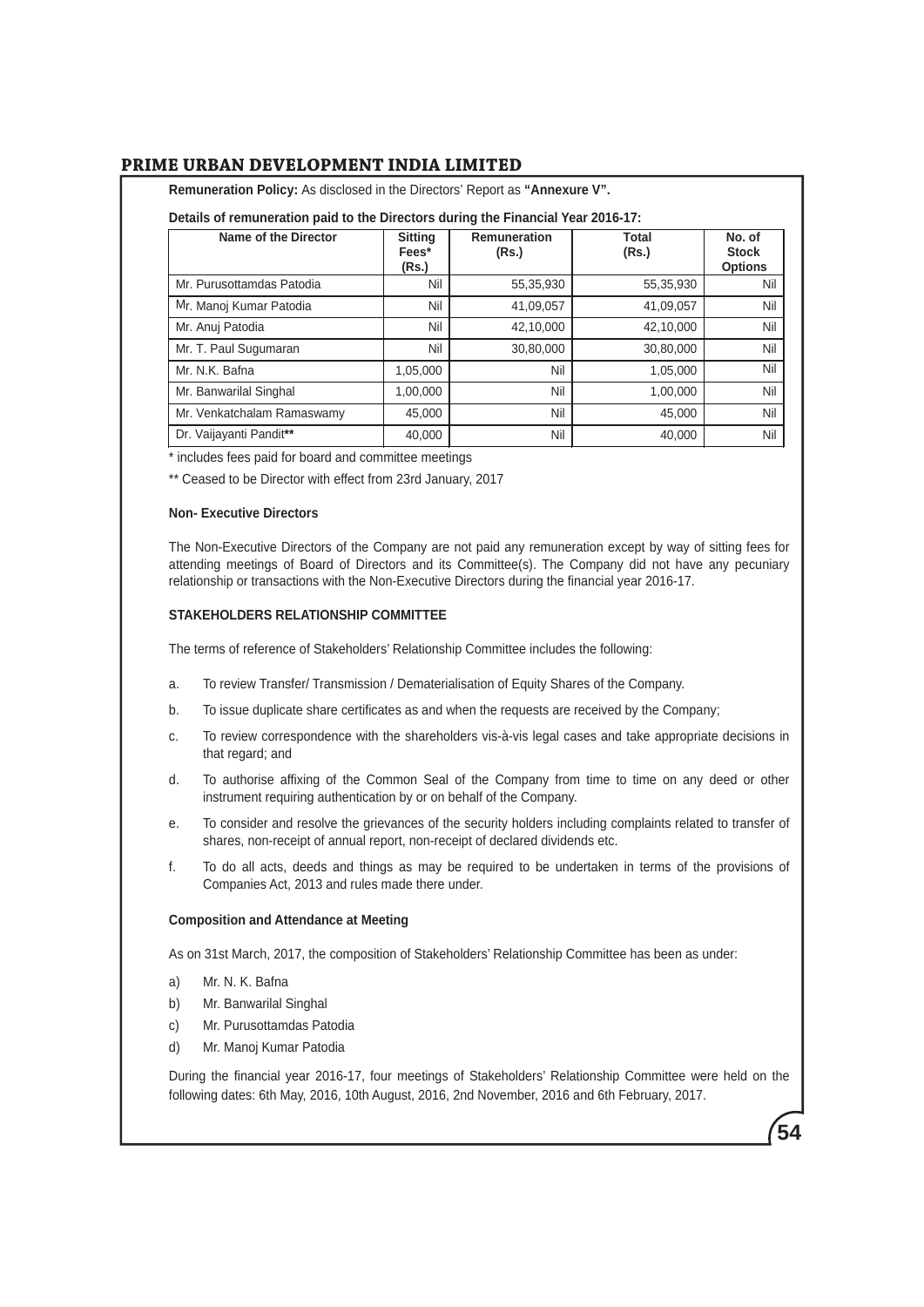Attendance of the Directors at the Stakeholders Relationship Committee held during the financial year is as under:

| <b>Name of Directors</b>  | <b>Designation</b> | Category                                    | No. of Meeting(s)<br><b>Attended</b> |
|---------------------------|--------------------|---------------------------------------------|--------------------------------------|
| Mr. N. K. Bafna           | Chairman           | Non-Executive<br>Director/Independent       |                                      |
| Mr. Banwarilal Singhal    | Member             | Non-Executive<br>Director/Independent       |                                      |
| Mr. Purusottamdas Patodia | Member             | Executive Chairman/Promoter                 |                                      |
| Mr. Manoj Kumar Patodia   | Member             | <b>Executive Vice-</b><br>Chairman/Promoter |                                      |

Details pertaining to the number of complaints/correspondences received and responded by the Company and S.K.D.C. Consultants Limited, Registrar and Share Transfer Agents of the Company and the status thereof during the financial year 2016-17 are given below:

| No. of complaints/correspondences received during the year        |      |
|-------------------------------------------------------------------|------|
| No. of complaints/correspondences resolved during the year        |      |
| No. of complaints/ correspondences pending at the end of the year | $4*$ |

\* Complaint resolved on 12th April, 2017.

### **Name, Designation and address of Compliance Officer**

Mr. Krunal Shah, Senior Manager - Legal and Company Secretary,

Prime Urban Development India Limited,

54 - Free Press House, 5th Floor,

215, Free Press Journal Marg,

Nariman Point, Mumbai - 400 021.

### **CORPORATE SOCIAL RESPONSIBILITY COMMITTEE**

The terms of reference of Corporate Social Responsibility Committee includes the following:

- a. Formulating and recommending to the Board, the CSR policy and indicating activities to be undertaken.
- b. Decide the CSR Projects or Programs to be taken up by the Company either directly or through registered trust or registered society or a Company established by the Company or its holding or subsidiary or associate Company under Section 8 of the Act or otherwise.
- c. Place before the Board the CSR projects or programs proposed to be taken up by the Company for approval, each year.
- d. Define and monitor the Budgets for the carrying out the Projects or Programs.
- e. Recommending the amount of expenditure for the CSR activities.
- f. Oversee the progress of the CSR Projects or Programs rolled out under this Policy as may be required.
- g. Submit a Report to the Board on all CSR Activities undertaken during the Financial Year.
- h. Monitor and Review the implementation of the CSR Policy.

### **Composition and Attendance at Meeting**

As on 31st March, 2017, the composition of Corporate Social Responsibility Committee has been as under:

- a) Mr. Banwarilal Singhal
- b) Mr. Purusottamdas Patodia
- c) Mr. Manoj Kumar Patodia
- d) Mr. Anuj Patodia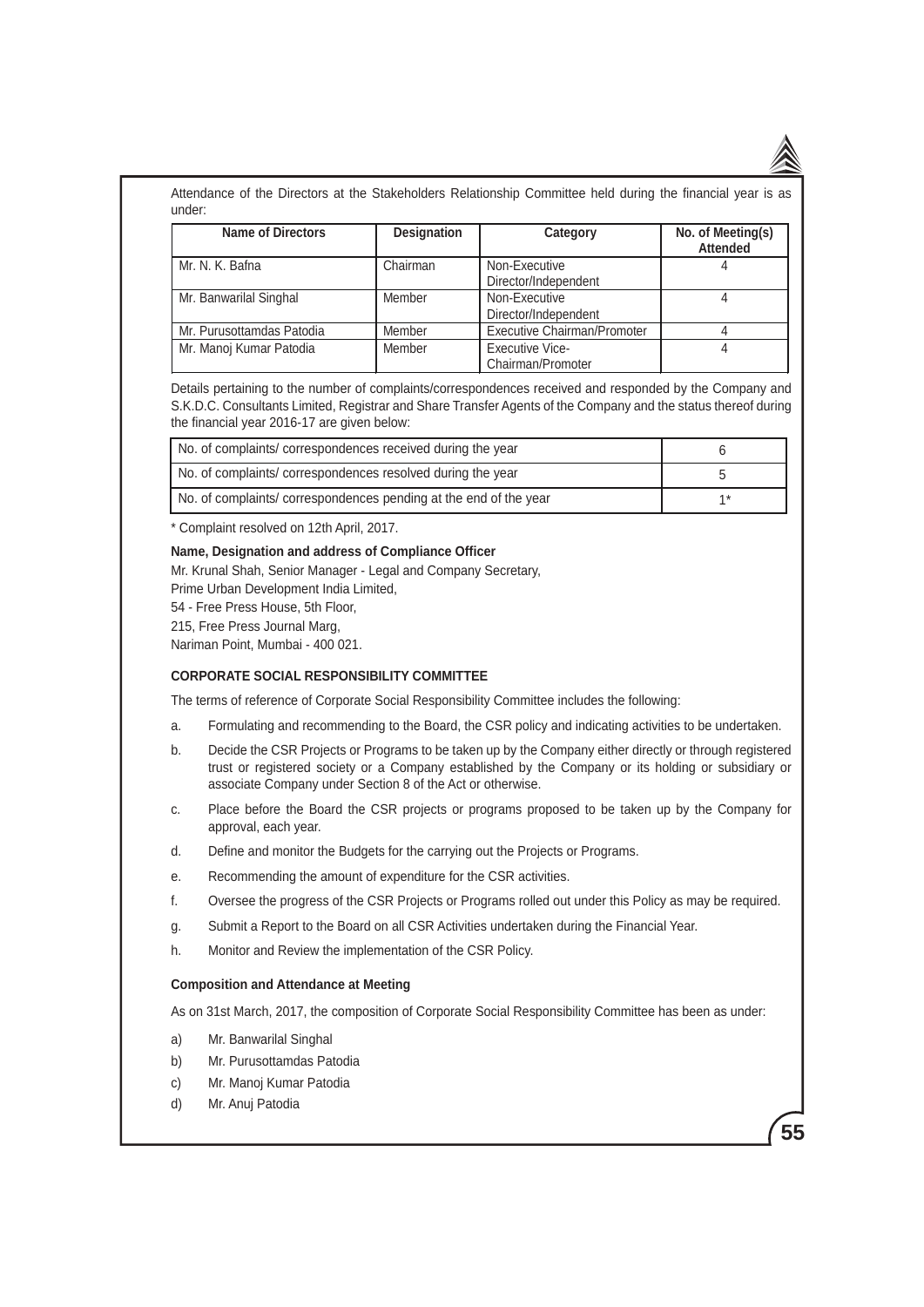During the financial year 2016-17, one meeting of Corporate Social Responsibility Committee was held on 2nd November, 2016.

Attendance of the Directors at the Corporate Social Responsibility Committee held during the financial year is as under:

| <b>Name of Directors</b>  | <b>Designation</b> | Category                              | No. of Meeting(s)<br><b>Attended</b> |
|---------------------------|--------------------|---------------------------------------|--------------------------------------|
| Mr. Banwarilal Singhal    | Chairman           | Non-Executive<br>Director/Independent |                                      |
| Mr. Purusottamdas Patodia | Member             | <b>Executive Chairman/Promoter</b>    |                                      |
| Mr. Manoj Kumar Patodia   | Member             | Executive Vice-Chairman/Promoter      |                                      |
| Mr. Anuj Patodia          | Member             | Executive Director/Promoter           |                                      |

The Corporate Social Responsibility Policy as approved by the Board of Directors of the Company is made available on the website of the Company- www.ptlonline.com.

## **GENERAL BODY MEETINGS**

The details of Annual General Meetings **("AGM")** held during last three years are as follows:

| Year    | Day, Date and Time                         | <b>Venue</b>                                                           |
|---------|--------------------------------------------|------------------------------------------------------------------------|
| 2013-14 | Thursday, August 14, 2014 at<br>11.00 a.m. | 110, Avanashi Road, Gandhinagar Post, Tirupur<br>- 641 603, Tamil Nadu |
| 2014-15 | Thursday, August 13, 2015 at<br>3.00 p.m.  | 110, Avanashi Road, Gandhinagar Post, Tirupur<br>- 641 603. Tamil Nadu |
| 2015-16 | Wednesday, August 10, 2016 at<br>3.00 p.m. | 110, Avanashi Road, Gandhinagar Post, Tirupur<br>- 641 603, Tamil Nadu |

### **Special Resolution(s) passed at the last three Annual General Meeting(s) ("AGM")**

| <b>AGM</b>       | <b>AGM Date</b>               | <b>Special Resolutions passed</b>                                                                                                                                                                                                                                                                                                                                                                                                                                                                                                                                                                                                                                                                                                                                  |
|------------------|-------------------------------|--------------------------------------------------------------------------------------------------------------------------------------------------------------------------------------------------------------------------------------------------------------------------------------------------------------------------------------------------------------------------------------------------------------------------------------------------------------------------------------------------------------------------------------------------------------------------------------------------------------------------------------------------------------------------------------------------------------------------------------------------------------------|
| 77 <sup>th</sup> | 14 <sup>th</sup> August, 2014 | None                                                                                                                                                                                                                                                                                                                                                                                                                                                                                                                                                                                                                                                                                                                                                               |
| 78 <sup>th</sup> | 13 <sup>th</sup> August, 2015 | Re-appointment of Mr. Purusottamdas Patodia, as Chairman and<br>Managing Director of the Company for a period of three years<br>w.e.f. April 1, 2016.<br>ii. Re-appointment of Mr. Manoj Kumar Patodia, as Vice-Chairman<br>and Managing Director of the Company for a period of three years<br>w.e.f. April 1, 2016.<br>Re-appointment of Mr. Anuj Patodia, as Managing Director of the<br>iii.<br>Company for a period of three years w.e.f. April 1, 2016<br>iv. Appointment of Mr. T. Paul Sugumaran as Whole Time Director of<br>the Company for a period of 3 years w.e.f. June 1, 2015.<br>v. Appointment of Dr. Vaijayanti Pandit as Independent Director of<br>the Company for a period of 5 (five) years.<br>vi. Approval of Related Party Transactions. |
| 79 <sup>th</sup> | 10 <sup>th</sup> August, 2016 | Adoption of new set of Articles of Association of the Company.<br>Approval for keeping the Statutory Registers and other secretarial<br>Ш.<br>records at a place other than Registered Office of the Company.                                                                                                                                                                                                                                                                                                                                                                                                                                                                                                                                                      |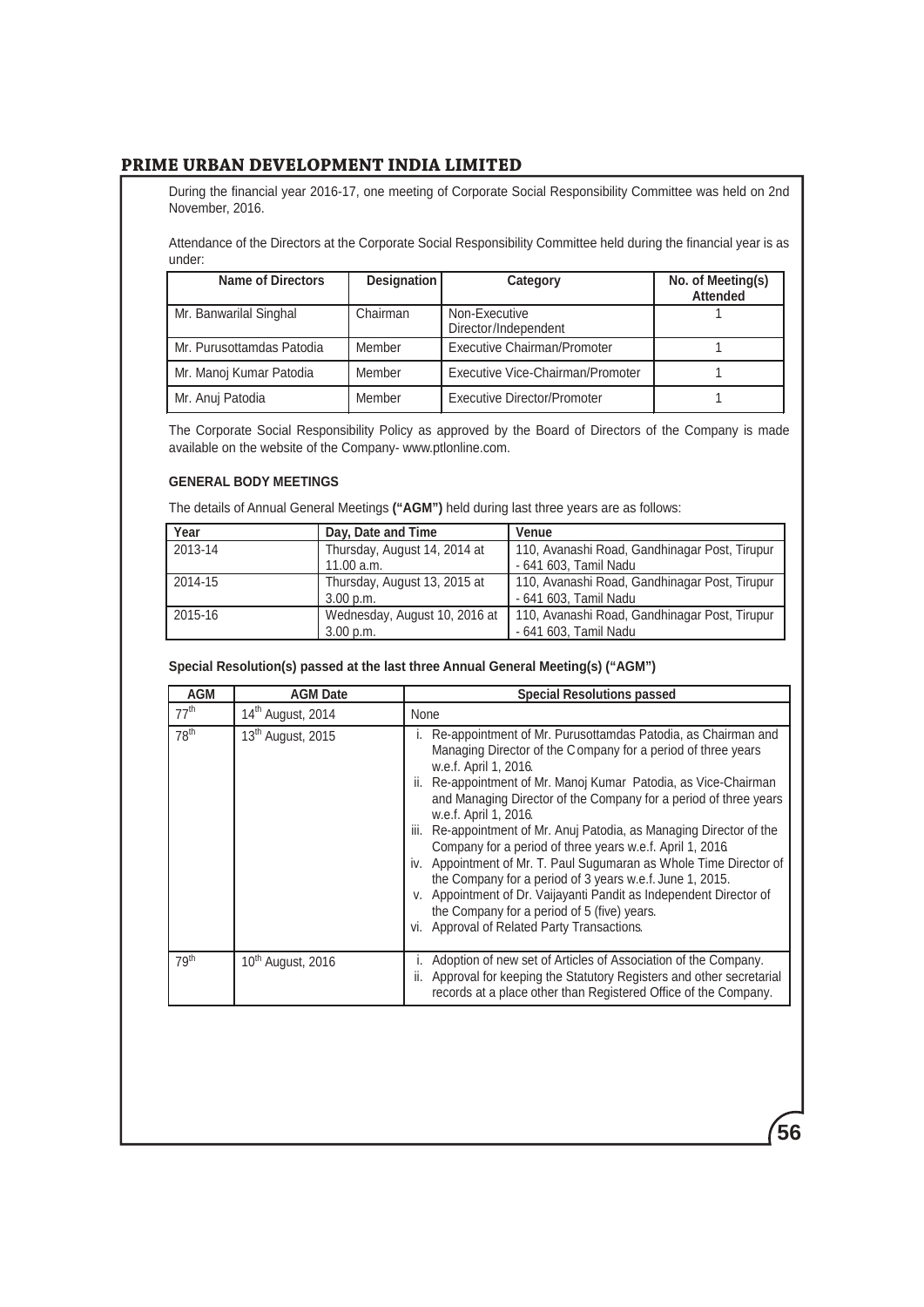### **POSTAL BALLOTS**

### **Special Resolution passed through Postal Ballot:**

During the year, pursuant to Section 110 of the Companies Act, 2013 read with the Companies (Management and Administration) Rules, 2014 (including any statutory amendment(s) or re-enactment(s) made thereunder), your Company passed the following resolution through postal ballot as per the details below:

1. Special Resolution: Giving Loan(s) / Guarantee(s) and/or providing security (ies) in connection with a Loan and/or making investment(s) by the Company under Section 186 of the Companies Act, 2013:

| Category            | Mode of<br>Voting       | No. of<br>shares held | No. of votes<br>polled | % of Votes<br>Polled on<br>outstanding<br>shares | No. of Votes<br>- in favour | No. of<br>Votes -<br>against | % of Votes<br>in favour on<br>votes polled | % of Votes<br>against on<br>votes polled |
|---------------------|-------------------------|-----------------------|------------------------|--------------------------------------------------|-----------------------------|------------------------------|--------------------------------------------|------------------------------------------|
|                     |                         | (1)                   | (2)                    | $(3)$ =<br>$[(2)/(1)]$ *100                      | (4)                         | (5)                          | $(6)=[(4)/(2)]^*$<br>100                   | $(7)=[(5)/(2)]^*$<br>100                 |
| Promoter            | E-Voting                | 1,89,12,356           | 1,89,12,356            | 100.00                                           | 1,89,12,356                 | $\Omega$                     | 100.00                                     | $\Omega$                                 |
| and<br>Promoter     | Postal<br><b>Ballot</b> |                       | 0                      | $\Omega$                                         | $\Omega$                    | $\Omega$                     | $\Omega$                                   | $\Omega$                                 |
| Group               | Total                   | 1,89,12,356           | 1,89,12,356            | 100.00                                           | 1,89,12,356                 | $\Omega$                     | 100.00                                     | $\bf{0}$                                 |
| Public $-$          | E-Voting                | 3,750                 | 0                      | $\Omega$                                         | $\Omega$                    | 0                            | $\Omega$                                   | $\Omega$                                 |
| Institutions        | Postal<br><b>Ballot</b> |                       | $\Omega$               | $\Omega$                                         | $\Omega$                    | $\Omega$                     | $\Omega$                                   | $\Omega$                                 |
|                     | <b>Total</b>            | 3,750                 | $\bf{0}$               | $\Omega$                                         | $\Omega$                    | 0                            | 0.00                                       | $\Omega$                                 |
| Public -            | E-Voting                | 77,27,494             | 1,43,516               | 1.86                                             | 1,43,266                    | 250                          | 99.83                                      | 0.17                                     |
| Non<br>Institutions | Postal<br><b>Ballot</b> |                       | 17,996                 | 0.23                                             | 15,319                      | 2,677                        | 85.12                                      | 14.88                                    |
|                     | Total                   | 77,27,494             | 1,61,512               | 2.09                                             | 1,58,585                    | 2,927                        | 98.19                                      | 1.81                                     |
| <b>Total</b>        |                         | 2,66,43,600           | 1,90,73,868            | 71.59                                            | 1,90,70,941                 | 2,927                        | 99.98                                      | 0.02                                     |

2. Special Resolution: Creation/Modification of Charge(s) / Mortgage(s) / Hypothecation(s) and Encumbrances(s) on the Movable and Immovable properties of the Company both present and future under Section 180(1)(a) of the Companies Act, 2013:

| Category                   | Mode of<br>Voting       | No. of<br>shares held | No. of votes<br>polled | % of Votes<br>Polled on<br>outstanding<br>shares | No. of Votes<br>- in favour | No. of<br>Votes -<br>against | % of Votes<br>in favour on<br>votes polled | % of Votes<br>against on<br>votes polled |
|----------------------------|-------------------------|-----------------------|------------------------|--------------------------------------------------|-----------------------------|------------------------------|--------------------------------------------|------------------------------------------|
|                            |                         | (1)                   | (2)                    | $(3) =$<br>$[(2) / (1)]^* 100$                   | (4)                         | (5)                          | $(6)=[(4)/(2)]^*$<br>100                   | $(7)=[(5)/(2)]^*$<br>100                 |
| Promoter                   | E-Voting                | 1,89,12,356           | 1,89,12,356            | 100.00                                           | 1,89,12,356                 | $\theta$                     | 100.00                                     | 0                                        |
| and<br>Promoter            | Postal<br><b>Ballot</b> |                       | 0                      | $\mathbf{0}$                                     | $\Omega$                    | $\mathbf{0}$                 | 0                                          | $\mathbf{0}$                             |
| Group                      | Total                   | 1,89,12,356           | 1,89,12,356            | 100.00                                           | 1,89,12,356                 | 0                            | 100.00                                     | 0                                        |
| $Public -$                 | E-Voting                | 3,750                 | 0                      | 0                                                | 0                           | 0                            | 0                                          | $\mathbf{0}$                             |
| Institutions               | Postal<br><b>Ballot</b> |                       | 0                      | $\mathbf{0}$                                     | $\mathbf{0}$                | 0                            | 0                                          | 0                                        |
|                            | Total                   | 3,750                 | 0                      | 0                                                | $\mathbf{0}$                | $\mathbf{0}$                 | 0.00                                       | 0                                        |
| Public -                   | E-Voting                | 77.27.494             | 1,43,516               | 1.86                                             | 1,43,266                    | 250                          | 99.83                                      | 0.17                                     |
| Non<br><b>Institutions</b> | Postal<br><b>Ballot</b> |                       | 17,246                 | 0.22                                             | 14,569                      | 2,677                        | 84.48                                      | 15.52                                    |
|                            | Total                   | 77,27,494             | 1,60,762               | 2.08                                             | 1,57,835                    | 2,927                        | 98.18                                      | 1.82                                     |
| <b>Total</b>               |                         | 2,66,43,600           | 1,90,73,118            | 71.59                                            | 1,90,70,191                 | 2,927                        | 99.98                                      | 0.02                                     |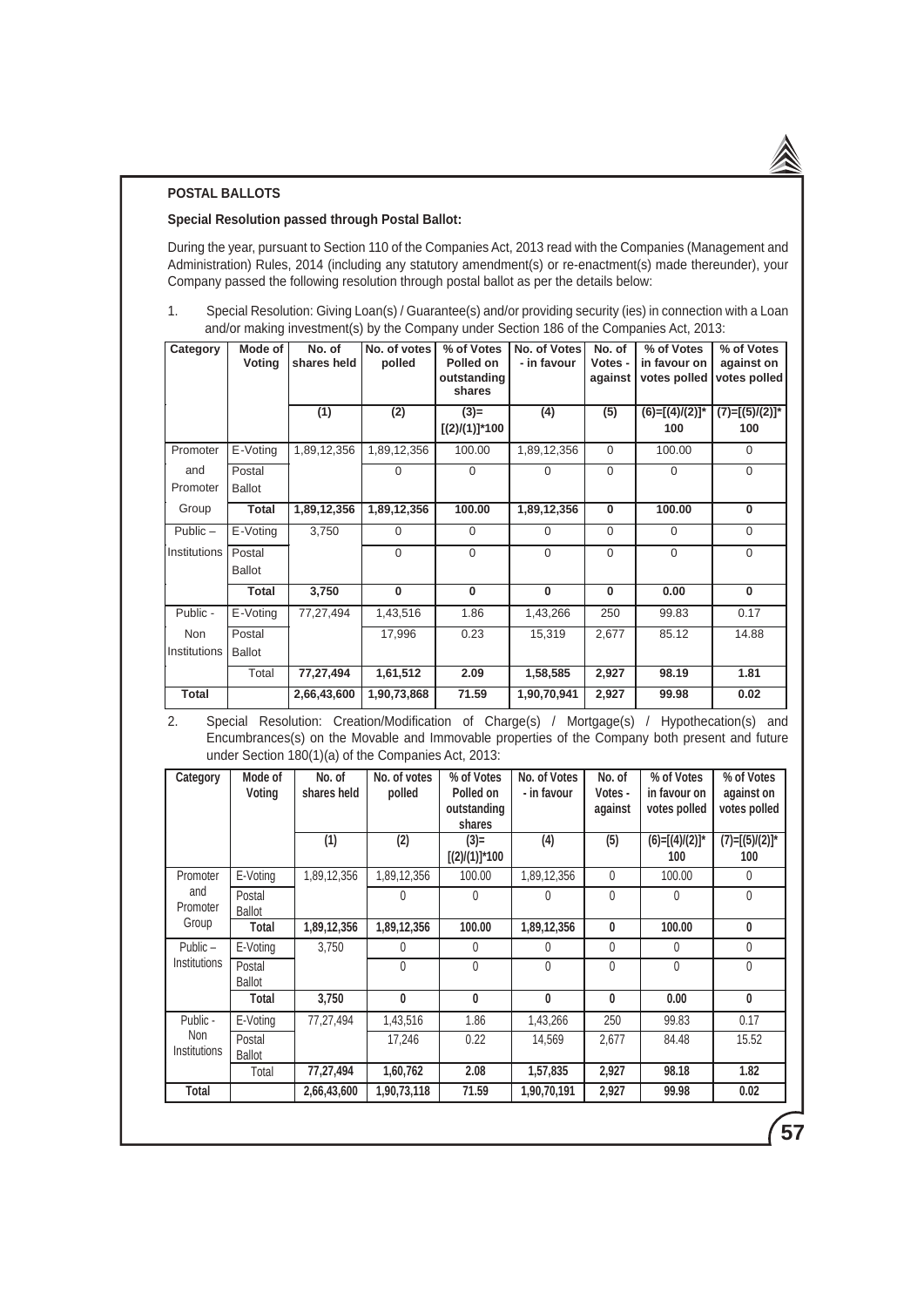| Category            | Mode of<br>Voting       | No. of<br>shares<br>held | No. of<br>votes<br>polled | % of Votes<br>Polled on<br>outstanding<br>shares | No. of<br>Votes - in<br>favour | No. of<br>Votes -<br>against | % of Votes<br>in favour<br>on votes<br>polled | % of Votes<br>against on<br>votes<br>polled |
|---------------------|-------------------------|--------------------------|---------------------------|--------------------------------------------------|--------------------------------|------------------------------|-----------------------------------------------|---------------------------------------------|
|                     |                         | (1)                      | (2)                       | $(3)$ =<br>$[(2) / (1)]$ *100                    | (4)                            | (5)                          | $(6)=[(4)/(2)]$<br>$*100$                     | $(7)=[(5)/(2)]$<br>$*100$                   |
| Promoter            | E-Voting                |                          | 1,89,12,356 1,89,12,356   | 100.00                                           | 1,89,12,356                    | $\Omega$                     | 100.00                                        | $\Omega$                                    |
| and<br>Promoter     | Postal<br><b>Ballot</b> |                          |                           | 0                                                | O                              | $\Omega$                     | $\Omega$                                      | $\Omega$                                    |
| Group               | Total                   |                          | 1,89,12,356   1,89,12,356 | 100.00                                           | 1,89,12,356                    | $\bf{0}$                     | 100.00                                        | $\bf{0}$                                    |
| $Public -$          | E-Votina                | 3.750                    | 0                         | $\Omega$                                         | 0                              | 0                            | 0                                             | $\Omega$                                    |
| <b>Institutions</b> | Postal<br><b>Ballot</b> |                          | 0                         | $\Omega$                                         | $\Omega$                       | $\Omega$                     | $\Omega$                                      | $\Omega$                                    |
|                     | Total                   | 3,750                    | $\Omega$                  | $\bf{0}$                                         | $\bf{0}$                       | $\bf{0}$                     | 0.00                                          | $\bf{0}$                                    |
| Public -            | E-Voting                | 77,27,494                | 1,43,516                  | 1.86                                             | 1,43,266                       | 250                          | 99.83                                         | 0.17                                        |
| Non<br>Institutions | Postal<br><b>Ballot</b> |                          | 17.246                    | 0.22                                             | 15.069                         | 2.177                        | 87.34                                         | 12.62                                       |
|                     | Total                   | 77,27,494                | 1,60,762                  | 2.08                                             | 158,335                        | 2,427                        | 98.49                                         | 1.51                                        |
| Total               |                         | 2,66,43,600 1,90,73,118  |                           | 71.59                                            | 1,90,70,691                    | 2,427                        | 99.99                                         | 0.01                                        |

Note: The above results include voting done through physical postal ballot forms and e-voting system provided by CDSL.

Dr. S. K. Jain, Proprietor of M/s. S. K. Jain & Co., Practising Company Secretary, was appointed as the Scrutinizer for carrying out the postal ballot process in a fair and transparent manner.

### **Procedure for Postal Ballot:**

In compliance with Sections 108, 110 and other applicable provisions of the Companies Act, 2013 read with the Rules issued thereunder, your Company provided electronic voting (e-voting) facility to all its members. The Company engages the services of CDSL for the purpose of providing e-voting facility to all its members. The members have the option to vote either by physical ballot or through e-voting.

Your Company dispatches the postal ballot notices and forms along with postage prepaid business reply envelopes to its members whose names appear on the Register of Members /list of beneficiaries as on cut - off date. The postal ballot notice is sent to members in electronic form to the email addresses registered with the depository participants/ Company's Registrar & Share Transfer Agents. Your Company also publishes a notice in the newspapers declaring the details of completion of dispatch and other requirements under the Companies Act, 2013 and the Rules issued thereunder.

Voting rights are reckoned on the paid up value of shares of your Company in the names of the shareholders as on the cut - off date. Members desiring to vote through physical ballot are requested to return the forms, duly completed and signed to as to reach the Scrutinizer before the close of the voting period. Members desiring to exercise their votes by electronic mode are requested to vote before the close of business hours on the last date of e-voting.

The Scrutinizer submits his report to the Chairman, after the completion of scrutiny and the consolidated results of the voting by postal ballot are then announced by the Chairman/authorized officials of your Company. The results are displayed on the website of your Company - www.ptlonline.com, besides being communicated to the Stock Exchanges and Registrar & Share Transfer Agents.

The date of declaration of results of Postal Ballot shall be date on which the resolution would be deemed to have been passed, if approved by requisite majority.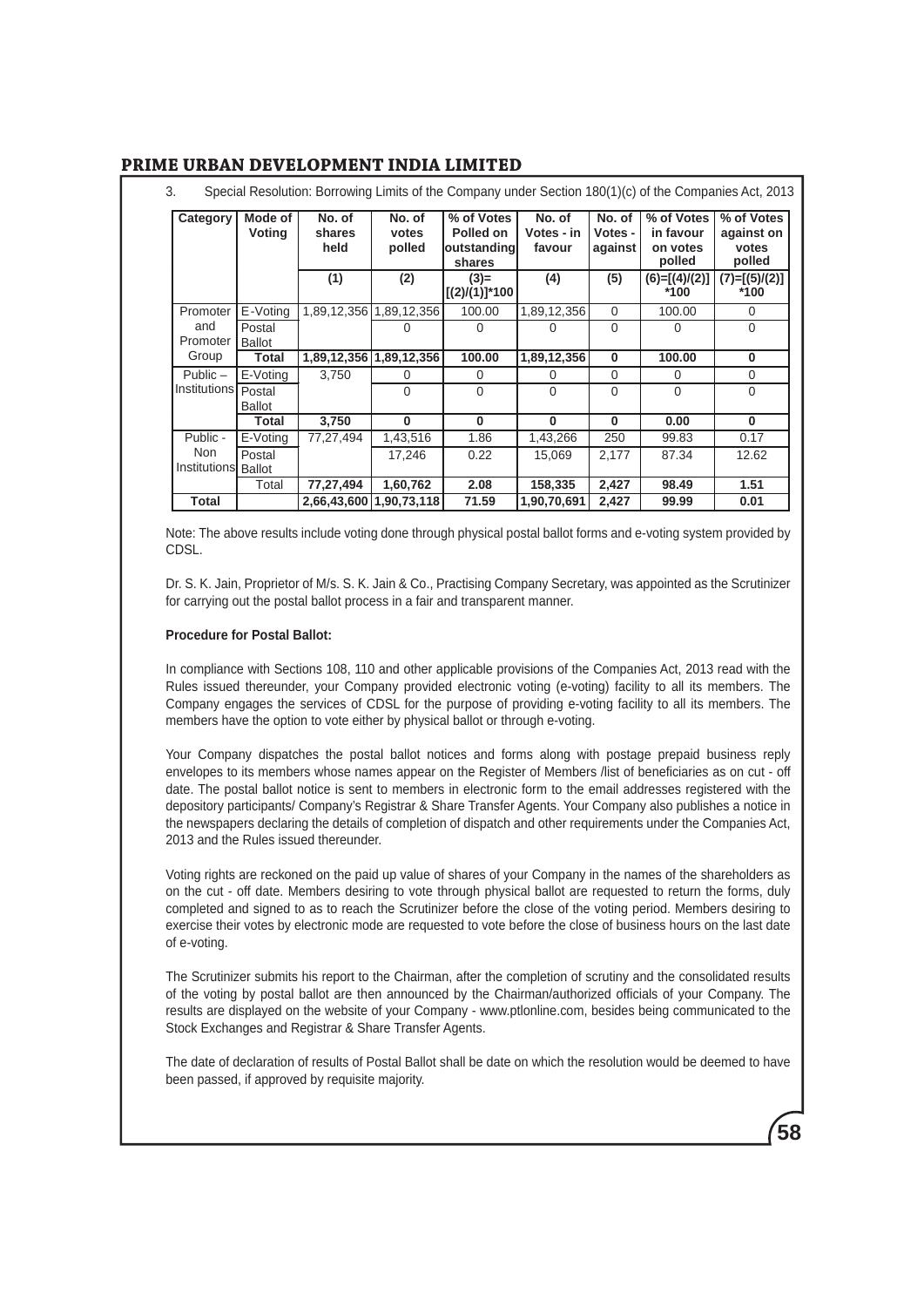### **DISCLOSURES**

### **Vigil Mechanism/Whistle Blower Policy**

The Company is committed to adhere to the highest standards of ethical, moral and legal conduct of business operations. In its endeavour to provide its employee(s), secure and fearless working environment, the Company has established the 'Vigil Mechanism Policy' for its Directors, Employees and other stakeholders **("Policy")**.

The purpose of the Policy is to provide a framework to promote responsible and secure whistle blowing and to provide a channel to the employee(s), Directors and other stakeholders to report to the management, concerns about unethical behaviour, actual or suspected fraud or violation of the code of conduct or policy/ies of the Company, as adopted /framed from time to time. The mechanism provides for adequate safeguards against victimization of employees, Directors and other stakeholders to avail of the mechanism and also provide for direct access to the CEO/Chairman of the Audit Committee in exceptional cases.

The Policy comprises of matters such as malpractices and events which have taken place/suspected to have taken place, misuse or abuse of authority, fraud or suspected fraud, violation of company rules, manipulations, negligence, causing danger to public health and safety, misappropriation of monies and other activities on account of which the interest of the Company is likely to be affected and can be formally reported by whistle blowers.

The Policy is in line with the vision and objectives of the Company and should be read in conjunction with applicable regulations and existing policies and procedures of the Company.

#### **Related Party Transactions**

The Company has no material significant transactions with its related parties which may have a potential conflict with the interest of the Company at large. The details of transactions with related parties are given for information in Note No. 10 under notes to standalone financial statements.

The Policy on Related Party Transaction is posted on the website of the Company- www.ptlonline.com.

#### **Policy on Material Subsidiaries**

The Company has adopted a Policy for determining material subsidiary in line with the requirements prescribed under the SEBI (Listing Obligations and Disclosure Requirements) Regulations, 2015. The Policy for determining material subsidiary is available on the website of the Company - www.ptlonline.com.

### **Statutory Compliance, Penalties and Strictures**

The Company has complied with requirements of Stock Exchange/SEBI and other statutory authorities to the extent applicable and accordingly no penalties have been levied or strictures have been imposed on the Company on any matter related to capital markets during the last three years.

### **Code of Conduct**

The Company has framed and adopted the Code of Conduct for all its Board Members and Senior Management Personnel. The Code of Conduct for Board Members and the Senior Management Personnel is posted on the website of the Company- www.ptlonline.com.

The Board Members and Senior Management Personnel have affirmed compliance with the Code of Conduct for the financial year 2016-17. A declaration to this effect in terms of Regulation 26 of the SEBI (Listing Obligations and Disclosure Requirements) Regulations, 2015 forms part of the Annual Report.

The Company's code for prevention of Insider Trading inter alia prohibits purchase/sale of securities of the Company by the designated person defined therein, while in possession of un-published price sensitive information.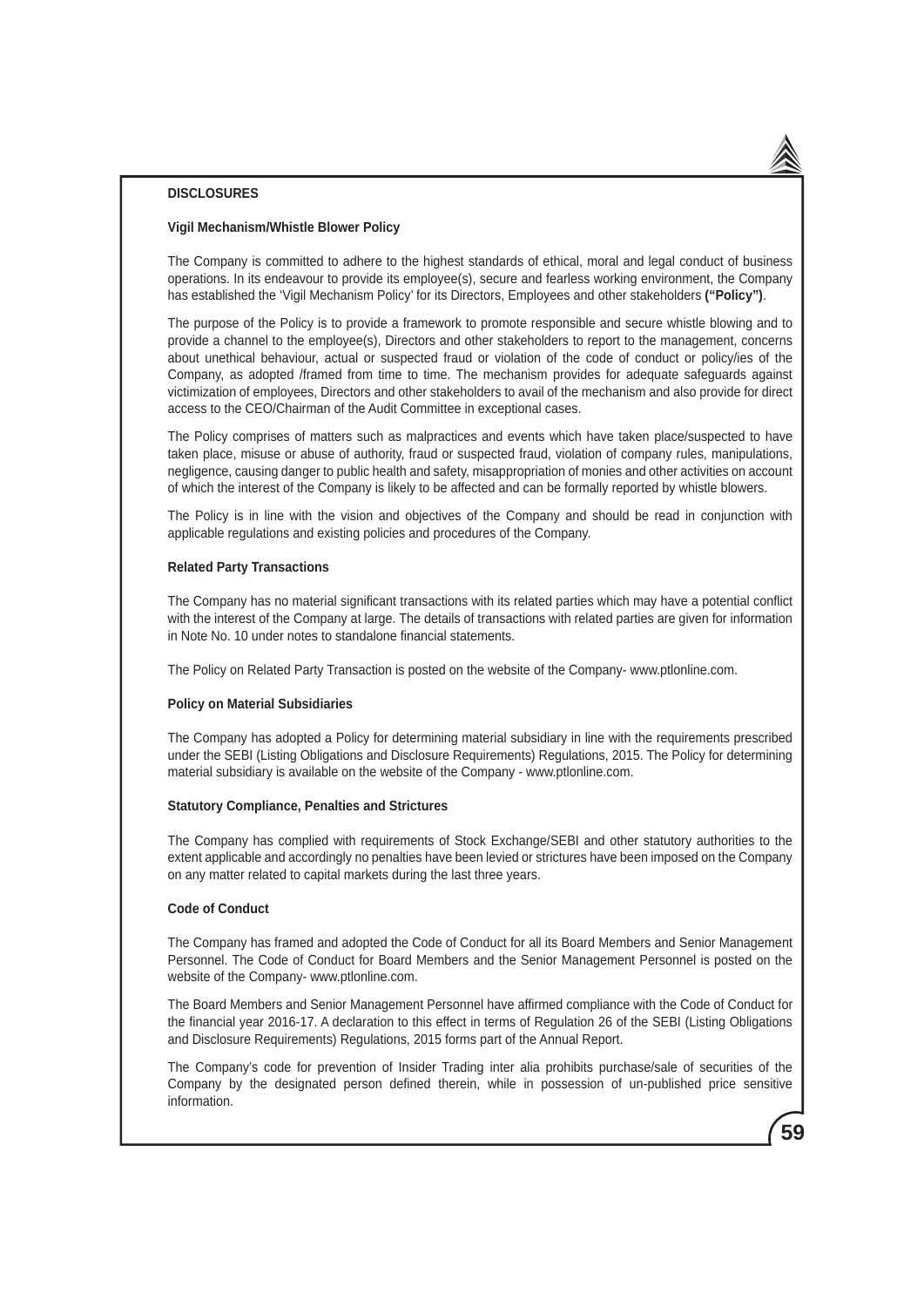#### **Management Discussion and Analysis Report**

The Management Discussion and Analysis Report forms part of the Directors' Report and include discussion on various matters specified under Schedule V of the SEBI (Listing Obligations and Disclosure Requirements) Regulations, 2015.

### **Means of Communication and Shareholder Information**

The financial results are regularly submitted to the Stock Exchanges in accordance with the SEBI (Listing Obligations and Disclosure Requirements) Regulations, 2015 and published in one English and one regional language newspaper. The financial results are also uploaded on the website of the Company - www.ptlonline.com

The official news, release, presentation that may be made to the Shareholders at the Annual General Meeting and the presentation as may be done to the analysts will be posted on the website of the Company www.ptlonline.com

### **General Shareholder Information**

#### **Annual General Meeting**

| Date and Time                        | 11 <sup>th</sup> August, 2017 at 3.00 p.m.                                                          |
|--------------------------------------|-----------------------------------------------------------------------------------------------------|
| Venue                                | Registered Office situated at 110 Avanashi Road, Gandhi<br>Nagar Post, Tirupur-641 603, Tamil Nadu. |
| Financial year                       | The financial year of the Company is from April 1 to March<br>31 of the following year              |
| <b>First Quarter Results</b>         | By second week of August, 2017                                                                      |
| <b>Second Quarter Results</b>        | By second week of November, 2017                                                                    |
| <b>Third Quarter Results</b>         | By second week of February, 2018                                                                    |
| <b>Fourth Quarter/Annual Results</b> | By end of May, 2018                                                                                 |
| Date of Book Closure                 | 5 <sup>th</sup> August, 2017 to 11 <sup>th</sup> August, 2017 (both days inclusive)                 |
| Dividend Payment Date                | On or after Wednesday, 16 <sup>th</sup> August, 2017<br>(subject to approval of the shareholders)   |

**Corporate Identity Number (CIN):** L70200TZ1936PLC000001

**Listing on Stock Exchange:** The Company's Equity Shares are listed on BSE Limited ("BSE") - Phiroze Jeejeebhoy Towers, Dalal Street, Mumbai - 400 001.

## **Stock Code**

BSE Limited : 521149

International Securities Identification Number ("ISIN") : INE419E01024

## **Listing Fees:**

Listing fees for the Stock exchange for the year 2016-17 has been paid.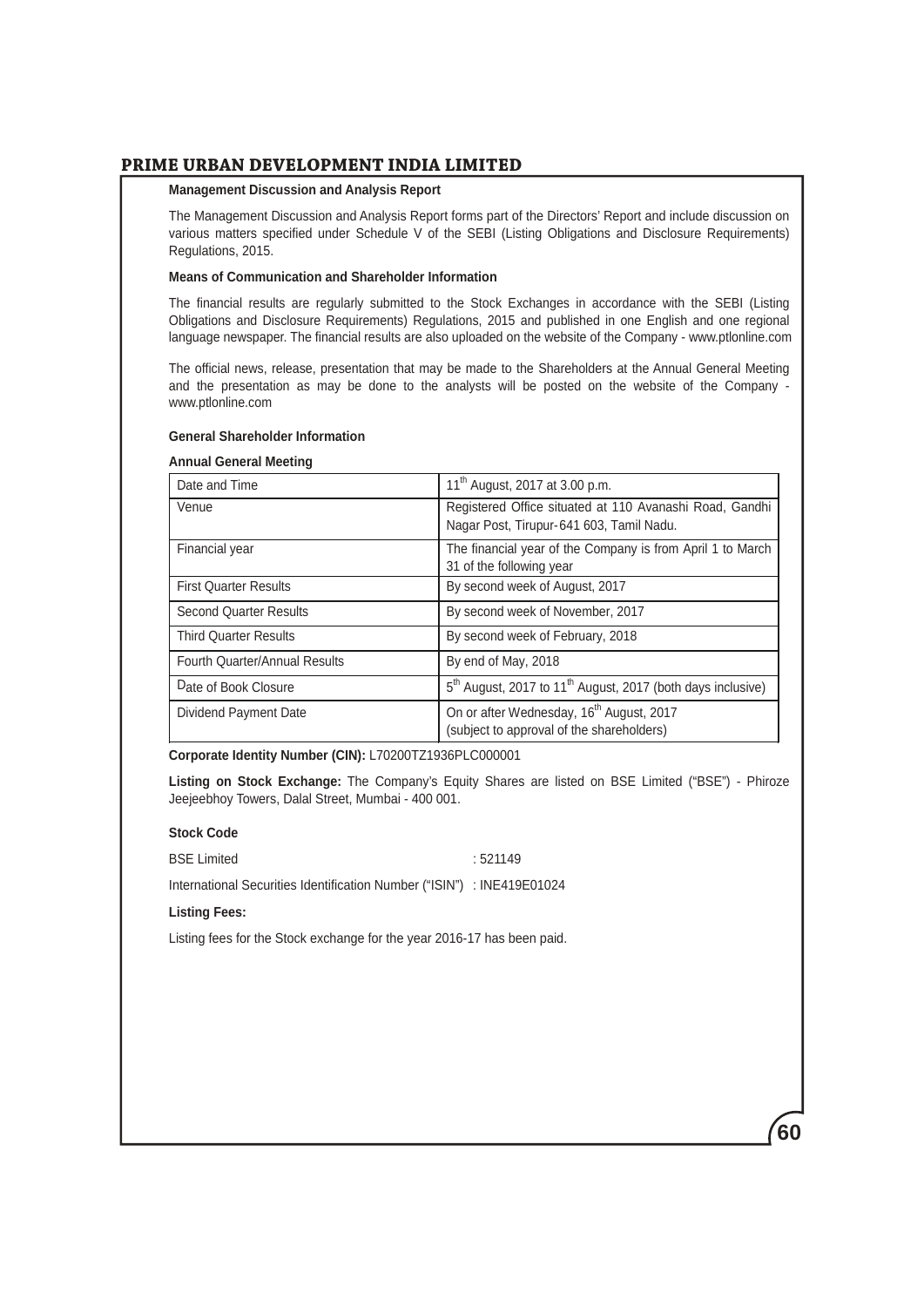| <b>Month</b>     | <b>BSE</b> |           |  |  |
|------------------|------------|-----------|--|--|
|                  | High (Rs.) | Low (Rs.) |  |  |
| April 2016       | 24.45      | 16.00     |  |  |
| May 2016         | 25.75      | 17.65     |  |  |
| June 2016        | 32.20      | 22.85     |  |  |
| <b>July 2016</b> | 43.75      | 33.80     |  |  |
| August 2016      | 42.30      | 28.30     |  |  |
| September 2016   | 44.50      | 39.00     |  |  |
| October 2016     | 44.00      | 33.15     |  |  |
| November 2016    | 43.00      | 24.30     |  |  |
| December 2016    | 34.00      | 26.00     |  |  |
| January 2017     | 34.80      | 24.45     |  |  |
| February 2017    | 42.20      | 27.00     |  |  |
| March 2017       | 47.40      | 33.35     |  |  |

#### **Performance of shares price in comparison with the broad-based indices viz. BSE Sensex:**

The Chart below shows the comparison of your Company's share price movement on BSE vis-à-vis the movement of the BSE Sensex for the financial year ended 31st March, 2017 (based on month end closing):



Tel: +91 422 4958995 provisions of law. Fax: +91 422 2539837 E-mail: info@skdc-consultants.com

Ganapathy Post, Coimbatore, and Sanapathy Post, Coimbatore, and Sanapathy Post, Coimbatore, and Sanapathy are complete in all respects, are transferred Tamil Nadu – 641 006 within the time frame under the applicable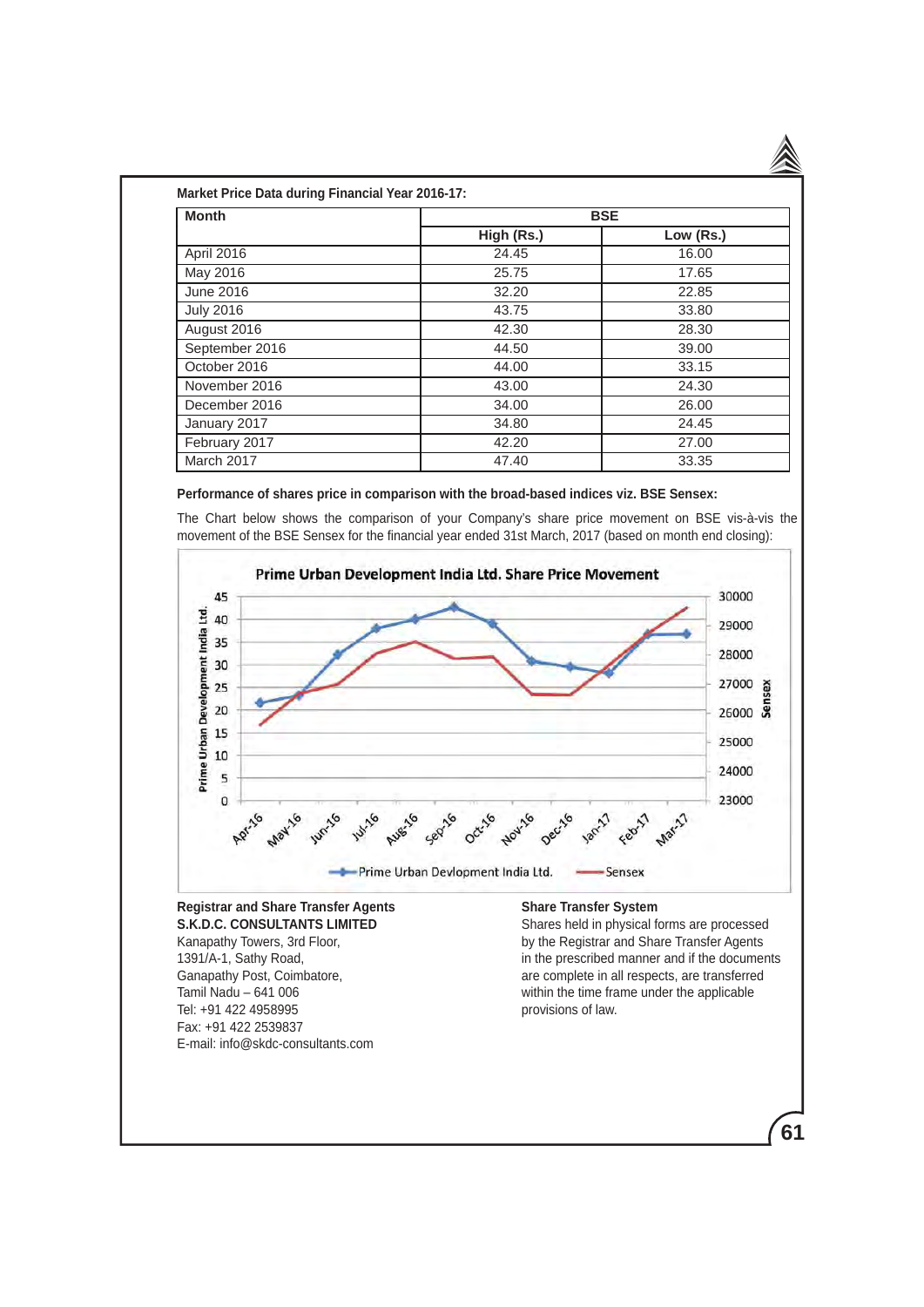| Value (Rs.)                                                                                                                                                                                                                                                           | Number of<br><b>Shareholders</b>                       | $\frac{0}{0}$ | Amount      |                | $\frac{0}{0}$                                                          |
|-----------------------------------------------------------------------------------------------------------------------------------------------------------------------------------------------------------------------------------------------------------------------|--------------------------------------------------------|---------------|-------------|----------------|------------------------------------------------------------------------|
| <b>UPTO</b><br>5.000                                                                                                                                                                                                                                                  | 4.654                                                  | 94.82         | 44,02,728   |                | 8.26                                                                   |
| $5,001 -$<br>10.000                                                                                                                                                                                                                                                   | 120                                                    | 2.44          |             | 9,12,766       | 1.71                                                                   |
| $10,001 -$<br>20,000                                                                                                                                                                                                                                                  | 45                                                     | 0.92          |             | 6,53,850       | 1.23                                                                   |
| $20.001 -$<br>30,000                                                                                                                                                                                                                                                  | 33                                                     | 0.67          |             | 8,17,880       | 1.53                                                                   |
| $30,001 -$<br>40,000                                                                                                                                                                                                                                                  | 10                                                     | 0.20          |             | 3,47,052       | 0.65                                                                   |
| $40,001 -$<br>50,000                                                                                                                                                                                                                                                  | 5                                                      | 0.10          |             | 2,30,216       | 0.43                                                                   |
| $50,001 - 1,00,000$                                                                                                                                                                                                                                                   | 13                                                     | 0.26          |             | 9,91,314       | 1.86                                                                   |
| 1,00,001 and above                                                                                                                                                                                                                                                    | 28                                                     | 0.57          | 4,49,31,394 |                | 84.32                                                                  |
| <b>Total</b>                                                                                                                                                                                                                                                          | 4,908                                                  | 100.00        | 5,32,87,200 |                | 100.00                                                                 |
|                                                                                                                                                                                                                                                                       | Promoters and their relatives/Promoter Group Companies |               |             |                |                                                                        |
| Category                                                                                                                                                                                                                                                              |                                                        | No. of Shares |             | Shareholding % |                                                                        |
| Individuals                                                                                                                                                                                                                                                           |                                                        |               | 69,06,914   |                | 25.92                                                                  |
| <b>Bodies Corporate</b>                                                                                                                                                                                                                                               |                                                        |               |             |                |                                                                        |
|                                                                                                                                                                                                                                                                       |                                                        |               | 1.20.19.350 |                |                                                                        |
|                                                                                                                                                                                                                                                                       |                                                        |               |             |                |                                                                        |
|                                                                                                                                                                                                                                                                       |                                                        |               | 3,750       |                |                                                                        |
|                                                                                                                                                                                                                                                                       |                                                        |               | 70,169      |                |                                                                        |
|                                                                                                                                                                                                                                                                       |                                                        |               | 3,902       |                |                                                                        |
|                                                                                                                                                                                                                                                                       |                                                        |               | 11,65,350   |                |                                                                        |
|                                                                                                                                                                                                                                                                       |                                                        |               | 58,05,989   |                |                                                                        |
|                                                                                                                                                                                                                                                                       |                                                        |               | 72,344      |                |                                                                        |
|                                                                                                                                                                                                                                                                       |                                                        |               | 50,413      |                |                                                                        |
| <b>Public Shareholders</b><br><b>Mutual Funds</b><br>Non Resident Indians - Repatriable<br>Non Resident Indians - Non Repatriable<br>Indian Companies<br><b>Indian Public</b><br><b>Clearing Members</b><br>Directors and Relative<br><b>Hindu Undivided Families</b> |                                                        |               | 5,45,419    |                | 45.11<br>0.01<br>0.26<br>0.02<br>4.37<br>21.80<br>0.27<br>0.19<br>2.05 |

## **Dematerialization of Shares and Liquidity**

As on 31st March, 2017, a total of 2,52,39,300 equity shares aggregating to 94.73% of the issued, subscribed and paid-up equity share capital of the Company are in dematerialised form.

**62**

The Company's Equity Shares are regularly traded on BSE Limited.

| The Company's Equity Shares are regularly traded on BSE Limited.                                                                                                                                                                                                                                                                 |                |
|----------------------------------------------------------------------------------------------------------------------------------------------------------------------------------------------------------------------------------------------------------------------------------------------------------------------------------|----------------|
| <b>Outstanding GDRS/ADRS/Warrants or : Not Applicable</b><br>any Convertible Instruments                                                                                                                                                                                                                                         |                |
| <b>Plant Location</b>                                                                                                                                                                                                                                                                                                            | Not Applicable |
| <b>Address for Correspondence</b><br><b>Registrar and Share Transfer Agents</b><br>S.K.D.C. Consultants Limited<br>Kanapathy Towers, 3rd Floor,<br>1391/A-1, Sathy Road,<br>Ganapathy Post, Coimbatore,<br>Tamil Nadu - 641 006<br>Tel: +91 422 4958995/2539835/836<br>Fax: +91 422 2539837<br>E-mail: info@skdc-consultants.com |                |
| Company<br>Prime Urban Development India Limited                                                                                                                                                                                                                                                                                 |                |
| <b>Registered Office:</b><br>110, Avanashi Road, Gandhinagar Post,<br>Tirupur 641 603, Tamil Nadu.<br>Tel: +91 421 4307800<br>Fax: +91 421 2471463                                                                                                                                                                               |                |
|                                                                                                                                                                                                                                                                                                                                  |                |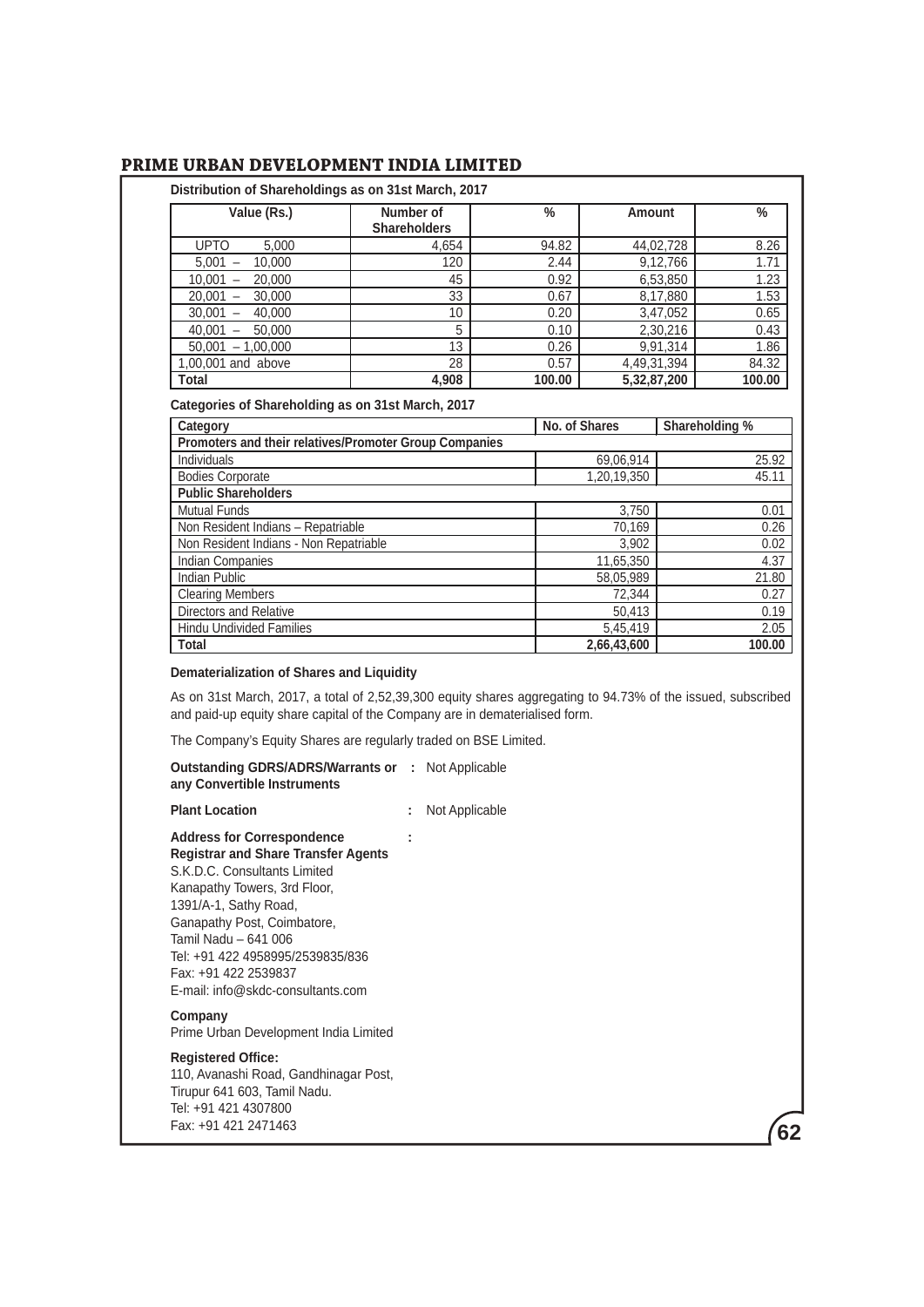#### **Corporate Office:**

54 – Free Press House, 5th Floor, 215, Free Press Journal Marg Nariman Point, Mumbai – 400 021. Tel: +91 22 6164 5000 Fax: +91-22-6164 5070 Website: www.ptlonline.com

**Designated email id:** companysecretary@ptlonline.com

### **Unclaimed and Unpaid Dividends**

As on 31st March, 2017, amounts of Rs.3,92,045/- are lying in the unpaid equity dividend account of the Company in respect of the dividend for the Financial Year 2015-16. Members who have not yet received/claimed their dividend entitlements are requested to contact the Company or the Registrar and Share Transfer Agents of the Company.

#### **Non Mandatory Requirements**

The status of compliance with the non-mandatory requirements is as under:

#### **1. The Board**

 No separate office for the Chairman is maintained, and hence no reimbursement of expenses is made towards the same.

#### **2. Shareholders' Rights**

 Quarterly and Half Yearly financial results are furnished to the Stock Exchanges and published in prescribed newspaper and also uploaded on website of the Company. The same are not separately sent to each household of the Shareholders. Significant events are posted on Company's website from time to time.

### **3. Modified Opinion(s) in Audit Report**

 There are no modified opinion(s) on the financial statements for the year 2016-17. Standard practices and procedures are followed to ensure unmodified financial statements.

### **4. Separate Posts of Chairman and CFO**

 The Company has held separate posts for Chairman and CFO. Currently Chairman of the Board is a Non-Independent Director.

#### **5. Reporting of Internal Auditor**

The Internal Auditor reports to the Audit Committee.

### **DECLARATION**

I, Purusottamdas Patodia, Chairman and Managing Director of Prime Urban Development India Limited, hereby declare that all the members of the Board of Directors of the Company and the Senior Management Personnel have affirmed compliance with the Code of Conduct applicable to them as laid down by the Company in terms of Regulation 17(5) of the SEBI (Listing Obligations and Disclosure Requirements) Regulations, 2015 for the year ended March 31, 2017.

For **Prime Urban Development India Limited**

Place : Mumbai **Purusottamdas Patodia Chairman & Managing Director**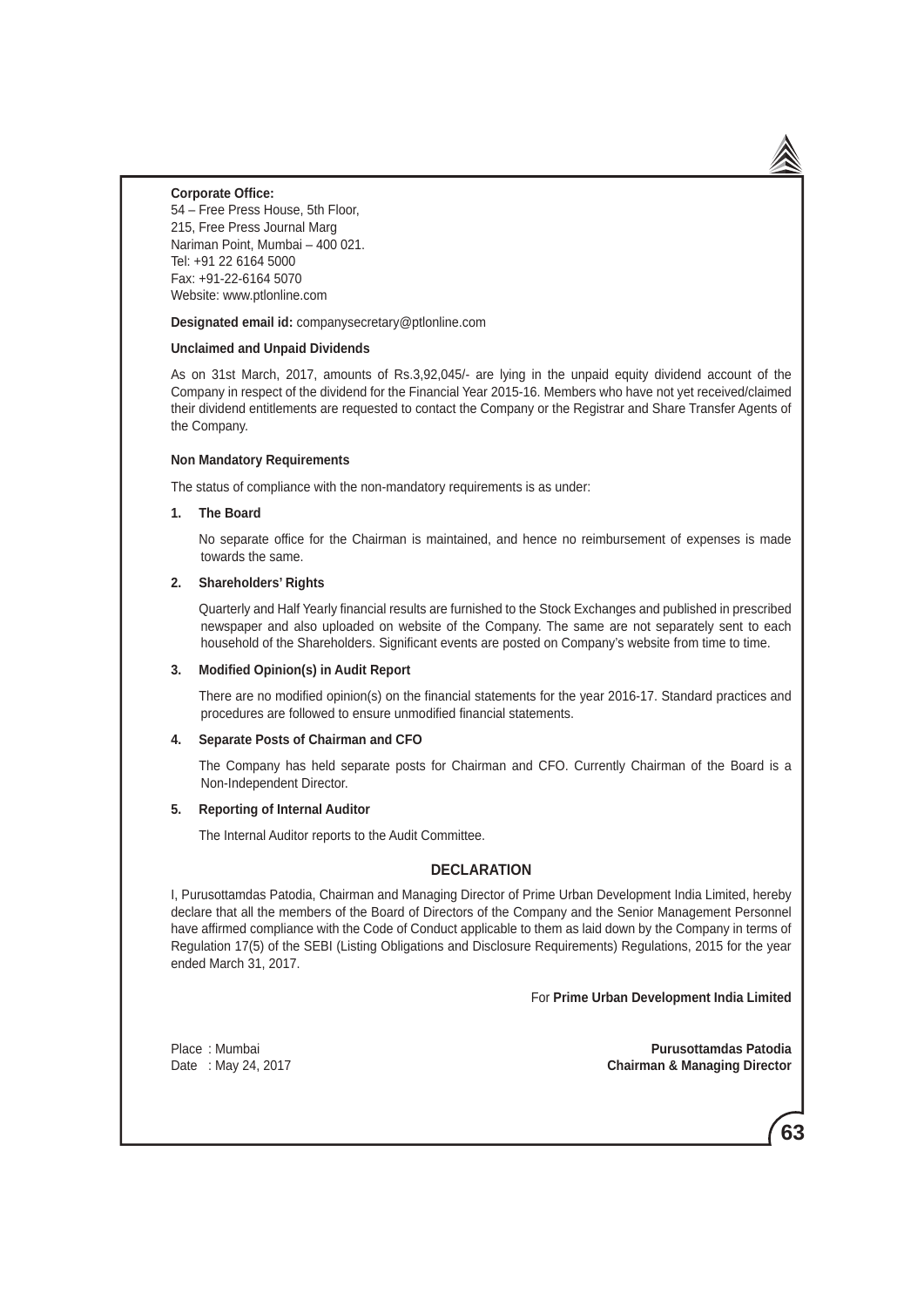# **CEO/CFO CERTIFICATION**

### **To The Board of Directors Prime Urban Development India Limited**

We, the undersigned, in our respective capacities as the Chairman and Managing Director and Chief Financial Officer of Prime Urban Development India Limited ("the Company") to the best of our knowledge and belief hereby certify that:

- A. We have reviewed the financial statements and the cash flow statement of Prime Urban Development India Limited for the year ended March 31, 2017 and based on our knowledge and belief:
	- (1) these statements do not contain any materially untrue statement or omit any material fact or contain any statements that might be misleading;
	- (2) these statements together present a true and fair view of the Company's affairs and are in compliance with existing accounting standards applicable laws and regulations.
- B. There are, to the best of our knowledge and belief, no transactions entered into by the Company during the year, which are fraudulent, illegal or violative of the Company's Code of Conduct.
- C. We accept responsibility for establishing and maintaining internal controls for financial reporting and we have evaluated the effectiveness of Company's internal control systems of the Company pertaining to financial reporting. We have not come across any reportable deficiencies in the design or operation of such internal controls.
- D. We have indicated, based on our most recent evaluation, wherever applicable to the Auditors and Audit Committee:
	- (1) that there are no significant changes in internal control over financial reporting during the year;
	- (2) that there are no significant changes in accounting policies during the year; and
	- (3) that there are no instances of significant fraud of which we have become aware.

**Purusottamdas Patodia**<br> **Purusottamdas Patodia**<br>
DGM (Finance) & CFO Chairman & Managing Director

Place : Mumbai Date : May 24, 2017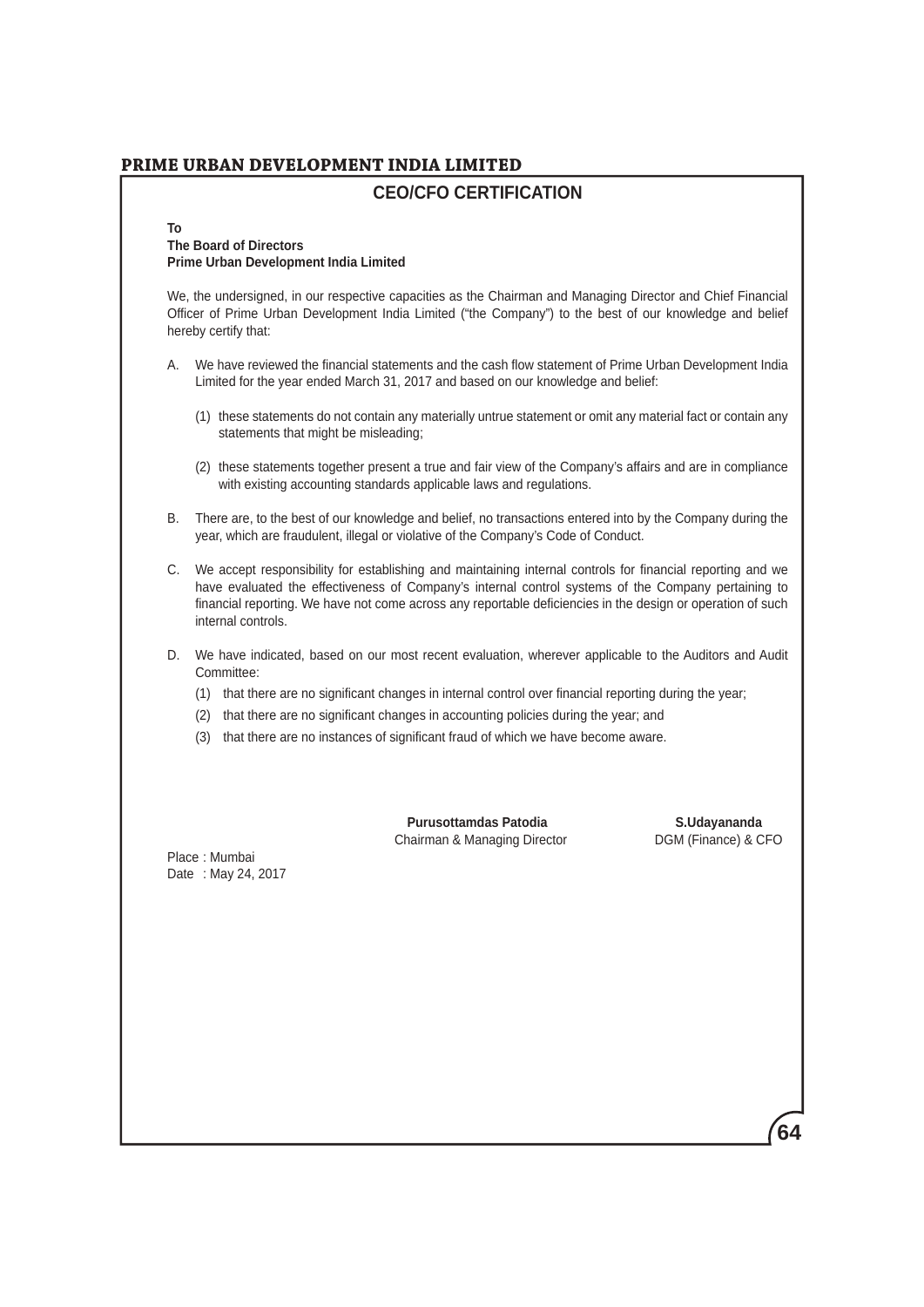**Auditor's Certificate on Corporate Governance to the members of Prime Urban Development India Limited To,**

### **The Members of Prime Urban Development India Limited.**

- 1. We have examined the compliance of conditions of Corporate Governance by Prime Urban Development India Limited ("the Company") for the year ended 31st March, 2017 as stipulated in regulation 17 to 27, clauses (b) to (i) of Sub- regulation 46 and paragraph C, D and E of Schedule V of the SEBI (Listing Obligations and Disclosure Requirements) Regulations, 2015 ("Listing Regulations") with Stock Exchanges in India.
- 2. The compliance of conditions of Corporate Governance is the responsibility of the Management. Our examination was limited to a review of the procedures and implementation thereof, adopted by the Company, for ensuring the compliance with the conditions of Corporate Governance. It is neither an audit nor an expression of opinion on the financial statements of the Company.
- 3. In our opinion and to the best of our information and according to the explanations given to us, we certify that the Company has complied with the conditions of Corporate Governance as stipulated in the above mentioned Listing Regulations.
- 4. We further state that such compliance is neither an assurance as to the future viability of the Company nor the efficiency or effectiveness with which the management has conducted the affairs of the Company.

**For M.S. Jagannathan & Visvanathan Chartered Accountants** ICAI FRN 001209S

Place : Mumbai Date : May 24, 2017

N.Rajesh Partner M.No.212417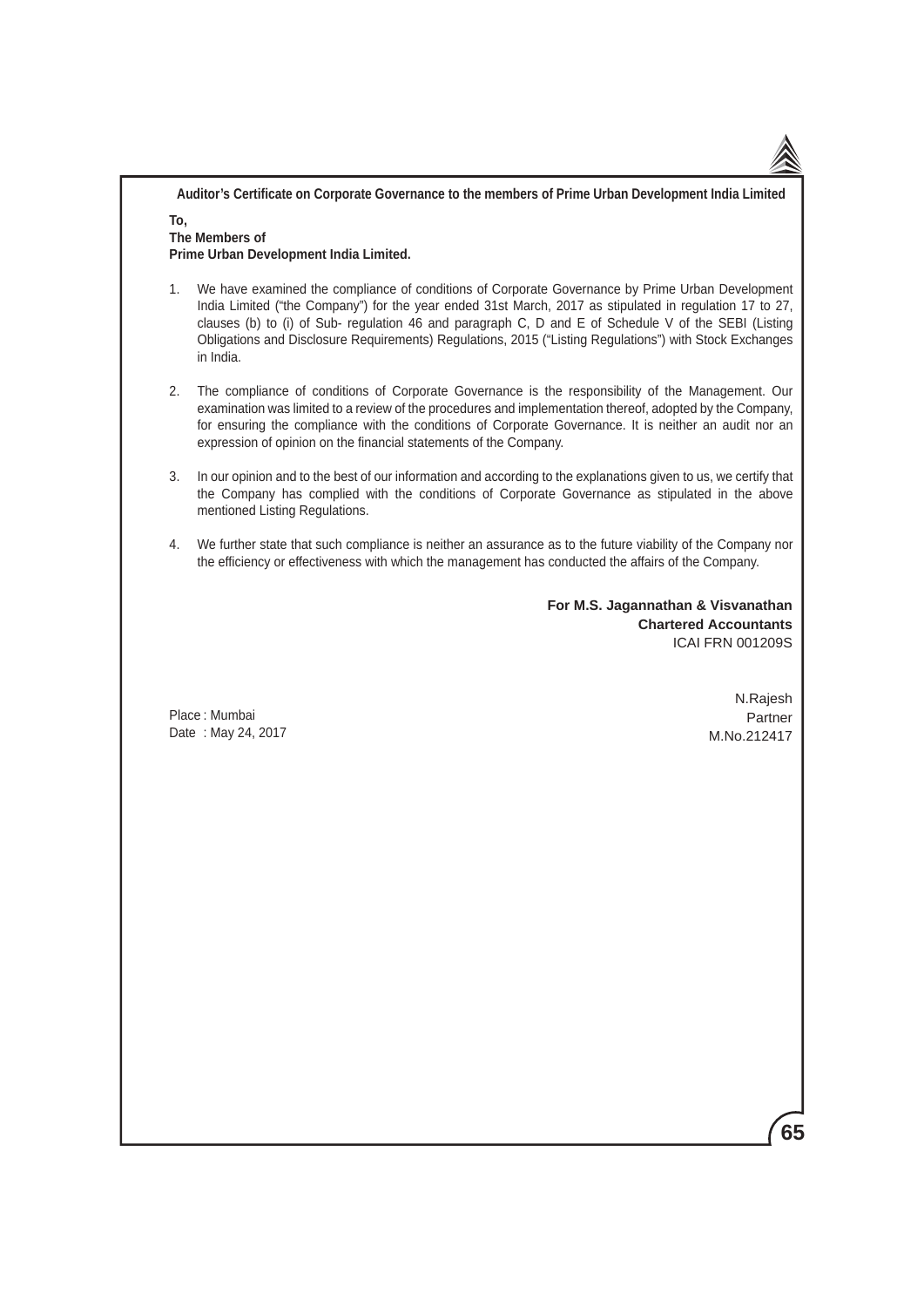## **Independent Auditor's Report**

#### **To the Members of Prime Urban Development India Limited**

#### **Report on the Standalone Financial Statements**

We have audited the accompanying standalone financial statements of Prime Urban Development India Limited ('the Company'), which comprise the Balance Sheet as at 31st March 2017, the Statement of Profit and Loss and the Cash flow statement for the year then ended, and a summary of significant accounting policies and other explanatory information.

#### **Management's Responsibility for the Standalone Financial Statements**

The Company's Board of Directors is responsible for the matters stated in Section 134(5) of the Companies Act, 2013 ("the Act") with respect to the preparation and presentation of these standalone financial statements that give a true and fair view of the financial position, financial performance and cash flows of the Company in accordance with the accounting principles generally accepted in India, including the Accounting Standards specified under Section 133 of the Act, read with Rule 7 of the Companies (Accounts) Rules, 2014. This responsibility also includes maintenance of adequate accounting records in accordance with the provisions of the Act for safeguarding the assets of the Company and for preventing and detecting frauds and other irregularities; selection and application of appropriate accounting policies; making judgments and estimates that are reasonable and prudent; and design, implementation and maintenance of adequate internal financial controls, that were operating effectively for ensuring the accuracy and completeness of the accounting records, relevant to the preparation and presentation of the financial statements that give a true and fair view and are free from material misstatement, whether due to fraud or error.

#### **Auditors' Responsibility**

Our responsibility is to express an opinion on these standalone financial statements based on our audit.

We have taken into account the provisions of the Act, the accounting and auditing standards and matters which are required to be included in the audit report under the provisions of the Act and the Rules made thereunder.

We conducted our audit in accordance with the Standards on Auditing specified under Section 143(10) of the Act. Those Standards require that we comply with ethical requirements and plan and perform the audit to obtain reasonable assurance about whether the financial statements are free from material misstatement.

An audit involves performing procedures to obtain audit evidence about the amounts and the disclosures in the financial statements. The procedures selected depend on the auditor's judgment, including the assessment of the risks of material misstatement of the financial statements, whether due to fraud or error. In making those risk assessments, the auditor considers internal financial control relevant to the Company's preparation of the financial statements that give a true and fair view in order to design audit procedures that are appropriate in the circumstances. An audit also includes evaluating the appropriateness of the accounting policies used and the reasonableness of the accounting estimates made by the Company's Directors, as well as evaluating the overall presentation of the financial statements.

We believe that the audit evidence we have obtained is sufficient and appropriate to provide a basis for our audit opinion on the standalone financial statements.

#### **Opinion**

In our opinion and to the best of our information and according to the explanations given to us, the aforesaid standalone financial statements give the information required by the Act in the manner so required and give a true and fair view in conformity with the accounting principles generally accepted in India, of the state of affairs of the Company as at 31 March 2017 and its Profit and its cash flows for the year ended on that date.

#### **Report on other Legal and Regulatory Requirements**

- 1. As required by the Companies (Auditor's Report) Order, 2016 ("the Order") issued by the Central Government of India in terms of sub-section (11) of section 143 of the Act, we give in the Annexure A, a statement on the matters specified in the paragraph 3 and 4 of the order.
- 2. As required by Section 143 (3) of the Act, we report that:
	- (a) We have sought and obtained all the information and explanations which to the best of our knowledge and belief were necessary for the purposes of our audit.
	- (b) In our opinion proper books of account as required by law have been kept by the Company so far as it appears from our examination of those books;
	- (c) The Balance sheet, the Statement of profit and loss and the cash flow statement dealt with by this Report are in agreement with the books of account;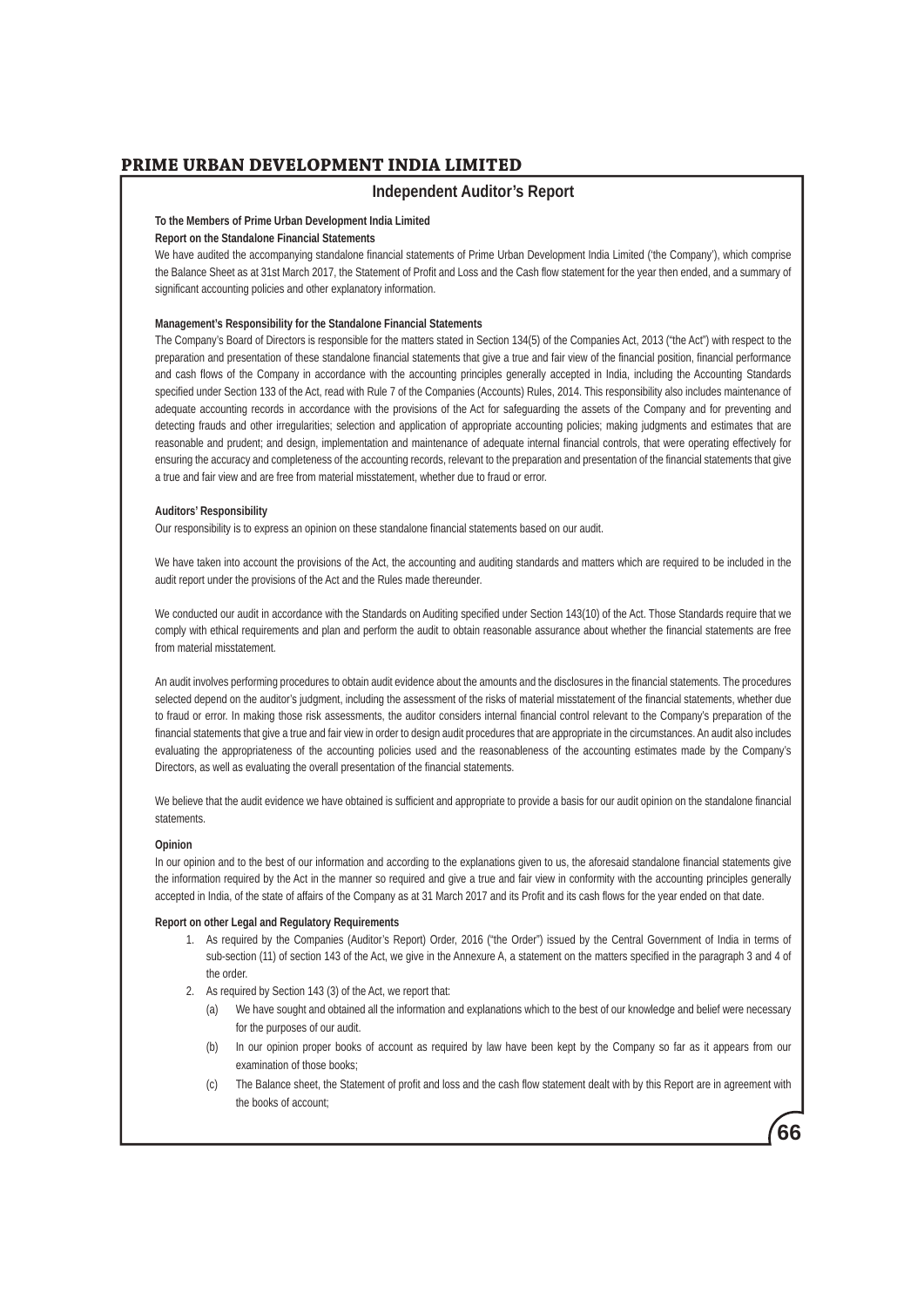| (d)                               |       | In our opinion, the aforesaid Standalone financial statements comply with the Accounting Standards specified under Section 133 of the<br>Act, read with Rule 7 of the Companies (Accounts) Rules, 2014;                                                                                                                                                            |
|-----------------------------------|-------|--------------------------------------------------------------------------------------------------------------------------------------------------------------------------------------------------------------------------------------------------------------------------------------------------------------------------------------------------------------------|
| (e)                               |       | On the basis of the written representations received from the directors as on 31 March 2017 taken on record by the Board of Directors,<br>none of the directors is disqualified as on 31 March 2017 from being appointed as a director in terms of Section 164 (2) of the Act;                                                                                     |
| (f)                               |       | With respect to the adequacy of the internal financial controls over financial reporting of the Company and the operating effectiveness<br>of such controls, refer to our separate report in "Annexure B"; and                                                                                                                                                     |
| (g)                               |       | With respect to the other matters to be included in the Auditor's Report in accordance with Rule 11 of the Companies (Audit and<br>Auditors) Rules, 2014, in our opinion and to the best of our information and according to the explanations given to us:                                                                                                         |
|                                   | (i)   | The Company has disclosed the impact of pending litigations on its financial position in its financial statements - Refer Note<br>17.01 to the standalone financial statements;                                                                                                                                                                                    |
|                                   | (ii)  | In our opinion and as per the information and explanations provides to us, the Company has not entered into any long-term<br>contracts including derivative contracts, requiring provision under applicable laws or accounting standards, for material<br>foreseeable losses, and                                                                                  |
|                                   | (iii) | There has been no delay in transferring amounts, required to be transferred, to the Investor Education and Protection Fund by<br>the Company.                                                                                                                                                                                                                      |
|                                   | (iv)  | The company has provided requisite disclosure in its standalone financial statements as to holdings as well as dealings in<br>Specified Bank Notes during the period from 8th November, 2016 to 30th December, 2016 and these are in accordance with the<br>books of accounts maintained by the Company - Refer Note 17.15 to the standalone financial statements. |
|                                   |       |                                                                                                                                                                                                                                                                                                                                                                    |
|                                   |       | For M.S.Jagannathan & Visvanathan<br><b>Chartered Accountants</b><br><b>ICAI FRN 001209S</b>                                                                                                                                                                                                                                                                       |
| Place: Mumbai<br>Date: 24/05/2017 |       | N.Rajesh<br>Partner<br>Membership No.212417                                                                                                                                                                                                                                                                                                                        |
|                                   |       |                                                                                                                                                                                                                                                                                                                                                                    |
|                                   |       |                                                                                                                                                                                                                                                                                                                                                                    |
|                                   |       |                                                                                                                                                                                                                                                                                                                                                                    |
|                                   |       |                                                                                                                                                                                                                                                                                                                                                                    |
|                                   |       |                                                                                                                                                                                                                                                                                                                                                                    |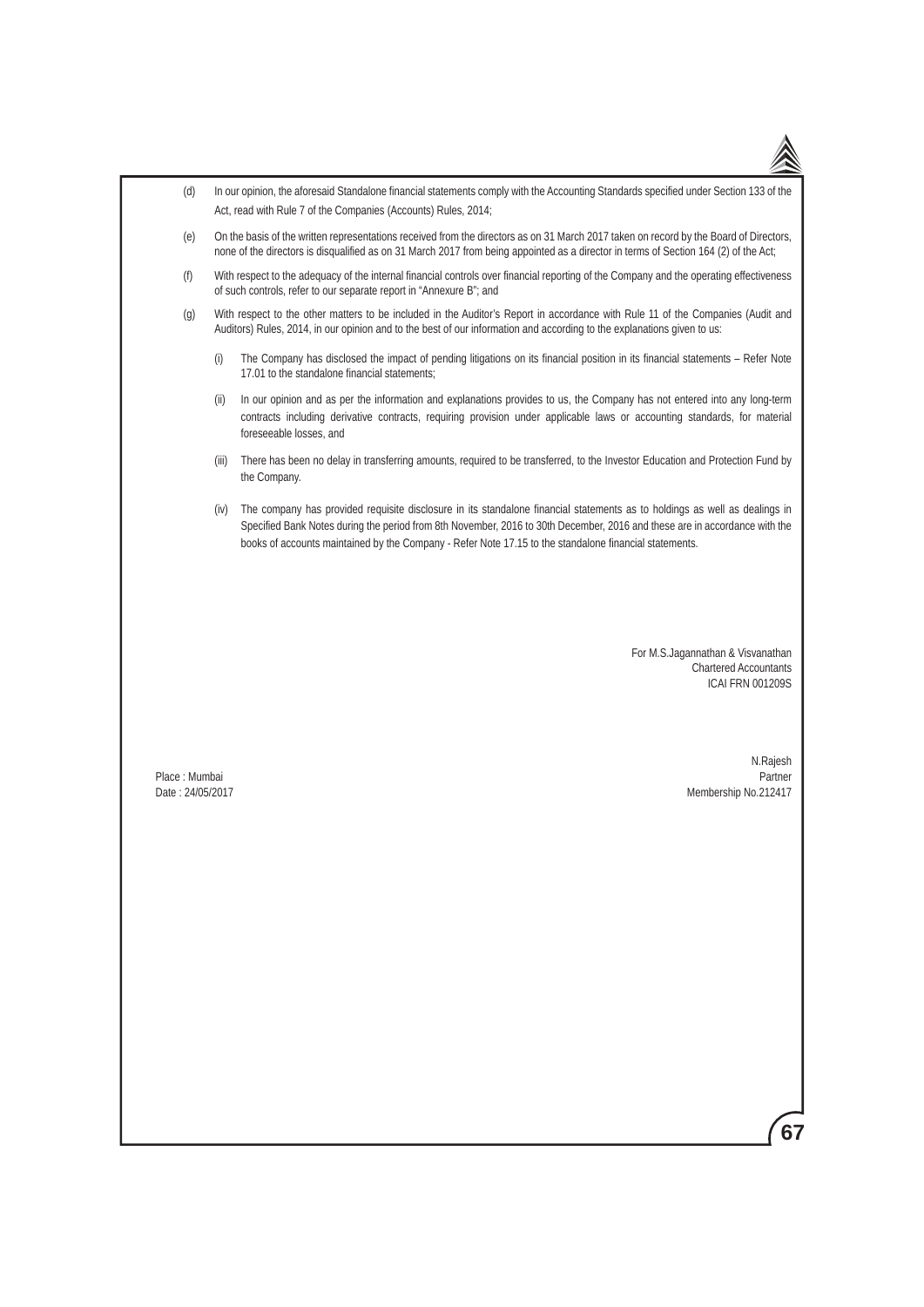#### **Annexure - A to the Independent Auditors' Report**

**The Annexure referred to in Independent Auditors' Report to the members of the Company on the standalone financial statements for the year ended 31 March 2017, we report that:**

- (i) (a) The Company has maintained proper records showing full particulars including quantitative details and situation of fixed assets.
	- (b) The Company has a regular programme of physical verification of its fixed assets by which fixed assets are verified in a phased manner which in our opinion, is reasonable, having regard to the size of the Company and the nature of its assets and no material discrepancies were noted on such verification.
	- (c) According to the information and explanations given to us and on the basis of our examination of the records of the Company, the title deeds of immovable properties are held in the name of the Company.
- (ii) During the year, Inventories has been physically verified by the Management and there were no material discrepancies were noticed during such verification.
- (iii) As informed to us, during the year the company has not granted any loans, secured or unsecured to companies, firms or other parties covered in the register maintained under section 189 of the Companies Act.
- (iv) In our opinion and according to the information and explanations given to us, the Company has complied with the provisions of section 185 and 186 of the Act, with respect to the loans and investments made.
- (v) The Company has not accepted any deposits from the public.
- $\overline{v}$  We have broadly reviewed the books of account maintained by the Company pursuant to sub-section (1) of Section 148 of the Companies Act, and are of the opinion that prima facie, the prescribed accounts and records have been made and maintained.
- (vii) (a) According to the information and explanations given to us and on the basis of our examination of the records of the Company, amounts deducted/ accrued in the books of account in respect of undisputed statutory dues including provident fund, employees state insurance, income-tax, sales tax, value added tax, duty of customs, service tax, cess and other material statutory dues have been regularly deposited during the year by the Company with the appropriate authorities.

As explained to us, the Company did not have any dues on account of duty of excise.

 According to the information and explanations given to us, no undisputed amounts payable in respect of provident fund, employees state insurance, income tax, sales tax, value added tax, duty of customs, service tax, cess and other material statutory dues were in arrears as at 31 March 2017 for a period of more than six months from the date they became payable.

 (b) According to the information and explanations given to us, there are following dues of which have not been deposited on account of dispute and the same being contested by the Company:

| Name of the<br>statute  | Nature of dues           | Amount<br>Rupees in<br>lakhs | Period to which<br>the amount<br>relates | Forum where<br>dispute is<br>pending |
|-------------------------|--------------------------|------------------------------|------------------------------------------|--------------------------------------|
| Income Tax Act,<br>1961 | Income Tax               | 535.61                       | A.Y 2009-10                              | Hon'ble High<br>Court of Madras      |
| <b>CST Act, 1956</b>    | <b>Central Sales Tax</b> | 4.67                         | F.Y. 1993-94                             | Sales Tax<br>Appellate<br>Tribunal   |

(viii) During the year, Company has not defaulted in repayment of dues to Banks/financial institutions.

(ix) The Company did not raise any money by way of initial public offer or further public offer (including debt instruments) and term loans during the year. Accordingly, paragraph 3 (ix) of the Order is not applicable.

- (xi) According to the information and explanations give to us and based on our examination of the records of the Company, the Company has paid/provided for managerial remuneration in accordance with the requisite approvals mandated by the provisions of section 197 read with Schedule V to the Act.
- (xii) In our opinion and according to the information and explanations given to us, the Company is not a nidhi company. Accordingly, paragraph 3(xii) of the Order is not applicable.
- (xiii) According to the information and explanations given to us and based on our examination of the records of the Company, transactions with the related parties are in compliance with sections 177 and 188 of the Act where applicable and details of such transactions have been disclosed in the financial statements as required by the applicable accounting standards.
- (xiv) According to the information and explanations give to us and based on our examination of the records of the Company, the Company has not made any preferential allotment or private placement of shares or fully or partly convertible debentures during the year.
- (xv) According to the information and explanations given to us and based on our examination of the records of the Company, the Company has not entered into non-cash transactions with directors or persons connected with them. Accordingly, paragraph 3(xv) of the Order is not applicable.
- (xvi) The Company is not required to be registered under section 45-IA of the Reserve Bank of India Act 1934.

For M.S.Jagannathan& Visvanathan Chartered Accountants ICAI FRN 001209S

Place: Mumbai Partner Date : 24/05/2017 M.No.212417

N.Rajesh



<sup>(</sup>x) According to the information and explanations given to us, no material fraud by the Company or on the Company by its officers or employees has been noticed or reported during the course of our audit.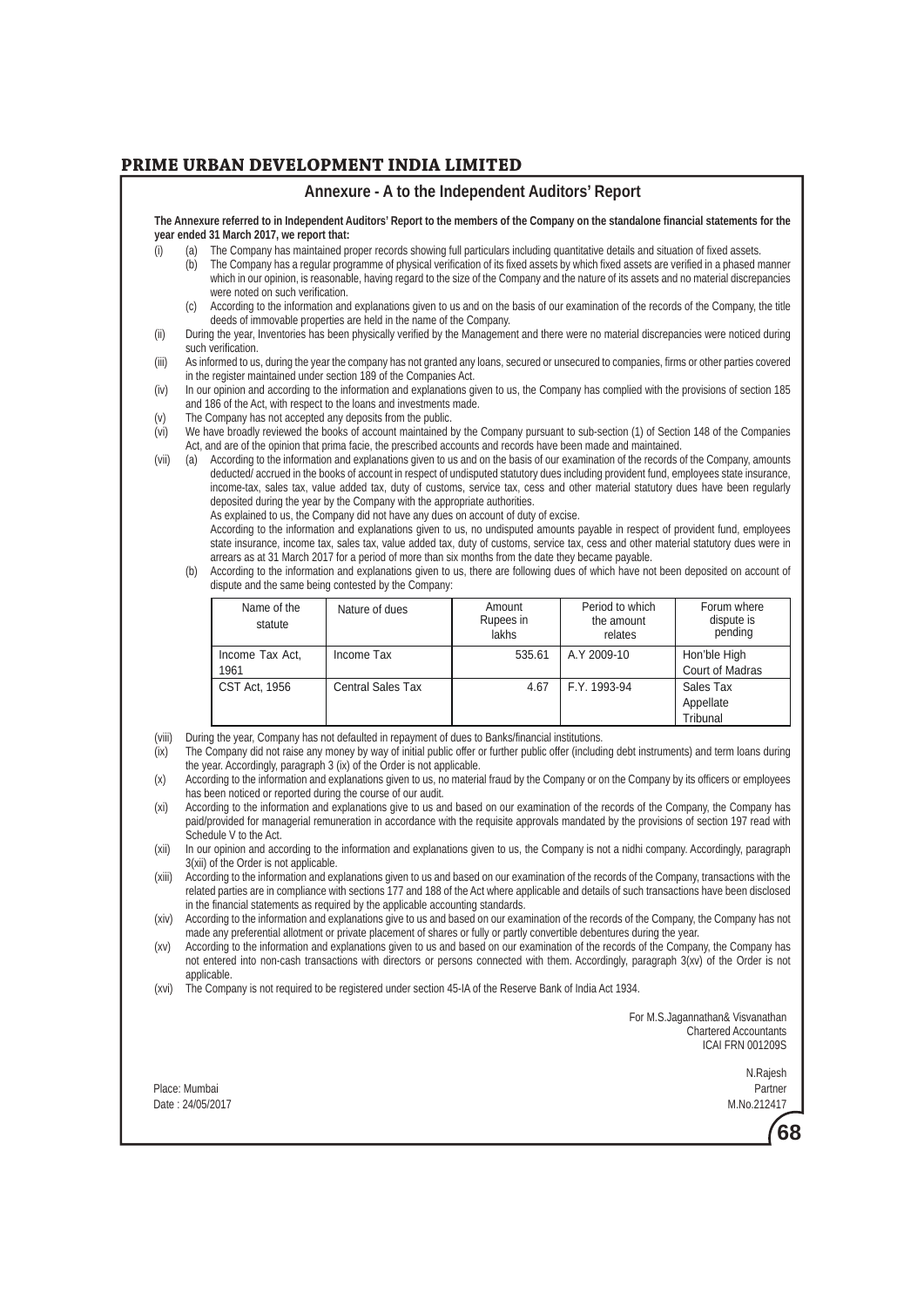### **Annexure - B to the Independent Auditors' Report**

#### **Report on the Internal Financial Controls under Clause (i) of Sub-section 3 of Section 143 of the Companies Act, 2013 ("the Act")**

We have audited the internal financial controls over financial reporting of Prime Urban Development India Limited ("the Company") as on 31 March 2017 in conjunction with our audit of the standalone financial statements of the Company for the year ended on that date.

#### **Management's Responsibility for Internal Financial Controls**

The Company's management is responsible for establishing and maintaining internal financial controls based on the internal control over financial reporting criteria established by the Company considering the essential components of internal control stated in the Guidance Note on Audit of Internal Financial Controls over Financial Reporting issued by the Institute of Chartered Accountants of India ('ICAI'). These responsibilities include the design, implementation and maintenance of adequate internal financial controls that were operating effectively for ensuring the orderly and efficient conduct of its business, including adherence to company's policies, the safeguarding of its assets, the prevention and detection of frauds and errors, the accuracy and completeness of the accounting records, and the timely preparation of reliable financial information, as required under the Companies Act, 2013.

#### **Auditors' Responsibility**

Our responsibility is to express an opinion on the Company's internal financial controls over financial reporting based on our audit. We conducted our audit in accordance with the Guidance Note on Audit of Internal Financial Controls over Financial Reporting (the "Guidance Note") and the Standards on Auditing, issued by ICAI and deemed to be prescribed under section 143(10) of the Companies Act, 2013, to the extent applicable to an audit of internal financial controls, both applicable to an audit of Internal Financial Controls and, both issued by the Institute of Chartered Accountants of India. Those Standards and the Guidance Note require that we comply with ethical requirements and plan and perform the audit to obtain reasonable assurance about whether adequate internal financial controls over financial reporting was established and maintained and if such controls operated effectively in all material respects.

Our audit involves performing procedures to obtain audit evidence about the adequacy of the internal financial controls system over financial reporting and their operating effectiveness. Our audit of internal financial controls over financial reporting included obtaining an understanding of internal financial controls over financial reporting, assessing the risk that a material weakness exists, and testing and evaluating the design and operating effectiveness of internal control based on the assessed risk. The procedures selected depend on the auditor's judgment, including the assessment of the risks of material misstatement of the financial statements, whether due to fraud or error.

We believe that the audit evidence we have obtained is sufficient and appropriate to provide a basis for our audit opinion on the Company's internal financial controls system over financial reporting.

#### **Meaning of Internal Financial Controls over Financial Reporting**

A company's internal financial control over financial reporting is a process designed to provide reasonable assurance regarding the reliability of financial reporting and the preparation of financial statements for external purposes in accordance with generally accepted accounting principles. A company's internal financial control over financial reporting includes those policies and procedures that

- (1) pertain to the maintenance of records that, in reasonable detail, accurately and fairly reflect the transactions and dispositions of the assets of the company;
- (2) provide reasonable assurance that transactions are recorded as necessary to permit preparation of financial statements in accordance with generally accepted accounting principles, and that receipts and expenditures of the company are being made only in accordance with authorisations of management and directors of the company; and
- (3) provide reasonable assurance regarding prevention or timely detection of unauthorised acquisition, use, or disposition of the company's assets that could have a material effect on the financial statements.

#### **Inherent Limitations of Internal Financial Controls over Financial Reporting**

Because of the inherent limitations of internal financial controls over financial reporting, including the possibility of collusion or improper management override of controls, material misstatements due to error or fraud may occur and not be detected. Also, projections of any evaluation of the internal financial controls over financial reporting to future periods are subject to the risk that the internal financial control over financial reporting may become inadequate because of changes in conditions, or that the degree of compliance with the policies or procedures may deteriorate.

#### **Opinion**

In our opinion, the Company has, in all material respects, an adequate internal financial controls system over financial reporting and such internal financial controls over financial reporting were operating effectively as on 31 March 2017, based on the internal control over financial reporting criteria established by the Company considering the essential components of internal control stated in the Guidance Note on Audit of Internal Financial Controls over Financial Reporting issued by the Institute of Chartered Accountants of India.

> For M.S.Jagannathan& Visvanathan Chartered Accountants ICAI FRN 001209S

Place: Mumbai Partner Date : 24/05/2017 M.No.212417

N.Rajesh

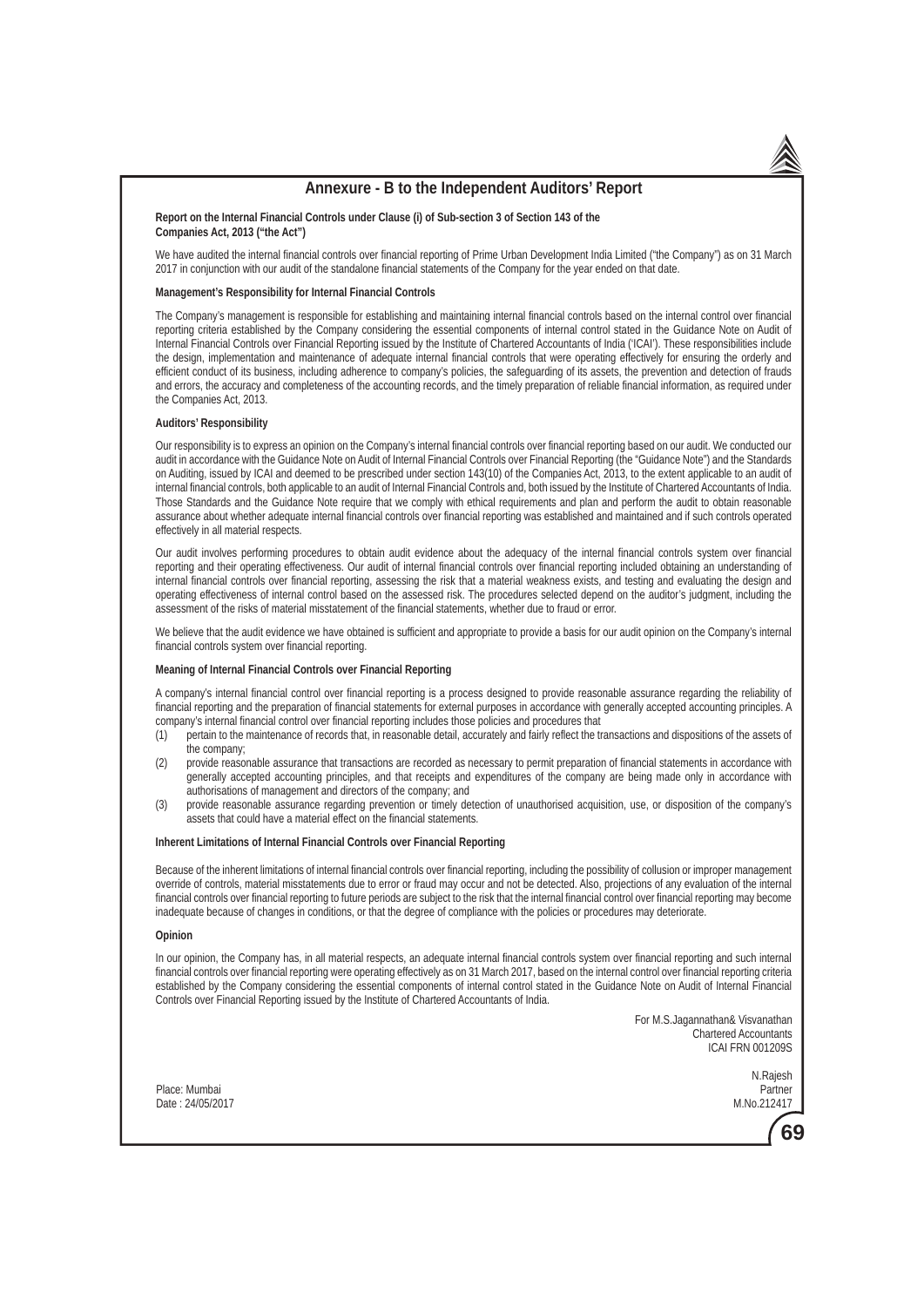|                  |                                                               | <b>BALANCE SHEET</b>              |                                | $\overline{\mathbf{z}}$ in Lacs       |
|------------------|---------------------------------------------------------------|-----------------------------------|--------------------------------|---------------------------------------|
|                  | <b>Particulars</b>                                            | <b>Note</b>                       | As at<br>31st March, 2017      | As at<br>31st March, 2016             |
| L.               | <b>EQUITY AND LIABILITIES</b>                                 |                                   |                                |                                       |
|                  | (1) Shareholders' Funds                                       |                                   |                                |                                       |
|                  | (a) Share Capital                                             | 2                                 | 532.87                         | 532.87                                |
|                  | (b) Reserves and Surplus                                      | 3                                 | 2,529.68                       | 4,300.89                              |
|                  |                                                               |                                   | 3,062.55                       | 4,833.76                              |
|                  | <b>Non-current liabilities</b><br>(2)                         | 4                                 |                                |                                       |
|                  | (a) Long-term borrowings                                      |                                   | 554.60                         | 581.36                                |
|                  | (b) Other Long term liabilities                               |                                   | 1,270.11                       | 1,270.11                              |
|                  | (3) Current liabilities                                       | 5                                 | 1,824.71                       | 1,851.47                              |
|                  | (a) Short-term borrowings                                     |                                   | 479.51                         | 152.58                                |
|                  | (b) Trade payables                                            |                                   | 285.02                         | 216.35                                |
|                  | (c) Other Current liabilities                                 |                                   | 67.05                          | 81.40                                 |
|                  | (d) Short-term provisions                                     |                                   | 242.62                         | 305.93                                |
|                  | Total                                                         |                                   | 1,074.20<br>5,961.46           | 756.26<br>7,441.49                    |
| Ш.               | <b>ASSETS</b>                                                 |                                   |                                |                                       |
|                  | (1) Non-current assets                                        | 6                                 |                                |                                       |
|                  | (a) Fixed assets                                              |                                   |                                |                                       |
|                  | (i) Tangible assets                                           |                                   | 889.17                         | 3,170.43                              |
|                  | (ii) Capital Work in progress<br>Sub-total -(a)               |                                   | 45.63<br>934.80                | 3,170.43                              |
|                  | (b) Non-current investments                                   |                                   | 731.43                         | 730.83                                |
|                  | (c) Long-term loans and advances                              |                                   | 204.40                         | 161.47                                |
|                  | Sub-total -(b)                                                |                                   | 935.83                         | 892.30                                |
|                  | Total $(a) + (b)$                                             | $\overline{7}$                    | 1,870.63                       | 4,062.73                              |
|                  | (2) Current assets<br>(a) Current investments                 |                                   | 201.76                         |                                       |
|                  | (b) Inventories                                               |                                   | 1,207.74                       | 1,164.49                              |
|                  | (c) Trade receivables                                         |                                   | 516.71                         | 10.41                                 |
|                  | (d) Cash and Bank balance                                     |                                   | 59.80                          | 58.30                                 |
|                  | (e) Short-term loans and advances<br>(f) Other current assets |                                   | 2,085.98<br>18.84              | 2,123.95<br>21.61                     |
|                  |                                                               |                                   | 4,090.83                       | 3,378.76                              |
|                  | Total                                                         |                                   | 5,961.46                       | 7,441.49                              |
|                  | <b>Significant Accounting Policies</b>                        | 1                                 |                                |                                       |
|                  | Additional information to financial statements                | 17                                |                                |                                       |
|                  |                                                               |                                   |                                |                                       |
|                  | As per our report of even date attached                       |                                   | For and on behalf of the Board |                                       |
|                  | For M.S.Jagannathan & Visvanathan                             |                                   |                                |                                       |
|                  | <b>Chartered Accountants</b>                                  |                                   |                                |                                       |
| FRN 001209S      |                                                               |                                   |                                |                                       |
|                  |                                                               | Manoj Kumar Patodia               | <b>Purusottam Das Patodia</b>  |                                       |
| N.Rajesh         |                                                               | Vice Chairman & Managing Director | Chairman & Managing Director   |                                       |
|                  | Partner M.No.212417                                           |                                   |                                |                                       |
| Place: Mumbai    |                                                               | S.Udayananda                      | <b>Krunal Shah</b>             |                                       |
|                  |                                                               |                                   |                                | Sr.Manager(Legal) & Company Secretary |
| Date: 24.05.2017 |                                                               | DGM(Finance) and CFO              |                                |                                       |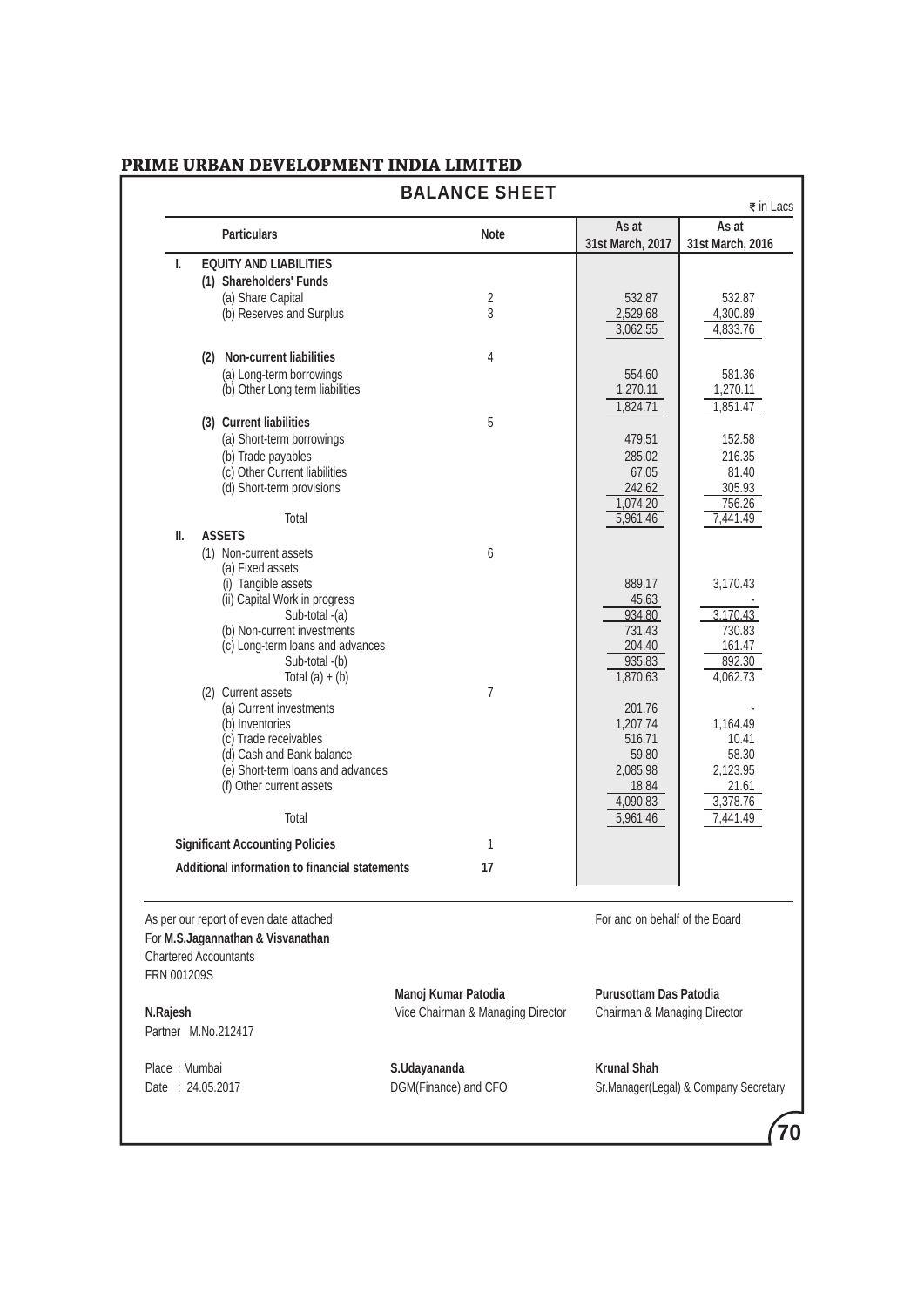| <b>STATEMENT OF PROFIT AND LOSS</b><br>$\overline{\mathbf{z}}$ in Lacs |                                                                                                              |                                   |             |                                       |                                       |  |
|------------------------------------------------------------------------|--------------------------------------------------------------------------------------------------------------|-----------------------------------|-------------|---------------------------------------|---------------------------------------|--|
|                                                                        | <b>Particulars</b>                                                                                           |                                   | <b>Note</b> | <b>Year Ended</b><br>31st March, 2017 | <b>Year Ended</b><br>31st March, 2016 |  |
| <b>Income</b>                                                          |                                                                                                              |                                   |             |                                       |                                       |  |
| 1                                                                      | Revenue from operations                                                                                      |                                   | 8           | 5,266.06                              | 6,973.63                              |  |
| $\overline{2}$                                                         | Other income                                                                                                 |                                   | 9           | 122.22                                | 97.77                                 |  |
| 3                                                                      | Total Revenue $(1 + 2)$                                                                                      |                                   |             | 5,388.28                              | 7,071.40                              |  |
| 4                                                                      | <b>Expenses</b>                                                                                              |                                   |             |                                       |                                       |  |
|                                                                        | (a) Cost of Land sold                                                                                        |                                   | 10          | 38.26                                 |                                       |  |
|                                                                        | (a) Purchases of Stock-in-Trade                                                                              |                                   | 11          | 3,166.19                              | 3,331.16                              |  |
|                                                                        | (b) Changes in inventories of finished goods and Stock-in-trade                                              |                                   | 12          | (81.51)                               | 156.51                                |  |
|                                                                        | (c) Employee benefit expenses                                                                                |                                   | 13          | 262.82                                | 255.97                                |  |
|                                                                        | (d) Finance cost                                                                                             |                                   | 14          | 57.76                                 | 211.97                                |  |
|                                                                        | (e) Depreciation and amortisation expenses                                                                   |                                   |             | 32.15                                 | 27.62                                 |  |
|                                                                        | (f) Other expenses                                                                                           |                                   | 15          | 655.25                                | 705.50                                |  |
|                                                                        | Total expenses (a to g)                                                                                      |                                   |             | 4,130.92                              | 4,688.73                              |  |
| 5                                                                      | Profit before exceptional and extraordinary items and tax                                                    |                                   |             | 1,257.36                              | 2,382.67                              |  |
| 6                                                                      | Exceptional expenses                                                                                         |                                   | 16          |                                       | (555.55)                              |  |
| $\overline{7}$                                                         | Profit before extraordinary items and tax                                                                    |                                   |             | 1,257.36                              | 1,827.12                              |  |
| 8                                                                      | Extraordinary items                                                                                          |                                   |             |                                       |                                       |  |
| 9                                                                      | <b>Profit Before Tax</b>                                                                                     |                                   |             | 1,257.36                              | 1,827.12                              |  |
| 10                                                                     |                                                                                                              |                                   |             |                                       |                                       |  |
|                                                                        | Tax expense :                                                                                                |                                   |             |                                       |                                       |  |
|                                                                        | (a) Current Tax                                                                                              |                                   |             | (282.50)                              | (369.52)                              |  |
|                                                                        | (b) Mat Credit entitlement for the year net of reversal for earlier year                                     |                                   |             | 0.16                                  | (3.46)                                |  |
| 11                                                                     | Profit for the year from continuing operations                                                               |                                   |             | 975.02                                | 1,454.14                              |  |
| 12                                                                     | <b>Earnings Per Equity Share:</b>                                                                            |                                   |             |                                       |                                       |  |
|                                                                        | Basic/Diluted Earnings Per Share before exceptional/extraordinary items                                      |                                   |             | 3.66                                  | 7.54                                  |  |
|                                                                        | Basic/Diluted Earnings Per Share after exceptional/extraordinay items<br>(Face value of Rs. 2 each)          |                                   |             | 3.66                                  | 5.46                                  |  |
|                                                                        |                                                                                                              |                                   |             |                                       |                                       |  |
|                                                                        | <b>Significant Accounting Policies</b><br>Additional information to financial statements                     |                                   | 1<br>17     |                                       |                                       |  |
|                                                                        |                                                                                                              |                                   |             |                                       |                                       |  |
| FRN 001209S                                                            | As per our report of even date attached<br>For M.S.Jagannathan & Visvanathan<br><b>Chartered Accountants</b> |                                   |             |                                       | For and on behalf of the Board        |  |
|                                                                        |                                                                                                              | Manoj Kumar Patodia               |             | <b>Purusottam Das Patodia</b>         |                                       |  |
| N.Rajesh                                                               |                                                                                                              | Vice Chairman & Managing Director |             |                                       | Chairman & Managing Director          |  |
|                                                                        | Partner M.No.212417                                                                                          |                                   |             |                                       |                                       |  |
|                                                                        |                                                                                                              |                                   |             |                                       |                                       |  |
|                                                                        | Place: Mumbai                                                                                                | S.Udayananda                      |             | <b>Krunal Shah</b>                    |                                       |  |
|                                                                        | Date: 24.05.2017                                                                                             | DGM(Finance) and CFO              |             |                                       | Sr.Manager(Legal) & Company Secretary |  |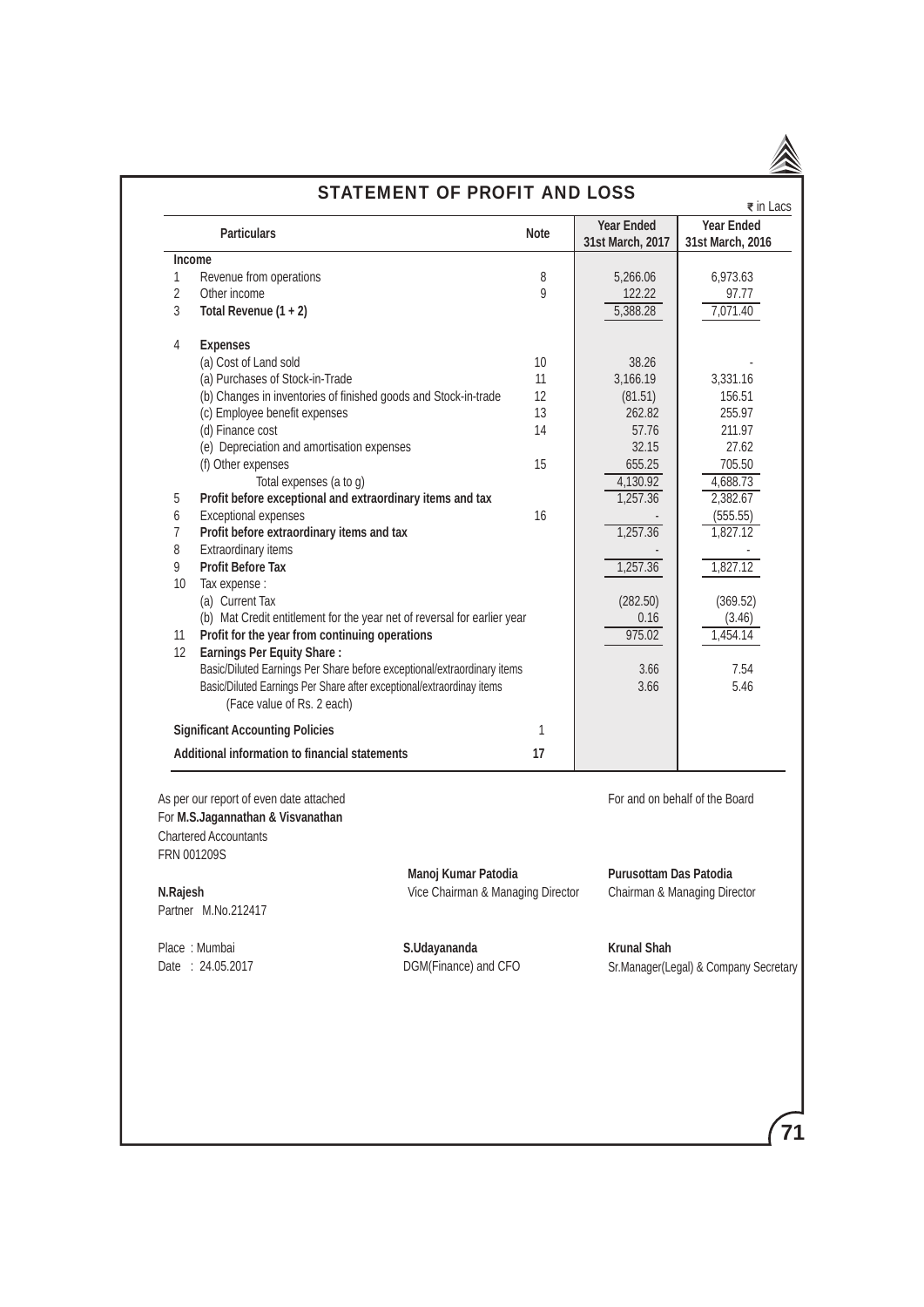| <b>Particulars</b>                                                                                                      |                                   | <b>Year Ended</b>             | <b>Year Ended</b>              |
|-------------------------------------------------------------------------------------------------------------------------|-----------------------------------|-------------------------------|--------------------------------|
|                                                                                                                         |                                   | 31st March, 2017              | 31st March, 2016               |
| A. Cash Flow from Operating Activities                                                                                  |                                   |                               |                                |
| Net Profit before tax and extra ordinary items                                                                          |                                   | 1,257.36                      | 2,382.67                       |
| Adjustments for:                                                                                                        |                                   |                               |                                |
| Depreciation                                                                                                            |                                   | 32.15                         | 27.62                          |
| (Profit) / Loss on sale of tangible assets (net)                                                                        |                                   |                               | (4.78)                         |
| Interest income                                                                                                         |                                   | (110.66)                      | (18.38)                        |
| Provision for Dividend and tax thereto                                                                                  |                                   | (128.27)                      | (128.27)                       |
| <b>Finance Cost</b>                                                                                                     |                                   | 57.76                         | 211.97                         |
| OPERATING PROFIT BEFORE WORKING CAPITAL CHANGES                                                                         |                                   | 1,108.34                      | 2,470.83                       |
| Changes in Working Capital:                                                                                             |                                   |                               |                                |
| Increase / (Decrease) in trade payables                                                                                 |                                   | 68.66                         | (88.93)                        |
| Increase / (Decrease) in provisions                                                                                     |                                   | (0.00)                        | (65.59)                        |
| Increase / (Decrease) in other current liabilities                                                                      |                                   | (77.67)                       | 41.62                          |
| Increase / (Decrease) in Short Term Borrowings                                                                          |                                   | 326.94                        | (1,816.73)                     |
| (Increase) / Decrease in trade receivables                                                                              |                                   | (506.30)                      | 584.58                         |
| (Increase) / Decrease in inventories                                                                                    |                                   | (43.25)                       | 197.17                         |
| (Increase) / Decrease in margin money and unpaid dividend                                                               |                                   | (3.91)                        | 1.92                           |
| (Increase) / Decrease in Short Term loans and advances                                                                  |                                   | 37.97                         | (636.69)                       |
| (Increase) / Decrease in other current assets                                                                           |                                   | 2.77                          | 584.92                         |
| (Increase) / Decrease in Long Term loans and advances                                                                   |                                   | 0.00                          | (0.65)                         |
| <b>Cash Generated from Operations</b>                                                                                   |                                   | 913.55                        | 1,272.45                       |
| Taxes paid (net of refunds)                                                                                             |                                   | (325.27)                      | (391.94)                       |
| Net cash generated from operations before exceptional items                                                             |                                   | 588.28                        | 880.51                         |
| <b>Exceptional items</b>                                                                                                |                                   |                               | (555.55)                       |
| Net cash generated from operating activities                                                                            |                                   | 588.28                        | 324.96                         |
| B. Cash flow from Investing Activities:                                                                                 |                                   |                               |                                |
| Purchase of tangible/intangible assets                                                                                  |                                   | (414.96)                      | (176.87)                       |
| Sale of tangible/intangible assets                                                                                      |                                   | 0.49                          | 6.23                           |
| Interest received                                                                                                       |                                   | 110.66                        | 18.38                          |
| Sale/ (Purchase) of non-current investments                                                                             |                                   | (202.36)                      | 5.79                           |
| Net cash from investing activities                                                                                      |                                   | (506.17)                      | (146.47)                       |
| C. Cash flow from Financing Activities                                                                                  |                                   |                               |                                |
| <b>Finance Cost</b>                                                                                                     |                                   | (57.76)                       | (211.98)                       |
| Proceeds from Long Term borrowings                                                                                      |                                   | (26.76)                       | 41.49                          |
| Net cash used in Financing Activities                                                                                   |                                   | (84.52)                       | (170.49)                       |
| Net increase in cash and Cash equivalants                                                                               |                                   | (2.41)                        | 8.00                           |
| Cash and Bank balances at the beginning of the year                                                                     |                                   | 48.69                         | 40.69                          |
| Cash and Bank balances at the end of the year<br>Reconciliation of Cash and Bank balances with the Balance sheet        |                                   | 46.28                         | 48.69                          |
| Cash and Bank balance as per Balance Sheet                                                                              |                                   | 59.80                         | 58.30                          |
| Less: Bank Balances not considered as Cash and Cash equivalents                                                         |                                   |                               |                                |
| Margin Money Deposit                                                                                                    |                                   | 9.60                          | 9.61                           |
| Unpaid dividend                                                                                                         |                                   | 3.92                          |                                |
| Net Cash and Cash equivalents at the year end                                                                           |                                   | 46.28                         | 48.69                          |
| Note : The above cash flow statement prepared in indirect method as per accounting standard "AS-3 Cash Flow Statements" |                                   |                               |                                |
|                                                                                                                         |                                   |                               | For and on behalf of the Board |
| As per our report of even date attached                                                                                 |                                   |                               |                                |
| For M.S.Jagannathan & Visvanathan                                                                                       |                                   |                               |                                |
| <b>Chartered Accountants</b>                                                                                            |                                   |                               |                                |
| FRN 001209S                                                                                                             |                                   |                               |                                |
|                                                                                                                         | Manoj Kumar Patodia               | <b>Purusottam Das Patodia</b> |                                |
| N.Rajesh                                                                                                                | Vice Chairman & Managing Director | Chairman & Managing Director  |                                |
| Partner M.No.212417                                                                                                     |                                   |                               |                                |
|                                                                                                                         |                                   |                               |                                |
|                                                                                                                         |                                   | <b>Krunal Shah</b>            |                                |
| Place: Mumbai                                                                                                           | S.Udayananda                      |                               |                                |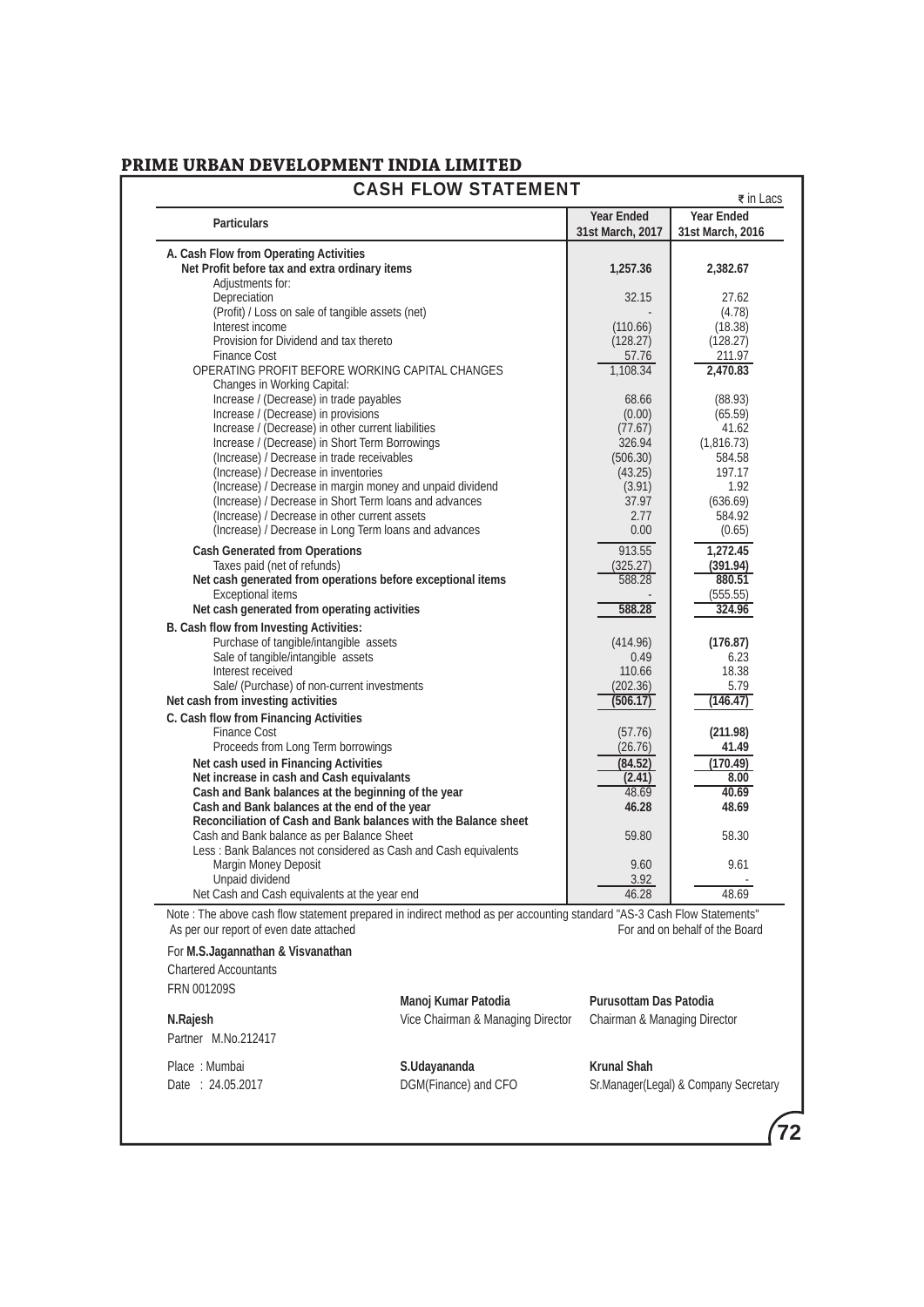#### **Note 1**

### **Significant Accounting Policies**

### **1. General:**

Accounts are prepared on historical cost (except Land at reinstated value) and on the accounting principles of a going concern. The income and expenditure are recognized on accrual basis except those with significant uncertainties.

#### **2. Fixed Asset:**

Fixed Assets (except Land) are stated at cost of acquisition or construction less depreciation. All costs relating to the acquisition and installation of fixed assets are capitalized and include borrowing costs directly attributable to construction or acquisition of fixed assets, up to the date the asset is put to use.

Land value is stated at Reinstated Value

### **3. Impairment of Assets :**

The Company assesses at each Balance Sheet date whether there is any indication that any asset/group of assets may be impaired. If any such indication exists, the carrying value of such assets is reduced to recoverable amount and the impairment loss is charged to Statement of Profit and Loss. If at Balance Sheet date, there is any indication that a previously assessed impairment loss no longer exists, then such loss is reversed and the asset is restated to that effect.

#### **4. Investments:**

Long-term investments are stated at cost less provision, if any, for diminution other than temporary in value.

### **5. Valuation of Inventories:**

- a. Cost of Materials is determined on specific identification method and other costs incurred in bringing the inventories to their present location and condition.
- b. Land areas transferred to stock-in-trade (land held for development) are valued at lower of cost (as re-valued on conversion to stock) and net realisable value.

### **6. Revenue Recognition:**

- **a) Real Estate projects:** Revenue from real estate projects is recognized when significant risks and rewards of ownership have been transferred and it is probable that the economic benefits will flow to the company. Losses expected in bringing a contract to completion are recognized in the income statement as soon as they are forecast.
- i) Sale of undivided share of land under group housing is recognized upon transfer of all significant risks and rewards of ownership as per terms of the contracts executed with the buyers and is net of all costs.
- ii) Revenue from executor firms/AOP in which the company is a partner member is recognized upon the said entity recognizing their respective revenues.
- iii) Revenue from contractual projects is recognized on the basis of completion of a physical proportion of the contract work based on executed agreements entered into by the company or by firms in which the company is a partner.
- iv) Revenue from sale of land and development rights is recognized upon transfer of all significant risks and rewards of ownership, no continuing management involvement and effective control are retained and the amount of revenue can be reliably measured. The transfer of risks and rewards vary depending on the individual terms of the contracts of sale.
- **b) Textile:** Product sales are exclusive of the excise duty, VAT, insurance and trade discounts.

#### **7. Borrowing Cost:**

Borrowing cost related to acquisition and construction of qualifying assets is capitalized as part of the cost of such asset up to the date when such asset is ready for its intended use. Other borrowing cost is charged to Statement of Profit and Loss.

#### **8. Depreciation:**

- a. Depreciation on fixed asses is provided on straight line method at the rates prescribed in Schedule II to the Companies Act 2013.
- b. Assets sold/discarded/demolished during the year, no depreciation is provided for.

#### **9. Employee benefits:**

Short term employee benefits including accrued liability for Leave Encashment (other than termination benefits) which are payable within 12 months after the end of the period in which the employees render service are paid/provided during the year as per the Rules of the Company.

#### **Defined Contribution Plans:**

Company's contributions paid/payable during the year to Provident and Family Pension Funds, Superannuation Fund (wherever opted) and Employees State Insurance are recognized in the Statement of Profit and Loss.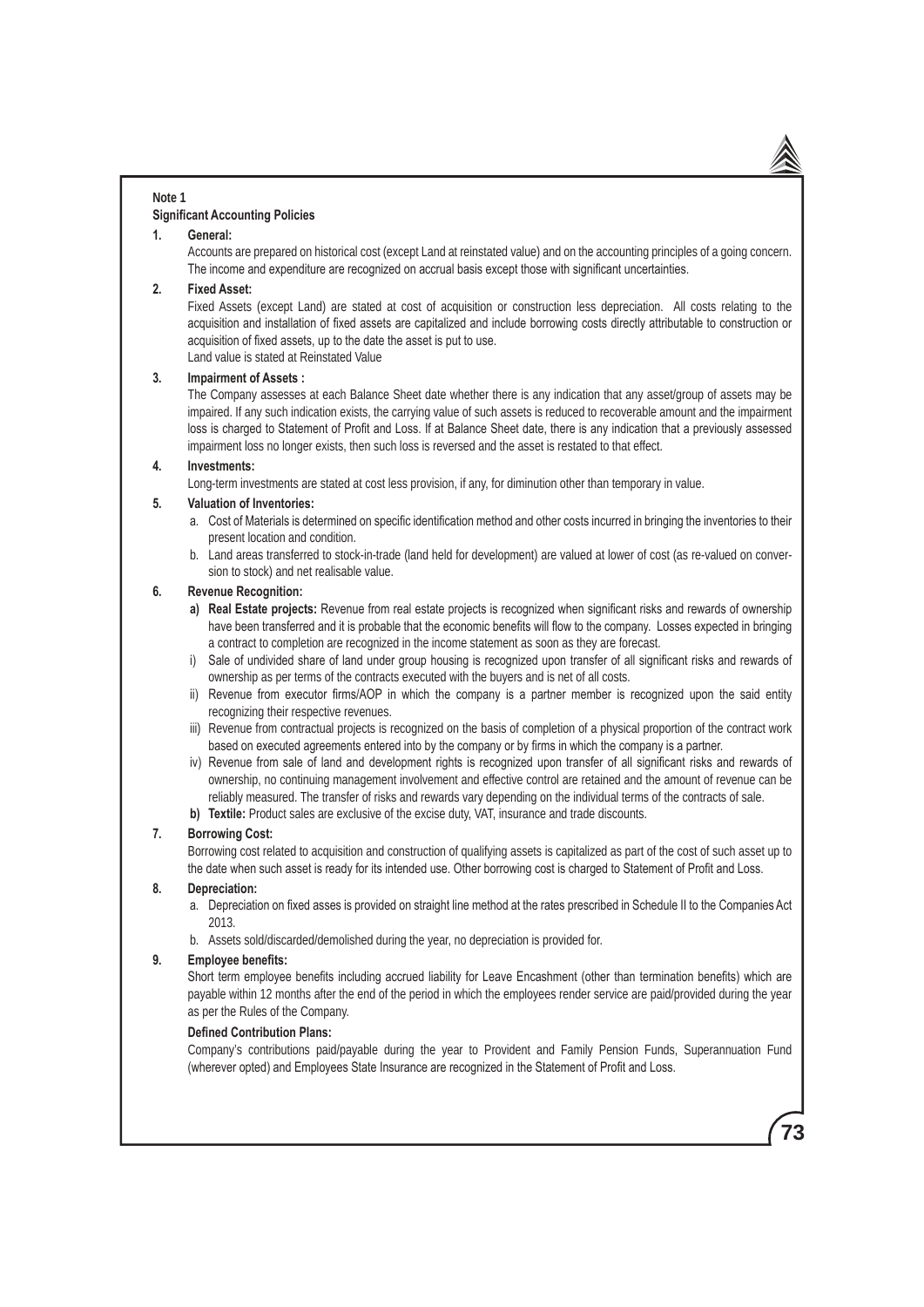### **Defined Benefit Plans:**

The Employees' Gratuity Fund Scheme covered by the Group Gratuity cum-Life Assurance Policy of LIC of India is a Defined Benefit Plan. The present value of obligation is determined based on actuarial valuation using Projected Unit Credit Method which recognizes each period of service as giving rise to additional amount of employees benefit entitlement and measures each unit separately to build up the final obligation.

### **10. Foreign Currency Transactions:**

- a. Export sales in foreign currency are accounted for at the exchange rate prevailing on the date of negotiation, where such sales are not covered by forward contracts. Outstanding export documents pending negotiation when not covered by foreign exchange forward contracts are accounted for at the prevailing conversion rates at the close of the year and the difference in actual realization of such documents is accounted for in foreign exchange fluctuation account to be credited/charged to the Statement of Profit and Loss in the year of realization.
- b. Foreign currency assets and liabilities are stated at the rate of exchange prevailing at the year-end and resultant gains/loses are recognized in the Statement of Profit and Loss. Exchange difference in respect of foreign exchange forward contracts (other than for acquisition of fixed assets) is recognized as income or expenses over the life of the contract.

#### **11. Taxation:**

- a) Provision for Current tax is made on the basis of estimated taxable income for the year or computed in accordance with the Income-Tax Act, 1961.
- b) Deferred tax on account of timing differences, between taxable income and accounting income is recognized using the tax rates and laws that have been substantively enacted as of the balance sheet date. Deferred tax assets are recognized to the extent there is reasonable certainty that these would be realized in future.

#### **12. Lease Rentals:**

Lease payments under an operating lease are recognized as an expense in the statement of Profit and Loss on the basis of time pattern of the Company's benefit.

#### **13. Contingent Liabilities:**

Contingent Liabilities are disclosed in the additional information to the financial statement and are determined based on the perception of the Management on the eventuality of the liability materiality, contingent thereto.

#### **14. Use of estimates:**

The preparation of financial statements in conformity with generally accepted accounting principles requires management to make estimates and assumptions that affect the reported amounts of assets and liabilities and the disclosures of contingent liabilities as at the date of the financial statement and reported amount of revenues and expenses during the reporting period. Actual results could differ from these estimates. Any revision to the estimates is recognized prospectively.

As per our report of even date annexed For and on behalf of the Board

**For M.S. Jagannathan & Visvanathan** Chartered Accountants **Manoj Kumar Patodia Purusottam Das Patodia**

Managing Director

FRN 001209S Vice Chairman and Chairman and Managing Director

**N. Rajesh**  Partner: M.No.212417

Place: Mumbai **S.Udayananda Krunal Shah**

Date : 24.05.2017 **DGM**(Finance) and CFO ST.Manager(Legal) & Company Secretary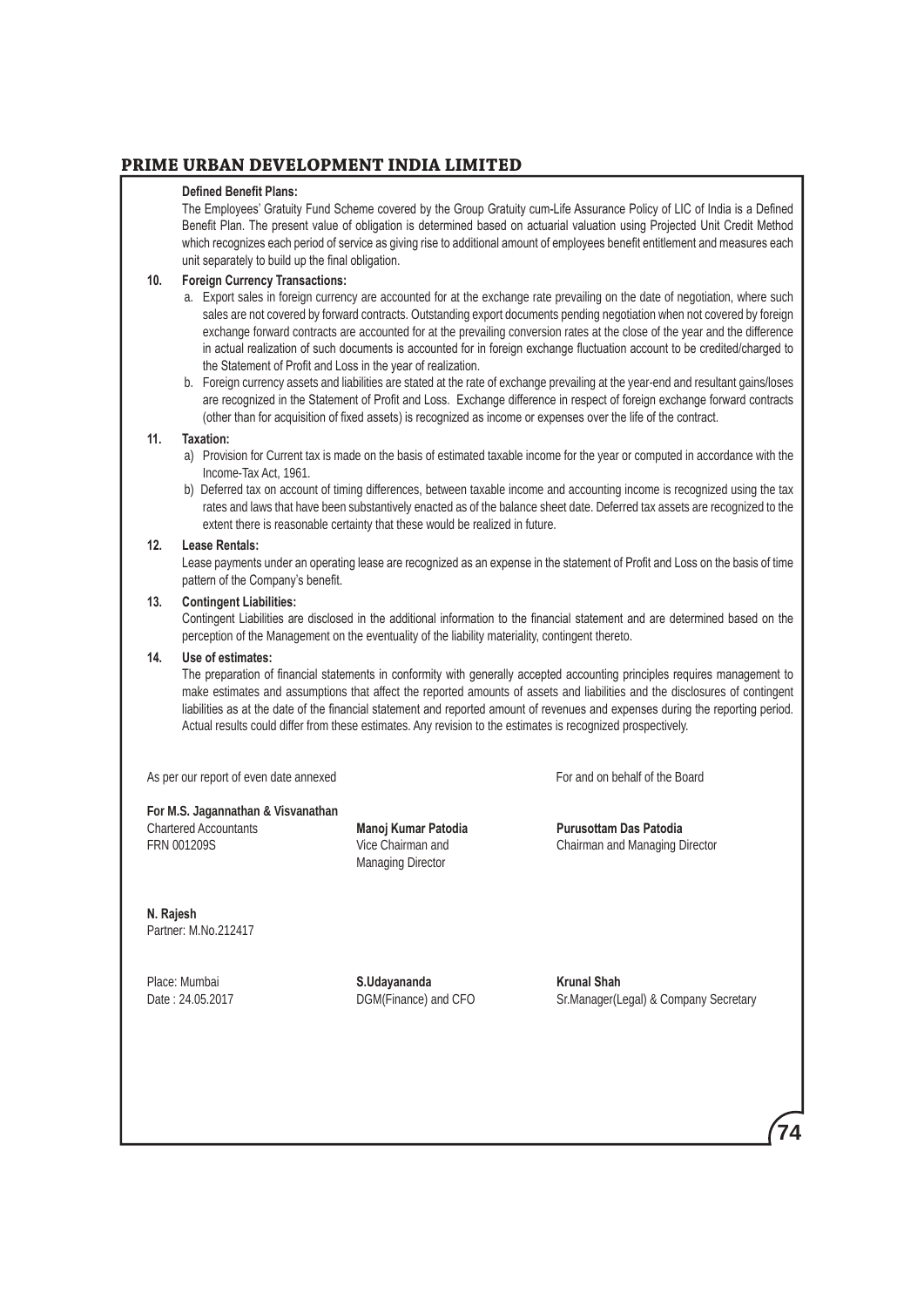

# Notes to the Financial Statements

**Note 2 : Share Capital**

|                          |                                                                                                                                        |                          | As at 31st March, 2016          |
|--------------------------|----------------------------------------------------------------------------------------------------------------------------------------|--------------------------|---------------------------------|
| Number                   | $\overline{\mathbf{z}}$ in lacs                                                                                                        | Number                   | $\overline{\mathbf{z}}$ in lacs |
| 6,25,00,000<br>7,50,000  | 1,250.00<br>750.00                                                                                                                     | 6,25,00,000<br>7,50,000  | 1,250.00<br>750.00              |
| 2,66,44,300              | 532.89                                                                                                                                 | 2,66,44,300              | 532.89                          |
| 2,66,43,600              | 532.87                                                                                                                                 | 2,66,43,600              | 532.87                          |
| 2,66,43,600              | 532.87                                                                                                                                 | 2,66,43,600              | 532.87                          |
|                          |                                                                                                                                        |                          |                                 |
| Number                   | Amount in lacs                                                                                                                         | Number                   | Amount in lacs                  |
| 2,66,43,600              | 532.87                                                                                                                                 | 2,66,43,600              | 532.87                          |
| 2,66,43,600              | 532.87                                                                                                                                 | 2,66,43,600              | 532.87                          |
|                          |                                                                                                                                        |                          |                                 |
| Number of<br>shares held | Percentage of<br>Holding                                                                                                               | Number of<br>shares held | Percentage of<br>Holding        |
| 56,60,655                | 21.25%                                                                                                                                 | 56,60,655                | 21.25%                          |
|                          |                                                                                                                                        |                          |                                 |
| 60,09,675                | 22.56%<br>Note 2(c) - The Company has only one class of equity shares having par value of Rs.2 per share. Each holder of equity shares | 60,09,675                | 22.56%                          |
|                          | Note 2(b) - Equity Shares of more than 5% of Equity Shares are held by :                                                               | As at 31st March, 2017   |                                 |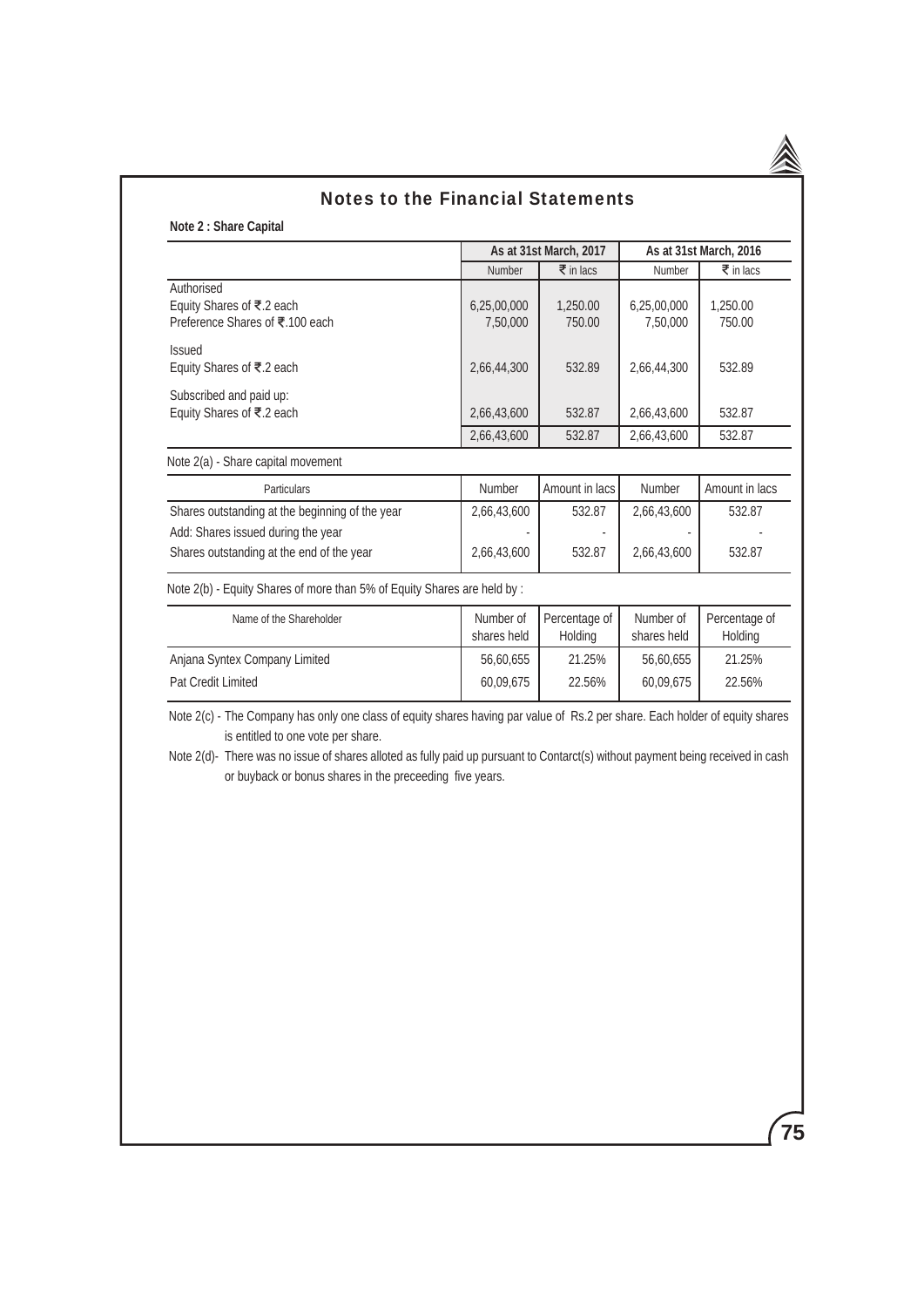|        | <b>Notes to the Financial Statements</b>                |                |                                            |                                          | $\overline{\mathbf{z}}$ in Lacs |
|--------|---------------------------------------------------------|----------------|--------------------------------------------|------------------------------------------|---------------------------------|
|        | <b>Particulars</b>                                      |                | As at<br>31st March, 2017                  |                                          | As at<br>31st March, 2016       |
| Note 3 |                                                         |                |                                            |                                          |                                 |
|        | <b>Reserve and Surplus</b>                              |                |                                            |                                          |                                 |
| (a)    | <b>General Reserve:</b>                                 |                |                                            |                                          |                                 |
|        | Beginning of the Year                                   |                | 1,250.71                                   |                                          | 2,252.14                        |
|        | Add: Transfer from Statement of Profit and Loss         |                | 700.00                                     |                                          | 1,900.00                        |
|        | Less: Transfer to Business Reconstruction Reserve       |                |                                            |                                          | (2,901.43)                      |
|        | End of the Year                                         |                | 1,950.71                                   |                                          | 1,250.71                        |
| (b)    | Securities Premium Reserve                              |                |                                            |                                          |                                 |
|        | Beginning of the Year                                   |                | 117.00                                     |                                          | 117.00                          |
|        | End of the Year                                         |                | 117.00                                     |                                          | 117.00                          |
|        | (c) Business Reconstruction Reserve :                   |                |                                            |                                          |                                 |
|        | Beginning of the year                                   |                | 2,903.97                                   |                                          | 11,628.67                       |
|        | Add: Transfer from General Reserve                      |                |                                            |                                          | 2,901.43                        |
|        | Less: Reduction due to a portion of land sold/Transfer  |                | (2,617.96)                                 |                                          | (11,626.13)                     |
|        | End of the Year                                         |                | 286.01                                     |                                          | 2,903.97                        |
|        | (d) Surplus/(Deficit) in Statement of Profit and Loss   |                |                                            |                                          |                                 |
|        | Beginning of the year                                   |                | 29.21                                      |                                          | 603.34                          |
|        | Add: Profit after Tax                                   |                | 975.02                                     |                                          | 1,454.14                        |
|        |                                                         |                | 1,004.23                                   |                                          | 2,057.48                        |
|        | Less: Dividend and dividend tax for the Year            |                | (128.27)                                   |                                          | (128.27)                        |
|        |                                                         |                | 875.96                                     |                                          | 1,929.21                        |
|        | Less: Transfer to General Reserve                       |                | (700.00)<br>175.96                         |                                          | (1,900.00)<br>29.21             |
|        | End of the year<br>Total                                |                | 2,529.68                                   |                                          | 4,300.89                        |
|        |                                                         |                |                                            |                                          |                                 |
|        | <b>Particulars</b>                                      | <b>Secured</b> | As at 31st March, 2017<br><b>Unsecured</b> | As at 31st March, 2016<br><b>Secured</b> | <b>Unsecured</b>                |
| Note 4 |                                                         |                |                                            |                                          |                                 |
|        | <b>Non-Current Liabilities</b>                          |                |                                            |                                          |                                 |
| (a)    | Long Term Borrowings                                    |                |                                            |                                          |                                 |
|        | (i) Deferred payment liabilities                        |                |                                            |                                          |                                 |
|        |                                                         |                |                                            |                                          |                                 |
|        | Hire-purchase loan                                      | 38.63          |                                            | 65.04                                    |                                 |
|        | (ii) Loans and Advances from related parties            |                | 515.97                                     |                                          |                                 |
|        | (repayable after two years)                             | 38.63          | 515.97                                     | 65.04                                    |                                 |
|        | Sub-total (a)                                           |                | 554.60                                     |                                          |                                 |
|        | Nature of Security:                                     |                |                                            |                                          |                                 |
|        | Hire purchase liabilities are secured against           |                |                                            |                                          |                                 |
|        | the vehicles acquired                                   |                |                                            |                                          |                                 |
|        |                                                         |                |                                            |                                          |                                 |
|        | Terms of Repayment :                                    |                |                                            |                                          |                                 |
|        | Hire purchase loan liabilities and terms to pay         |                |                                            |                                          | 516.32<br>516.32<br>581.36      |
|        | last instalment due is on 01.06.2021 and rate of        |                |                                            |                                          |                                 |
|        | interest is 9.50 % per annum.                           |                |                                            |                                          |                                 |
| (b)    | Other Long Term Liabilities                             |                |                                            |                                          |                                 |
|        | Due to a Partnership firm in which Company is a partner |                | 1,270.11                                   |                                          |                                 |
|        | Sub-total (b)                                           |                | 1,270.11                                   |                                          | 1,270.11<br>1,270.11            |
|        | Total                                                   |                | 1,824.71                                   |                                          | 1,851.47                        |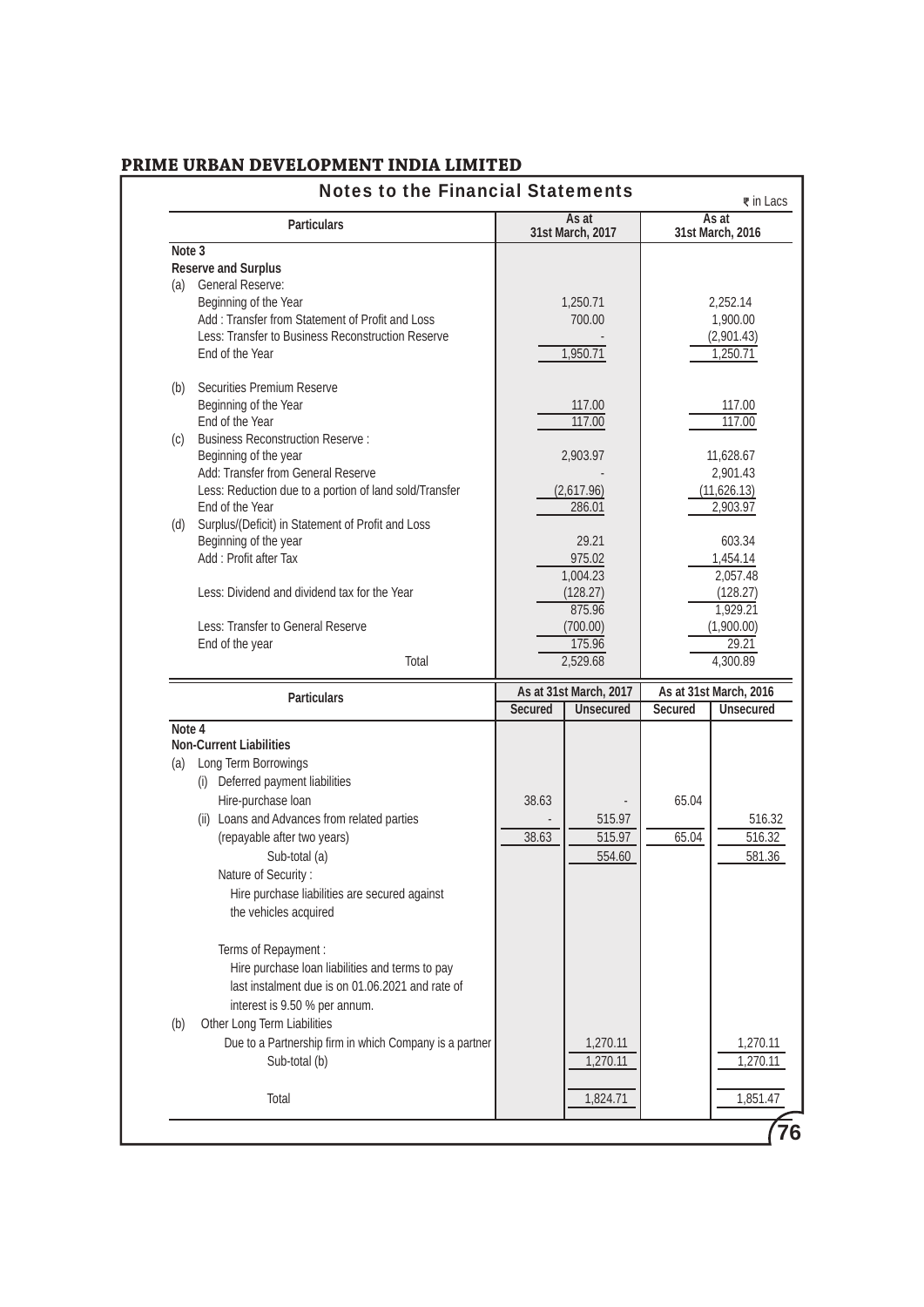| <b>Particulars</b><br><b>Current Liabilities</b><br>Short Term Borrowings<br>(i) Loan repayable on demand<br>From Bank for working capital facilities<br>Sub-total (a)<br>Nature of Security:<br>Secured loans are secured against hypothecation of<br>current assets and further secured by way of second | <b>Secured</b><br>(1)<br>479.51<br>479.51                                                                                                                                                                                                                                                                                                                                              | As at 31st March, 2017<br><b>Unsecured</b><br>(II) | As at 31st March, 2016<br><b>Secured</b><br>(1)<br>152.58 | <b>Unsecured</b><br>(II) |
|------------------------------------------------------------------------------------------------------------------------------------------------------------------------------------------------------------------------------------------------------------------------------------------------------------|----------------------------------------------------------------------------------------------------------------------------------------------------------------------------------------------------------------------------------------------------------------------------------------------------------------------------------------------------------------------------------------|----------------------------------------------------|-----------------------------------------------------------|--------------------------|
|                                                                                                                                                                                                                                                                                                            |                                                                                                                                                                                                                                                                                                                                                                                        |                                                    |                                                           |                          |
|                                                                                                                                                                                                                                                                                                            |                                                                                                                                                                                                                                                                                                                                                                                        |                                                    |                                                           |                          |
|                                                                                                                                                                                                                                                                                                            |                                                                                                                                                                                                                                                                                                                                                                                        |                                                    |                                                           |                          |
|                                                                                                                                                                                                                                                                                                            |                                                                                                                                                                                                                                                                                                                                                                                        |                                                    |                                                           |                          |
|                                                                                                                                                                                                                                                                                                            |                                                                                                                                                                                                                                                                                                                                                                                        |                                                    |                                                           |                          |
|                                                                                                                                                                                                                                                                                                            |                                                                                                                                                                                                                                                                                                                                                                                        |                                                    | 152.58                                                    |                          |
|                                                                                                                                                                                                                                                                                                            |                                                                                                                                                                                                                                                                                                                                                                                        | 479.51                                             |                                                           | 152.58                   |
|                                                                                                                                                                                                                                                                                                            |                                                                                                                                                                                                                                                                                                                                                                                        |                                                    |                                                           |                          |
|                                                                                                                                                                                                                                                                                                            |                                                                                                                                                                                                                                                                                                                                                                                        |                                                    |                                                           |                          |
|                                                                                                                                                                                                                                                                                                            |                                                                                                                                                                                                                                                                                                                                                                                        |                                                    |                                                           |                          |
| charge over the land of an Associate company and                                                                                                                                                                                                                                                           |                                                                                                                                                                                                                                                                                                                                                                                        |                                                    |                                                           |                          |
| further guaranteed by three of the Directors of the                                                                                                                                                                                                                                                        |                                                                                                                                                                                                                                                                                                                                                                                        |                                                    |                                                           |                          |
| Company                                                                                                                                                                                                                                                                                                    |                                                                                                                                                                                                                                                                                                                                                                                        |                                                    |                                                           |                          |
| Trade payable                                                                                                                                                                                                                                                                                              |                                                                                                                                                                                                                                                                                                                                                                                        |                                                    |                                                           |                          |
|                                                                                                                                                                                                                                                                                                            |                                                                                                                                                                                                                                                                                                                                                                                        |                                                    |                                                           | 216.35                   |
|                                                                                                                                                                                                                                                                                                            |                                                                                                                                                                                                                                                                                                                                                                                        |                                                    |                                                           |                          |
|                                                                                                                                                                                                                                                                                                            |                                                                                                                                                                                                                                                                                                                                                                                        |                                                    |                                                           | 216.35                   |
|                                                                                                                                                                                                                                                                                                            |                                                                                                                                                                                                                                                                                                                                                                                        |                                                    |                                                           |                          |
|                                                                                                                                                                                                                                                                                                            |                                                                                                                                                                                                                                                                                                                                                                                        | 34.95                                              |                                                           | 33.95                    |
|                                                                                                                                                                                                                                                                                                            |                                                                                                                                                                                                                                                                                                                                                                                        | 3.92                                               |                                                           |                          |
| (iii) Other payables                                                                                                                                                                                                                                                                                       |                                                                                                                                                                                                                                                                                                                                                                                        |                                                    |                                                           |                          |
| Statutory dues payable                                                                                                                                                                                                                                                                                     |                                                                                                                                                                                                                                                                                                                                                                                        | 6.74                                               |                                                           | 12.85                    |
| Advance from customers                                                                                                                                                                                                                                                                                     |                                                                                                                                                                                                                                                                                                                                                                                        | 7.74                                               |                                                           | 19.90                    |
| <b>Security Deposit</b>                                                                                                                                                                                                                                                                                    |                                                                                                                                                                                                                                                                                                                                                                                        | 13.70                                              |                                                           | 13.60                    |
| (iv) Others                                                                                                                                                                                                                                                                                                |                                                                                                                                                                                                                                                                                                                                                                                        |                                                    |                                                           | 1.10                     |
| Sub-total (c)                                                                                                                                                                                                                                                                                              |                                                                                                                                                                                                                                                                                                                                                                                        | 67.05                                              |                                                           | 81.40                    |
|                                                                                                                                                                                                                                                                                                            |                                                                                                                                                                                                                                                                                                                                                                                        |                                                    |                                                           |                          |
|                                                                                                                                                                                                                                                                                                            |                                                                                                                                                                                                                                                                                                                                                                                        |                                                    |                                                           | 3.14                     |
|                                                                                                                                                                                                                                                                                                            |                                                                                                                                                                                                                                                                                                                                                                                        |                                                    |                                                           | 128.27                   |
|                                                                                                                                                                                                                                                                                                            |                                                                                                                                                                                                                                                                                                                                                                                        |                                                    |                                                           | 174.52                   |
|                                                                                                                                                                                                                                                                                                            |                                                                                                                                                                                                                                                                                                                                                                                        |                                                    |                                                           | 305.93                   |
|                                                                                                                                                                                                                                                                                                            |                                                                                                                                                                                                                                                                                                                                                                                        |                                                    |                                                           |                          |
| Total                                                                                                                                                                                                                                                                                                      |                                                                                                                                                                                                                                                                                                                                                                                        | 1,074.20                                           |                                                           | 756.26                   |
|                                                                                                                                                                                                                                                                                                            |                                                                                                                                                                                                                                                                                                                                                                                        |                                                    |                                                           |                          |
|                                                                                                                                                                                                                                                                                                            | Due to suppliers and service providers<br>Also refer Note No. 17.02 regarding MSM Enterprises<br>Sub-total (b)<br>Other Current Liabilities<br>(i) Current maturities of finance lease obligations (hire purchase)<br>(ii) Unpaid dividends<br>Short Term Provisions<br>Provision for Employee benefits: Gratuity<br>Provision for Dividend and tax thereto<br>Others<br>Sub-total (d) |                                                    | 285.02<br>285.02<br>5.23<br>128.27<br>109.12<br>242.62    |                          |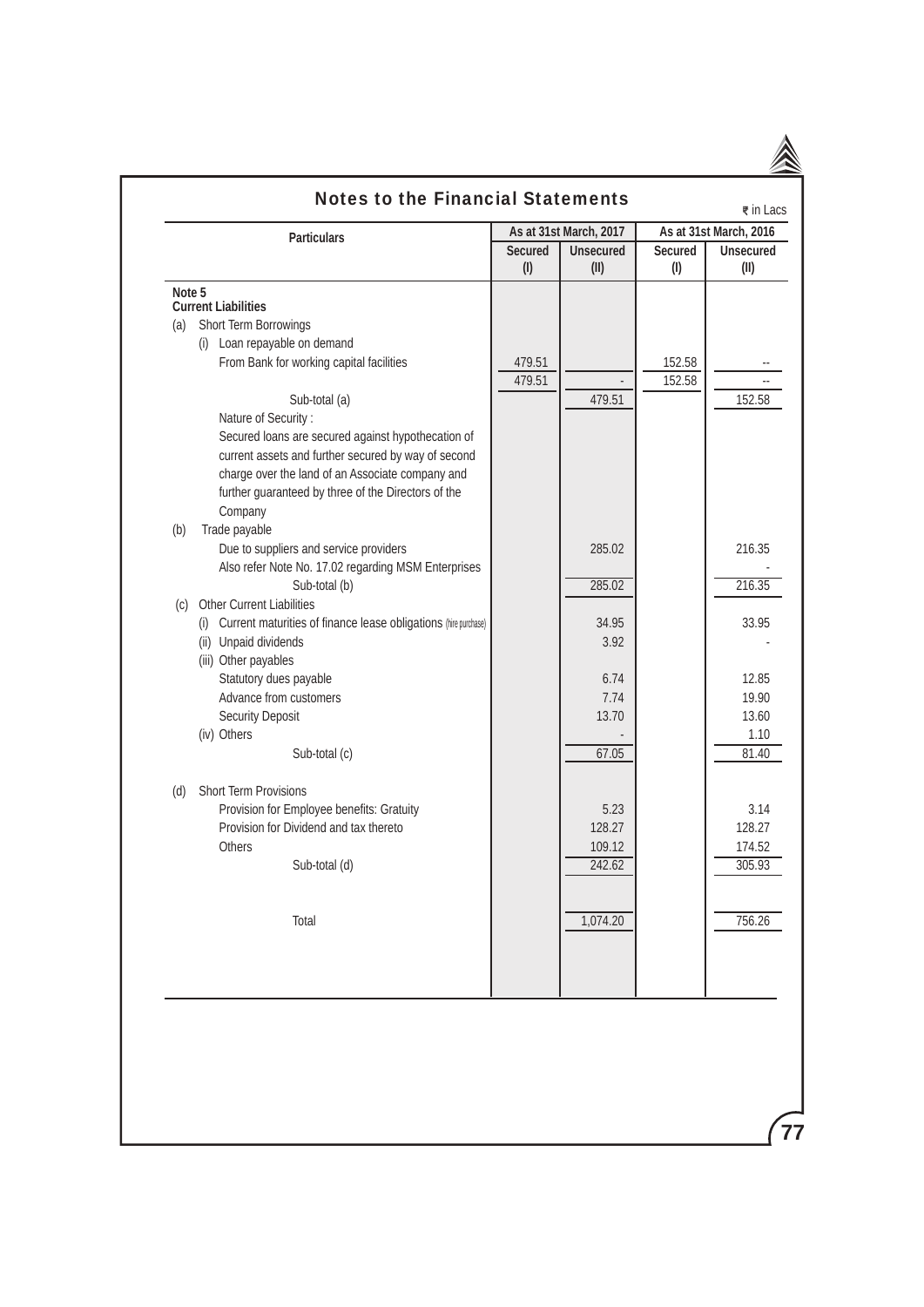# **Note 6 : (a) Fixed Assets**  $\vec{\epsilon}$  in Lacs **Particulars GROSS BLOCK GROSS BLOCK ACCUMULATED DEPRECIATION NET BLOCK As on Additions Deductions As at** Upto **For the Year** Withdrawn **Upto As on** As on Additions Deductions 31.3.2016 31.3.2017 31.3.2016 31.3.2017 31.3.2017  **Tangible Assets :**  Land - free hold 2,996.74 | 169.29 | 2,618.44 | 547.59 | | | | | | | | | | | | | | | 547.59 Buildings 33.28 185.62 - 218.90 13.82 0.58 - 14.40 204.50 Furniture & Office Equipment | 140.87 | 3.36 | 144.23 129.66 | 5.13 | 134.79 | 9.44 Motor Vehicles 211.27 11.06 - 222.33 68.25 26.44 - 94.69 127.64 l Total 3,382.16 369.33 2,618.44 1,133.05 211.73 32.15 - 244.88 889.17 Notes to the Financial Statements

**(b) Capital work in progress :** Rs. 45.63 lacs spent on villa no. 6 Purchased by the Company.

Notes :

- 1. Vehicle acquired on Hire-Purchase basis amounting to Rs. 203.78 lacs and Net Block amounts to Rs.127.64 lacs
- 2. Reduction in Land includes reduction of proportionate Business Reconstruction Reserve of Rs.2,617.96 lacs due to Sale/Transfer of Land during the year

| Fixed Assets (Corresponding Figures For The Previous Year Ended 31.3.2016) |                    |           |                 |                                 |                   |              |           |                   |                    |
|----------------------------------------------------------------------------|--------------------|-----------|-----------------|---------------------------------|-------------------|--------------|-----------|-------------------|--------------------|
| <b>Particulars</b>                                                         | <b>GROSS BLOCK</b> |           |                 | <b>ACCUMULATED DEPRECIATION</b> |                   |              |           | <b>NET BLOCK</b>  |                    |
|                                                                            | As on<br>31.3.2015 | Additions | Deductions      | As at<br>31.3.2016              | Upto<br>31.3.2015 | For the Year | Withdrawn | Upto<br>31.3.2016 | As on<br>31.3.2016 |
| <b>Tangible Assets:</b>                                                    |                    |           |                 |                                 |                   |              |           |                   |                    |
| Land - free hold                                                           | 14.541.06          |           | 81.86 11,626.18 | 2,996.74                        |                   |              |           |                   | 2,996.74           |
| <b>Buildings</b>                                                           | 32.84              | 0.44      | ٠               | 33.28                           | 13.26             | 0.56         |           | 13.82             | 19.46              |
| Furniture & Office Equipment                                               | 136.80             | 4.06      |                 | 140.86                          | 123.55            | 6.11         |           | 129.66            | 11.20              |
| <b>Motor Vehicles</b>                                                      | 149.67             | 90.51     | 28.90           | 211.28                          | 74.76             | 20.95        | 27.46     | 68.25             | 143.03             |
| Total                                                                      | 14.860.37          | 176.87    | 11,655.08       | 3,382.16                        | 211.57            | 27.62        | 27.46     | 211.73            | 3,170.43           |
|                                                                            |                    |           |                 |                                 |                   |              |           |                   |                    |

Notes :

1. Vehicle acquired on Hire-Purchase basis amounting to Rs.192.72 lacs and Net Block amounts to Rs.143.03 lacs

 2. Reduction in Land includes reduction of proportionate Business Reconstruction Reserve of Rs.11,626.18 lacs due to Sale/Transfer of Land during the year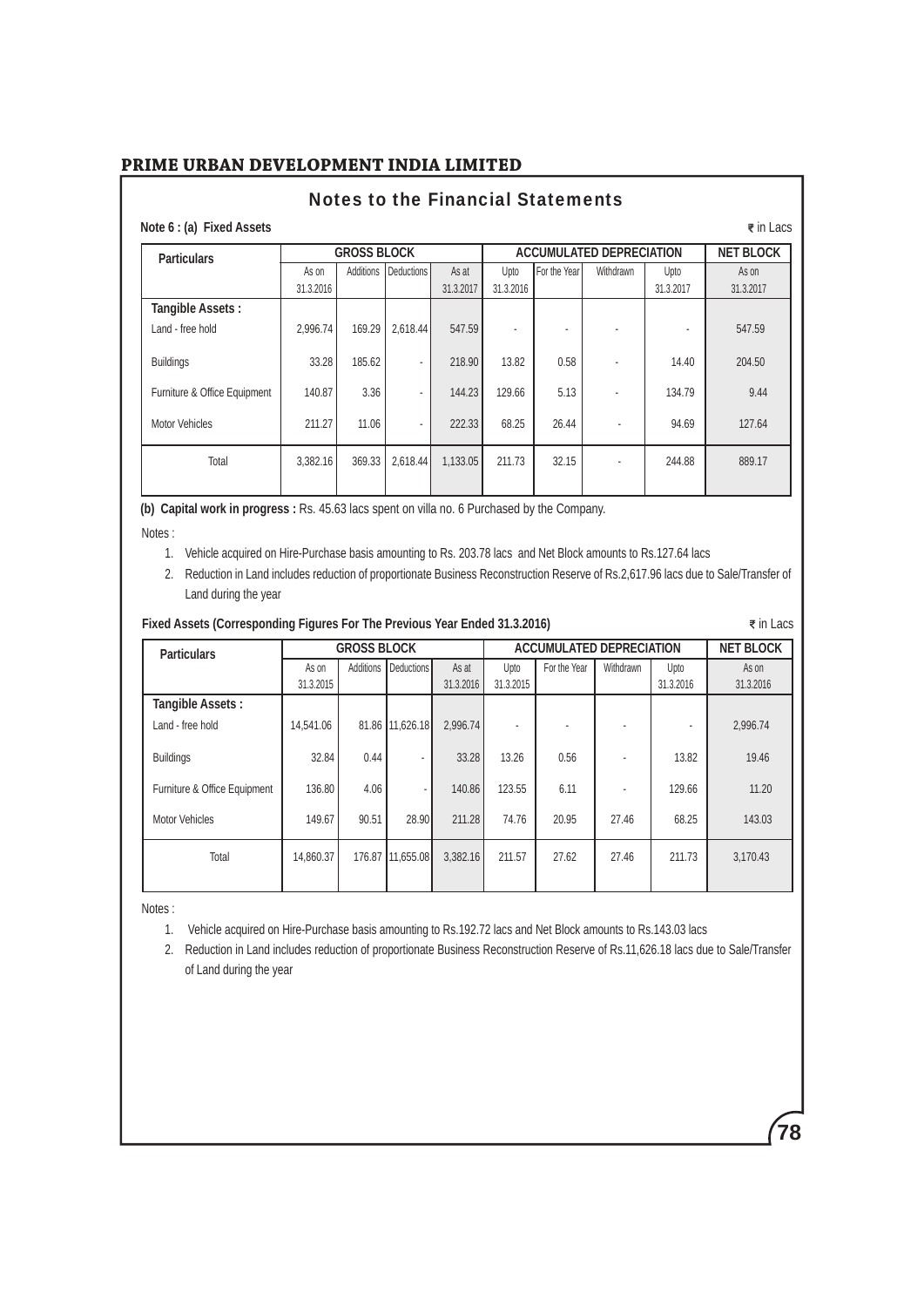|                                                                |               |                           | $\overline{\mathbf{z}}$ in Lacs |                          |
|----------------------------------------------------------------|---------------|---------------------------|---------------------------------|--------------------------|
| <b>Particulars</b>                                             |               | As at 31st March, 2017    | As at 31st March, 2016          |                          |
|                                                                | Quoted<br>(1) | <b>Un-Quoted</b><br>(III) | Quoted<br>(1)                   | <b>Un-Quoted</b><br>(II) |
| Note 6                                                         |               |                           |                                 |                          |
| Non-current Investments (Long term, Unquoted - At cost)<br>(b) |               |                           |                                 |                          |
| Investment in Equity Instruments                               |               |                           |                                 |                          |
| (a) Subsidiaries - Trade                                       |               |                           |                                 |                          |
| ATL Textile Processors Limited -                               |               | 514.45                    |                                 | 514.45                   |
| (10,37,450 shares of Rs.10 each)                               |               |                           |                                 |                          |
| Manoj Yarn Processors Limited -                                |               | 5.09                      |                                 | 5.09                     |
| (50,900 shares of Rs.10 each                                   |               |                           |                                 |                          |
| PeeDee Yarn Processors Limited -                               |               | 1.09                      |                                 | 1.09                     |
| $(10,900$ shares of Rs.10 each)                                |               |                           |                                 |                          |
| Patodia Developers Pvt Ltd (10,000 shares of Rs.10 each)       |               | 1.00                      |                                 | 1.00                     |
| Srivarsha Realtors Pvt Ltd (10,000 shares at Rs. 10 each)      |               | 0.60                      |                                 |                          |
| (b) Other entities - Non-Trade                                 |               |                           |                                 |                          |
| Tirupur Infrastructure Development Company Limited             |               |                           |                                 |                          |
| (500 shares of ₹.1000 each)                                    |               | 5.00                      |                                 | 5.00                     |
| (ii) Investment in Partnership firms/AOP                       |               |                           |                                 |                          |
| <b>Prime Developers</b>                                        |               | 1.00                      |                                 | 1.00                     |
| <b>Prime Mall Developers</b>                                   |               | 1.00                      |                                 | 1.00                     |
| Prime Newline AOP                                              |               | 202.20                    |                                 | 202.20                   |
| Aggregate amount of Unquoted investments                       |               | 731.43                    |                                 | 730.83                   |
| Sub-total (b) $(i) + (ii)$                                     |               | 731.43                    |                                 | 730.83                   |

# Notes to the Financial Statements  $\frac{1}{2}$  in Lacs

|               |                                       |                                   | Year Ended 31.03.2017 / 31.03.2016 |                      |
|---------------|---------------------------------------|-----------------------------------|------------------------------------|----------------------|
|               | Name of the Partners in the firm/AOP  | <b>Total Capital</b><br>₹ in Lacs | <b>Share of Profit or Loss</b>     |                      |
|               | <b>Prime Developers:</b>              |                                   |                                    |                      |
|               | Prime Urban Development India Limited | 1.00                              |                                    | 50.00%               |
| $\mathcal{P}$ | Prime Hitech Admin Serivces LLP       | 1.00                              | 50.00%                             |                      |
|               |                                       | 2.00                              | 100.00%                            |                      |
|               | <b>Prime Mall Developers:</b>         |                                   | <b>Share of Profit</b>             | <b>Share of Loss</b> |
|               | Prime Urban Development India Limited | 1.00                              | 50.00%                             | 66.66%               |
| 2             | Pudumiee Plant Laboratories Limited   | 1.00                              | 25.00%                             | 33.34%               |
| 3             | Aristo Realty Developers Limited      |                                   | 25.00%                             |                      |
|               |                                       | 2.00                              | 100.00%                            | 100.00%              |
|               | Prime Newline - AOP :                 |                                   |                                    |                      |
|               | Prime Urban Development India Limited | 202.20                            | 75.00%                             | 75.00%               |
| 2             | Newline Buildtech Private Limited     | 67.40                             | 25.00%                             | 25,00%               |
|               |                                       | 269.60                            | 100.00%                            | 100.00%              |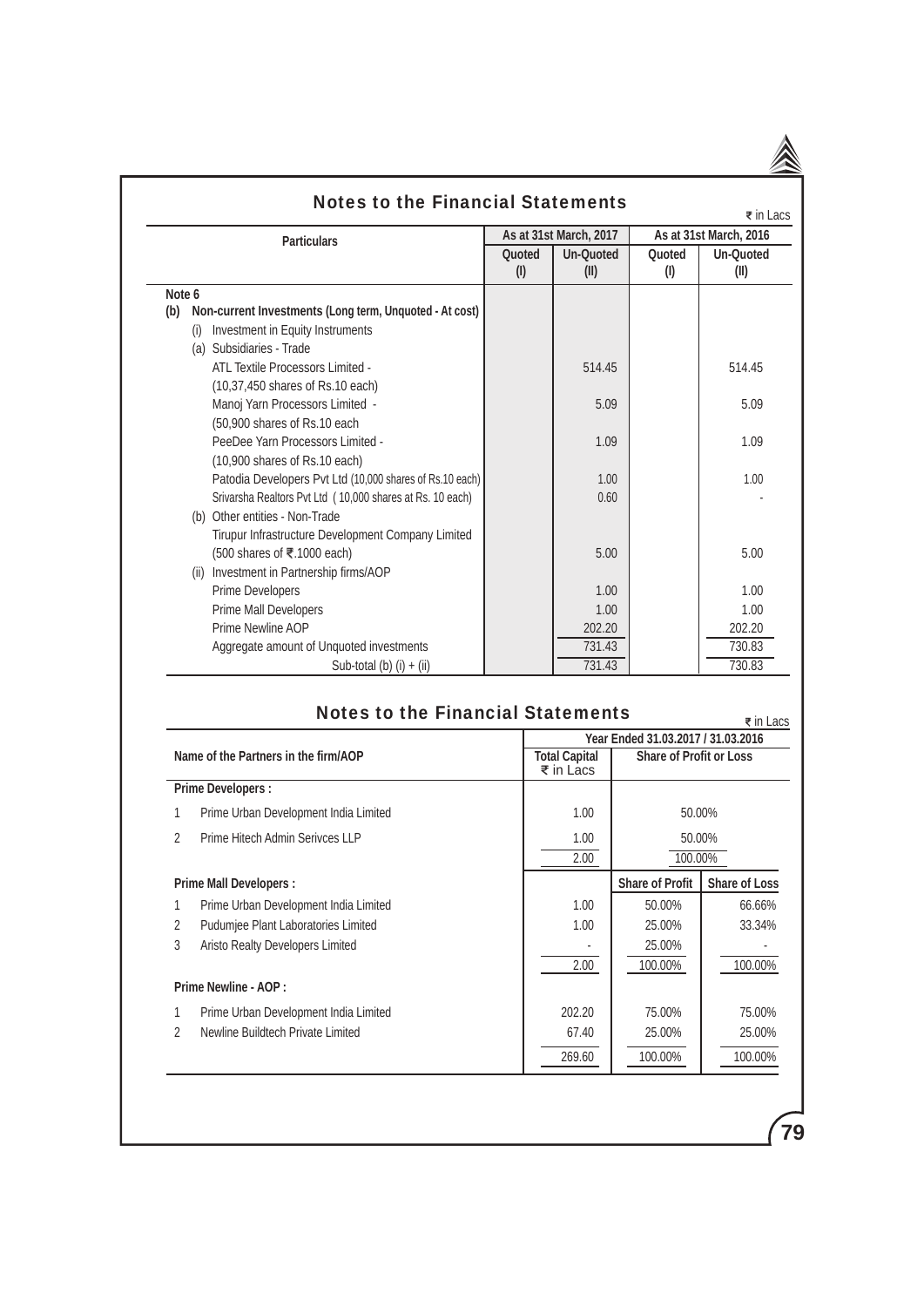|        | <b>Particulars</b>                                                                | As at<br>31st March, 2017 | As at<br>31st March, 2016 |
|--------|-----------------------------------------------------------------------------------|---------------------------|---------------------------|
|        | Note 6 (Contd.)                                                                   |                           |                           |
| (c)    | <b>Long-term Loans and Advances</b>                                               |                           |                           |
|        | (Unsecured and considered good)                                                   |                           |                           |
|        | (i) Security Deposits                                                             | 4.95                      | 4.95                      |
|        | (ii) Other loans and advances                                                     |                           |                           |
|        | a) Advance income tax (Net of provision)                                          | 193.73                    | 150.64                    |
|        | b) MAT Credit Entitlement                                                         | 5.72                      | 5.88                      |
|        | Sub-total (c)                                                                     | 204.40                    | 161.47                    |
|        |                                                                                   |                           | ₹. in Lacs                |
|        |                                                                                   | As at                     | As at                     |
| Note 7 |                                                                                   | 31st March, 2017          | 31st March, 2016          |
|        | (a) Current Investments (Unquoted)                                                |                           |                           |
|        | Investments in Birla Mutual funds - Cash Plus fund<br>(Number of units - 201,160) | 201.76                    |                           |
|        | Sub-total (a)                                                                     | 201.76                    |                           |
|        | (b) Inventories                                                                   |                           |                           |
|        | Valued at Cost or Net realisable value whichever is lower                         |                           |                           |
|        | (i) Finished goods<br>(ii) Stock-in-trade                                         | 3.00                      | 15.88                     |
|        | (iii) Land                                                                        | 243.00<br>961.74          | 148.61<br>1,000.00        |
|        | Sub-total (b)                                                                     | 1,207.74                  | 1,164.49                  |
| (c)    | <b>Trade Receivables (current)</b>                                                |                           |                           |
|        | (Unsecured and considered good unless otherwise stated)                           |                           |                           |
|        | Doubtful - outstanding exceeding six months from the due date                     | 10.16                     | 10.16                     |
|        | Less: Provision for doubtful debs                                                 | (10.16)                   | (10.16)                   |
|        | Outstanding exceeding six months from the due date                                |                           |                           |
|        | <b>Others</b>                                                                     | 516.71                    | 10.41                     |
|        | Sub-total (c)                                                                     | 516.71                    | 10.41                     |
| (d)    | Cash and Bank Balance                                                             |                           |                           |
|        | Cash and Cash equivalents                                                         |                           |                           |
|        | (i) Cash on hand<br>(ii) Balances with bank In current account                    | 3.40<br>42.88             | 2.48<br>46.21             |
|        |                                                                                   | 46.28                     | 48.69                     |
|        | <b>Other Earmarked Accounts</b><br>Unpaid dividend account *                      | 3.92                      |                           |
|        | In Deposits under lien                                                            | 9.60                      | 9.61                      |
|        |                                                                                   | 13.52                     | 9.61                      |
|        | Sub-total (d)                                                                     | 59.80                     | 58.30                     |
|        |                                                                                   |                           |                           |
|        |                                                                                   |                           |                           |
|        |                                                                                   |                           |                           |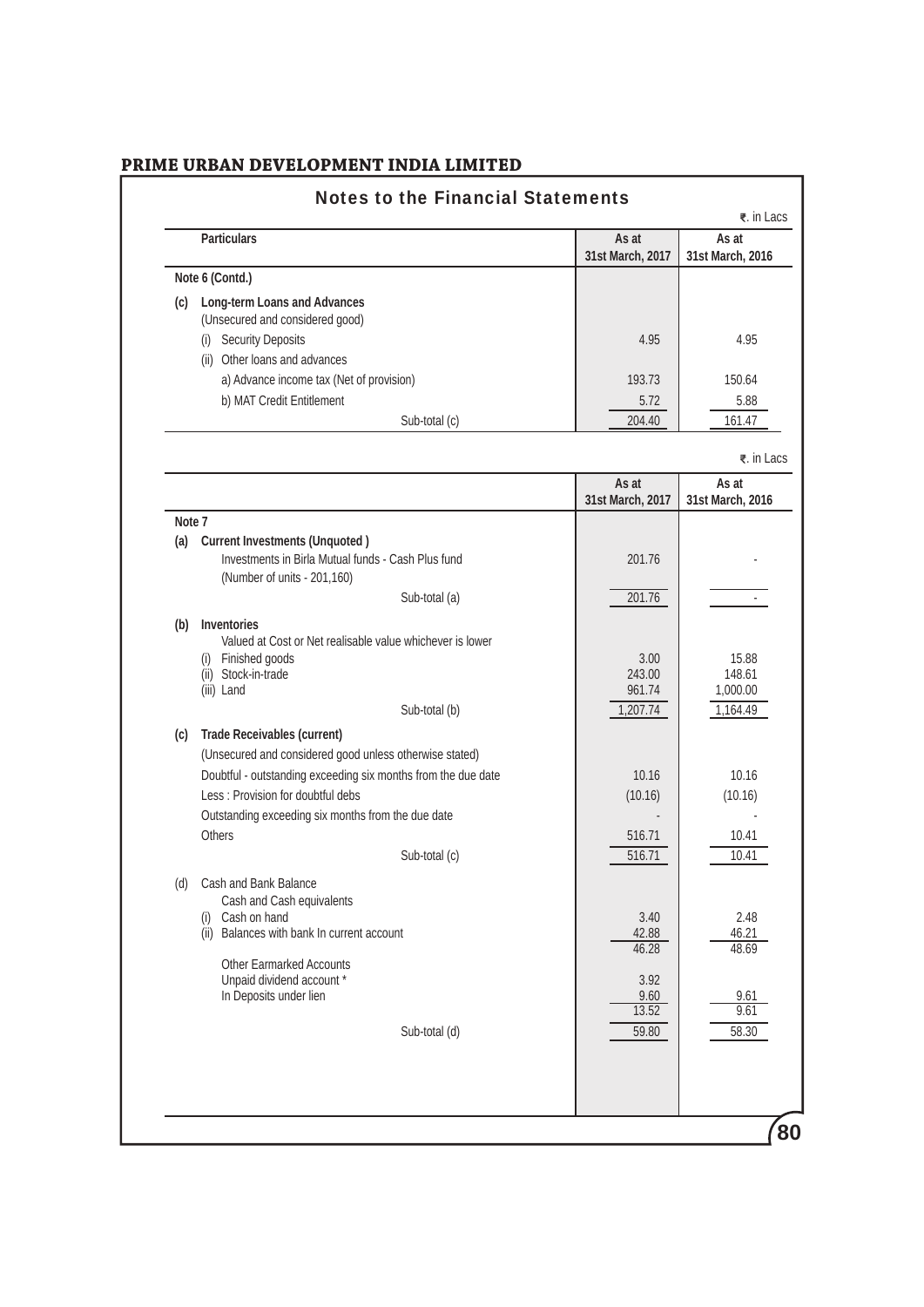|         | <b>Notes to the Financial Statements</b>              |                                       | ₹ in Lacs                             |
|---------|-------------------------------------------------------|---------------------------------------|---------------------------------------|
|         |                                                       | As at<br>31st March, 2017             | As at<br>31st March, 2016             |
|         | Note 7 (Contd.)                                       |                                       |                                       |
| (e)     | Short-term loans and advances                         |                                       |                                       |
|         | (Unsecured and considered good) (Ref.: Note No.17.10) |                                       |                                       |
|         | Balance in Partners' Current account<br>(i)           | 991.59                                | 1,175.06                              |
|         | (ii) Loans and advances to:                           |                                       |                                       |
|         | - Subsidiaries                                        | 18.93                                 | 8.57                                  |
|         | - Associates<br>- Corporates                          | 923.38                                | 0.10<br>749.61                        |
|         | - Others                                              | 144.87                                | 188.49                                |
|         | (iii) Balance with Statutory Authorities              | 7.21                                  | 2.12                                  |
|         | Sub-total (e)                                         | 2,085.98                              | 2,123.95                              |
| (f)     | Other current assets                                  |                                       |                                       |
|         | Interest and other receivables<br>(i)                 | 18.84                                 | 21.61                                 |
|         | Sub-total (f)                                         | 18.84                                 | 21.61                                 |
|         |                                                       |                                       |                                       |
|         |                                                       | <b>Year Ended</b><br>31st March, 2017 | <b>Year Ended</b><br>31st March, 2016 |
| Note 8  |                                                       |                                       |                                       |
|         | Revenue from operations :                             |                                       |                                       |
|         | <b>Textile Segment</b>                                |                                       |                                       |
|         | Textiles - Sale of Traded Goods - Cotton Yarn         | 3,245.09                              | 3,696.17                              |
|         | <b>Export Incentives</b>                              | 84.51                                 | 103.22                                |
|         | Sub-total - Textile                                   | 3,329.60                              | 3,799.39                              |
|         | <b>Realty Segment</b>                                 |                                       |                                       |
|         | Gain on Sale of Land (net of cost)                    | 1,770.51                              | 3,167.50                              |
|         | Share of Profit from a firm                           | 165.11                                |                                       |
|         | Incidental income                                     | 0.84                                  | 6.74                                  |
|         | Sub-total - Realty                                    | 1,936.46                              | 3,174.24                              |
|         | Total                                                 | 5,266.06                              | 6,973.63                              |
| Note 9  |                                                       |                                       |                                       |
|         | <b>Other Income</b>                                   |                                       |                                       |
|         | Interest                                              | 110.66                                | 18.38                                 |
|         | Commission receipts                                   | 4.10                                  | 22.40                                 |
|         | <b>Dividend</b>                                       | 4.80                                  | 3.71                                  |
|         | Liabilities no longer payable written back            | 2.44                                  | 47.98                                 |
|         | Profit on Sale of Assets                              |                                       | 4.78                                  |
|         | Miscellaneous Income<br>Total                         | 0.22<br>122.22                        | 0.52<br>97.77                         |
|         |                                                       |                                       |                                       |
| Note 10 |                                                       |                                       |                                       |
|         | <b>Cost of Land Sold</b>                              |                                       |                                       |
|         | Cost of Land held as Stock in Trade                   | 38.26                                 |                                       |
|         | Total                                                 | 38.26                                 |                                       |
| Note 11 |                                                       |                                       |                                       |
|         | <b>Purchase of Stock-in-Trade:</b>                    |                                       |                                       |
|         | Purchase of Traded Goods - Cotton yarn                | 3,166.19                              | 3,331.16                              |
|         |                                                       | 3,166.19                              | 3,331.16                              |
|         |                                                       |                                       |                                       |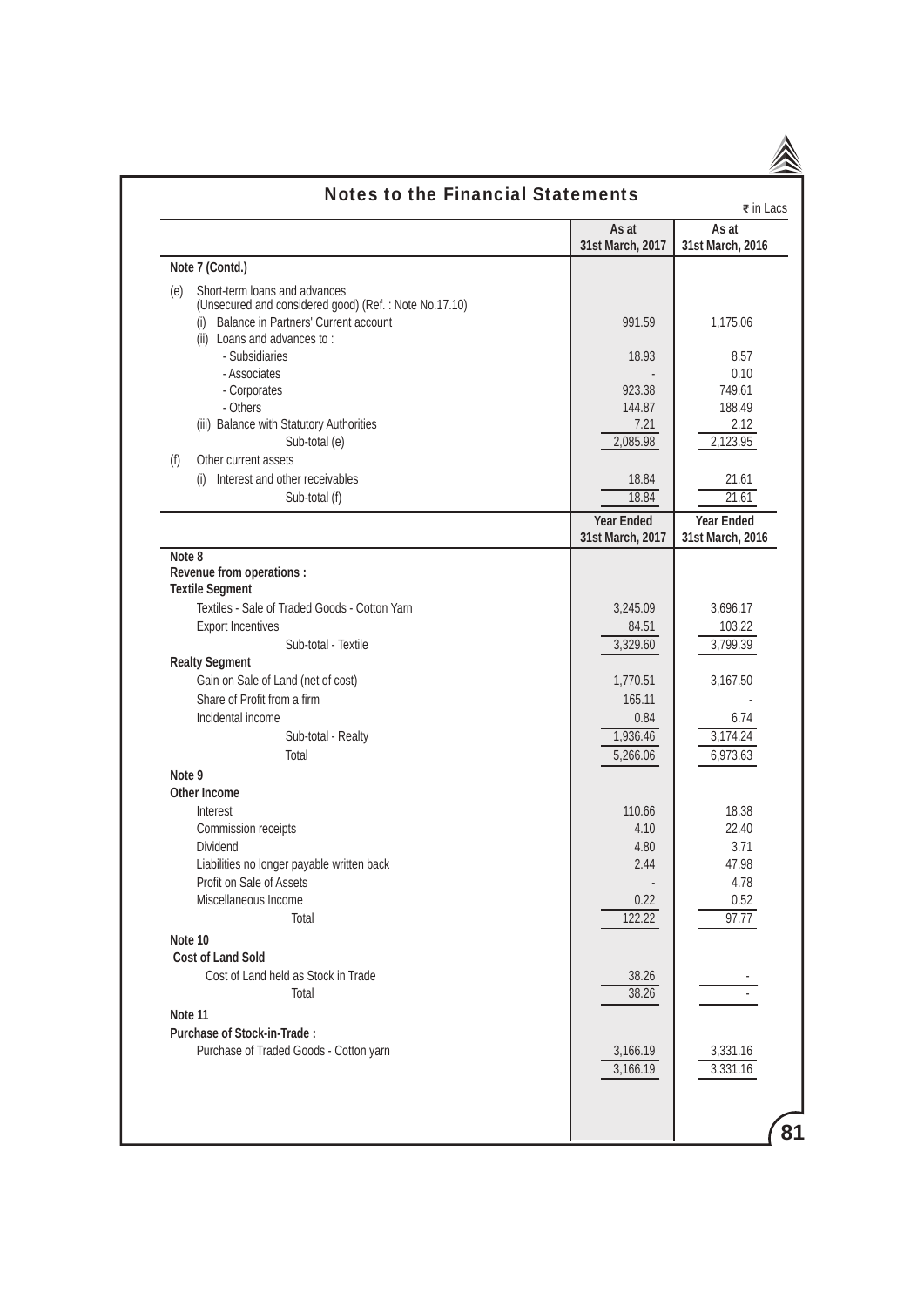|                                                                            | <b>Year Ended</b> | <b>Year Ended</b> |
|----------------------------------------------------------------------------|-------------------|-------------------|
|                                                                            | 31st March, 2017  | 31st March, 2016  |
| Note 12                                                                    |                   |                   |
| Changes in Stock of Finished Goods and Stock - in-trade                    |                   |                   |
| <b>Stock at Commencement:</b>                                              |                   |                   |
| <b>Finished Goods</b>                                                      | 15.88             | 28.45             |
| Stock in Trade                                                             | 148.61            | 292.55            |
| (A)<br>Less:                                                               | 164.49            | 321.00            |
| <b>Stock at Closing:</b>                                                   |                   |                   |
| <b>Finished Goods</b>                                                      | 3.00              | 15.88             |
| Stock in Trade                                                             | 243.00            | 148.61            |
| (B)                                                                        | 246.00            | 164.49            |
|                                                                            |                   |                   |
| Net Value (A) -(B)<br>Note 13                                              | (81.51)           | 156.51            |
| <b>Employee Benefits</b>                                                   |                   |                   |
| Salaries, Wages, Bonus and others                                          | 234.34            | 224.08            |
| Contribution to Provident and other Funds                                  | 18.65             | 24.37             |
| <b>Welfare Expenses</b>                                                    | 9.83              | 7.52              |
| Total                                                                      | 262.82            | 255.97            |
| Note 14                                                                    |                   |                   |
| <b>Finance cost</b>                                                        |                   |                   |
| Interest on Borrowings                                                     | 47.05             | 198.25            |
| Other finance cost                                                         | 10.71             | 13.72             |
| Total                                                                      | 57.76             | 211.97            |
| Note 15                                                                    |                   |                   |
| <b>Other Expenses</b><br>Insurance                                         | 7.24              | 5.42              |
| Rates and taxes                                                            | 13.15             | 22.44             |
| <b>Sitting Fees</b>                                                        | 2.90              | 2.50              |
| Electricity                                                                | 4.32              | 5.02              |
| Rent                                                                       | 37.06             | 38.22             |
| Repairs - Building                                                         | 1.98              | 15.38             |
| Repairs - others                                                           | 17.45             | 9.89              |
| <b>Communication Expenses</b><br><b>Travelling and Conveyance</b>          | 17.71<br>160.31   | 14.45<br>114.87   |
| Sales Commission                                                           | 24.95             | 56.94             |
| Freight and Forwarding                                                     | 65.57             | 71.76             |
| Donation                                                                   | 0.05              | 0.29              |
| Legal and Professional fees                                                | 30.68             | 62.96             |
| <b>Auditors Remuneration</b>                                               | 1.59              | 1.88              |
| Bad and doubtful advances written off<br>Share of Loss in Partnership Firm | 25.45             | 8.66<br>111.83    |
| Share of Loss in Association of Persons (AOP)                              | 45.80             | 57.92             |
| <b>Bank Charges</b>                                                        | 16.23             | 12.69             |
| Miscellaneous expenses                                                     | 182.81            | 92.38             |
|                                                                            |                   |                   |
| Note 16                                                                    | 655.25            | 705.50            |
|                                                                            |                   |                   |
| <b>Exceptional Items</b>                                                   |                   |                   |
| Insurance Claim receivable written off                                     |                   | 468.00            |
| Export Incentive receivable written off                                    |                   | 87.55             |
|                                                                            |                   | 555.55            |
|                                                                            |                   |                   |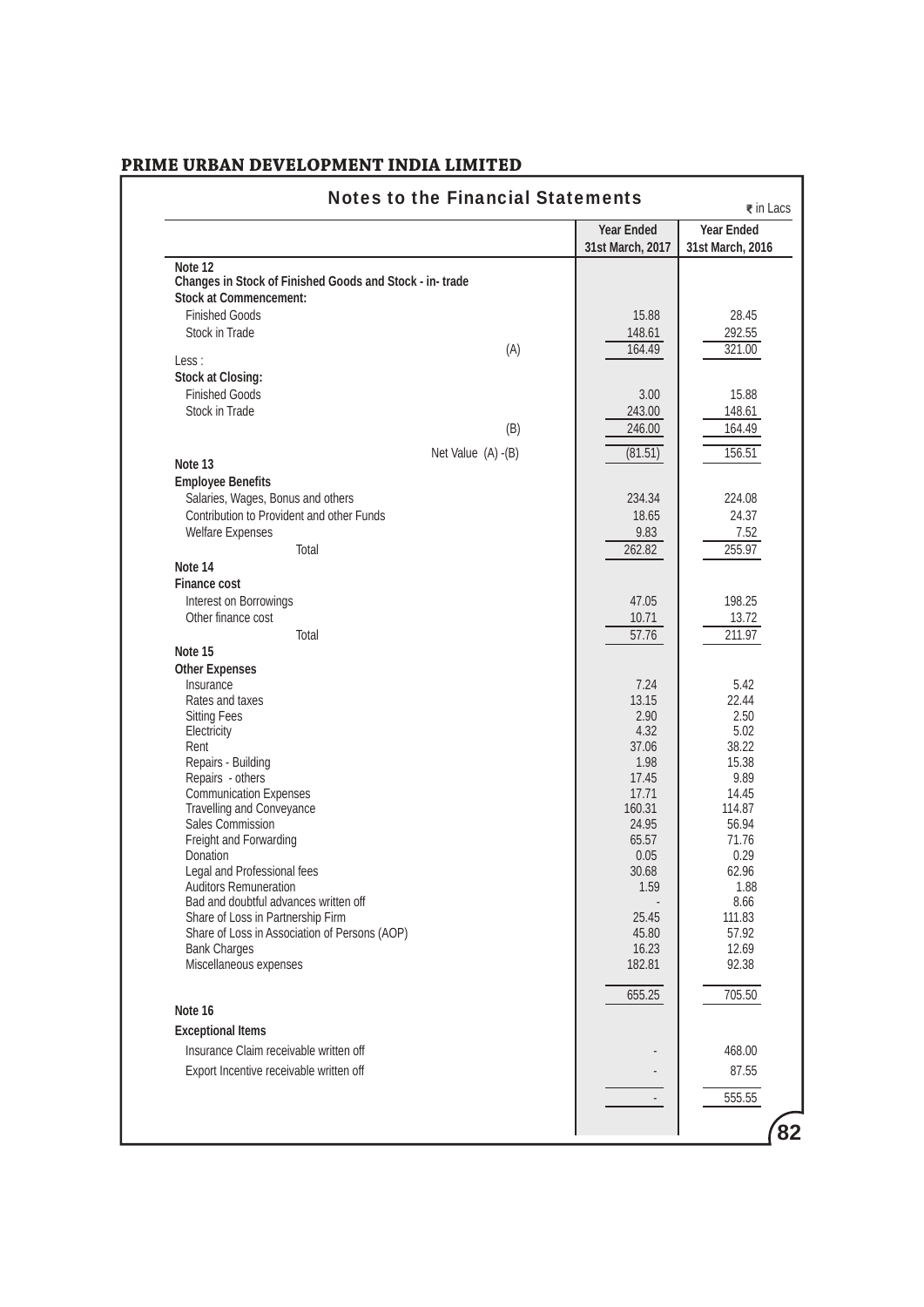# Notes to the Financial Statements<br> $\frac{1}{2}$   $\frac{1}{2}$   $\frac{1}{2}$   $\frac{1}{2}$   $\frac{1}{2}$   $\frac{1}{2}$   $\frac{1}{2}$   $\frac{1}{2}$   $\frac{1}{2}$   $\frac{1}{2}$   $\frac{1}{2}$   $\frac{1}{2}$   $\frac{1}{2}$   $\frac{1}{2}$   $\frac{1}{2}$   $\frac{1}{2}$   $\frac{1}{2}$   $\frac{1}{2}$   $\frac{1}{2$

## **Note 17**

## **Additional information to the financial statements**

**01.** Contingent liabilities and commitments :  $\overline{\epsilon}$  in Lacs

|    |                                                                                                                                                                                                                                                                                                                                                       | As at 31 <sup>st</sup> | As at 31 <sup>st</sup> |
|----|-------------------------------------------------------------------------------------------------------------------------------------------------------------------------------------------------------------------------------------------------------------------------------------------------------------------------------------------------------|------------------------|------------------------|
|    |                                                                                                                                                                                                                                                                                                                                                       | March, 2017            | March, 2016            |
| a. | Contingent liabilities (to the extent not provided for)                                                                                                                                                                                                                                                                                               |                        |                        |
|    | Disputed Tax Demands (Including Interest up to the date of<br>demand)                                                                                                                                                                                                                                                                                 |                        |                        |
|    | (i) Sales Tax<br>The Sales tax liabilities of Rs.7.22 lacs is related to issue of 'C'<br>form during 1997-98. Sales Tax Appellate Tribunal issued order in<br>favour of Company and asked Department to verify the material<br>facts of the case. Case not yet taken up by the department and<br>another case regarding garment division tax set off. | 7.22                   | 7.22                   |
|    | (ii) Income Tax<br>(Tax deposits Rs.207.48 lacs; pr.yr.207.48 lacs)<br>The Income Tax liability for AY 2009-10 for Rs.551.09 lacs is<br>under appeal before the Hon'ble Madras High Court and the High<br>Court has given stay against the order of Income Tax Appellate<br>Tribunal and collection of demand.                                        | 743.09                 | 743.09                 |
| b. | <b>Commitments</b>                                                                                                                                                                                                                                                                                                                                    |                        |                        |
|    | Export Documentary bills discounted with Bank (Since Realized-<br>Rs. 193.01 lacs Previous year - Nil)                                                                                                                                                                                                                                                | 479.51                 | 118.01                 |

## **02. Disclosures under Section 22 of the Micro, Small and Medium Enterprises Development Act, 2006.**

|       |                                                                                                                                                      | <b>Particulars</b>                                  | As at 31 <sup>st</sup><br>March, 2017 | As at 31 <sup>st</sup><br>March, 2016 |
|-------|------------------------------------------------------------------------------------------------------------------------------------------------------|-----------------------------------------------------|---------------------------------------|---------------------------------------|
| (i)   | Principal amount and Interest due thereon remaining unpaid to any<br>supplier as at the end of the accounting year                                   |                                                     | <b>NIL</b>                            | <b>NIL</b>                            |
| (ii)  | Interest paid along with the amounts of the payment made to the<br>supplier beyond the appointed day                                                 |                                                     | <b>NIL</b>                            | <b>NIL</b>                            |
| (iii) |                                                                                                                                                      | The amount of interest due and payable for the year | <b>NIL</b>                            | <b>NIL</b>                            |
| (iv)  | The amount of interest accrued and remaining unpaid at the end<br>of the accounting year                                                             |                                                     | <b>NIL</b>                            | <b>NIL</b>                            |
| (v)   | The amount of further interest due and payable even in the<br>succeeding year, until such date when the interest dues as above<br>are actually paid. |                                                     | <b>NIL</b>                            | <b>NIL</b>                            |
| 03.   |                                                                                                                                                      | Expenditure in foreign currency :                   |                                       | ₹ in Lacs                             |
|       |                                                                                                                                                      | <b>Particulars</b>                                  | 2016-2017                             | 2015-2016                             |
|       | a.                                                                                                                                                   | Sales commission                                    | 22.76                                 | 52.81                                 |
|       | b.                                                                                                                                                   | Travelling expenses                                 | 63.00                                 | 39.95                                 |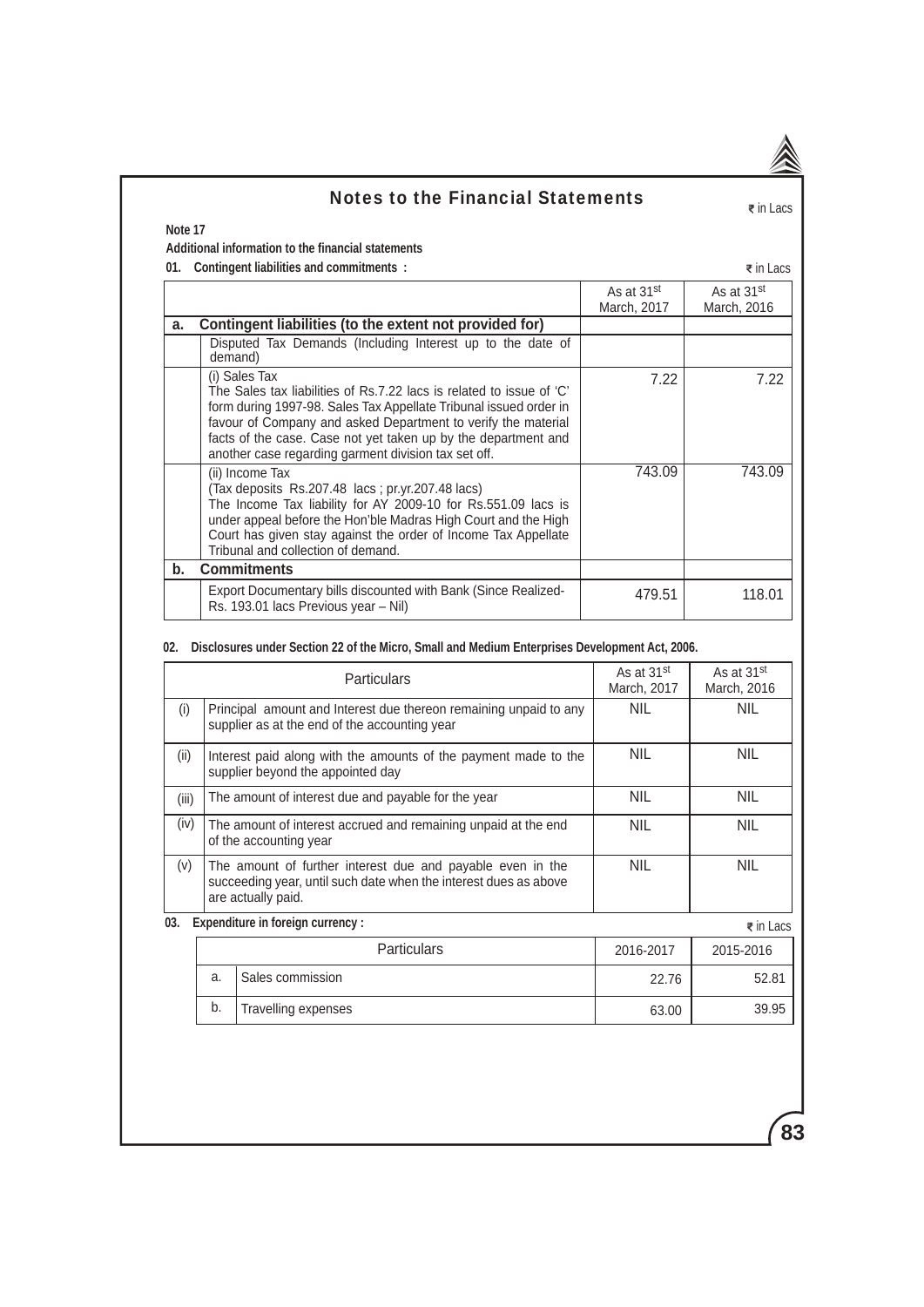| 04. | Earnings in foreign exchange :                            |           | ₹ in Lacs |
|-----|-----------------------------------------------------------|-----------|-----------|
|     | <b>Particulars</b>                                        | 2016-2017 | 2015-2016 |
|     | Export of goods calculated on FOB basis                   | 3,182.23  | 3,609.39  |
| 05. | Details of consumption of imported and indigenous items : |           | ₹in Lacs  |

#### Particulars 2016-2017 2015-2016 Traded goods : Indigenous Imported % 3,166.19 100% - % 3,331.16 100% - ₹ in Lacs

**06.** a. In the opinion of the management, assets other than fixed assets and non-current investments have a value on realization in the ordinary course of business at least equal to the amount at which they are stated.

 b. b. The accounts of certain Trade Receivables, Trade Payables, Loans & Advances are however, subject to formal confirmations/reconciliations and consequent adjustments, if any. The management does not expect any material difference affecting the current period's financial statements on such reconciliation/adjustments.

## **07. Auditors Remuneration :**

| \uditors Remuneration :_      |           | ₹ in Lacs |
|-------------------------------|-----------|-----------|
| <b>Particulars</b>            | 2016-2017 | 2015-2016 |
| Audit fees                    | 1.05      | 1.05      |
| Tax Audit fees                | 0.15      | 0.15      |
| Other fees                    | 0.39      | 0.68      |
| Total (including service tax) | 1.59      | 1.88      |

### **08. Employee Benefit Plans :**

Defined contribution plans :

 The company contributed to Provident Fund to defined contribution plans for qualifying employees. Under the Scheme, the Company is required to contribute a specified percentage of the payroll cost to fund benefits.  $\overline{\bullet}$  in Lacs

|    |                                    |           | S III Lavo |
|----|------------------------------------|-----------|------------|
|    | <b>Particulars</b>                 | 2016-2017 | 2015-2016  |
| a. | <b>Provident Fund Contribution</b> | 14.55     | 14.52      |
| b. | Superannuation/Gratuity            | 4.10      | 9.85       |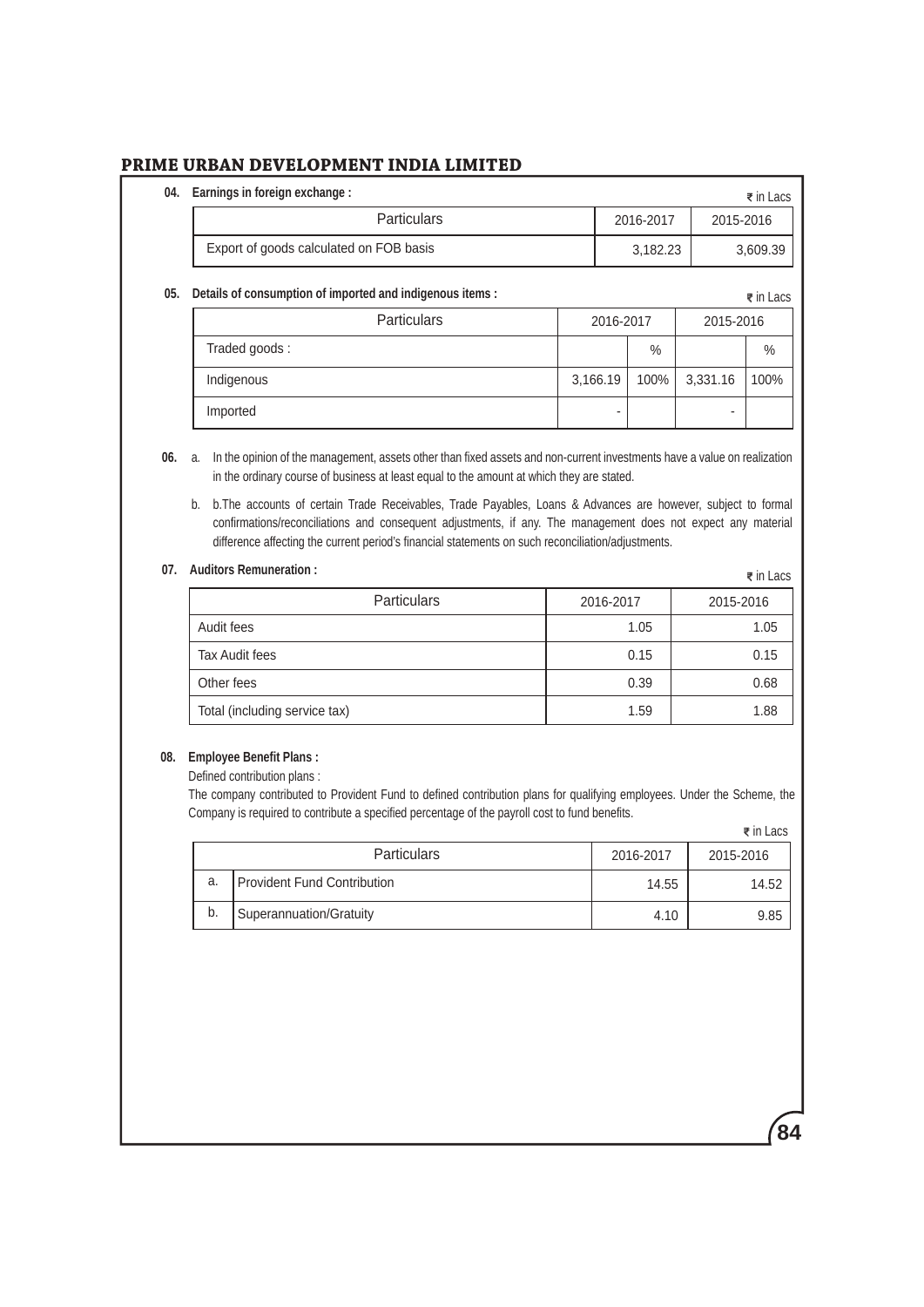|                                                               |            | ₹ in Lacs  |
|---------------------------------------------------------------|------------|------------|
| 01. Assumptions                                               | 31.03.2017 | 31.03.2016 |
| <b>Discount Rate</b>                                          | 8%         | 8%         |
| <b>Salary Escalation</b>                                      | 7%         | 7%         |
| 02. Changes in the present value of obligation                |            |            |
| Present value of obligation as at beginning of year           | 35.56      | 31.57      |
| <b>Interest Cost</b>                                          | 2.84       | 2.53       |
| <b>Current Service Cost</b>                                   | 2.51       | 1.58       |
| Benefits paid                                                 | (1.77)     | $\Omega$   |
| Actuarial Loss/(Gain) on obligations                          | (2.20)     | (0.11)     |
| Present value of obligations as at the end of year            | 36.95      | 35.56      |
| 03. Changes in the fair value of plan assets                  |            |            |
| Fair value of plan assets at beginning of year                | 31.25      | 6.21       |
| Expected return on plan assets                                | 2.61       | 0.85       |
| Contributions                                                 | 1.64       | 24.18      |
| <b>Benefits paid</b>                                          | (1.77)     | $\Omega$   |
| Actuarial Gain/(Loss) on Plan assets                          | Nil        | Nil        |
| Fair value of plan assets at the end of year                  | 33.72      | 31.25      |
| 04. Fair value of plan assets                                 |            |            |
| Fair value of plan assets at beginning of the year            | 31.25      | 6.21       |
| Actual return on plan assets                                  | 2.60       | 0.85       |
| Contributions                                                 | 1.63       | 24.18      |
| <b>Benefits paid</b>                                          | (1.77)     | $\Omega$   |
| Fair value of plan assets at the end of year                  | 33.72      | 31.25      |
| <b>Funded status</b>                                          | (3.23)     | (4.31)     |
| 05. Actuarial Gain/Loss recognized                            |            |            |
| Actuarial (gain) /Loss for the year - obligation              | 2.20       | 0.11       |
| Actuarial (gain)/Loss for the year - plan assets              | Nil        | Nil        |
| Total Loss/ (gain) for the year                               | (2.20)     | (0.11)     |
| Actuarial Loss/(Gain) recognized in the year                  | (2.20)     | (0.11)     |
| 06. Amounts recognized in the balance sheet and Profit & Loss |            |            |
| Present value of obligations as at the end of the year        | 36.95      | 35.56      |
| Fair value of plan assets as at the end of the year           | 33.72      | 31.25      |
| <b>Funded status</b>                                          | (3.23)     | (4.31)     |
| Net Asset/(Liability) recognized in balance sheet             | (3.23)     | (4.31)     |
| 07. Expenses charged in statement of Profit and Loss account  |            |            |
| <b>Current Service cost</b>                                   | 2.52       | 1.58       |
| <b>Interest Cost</b>                                          | 2.84       | 2.52       |
| Expected return on plan assets                                | (2.61)     | (0.85)     |
| Net Actuarial loss/(gain) recognized in the year              | (2.20)     | (0.11)     |
| Expenses recognized in statement of Profit and Loss account   | 0.56       | 3.14       |

Notes: i. The entire Plan Assets are managed by LIC

ii. The expected return on Plan Assets is as furnished by LIC

 iii. The estimate of future salary increase takes in to account inflation, likely increments, promotions and other relevant factors.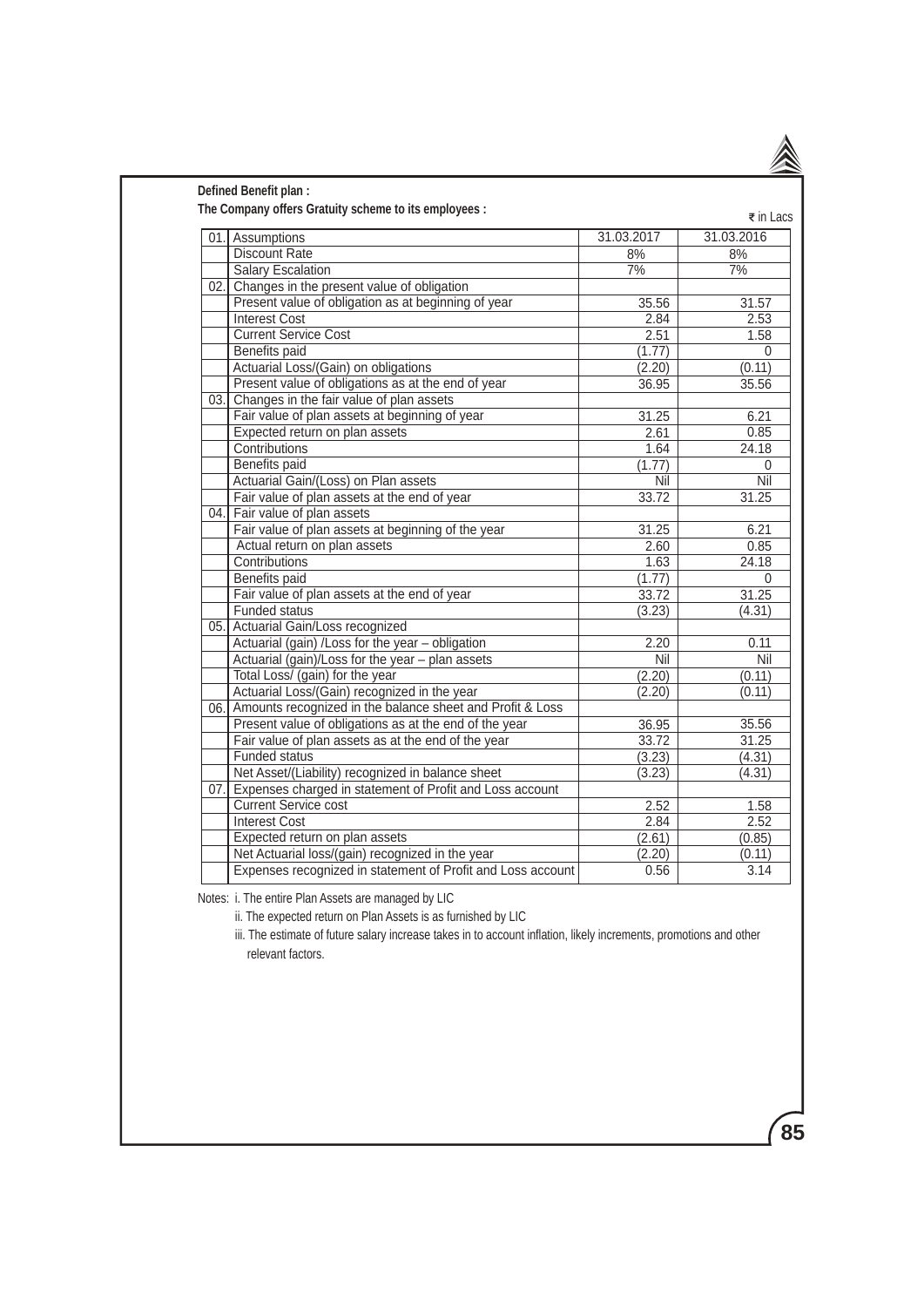| Segment Revenue:<br>Realty<br>a.<br><b>Textiles</b><br>b.<br>Segment Results :<br>Realty<br>a.<br><b>Textiles</b><br>b.<br>Less : Interest<br>Less : Exceptional items<br>Less : Un-allocable expenditure<br>Profit/(Loss) before extraordinary items<br>Less : Extraordinary items<br>Profit/(Loss) before tax<br>Carrying amount of Segment Assets<br>Realty<br>a.<br><b>Textiles</b><br>b.<br>Carrying amount of Segment Liabilities<br>Realty<br>a.<br><b>Textiles</b><br>b.<br>Cost incurred to acquire Segment Fixed Assets during the year<br>Realty<br>a.<br><b>Textiles</b><br>b.<br>Depreciation and amortization expenses<br>Realty<br>a.<br><b>Textiles</b><br>b.<br>10. Disclosure in respect of related parties pursuant to Accounting Standard -18 (AS 18):-<br>List of Related Parties and nature of relationships:<br>Wholly owned subsidiaries : | Total<br><b>ATL Textile Processors Limited</b>                                   | 2016-2017<br>1,936.46<br>3,329.60<br>1,267.95<br>61.03<br>1,328.98<br>57.76<br>13.86<br>1,257.36<br>1,257.36<br>4,621.63<br>608.00<br>2,170.68<br>600.00<br>369.33<br>ц,<br>32.15 | 2015-2016<br>3,174.24<br>3,799.39<br>2,528.07<br>94.62<br>2,622.69<br>211.97<br>555.55<br>28.05<br>1,827.12<br>1,827.12<br>6,507.05<br>203.61<br>2,351.31<br>256.42<br>176.87<br>27.62                                                                                                                                                                                                                                                                                                                                                                                                                                                                 |  |  |  |
|--------------------------------------------------------------------------------------------------------------------------------------------------------------------------------------------------------------------------------------------------------------------------------------------------------------------------------------------------------------------------------------------------------------------------------------------------------------------------------------------------------------------------------------------------------------------------------------------------------------------------------------------------------------------------------------------------------------------------------------------------------------------------------------------------------------------------------------------------------------------|----------------------------------------------------------------------------------|-----------------------------------------------------------------------------------------------------------------------------------------------------------------------------------|--------------------------------------------------------------------------------------------------------------------------------------------------------------------------------------------------------------------------------------------------------------------------------------------------------------------------------------------------------------------------------------------------------------------------------------------------------------------------------------------------------------------------------------------------------------------------------------------------------------------------------------------------------|--|--|--|
|                                                                                                                                                                                                                                                                                                                                                                                                                                                                                                                                                                                                                                                                                                                                                                                                                                                                    |                                                                                  |                                                                                                                                                                                   |                                                                                                                                                                                                                                                                                                                                                                                                                                                                                                                                                                                                                                                        |  |  |  |
|                                                                                                                                                                                                                                                                                                                                                                                                                                                                                                                                                                                                                                                                                                                                                                                                                                                                    |                                                                                  |                                                                                                                                                                                   |                                                                                                                                                                                                                                                                                                                                                                                                                                                                                                                                                                                                                                                        |  |  |  |
|                                                                                                                                                                                                                                                                                                                                                                                                                                                                                                                                                                                                                                                                                                                                                                                                                                                                    |                                                                                  |                                                                                                                                                                                   |                                                                                                                                                                                                                                                                                                                                                                                                                                                                                                                                                                                                                                                        |  |  |  |
|                                                                                                                                                                                                                                                                                                                                                                                                                                                                                                                                                                                                                                                                                                                                                                                                                                                                    |                                                                                  |                                                                                                                                                                                   |                                                                                                                                                                                                                                                                                                                                                                                                                                                                                                                                                                                                                                                        |  |  |  |
|                                                                                                                                                                                                                                                                                                                                                                                                                                                                                                                                                                                                                                                                                                                                                                                                                                                                    |                                                                                  |                                                                                                                                                                                   |                                                                                                                                                                                                                                                                                                                                                                                                                                                                                                                                                                                                                                                        |  |  |  |
|                                                                                                                                                                                                                                                                                                                                                                                                                                                                                                                                                                                                                                                                                                                                                                                                                                                                    |                                                                                  |                                                                                                                                                                                   |                                                                                                                                                                                                                                                                                                                                                                                                                                                                                                                                                                                                                                                        |  |  |  |
|                                                                                                                                                                                                                                                                                                                                                                                                                                                                                                                                                                                                                                                                                                                                                                                                                                                                    |                                                                                  |                                                                                                                                                                                   |                                                                                                                                                                                                                                                                                                                                                                                                                                                                                                                                                                                                                                                        |  |  |  |
|                                                                                                                                                                                                                                                                                                                                                                                                                                                                                                                                                                                                                                                                                                                                                                                                                                                                    |                                                                                  |                                                                                                                                                                                   |                                                                                                                                                                                                                                                                                                                                                                                                                                                                                                                                                                                                                                                        |  |  |  |
|                                                                                                                                                                                                                                                                                                                                                                                                                                                                                                                                                                                                                                                                                                                                                                                                                                                                    |                                                                                  |                                                                                                                                                                                   |                                                                                                                                                                                                                                                                                                                                                                                                                                                                                                                                                                                                                                                        |  |  |  |
|                                                                                                                                                                                                                                                                                                                                                                                                                                                                                                                                                                                                                                                                                                                                                                                                                                                                    |                                                                                  |                                                                                                                                                                                   |                                                                                                                                                                                                                                                                                                                                                                                                                                                                                                                                                                                                                                                        |  |  |  |
|                                                                                                                                                                                                                                                                                                                                                                                                                                                                                                                                                                                                                                                                                                                                                                                                                                                                    |                                                                                  |                                                                                                                                                                                   |                                                                                                                                                                                                                                                                                                                                                                                                                                                                                                                                                                                                                                                        |  |  |  |
|                                                                                                                                                                                                                                                                                                                                                                                                                                                                                                                                                                                                                                                                                                                                                                                                                                                                    |                                                                                  |                                                                                                                                                                                   |                                                                                                                                                                                                                                                                                                                                                                                                                                                                                                                                                                                                                                                        |  |  |  |
|                                                                                                                                                                                                                                                                                                                                                                                                                                                                                                                                                                                                                                                                                                                                                                                                                                                                    |                                                                                  |                                                                                                                                                                                   |                                                                                                                                                                                                                                                                                                                                                                                                                                                                                                                                                                                                                                                        |  |  |  |
|                                                                                                                                                                                                                                                                                                                                                                                                                                                                                                                                                                                                                                                                                                                                                                                                                                                                    |                                                                                  |                                                                                                                                                                                   |                                                                                                                                                                                                                                                                                                                                                                                                                                                                                                                                                                                                                                                        |  |  |  |
|                                                                                                                                                                                                                                                                                                                                                                                                                                                                                                                                                                                                                                                                                                                                                                                                                                                                    |                                                                                  |                                                                                                                                                                                   |                                                                                                                                                                                                                                                                                                                                                                                                                                                                                                                                                                                                                                                        |  |  |  |
|                                                                                                                                                                                                                                                                                                                                                                                                                                                                                                                                                                                                                                                                                                                                                                                                                                                                    |                                                                                  |                                                                                                                                                                                   |                                                                                                                                                                                                                                                                                                                                                                                                                                                                                                                                                                                                                                                        |  |  |  |
|                                                                                                                                                                                                                                                                                                                                                                                                                                                                                                                                                                                                                                                                                                                                                                                                                                                                    |                                                                                  |                                                                                                                                                                                   |                                                                                                                                                                                                                                                                                                                                                                                                                                                                                                                                                                                                                                                        |  |  |  |
|                                                                                                                                                                                                                                                                                                                                                                                                                                                                                                                                                                                                                                                                                                                                                                                                                                                                    |                                                                                  |                                                                                                                                                                                   |                                                                                                                                                                                                                                                                                                                                                                                                                                                                                                                                                                                                                                                        |  |  |  |
|                                                                                                                                                                                                                                                                                                                                                                                                                                                                                                                                                                                                                                                                                                                                                                                                                                                                    |                                                                                  |                                                                                                                                                                                   |                                                                                                                                                                                                                                                                                                                                                                                                                                                                                                                                                                                                                                                        |  |  |  |
|                                                                                                                                                                                                                                                                                                                                                                                                                                                                                                                                                                                                                                                                                                                                                                                                                                                                    |                                                                                  |                                                                                                                                                                                   |                                                                                                                                                                                                                                                                                                                                                                                                                                                                                                                                                                                                                                                        |  |  |  |
|                                                                                                                                                                                                                                                                                                                                                                                                                                                                                                                                                                                                                                                                                                                                                                                                                                                                    |                                                                                  |                                                                                                                                                                                   |                                                                                                                                                                                                                                                                                                                                                                                                                                                                                                                                                                                                                                                        |  |  |  |
|                                                                                                                                                                                                                                                                                                                                                                                                                                                                                                                                                                                                                                                                                                                                                                                                                                                                    |                                                                                  |                                                                                                                                                                                   |                                                                                                                                                                                                                                                                                                                                                                                                                                                                                                                                                                                                                                                        |  |  |  |
|                                                                                                                                                                                                                                                                                                                                                                                                                                                                                                                                                                                                                                                                                                                                                                                                                                                                    |                                                                                  |                                                                                                                                                                                   |                                                                                                                                                                                                                                                                                                                                                                                                                                                                                                                                                                                                                                                        |  |  |  |
|                                                                                                                                                                                                                                                                                                                                                                                                                                                                                                                                                                                                                                                                                                                                                                                                                                                                    |                                                                                  |                                                                                                                                                                                   |                                                                                                                                                                                                                                                                                                                                                                                                                                                                                                                                                                                                                                                        |  |  |  |
|                                                                                                                                                                                                                                                                                                                                                                                                                                                                                                                                                                                                                                                                                                                                                                                                                                                                    |                                                                                  | Patodia Developers Pvt Ltd                                                                                                                                                        |                                                                                                                                                                                                                                                                                                                                                                                                                                                                                                                                                                                                                                                        |  |  |  |
| With whom transactions have been entered in to:                                                                                                                                                                                                                                                                                                                                                                                                                                                                                                                                                                                                                                                                                                                                                                                                                    |                                                                                  |                                                                                                                                                                                   |                                                                                                                                                                                                                                                                                                                                                                                                                                                                                                                                                                                                                                                        |  |  |  |
|                                                                                                                                                                                                                                                                                                                                                                                                                                                                                                                                                                                                                                                                                                                                                                                                                                                                    |                                                                                  |                                                                                                                                                                                   |                                                                                                                                                                                                                                                                                                                                                                                                                                                                                                                                                                                                                                                        |  |  |  |
|                                                                                                                                                                                                                                                                                                                                                                                                                                                                                                                                                                                                                                                                                                                                                                                                                                                                    |                                                                                  |                                                                                                                                                                                   |                                                                                                                                                                                                                                                                                                                                                                                                                                                                                                                                                                                                                                                        |  |  |  |
|                                                                                                                                                                                                                                                                                                                                                                                                                                                                                                                                                                                                                                                                                                                                                                                                                                                                    |                                                                                  |                                                                                                                                                                                   |                                                                                                                                                                                                                                                                                                                                                                                                                                                                                                                                                                                                                                                        |  |  |  |
|                                                                                                                                                                                                                                                                                                                                                                                                                                                                                                                                                                                                                                                                                                                                                                                                                                                                    |                                                                                  |                                                                                                                                                                                   |                                                                                                                                                                                                                                                                                                                                                                                                                                                                                                                                                                                                                                                        |  |  |  |
|                                                                                                                                                                                                                                                                                                                                                                                                                                                                                                                                                                                                                                                                                                                                                                                                                                                                    |                                                                                  |                                                                                                                                                                                   |                                                                                                                                                                                                                                                                                                                                                                                                                                                                                                                                                                                                                                                        |  |  |  |
|                                                                                                                                                                                                                                                                                                                                                                                                                                                                                                                                                                                                                                                                                                                                                                                                                                                                    |                                                                                  |                                                                                                                                                                                   |                                                                                                                                                                                                                                                                                                                                                                                                                                                                                                                                                                                                                                                        |  |  |  |
|                                                                                                                                                                                                                                                                                                                                                                                                                                                                                                                                                                                                                                                                                                                                                                                                                                                                    |                                                                                  |                                                                                                                                                                                   |                                                                                                                                                                                                                                                                                                                                                                                                                                                                                                                                                                                                                                                        |  |  |  |
| (II)<br>Key Managerial Personnel                                                                                                                                                                                                                                                                                                                                                                                                                                                                                                                                                                                                                                                                                                                                                                                                                                   |                                                                                  |                                                                                                                                                                                   |                                                                                                                                                                                                                                                                                                                                                                                                                                                                                                                                                                                                                                                        |  |  |  |
|                                                                                                                                                                                                                                                                                                                                                                                                                                                                                                                                                                                                                                                                                                                                                                                                                                                                    |                                                                                  |                                                                                                                                                                                   |                                                                                                                                                                                                                                                                                                                                                                                                                                                                                                                                                                                                                                                        |  |  |  |
|                                                                                                                                                                                                                                                                                                                                                                                                                                                                                                                                                                                                                                                                                                                                                                                                                                                                    |                                                                                  |                                                                                                                                                                                   |                                                                                                                                                                                                                                                                                                                                                                                                                                                                                                                                                                                                                                                        |  |  |  |
|                                                                                                                                                                                                                                                                                                                                                                                                                                                                                                                                                                                                                                                                                                                                                                                                                                                                    |                                                                                  |                                                                                                                                                                                   |                                                                                                                                                                                                                                                                                                                                                                                                                                                                                                                                                                                                                                                        |  |  |  |
|                                                                                                                                                                                                                                                                                                                                                                                                                                                                                                                                                                                                                                                                                                                                                                                                                                                                    |                                                                                  |                                                                                                                                                                                   |                                                                                                                                                                                                                                                                                                                                                                                                                                                                                                                                                                                                                                                        |  |  |  |
|                                                                                                                                                                                                                                                                                                                                                                                                                                                                                                                                                                                                                                                                                                                                                                                                                                                                    |                                                                                  |                                                                                                                                                                                   |                                                                                                                                                                                                                                                                                                                                                                                                                                                                                                                                                                                                                                                        |  |  |  |
|                                                                                                                                                                                                                                                                                                                                                                                                                                                                                                                                                                                                                                                                                                                                                                                                                                                                    |                                                                                  |                                                                                                                                                                                   |                                                                                                                                                                                                                                                                                                                                                                                                                                                                                                                                                                                                                                                        |  |  |  |
|                                                                                                                                                                                                                                                                                                                                                                                                                                                                                                                                                                                                                                                                                                                                                                                                                                                                    |                                                                                  |                                                                                                                                                                                   |                                                                                                                                                                                                                                                                                                                                                                                                                                                                                                                                                                                                                                                        |  |  |  |
|                                                                                                                                                                                                                                                                                                                                                                                                                                                                                                                                                                                                                                                                                                                                                                                                                                                                    |                                                                                  |                                                                                                                                                                                   |                                                                                                                                                                                                                                                                                                                                                                                                                                                                                                                                                                                                                                                        |  |  |  |
| (iv)                                                                                                                                                                                                                                                                                                                                                                                                                                                                                                                                                                                                                                                                                                                                                                                                                                                               |                                                                                  |                                                                                                                                                                                   |                                                                                                                                                                                                                                                                                                                                                                                                                                                                                                                                                                                                                                                        |  |  |  |
|                                                                                                                                                                                                                                                                                                                                                                                                                                                                                                                                                                                                                                                                                                                                                                                                                                                                    |                                                                                  |                                                                                                                                                                                   |                                                                                                                                                                                                                                                                                                                                                                                                                                                                                                                                                                                                                                                        |  |  |  |
|                                                                                                                                                                                                                                                                                                                                                                                                                                                                                                                                                                                                                                                                                                                                                                                                                                                                    |                                                                                  |                                                                                                                                                                                   |                                                                                                                                                                                                                                                                                                                                                                                                                                                                                                                                                                                                                                                        |  |  |  |
|                                                                                                                                                                                                                                                                                                                                                                                                                                                                                                                                                                                                                                                                                                                                                                                                                                                                    |                                                                                  |                                                                                                                                                                                   |                                                                                                                                                                                                                                                                                                                                                                                                                                                                                                                                                                                                                                                        |  |  |  |
|                                                                                                                                                                                                                                                                                                                                                                                                                                                                                                                                                                                                                                                                                                                                                                                                                                                                    |                                                                                  |                                                                                                                                                                                   |                                                                                                                                                                                                                                                                                                                                                                                                                                                                                                                                                                                                                                                        |  |  |  |
|                                                                                                                                                                                                                                                                                                                                                                                                                                                                                                                                                                                                                                                                                                                                                                                                                                                                    |                                                                                  |                                                                                                                                                                                   |                                                                                                                                                                                                                                                                                                                                                                                                                                                                                                                                                                                                                                                        |  |  |  |
|                                                                                                                                                                                                                                                                                                                                                                                                                                                                                                                                                                                                                                                                                                                                                                                                                                                                    |                                                                                  |                                                                                                                                                                                   |                                                                                                                                                                                                                                                                                                                                                                                                                                                                                                                                                                                                                                                        |  |  |  |
|                                                                                                                                                                                                                                                                                                                                                                                                                                                                                                                                                                                                                                                                                                                                                                                                                                                                    | (i)<br>Associates<br>(iii)<br>Personnel<br>Relatives of Key Managerial Personnel | Enterprises having Common Key Management                                                                                                                                          | Srivarsha Realtors Pvt Ltd (w.e.f 20.9.2016)<br><b>Prime Developers</b><br>Prime New line AOP<br><b>Prime Mall Developers</b><br>Prime Hitech Textiles LLP<br>(Formerly Prime Hitech Admin Services LLP)<br>Aadarsh Jann Aawaash Limited<br>Mr. Purusottam Das Patodia<br>Chairman & Managing Director<br>Mr. Manoj Kumar Patodia<br>Vice Chairman & Managing Director<br>Mr. Anuj Patodia<br><b>Managing Director</b><br>Pat Credit Limited<br>Anjana Syntex Co. Limited<br>Mrs.Indiradevi Patodia<br>Wife of Mr. Purusottam Das Patodia<br>Mrs. Nandita Patodia<br>Wife of Mr. Manoj Kumar Patodia<br>Mrs. Meenal Patodia<br>Wife of Mr.Anuj Patodia |  |  |  |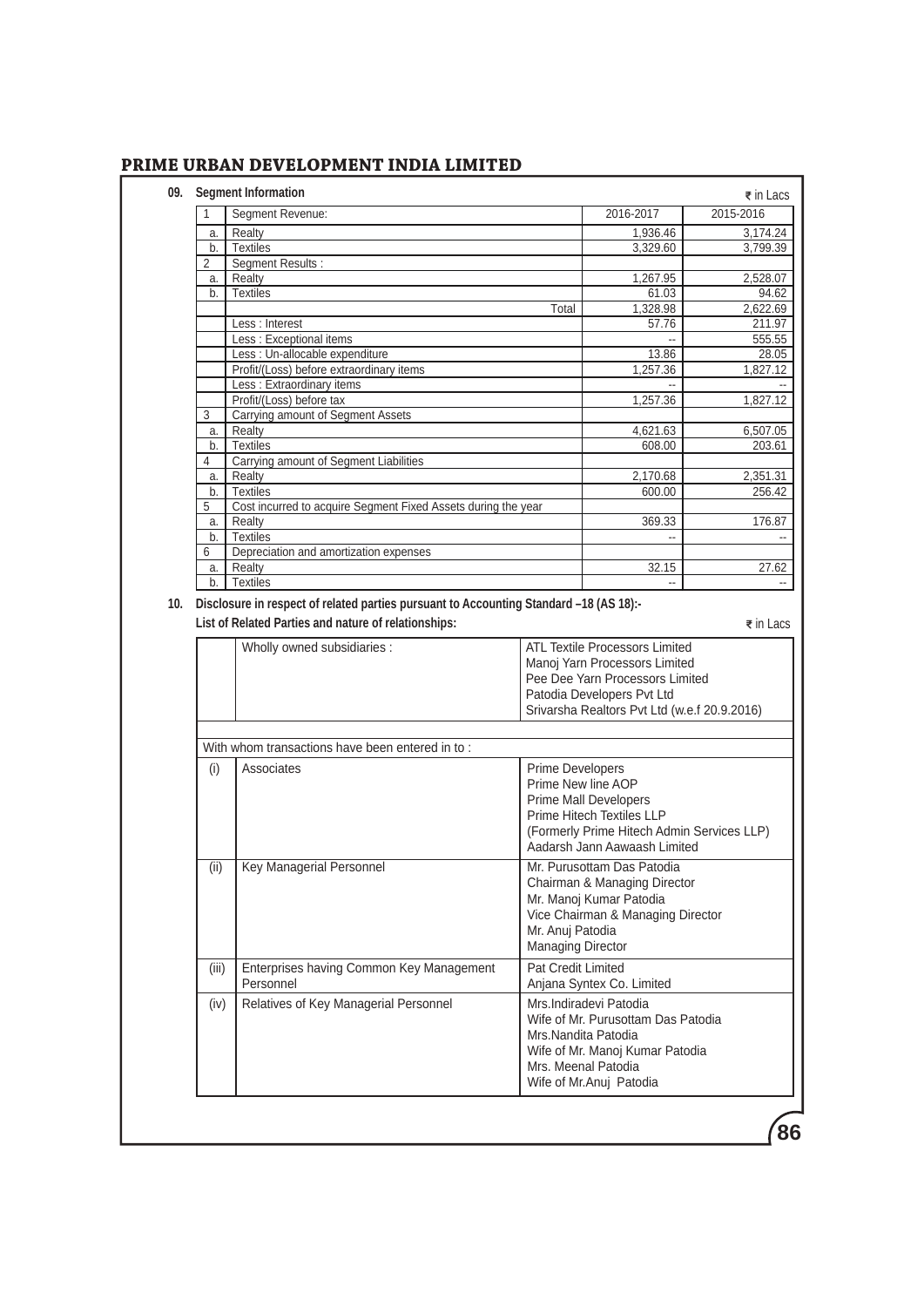| Subsidiary                |                                           |                                                                                                                                                      |                                                             |                                                                                            |
|---------------------------|-------------------------------------------|------------------------------------------------------------------------------------------------------------------------------------------------------|-------------------------------------------------------------|--------------------------------------------------------------------------------------------|
| Companies                 | Associates                                | Key<br>Managerial<br>Personnel                                                                                                                       | Enterprises<br>/Relatives of Key<br>Managerial<br>Personnel | Total                                                                                      |
| ÷,                        | 0.22                                      |                                                                                                                                                      | Nil                                                         | 0.22<br>(0.04)                                                                             |
|                           | (25.45)<br>(111.83)<br>(45.80)<br>(57.92) |                                                                                                                                                      |                                                             | (25.45)<br>(111.83)<br>(45.80)<br>(57.92)                                                  |
|                           |                                           |                                                                                                                                                      | Nil<br>(0.21)                                               | Nil<br>(0.21)                                                                              |
|                           | Nil<br>(Nil)                              |                                                                                                                                                      | 1.67<br>(1.67)                                              | 1.67<br>(1.67)                                                                             |
|                           |                                           | 55.36<br>(58.79)<br>41.09                                                                                                                            |                                                             | 55.36<br>(58.79)<br>41.09<br>(42.72)                                                       |
|                           |                                           | 42.10<br>(42.82)                                                                                                                                     |                                                             | 42.10<br>(42.82)                                                                           |
|                           |                                           | 138.55<br>(144.33)                                                                                                                                   |                                                             | 138.55<br>(144.33)                                                                         |
|                           |                                           |                                                                                                                                                      |                                                             |                                                                                            |
|                           |                                           |                                                                                                                                                      |                                                             |                                                                                            |
| (513.16)                  |                                           |                                                                                                                                                      |                                                             | 512.98<br>(513.16)                                                                         |
| 2.99<br>(3.16)            |                                           |                                                                                                                                                      |                                                             | (3.16)                                                                                     |
|                           | (1,270.11)                                |                                                                                                                                                      |                                                             | 1.270.11<br>(1, 270.11)                                                                    |
|                           |                                           |                                                                                                                                                      |                                                             |                                                                                            |
| (8.57)                    |                                           |                                                                                                                                                      |                                                             | (8.57)                                                                                     |
| 10.20<br>(Nil)            |                                           |                                                                                                                                                      |                                                             |                                                                                            |
|                           | 301.31<br>(341.39)                        |                                                                                                                                                      |                                                             | 301.31<br>(341.39)                                                                         |
|                           | 690.29<br>(833.68)                        |                                                                                                                                                      |                                                             | 690.29<br>(833.68)                                                                         |
|                           |                                           |                                                                                                                                                      |                                                             |                                                                                            |
|                           |                                           |                                                                                                                                                      |                                                             |                                                                                            |
|                           |                                           |                                                                                                                                                      |                                                             |                                                                                            |
| Manoj Yarn Processors Ltd | 512.98<br>8.73                            | (0.04)<br>1.270.11<br>Advances in the nature of loans to subsidiaries /associates:<br>(disclosure pursuant to clause 34(3) of the listing agreement) | (Nil)<br>(42.72)<br>As on 31.03.2017                        | (Nil)<br>Amount outstanding (Rs. in lacs)<br>Maximum Amount outstanding during the<br>year |

| 1. Subsidiary Companies               |        |        |
|---------------------------------------|--------|--------|
| Manoj Yarn Processors Ltd<br>a.       | 8.73   | 8.73   |
| Patodia Developers Ltd<br>b.          | Nil    | 0.15   |
| Srivarsha Realtors Pvt Ltd<br>C.      | 10.20  | 10.20  |
| 2. Entities in which the Company is a |        |        |
| <b>Partner/Member</b>                 |        |        |
| <b>Prime Developers</b><br>a.         | 301.31 | 549.59 |
| Prime Newline AOP<br>b.               | 690.29 | 832.95 |
| 3. Associates:                        |        |        |
| Aadarsh Jann Aawaash Ltd.<br>a.       | Nil    | 0.74   |

**87**

Notes:

1. The related parties have been identified by the Management and relied upon by the auditors.

2. No amount has been provided for/written off/written back, pertaining to related parties.

3. Figures in bracket represent previous year's figures.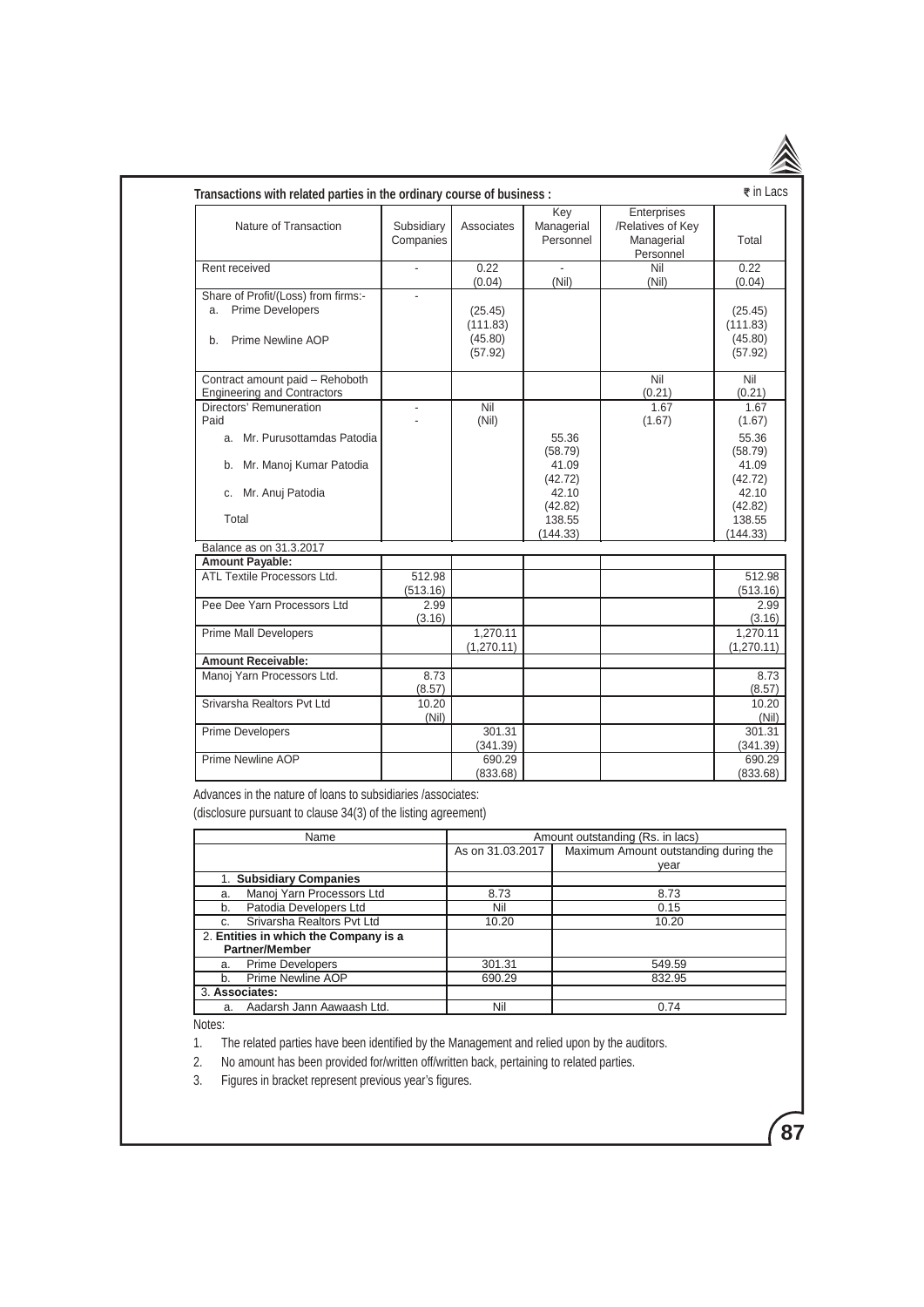#### **11. Details of Lease arrangements :**

 **The Company has entered into finance lease arrangements for vehicles and Future minimum lease payments and minimum lease payments are as follows :**  $\vec{\epsilon}$  in Lacs

| Due                 | <b>Total Minimum</b> | Future Interests on | Present value of |
|---------------------|----------------------|---------------------|------------------|
|                     | Lease Payments       | Outstanding         | Minimum Lease    |
|                     | Outstanding          |                     | Payments         |
| 1. Within one year  | 27.28                | 6.19                | 21.09            |
|                     | (42.38)              | (8.43)              | (33.95)          |
| 2. Between one year | 58.73                | 6.93                | 51.80            |
| to five years       | (76.44)              | (11.40)             | (65.04)          |
| Total               | 86.01                | 13.12               | 72.89            |
|                     | (118.82)             | (19.83)             | (98.99)          |

Figures in bracket are of previous year

## **12. Earnings Per Share :**

| Earnings Per Share: |                                              |             | ₹ in Lacs   |
|---------------------|----------------------------------------------|-------------|-------------|
|                     | <b>Particulars</b>                           | 2016-2017   | 2015-2016   |
| a.                  | Profit after tax excluding exceptional items | 975.02      | 2,009.69    |
| b.                  | Less: Exceptional items                      | $-$         | 555.55      |
| C <sub>r</sub>      | Profit after tax including exceptional items | 975.02      | 1454.14     |
| d.                  | Number of Equity shares outstanding          | 266,43,600  | 266,43,600  |
| е.                  | Basic/Diluted Earnings Per Share (EPS) :     |             |             |
|                     | - EPS excluding exceptional items (a/d)      | 3.66        | 7.54        |
|                     | - EPS including exceptional items (c/d)      | 3.66        | 5.46        |
|                     | Face value per share – in Rs.                | 2 per share | 2 per share |

#### **13. Consolidated Financial Statements :**

As per Accounting Standard 21 on "Consolidated Financial Statements" and Accounting Standard 23 on " Accounting for Investments in Associates in Consolidated Financial Statements" notified under the "The Companies Accounting Standards Rules, 2006" the company has presented Consolidated Financial Statements separately, in this annual report.

### **14. Deferred Tax Asset/(Liability):**

Timing difference comprises of :

| Timing difference comprises of:          |            | $\overline{\epsilon}$ in Lacs |
|------------------------------------------|------------|-------------------------------|
| <b>Deferred Tax Asset</b>                | 31.03.2017 | 31.03.2016                    |
| 1. Carry forward Unabsorbed Depreciation | 821.80     | 770.39                        |
| 2. Others                                | 5.33       | 1.02                          |
| Total                                    | 827.13     | 771.41                        |
| <b>Deferred Tax Liability</b>            |            |                               |
| 1. Depreciation                          | 67.37      | 5.35                          |
| Total                                    | 67.37      | 5.35                          |
| Net Deferred Tax Asset/(Liability)       | 759.76     | 766.06                        |

As a matter of the commercial prudence, deferred tax asset is not considered in the accounts.

## **15. Cash Transaction during 8th Nov 2016 to 30th Dec 2016**

| sh Transaction during 8th Nov 2016 to 30th Dec 2016 |                          |                                 |       |
|-----------------------------------------------------|--------------------------|---------------------------------|-------|
| <b>Particulars</b>                                  | <b>SBNs</b>              | <b>Other Denomination Notes</b> | Total |
| Closing Cash in Hand as on 08-11-16                 | 1.59                     | 0.27                            | 1.86  |
| (+) Permitted Receipts                              | $-$                      | 7.80                            | 7.80  |
| (+) Other Permitted Receipts                        | $- -$                    | 0.01                            | 0.01  |
| (-) Permitted Payments                              | $\overline{\phantom{m}}$ | 4.82                            | 4.82  |
| (-) Amount Deposited in Bank                        | 1.59                     | 0.17                            | 1.76  |
| Closing Cash Balance on 30-12-16                    | $- -$                    | 3.09                            | 3.09  |

**16. Previous year's figures are re-grouped/reclassified, wherever necessary inter-alia to conform to current year's presentation**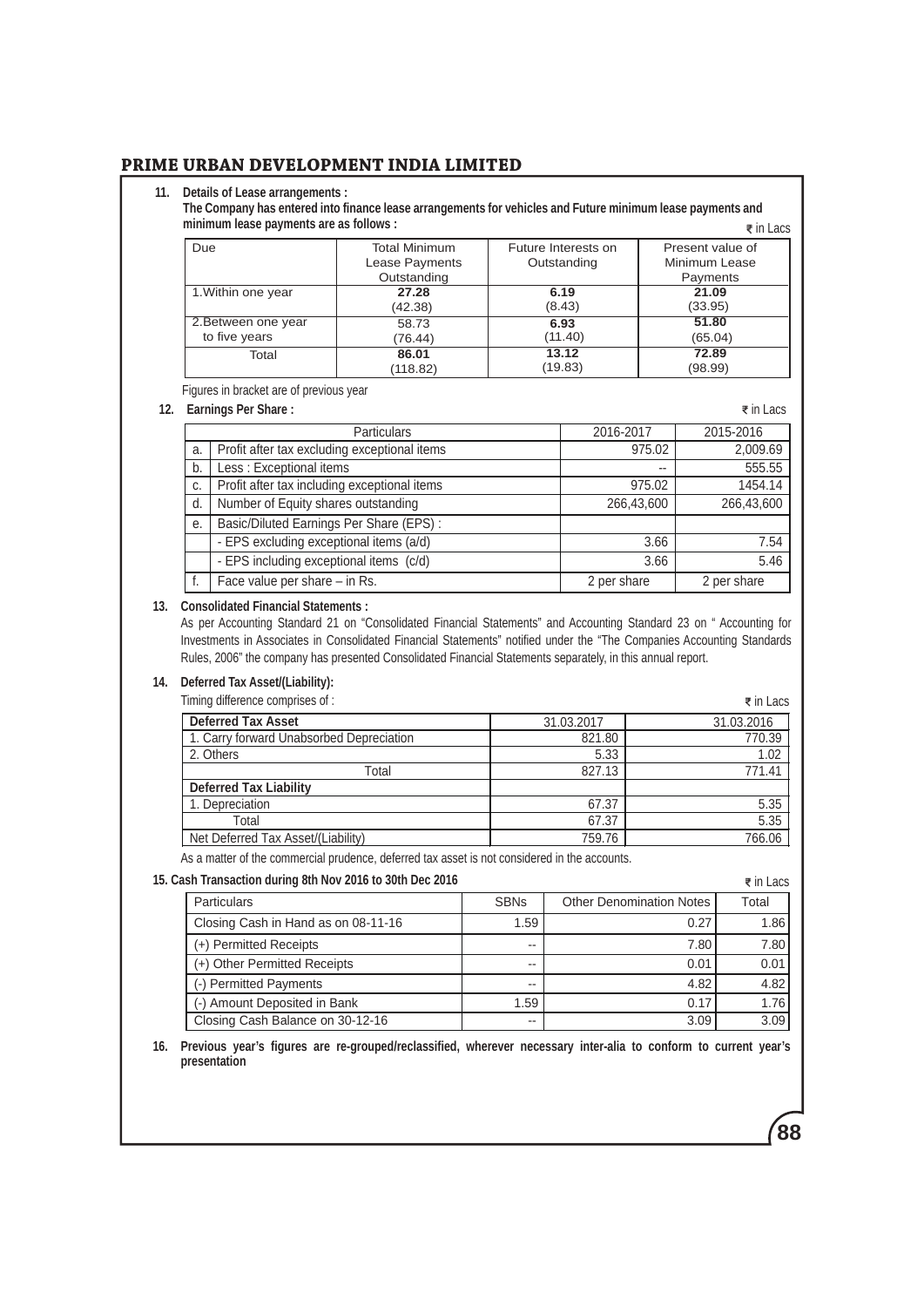### **Independent Auditors' Report on Consolidated Financial Statements**

#### **To the Members of Prime Urban Development India Limited**

#### **Report on the Consolidated Financial Statements**

We have audited the accompanying consolidated financial statements of Prime Urban Development India Limited ("the Holding Company") and its subsidiaries and associate (collectively referred to as "the Company" or "the Group"), comprising of the consolidated balance sheet as at 31 March 2017, the consolidated statement of profit and loss, the consolidated cash flow statement for the year then ended, and a summary of the significant accounting policies and other explanatory information (hereinafter referred to as "the consolidated financial statements").

#### **Management's Responsibility for the Consolidated Financial Statements:**

The Holding Company's Board of Directors is responsible for the preparation of the consolidated financial statements in terms of the requirements of the Companies Act, 2013 ("the Act") that give a true and fair view of the consolidated financial position, consolidated financial performance and consolidated cash flows of the Company in accordance with the accounting principles generally accepted in India, including the Accounting Standards specified under Section 133 of the Companies Act, 2013 (hereinafter referred to as"the Act") read with Rule 7 of the Companies (Accounts) Rules, 2014. The Board of Directors of theCompany are responsible for maintenance of adequate accounting records in accordance with the provisions of the Act for safeguarding of the assets of the Company and for preventing and detecting frauds and other irregularities; the selection and application of appropriate accounting policies; making judgments and estimates that are reasonable and prudent; and the design, implementation and maintenance of adequate internal financial controls, that were operating effectively for ensuring the accuracy and completeness of the accounting records, relevant to the preparation and presentation of the financial statements that give a true and fair view and are free from material misstatement, whether due to fraud or error, which have been used for the purpose of preparation of the consolidated financial statements by the Directors of the Holding Company, as aforesaid.

#### **Auditors' Responsibility**

Our responsibility is to express an opinion on the consolidated financial statements based on our audit. While conducting the audit, we have taken into account the provisions of the Act, the accounting and auditing standards and matters which are required to be included in the audit report under the provisions of the Act and the Rules made thereunder.

We conducted our audit in accordance with the Standards on Auditing specified under section 143(10) of the Act. Those standards require that we comply with ethical requirements and plan and perform the audit to obtain reasonable assurance about whether the consolidated financial statements are free from material misstatement.

An audit involves performing procedures to obtain audit evidence about the amounts and the disclosures in the consolidated financial statements. The procedures selected depend on the auditor's judgment, including the assessment of the risks of material misstatement of the consolidated financial statements, whether due to fraud or error. In making those risk assessments, the auditor considers internal financial control relevant to the Holding Company's preparation of the consolidated financial statements that give a true and fair view in order to design audit procedures that are appropriate in the circumstances. An audit also includes evaluating the appropriateness of the accounting policies used and the reasonableness of the accounting estimates made by the Holding Company's Board of Directors, as well as evaluating the overall presentation of the consolidated financial statements.

We believe that the audit evidence obtained by us is sufficient and appropriate to provide a basis for our audit opinion on the consolidated financial statements.

#### **Opinion**

In our opinion and to the best of our information and according to the explanations given to us, the aforesaid consolidated financial statements give the information required by the Act in the manner so required and give a true and fair view in conformity with the accounting principles generally accepted in India, of the consolidated state of affairs of the Company, as at 31 March 2017, and their consolidated profit and their consolidated cash flows for the year ended on that date.

#### **Report on other Legal and Regulatory Requirements**

- 1. As required by sub-section 3 of Section 143 of the Act, we report, to the extent applicable, that:
	- (a) We have sought and obtained all the information and explanations which to the best of our knowledge and belief were necessary for the purposes of our audit of the aforesaid consolidated financial statements.
	- (b) In our opinion, proper books of account as required by law relating to preparation of the aforesaid consolidated financial statements have been kept so far as it appears from our examination of those books.
	- (c) The consolidated balance sheet, the consolidated statement of profit and loss, and the consolidated cash flow statement dealt with by this Report are in agreement with the relevant books of account maintained for the purpose of preparation of the consolidated financial statements.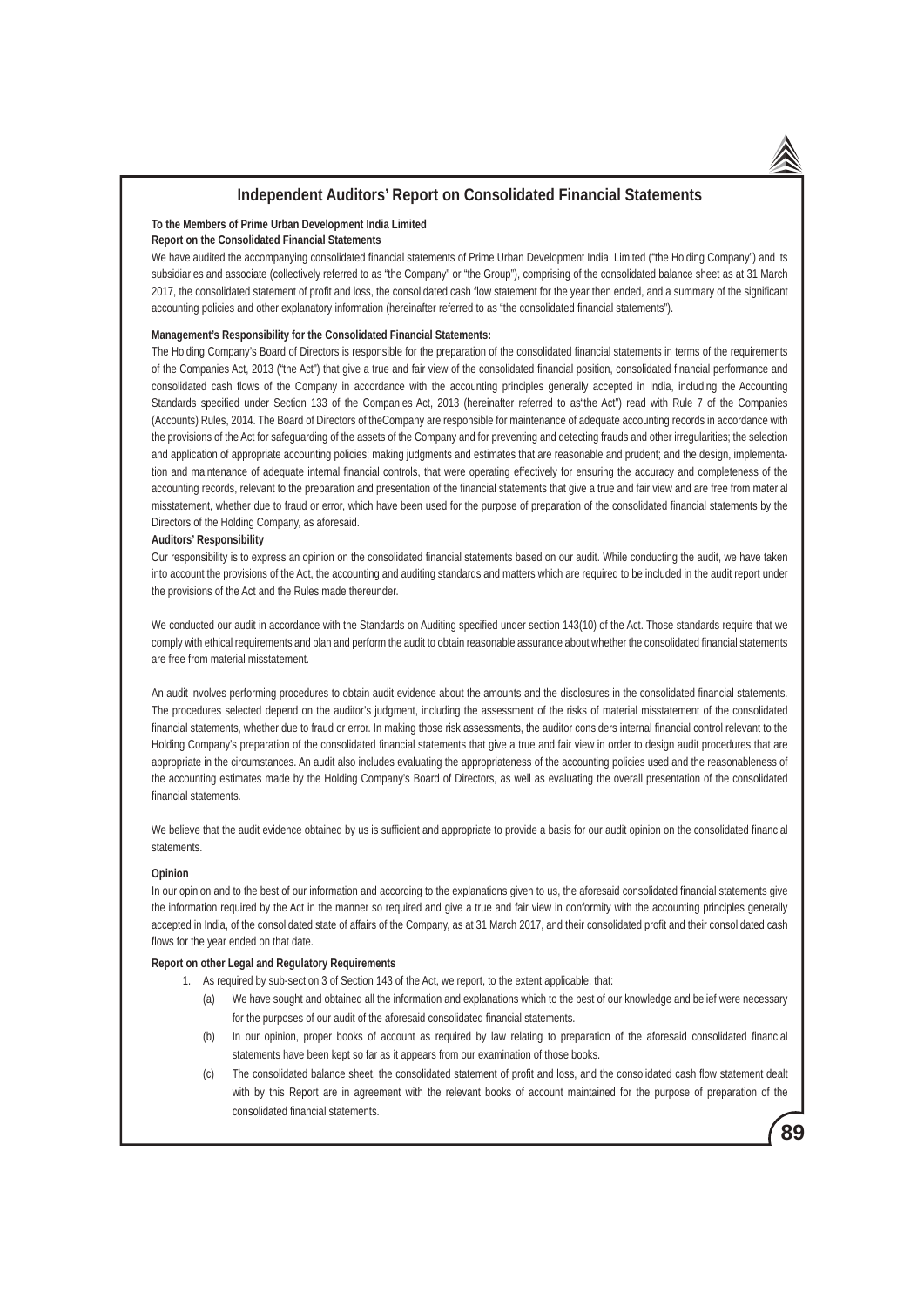| (d)                               |       | In our opinion, the aforesaid consolidated financial statements comply with the Accounting Standards specified under Section 133 of<br>the Act, read with Rule 7 of the Companies (Accounts) Rules, 2014.                                                                                                                                                                                                                                                                                               |
|-----------------------------------|-------|---------------------------------------------------------------------------------------------------------------------------------------------------------------------------------------------------------------------------------------------------------------------------------------------------------------------------------------------------------------------------------------------------------------------------------------------------------------------------------------------------------|
| (e)                               |       | On the basis of the written representations received from the directors of the Holding Company as on 31 March 2017 taken on record<br>by the Board of Directors of the Holding Company and the report of the statutory auditors of its subsidiary companies incorporated in<br>India, none of the Directors of the Group companies incorporated in India is disqualified as on 31 March 2017 from being appointed as<br>a Director of that company in terms of sub-section 2 of Section 164 of the Act. |
| (f)                               |       | With respect to the adequacy of the internal financial controls over financial reporting of the Group and the operating effectiveness of<br>such controls, refer to our separate report in "Annexure A"; and                                                                                                                                                                                                                                                                                            |
| (g)                               |       | With respect to the other matters to be included in the Auditor's Report in accordance with Rule 11 of the Companies (Audit and<br>Auditors) Rules, 2014, in our opinion and to the best of our information and according to the explanations given to us:                                                                                                                                                                                                                                              |
|                                   | (i)   | The consolidated financial statements disclose the impact of pending litigations on the consolidated financial position of the<br>Group - Refer Note 17.02 to the consolidated financial statements.                                                                                                                                                                                                                                                                                                    |
|                                   | (ii)  | In our opinion and as per the information and explanations provides to us, the Company has not entered into any long-term<br>contracts including derivative contracts, requiring provision under applicable laws or accounting standards, for material<br>foreseeable losses, and                                                                                                                                                                                                                       |
|                                   | (iii) | There has been no delay in transferring amounts, required to be transferred, to the Investor Education and Protection Fund by<br>the Holding Company and subsidiary companies incorporated in India.                                                                                                                                                                                                                                                                                                    |
|                                   | (iv)  | The Group has provided requisite disclosure in its standalone financial statements as to holdings as well as dealings in Specified<br>Bank Notes during the period from 8th November, 2016 to 30th December, 2016 and these are in accordance with the books of<br>accounts maintained by the Group - Refer Note 17.15 to the Consolidated financial statements.                                                                                                                                        |
|                                   |       |                                                                                                                                                                                                                                                                                                                                                                                                                                                                                                         |
|                                   |       | For M.S. Jagannathan & Visvanathan<br><b>Chartered Accountants</b><br>ICAI FRN 001209S                                                                                                                                                                                                                                                                                                                                                                                                                  |
| Place: Mumbai<br>Date: 24/05/2017 |       | N.Rajesh<br>Partner<br>Membership No.212417                                                                                                                                                                                                                                                                                                                                                                                                                                                             |
|                                   |       |                                                                                                                                                                                                                                                                                                                                                                                                                                                                                                         |
|                                   |       |                                                                                                                                                                                                                                                                                                                                                                                                                                                                                                         |
|                                   |       |                                                                                                                                                                                                                                                                                                                                                                                                                                                                                                         |
|                                   |       |                                                                                                                                                                                                                                                                                                                                                                                                                                                                                                         |
|                                   |       |                                                                                                                                                                                                                                                                                                                                                                                                                                                                                                         |
|                                   |       |                                                                                                                                                                                                                                                                                                                                                                                                                                                                                                         |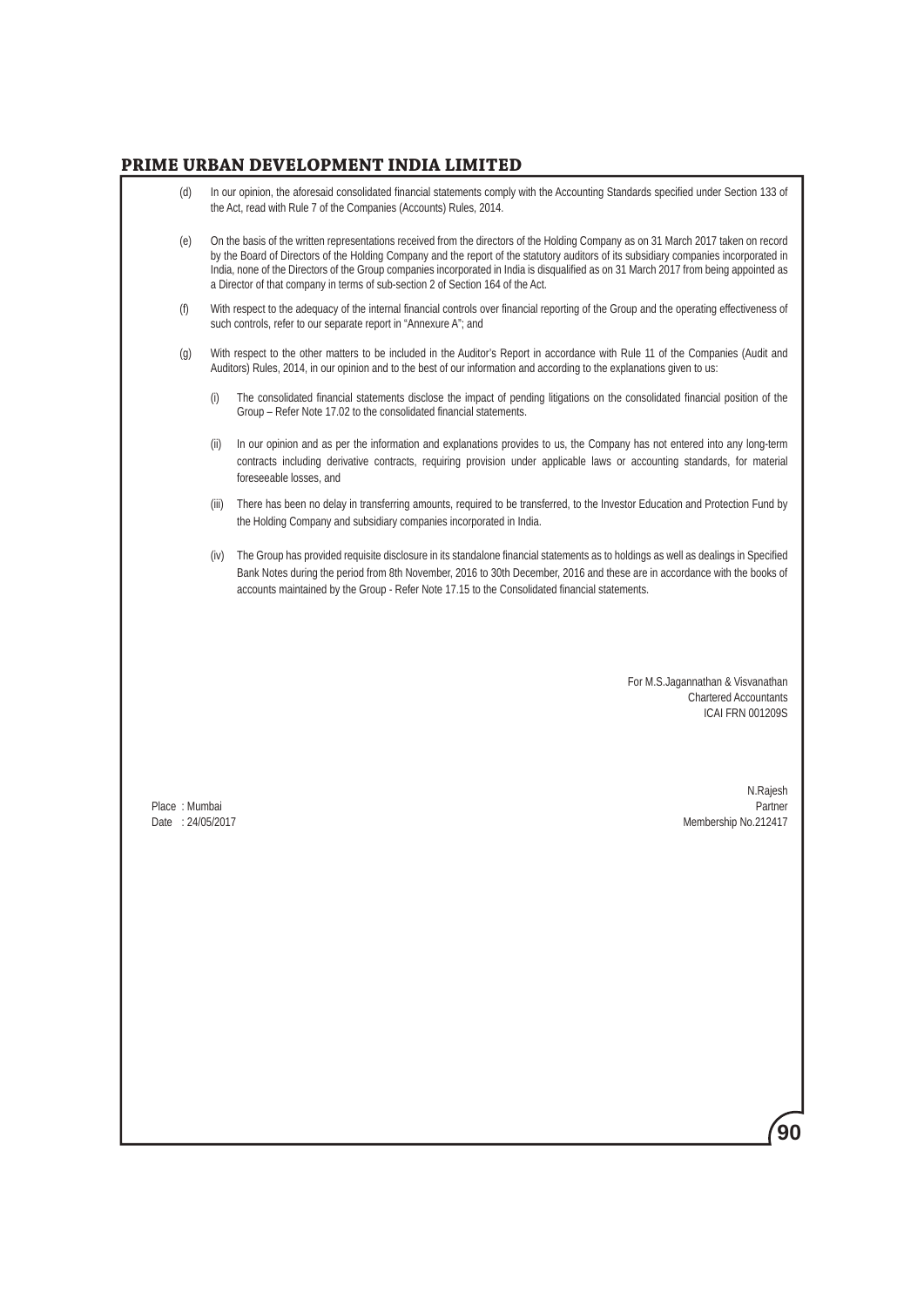#### **Annexure - A to the Independent Auditors' Report**

**Report on the Internal Financial Controls under Clause (i) of Sub-section 3 of Section 143 of the Companies Act, 2013 ("the Act")** In conjunction with our audit of the consolidated financial statements of the Company as of and for the year ended 31 March 2017, we have audited the internal financial controls over financial reporting of Prime Urban Development India Limited ("the Holding Company") and its subsidiary companies and its associates which are companies incorporated in India and firms, as of that date.

#### **Management's Responsibility for Internal Financial Controls**

The Respective Board of Directors of the Holding Company and its subsidiary companies, which are companies incorporated in India, are responsible for establishing and maintaining internal financial controls based on the internal control over financial reporting criteria established by the Company considering the essential components of internal control stated in the Guidance Note on Audit of Internal Financial Controls over Financial Reporting issued by the Institute of Chartered Accountants of India ("ICAI'). These responsibilities include the design, implementation and maintenance of adequate internal financial controls that were operating effectively for ensuring the orderly and efficient conduct of its business, including adherence to company's policies, the safeguarding of its assets, the prevention and detection of frauds and errors, the accuracy and completeness of the accounting records, and the timely preparation of reliable financial information, as required under the Companies Act, 2013.

#### **Auditors' Responsibility**

Our responsibility is to express an opinion on the Company's internal financial controls over financial reporting based on our audit. We conducted our audit in accordance with the Guidance Note on Audit of Internal Financial Controls over Financial Reporting (the "Guidance Note") issued by ICAI and theStandards on Auditing, issued by ICAI and deemed to be prescribed under section 143(10) of the Companies Act, 2013, to the extent applicable to an audit of internal financial controls, both issued by the Institute of Chartered Accountants of India. Those Standards and the Guidance Note require that we comply with ethical requirements and plan and perform the audit to obtain reasonable assurance about whether adequate internal financial controls over financial reporting was established and maintained and if such controls operated effectively in all material respects.

Our audit involves performing procedures to obtain audit evidence about the adequacy of the internal financial controls system over financial reporting and their operating effectiveness. Our audit of internal financial controls over financial reporting included obtaining an understanding of internal financial controls over financial reporting, assessing the risk that a material weakness exists, and testing and evaluating the design and operating effectiveness of internal control based on the assessed risk. The procedures selected depend on the auditor's judgment, including the assessment of the risks of material misstatement of the financial statements, whether due to fraud or error.

We believe that the audit evidence we have obtained is sufficient and appropriate to provide a basis for our audit opinion on the Company's internal financial controls system over financial reporting.

#### **Meaning of Internal Financial Controls over Financial Reporting**

A company's internal financial control over financial reporting is a process designed to provide reasonable assurance regarding the reliability of financial reporting and the preparation of financial statements for external purposes in accordance with generally accepted accounting principles. A company's internal financial control over financial reporting includes those policies and procedures that (1) pertain to the maintenance of records that, in reasonable detail, accurately and fairly reflect the transactions and dispositions of the assets of the company; (2) provide reasonable assurance that transactions are recorded as necessary to permit preparation of financial statements in accordance with generally accepted accounting principles, and that receipts and expenditures of the company are being made only in accordance with authorisations of management and directors of the company; and (3) provide reasonable assurance regarding prevention or timely detection of unauthorised acquisition, use, or disposition of the company's assets that could have a material effect on the financial statements.

#### **Inherent Limitations of Internal Financial Controls over Financial Reporting**

Because of the inherent limitations of internal financial controls over financial reporting, including the possibility of collusion or improper management override of controls, material misstatements due to error or fraud may occur and not be detected. Also, projections of any evaluation of the internal financial controls over financial reporting to future periods are subject to the risk that the internal financial control over financial reporting may become inadequate because of changes in conditions, or that the degree of compliance with the policies or procedures may deteriorate.

#### **Opinion**

In our opinion, the Holding Company and its subsidiary companies, which are companies incorporated in India, have, in all material respects, an adequate internal financial controls system over financial reporting and such internal financial controls over financial reporting were operating effectively as at 31 March 2017, based on the internal control over financial reporting criteria established by the Company considering the essential components of internal control stated in the Guidance Note on Audit of Internal Financial Controls Over Financial Reporting issued by the ICAI.

> For M.S.Jagannathan& Visvanathan Chartered Accountants ICAI FRN 001209S

Place: Mumbai Partner Date : 24/05/2017 M.No.212417

N.Rajesh

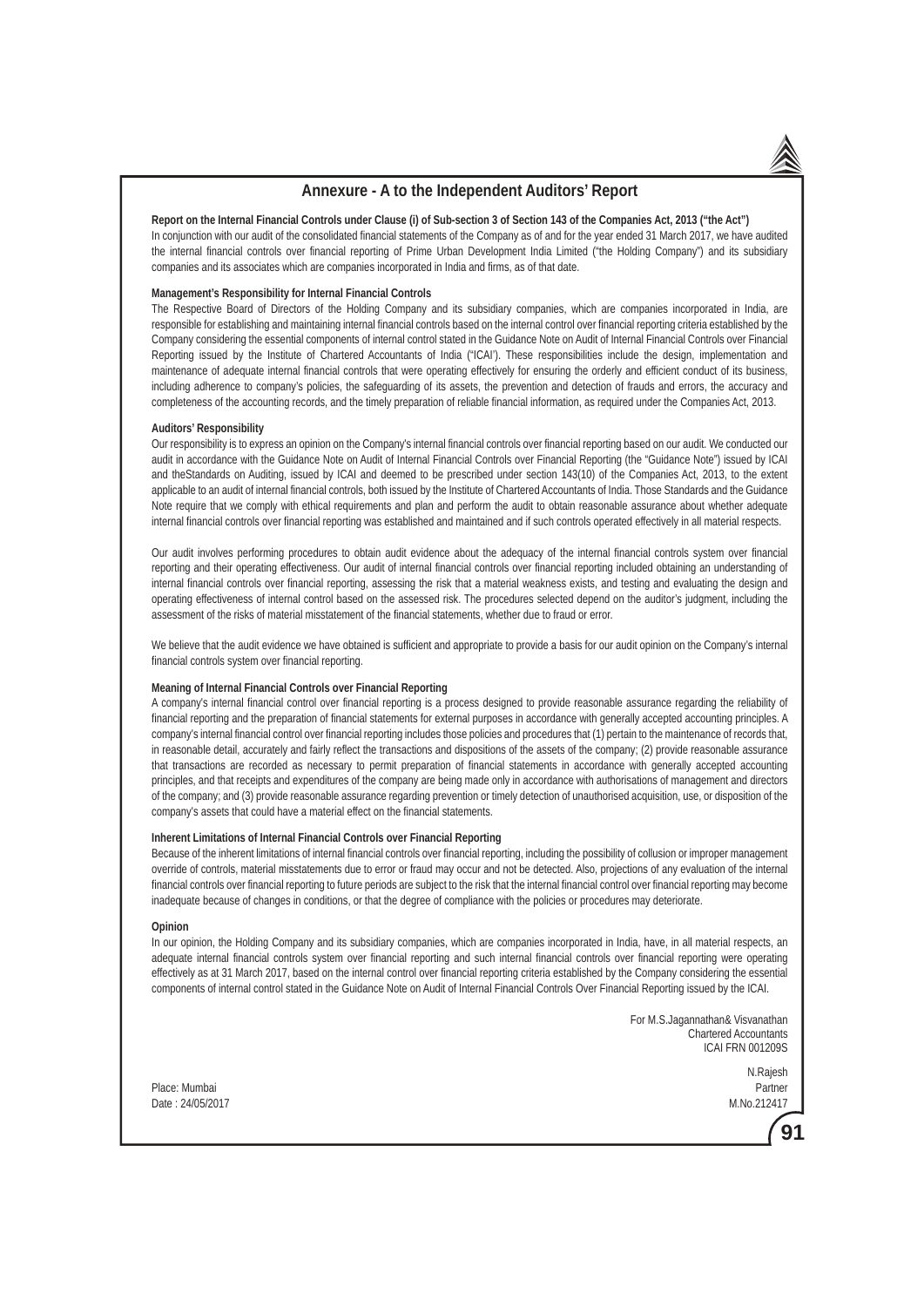|    |          | <b>Particulars</b>                             | <b>Note</b>                       | As at              | As at                                 |
|----|----------|------------------------------------------------|-----------------------------------|--------------------|---------------------------------------|
| I. |          | <b>EQUITY AND LIABILITIES</b>                  |                                   | 31st March, 2017   | 31st March, 2016                      |
|    |          | (1) Shareholders' Funds                        |                                   |                    |                                       |
|    |          | (a) Share Capital                              | $\overline{2}$                    | 532.87             | 532.87                                |
|    |          | (b) Reserves and Surplus                       | 3                                 | 2,528.29           | 4,304.17                              |
|    |          |                                                |                                   | 3,061.16           | 4,837.04                              |
|    |          | (2) Non-current liabilities                    | 4                                 |                    |                                       |
|    |          | (a) Long-term borrowings                       |                                   | 38.63              | 65.04                                 |
|    |          | (b) Deferred Tax Liability                     |                                   | 0.42               |                                       |
|    |          | (c) Other Long term liabilities                |                                   | 1,270.11           | 1,270.11                              |
|    |          |                                                |                                   | 1,309.16           | 1,335.15                              |
|    |          | (3) Current liabilities                        | 5                                 |                    |                                       |
|    |          | (a) Short-term borrowings                      |                                   | 1,878.33           | 1,640.63                              |
|    |          | (b) Trade payables                             |                                   | 366.56             | 239.71                                |
|    |          | (c) Other Current liabilities                  |                                   | 131.78             | 120.40                                |
|    |          | (d) Short-term provisions                      |                                   | 242.62             | 306.03                                |
|    |          |                                                |                                   | 2,619.29           | 2,306.77                              |
| Ш. |          | Total<br><b>ASSETS</b>                         |                                   | 6,989.61           | 8,478.96                              |
|    |          | (1) Non-current assets                         | 6                                 |                    |                                       |
|    |          | (a) Fixed assets                               |                                   |                    |                                       |
|    |          | Tangible assets                                |                                   | 942.44             | 3,196.15                              |
|    |          | Capital work in progress                       |                                   | 45.63              |                                       |
|    |          | Sub-total -(a)                                 |                                   | 988.07             | 3,196.15                              |
|    |          | (b) Non-current investments                    |                                   | 6.00               | 6.00                                  |
|    |          | (c) Long-term loans and advances               |                                   | 451.12             | 435.21                                |
|    |          | Sub-total -(b)                                 |                                   | 457.12             | 441.21                                |
|    |          | Total $(a) + (b)$<br>(2) Current assets        | $\overline{7}$                    | 1,445.19           | 3,637.36                              |
|    |          | (a) Current investments                        |                                   | 201.76             |                                       |
|    |          | (b) Inventories                                |                                   | 3,242.55           | 3,118.62                              |
|    |          | (c) Trade receivables                          |                                   | 715.93             | 304.60                                |
|    |          | (d) Cash and Bank balance                      |                                   | 99.72              | 258.76                                |
|    |          | (e) Short-term loans and advances              |                                   | 1,077.62           | 940.32                                |
|    |          | (f) Other current assets                       |                                   | 206.84             | 219.30                                |
|    |          |                                                |                                   | 5,544.42           | 4,841.60                              |
|    |          | Total                                          |                                   | 6,989.61           | 8,478.96                              |
|    |          | <b>Significant Accounting Policies</b>         | 1                                 |                    |                                       |
|    |          | Additional information to financial statements | 17                                |                    |                                       |
|    |          | As per our report of even date attached        |                                   |                    | For and on behalf of the Board        |
|    |          | For M.S.Jagannathan & Visvanathan              | Manoj Kumar Patodia               |                    | <b>Purusottam Das Patodia</b>         |
|    |          | <b>Chartered Accountants</b>                   | Vice Chairman & Managing Director |                    | Chairman & Managing Director          |
|    |          | FRN 001209S                                    |                                   |                    |                                       |
|    |          |                                                |                                   |                    |                                       |
|    | N.Rajesh |                                                |                                   |                    |                                       |
|    |          | Partner M.No.212417                            |                                   |                    |                                       |
|    |          | Place: Mumbai                                  | S.Udayananda                      | <b>Krunal Shah</b> |                                       |
|    |          | Date: 24.05.2017                               | DGM(Finance) and CFO              |                    | Sr.Manager(Legal) & Company Secretary |
|    |          |                                                |                                   |                    |                                       |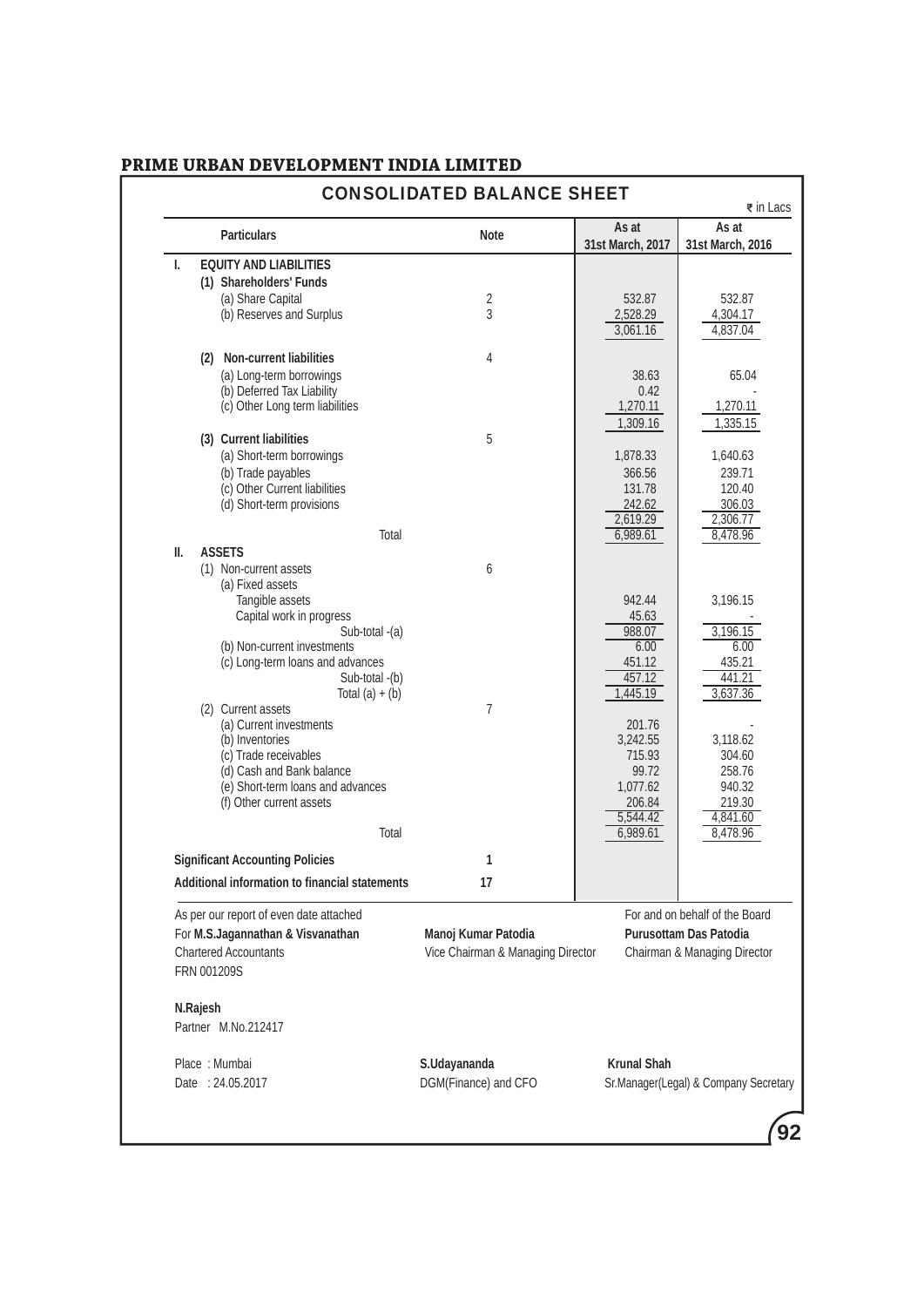

|                 | <b>Particulars</b>                                                       |                                   | <b>Note</b> | <b>Year Ended</b><br>31st March, 2017 | <b>Year Ended</b><br>31st March, 2016 |
|-----------------|--------------------------------------------------------------------------|-----------------------------------|-------------|---------------------------------------|---------------------------------------|
| <b>Income</b>   |                                                                          |                                   |             |                                       |                                       |
| 1               | Revenue from operations                                                  |                                   | 8           | 5,688.42                              | 7,218.90                              |
| $\overline{2}$  | Other income                                                             |                                   | 9           | 127.08                                | 99.95                                 |
| 3               | Total Revenue $(1 + 2)$                                                  |                                   |             | 5,815.50                              | 7,318.85                              |
|                 |                                                                          |                                   |             |                                       |                                       |
| 4               | <b>Expenses</b>                                                          |                                   |             |                                       |                                       |
|                 | (a) Cost of Land sold                                                    |                                   | 10<br>11    | 38.26                                 |                                       |
|                 | (b) Cost of Revenue                                                      |                                   | 12          | 3,524.27<br>31.35                     | 3,925.77<br>(43.30)                   |
|                 | (c) Changes in inventories of finished goods and Stock-in-trade          |                                   | 13          | 273.43                                |                                       |
|                 | (d) Employee benefit expenses                                            |                                   | 14          | 57.77                                 | 263.95<br>211.98                      |
|                 | (e) Finance cost                                                         |                                   |             |                                       |                                       |
|                 | (f) Depreciation and amortisation expenses                               |                                   |             | 36.11                                 | 29.49                                 |
|                 | (g) Other expenses                                                       |                                   | 15          | 601.32                                | 553.90                                |
|                 | Total expenses (a to g)                                                  |                                   |             | 4,562.51                              | 4,941.79                              |
| 5               | Profit before exceptional and extraordinary items and tax                |                                   |             | 1,252.99                              | 2,377.06                              |
| 6               | Exceptional expenses                                                     |                                   | 16          |                                       | (555.55)                              |
| $\overline{7}$  | Profit before extraordinary items and tax                                |                                   |             | 1,252.99                              | 1,821.51                              |
| 8               | Extraordinary items                                                      |                                   |             |                                       |                                       |
| 9               | <b>Profit Before Tax</b>                                                 |                                   |             | 1,252.99                              | 1,821.51                              |
| 10              | Tax expense :                                                            |                                   |             |                                       |                                       |
|                 | (a) Current Tax                                                          |                                   |             | (282.68)                              | (369.52)                              |
|                 | (b) Mat Credit entitlement for the year net of reversal for earlier year |                                   |             | 0.33                                  | (3.46)                                |
|                 | (c) Deferred Tax                                                         |                                   |             | (0.29)                                |                                       |
| 11              | Profit for the year from continuing operations                           |                                   |             | 970.35                                | 1,448.53                              |
| 12 <sup>°</sup> | <b>Earnings Per Equity Share:</b>                                        |                                   |             |                                       |                                       |
|                 | Basic/Diluted Earnings Per Share before exceptional/extraordinary items  |                                   |             | 3.64                                  | 7.53                                  |
|                 | Basic/Diluted Earnings Per Share after exceptional/extraordinay items    |                                   |             | 3.64                                  | 5.44                                  |
|                 | (Face value of Rs. 2 each)                                               |                                   |             |                                       |                                       |
|                 |                                                                          |                                   |             |                                       |                                       |
|                 | <b>Significant Accounting Policies</b>                                   | 1                                 |             |                                       |                                       |
|                 | Additional information to financial statements                           | 17                                |             |                                       |                                       |
|                 | As per our report of even date attached                                  |                                   |             |                                       | For and on behalf of the Board        |
|                 | For M.S.Jagannathan & Visvanathan                                        | Manoj Kumar Patodia               |             |                                       | <b>Purusottam Das Patodia</b>         |
|                 | <b>Chartered Accountants</b>                                             | Vice Chairman & Managing Director |             |                                       | Chairman & Managing Director          |
|                 |                                                                          |                                   |             |                                       |                                       |
|                 | FRN 001209S                                                              |                                   |             |                                       |                                       |
|                 | N.Rajesh                                                                 |                                   |             |                                       |                                       |
|                 | Partner M.No.212417                                                      |                                   |             |                                       |                                       |
|                 | Place: Mumbai                                                            | S.Udayananda                      |             | <b>Krunal Shah</b>                    |                                       |
|                 | Date: 24.05.2017                                                         | DGM(Finance) and CFO              |             |                                       | Sr.Manager(Legal) & Company Secretary |
|                 |                                                                          |                                   |             |                                       |                                       |
|                 |                                                                          |                                   |             |                                       |                                       |
|                 |                                                                          |                                   |             |                                       |                                       |

# STATEMENT OF CONSOLIDATED PROFIT AND LOSS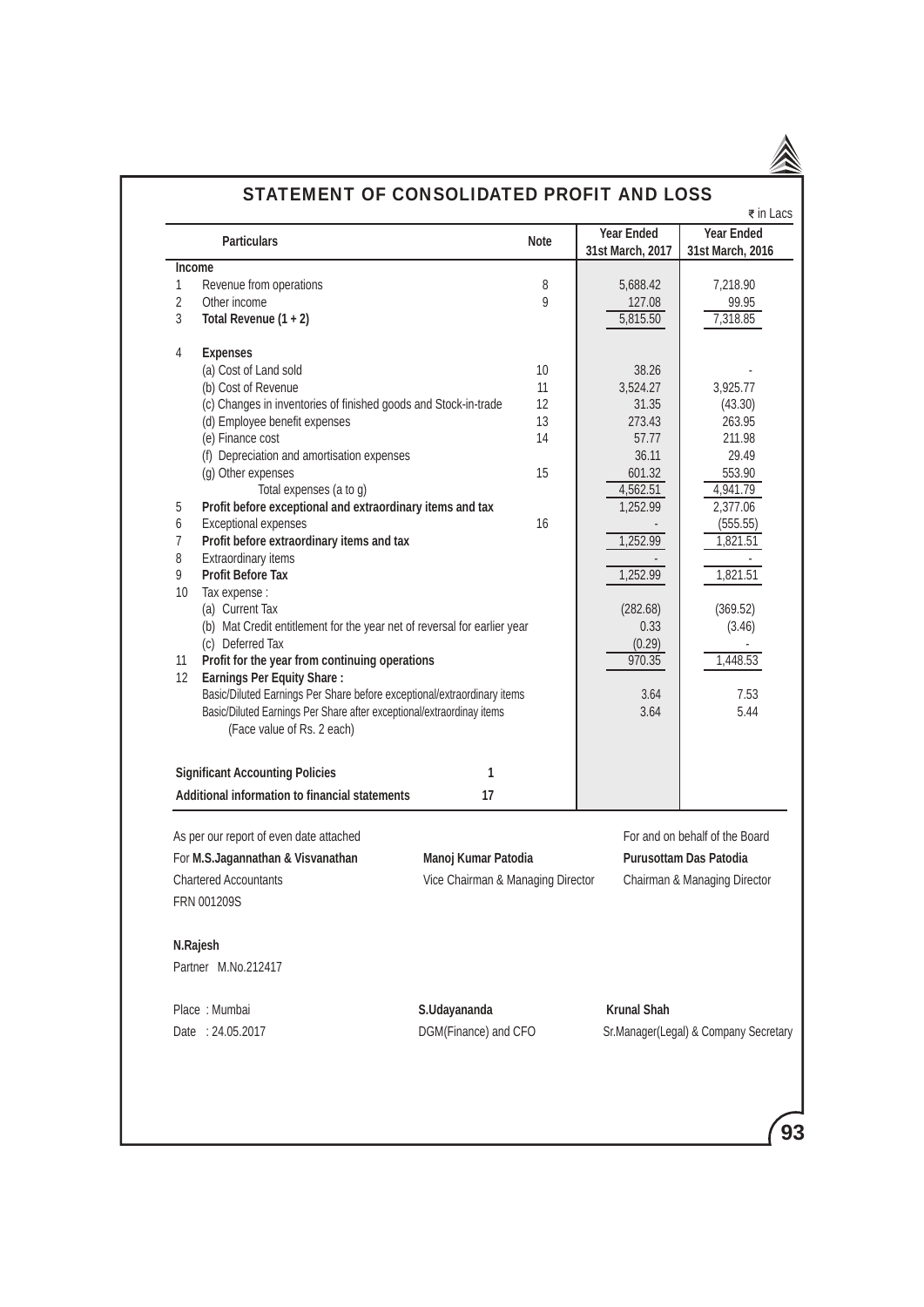|                                                                                                                         | <b>CONSOLIDATED CASH FLOW STATEMENT</b> |                                       | ₹ in Lacs                             |
|-------------------------------------------------------------------------------------------------------------------------|-----------------------------------------|---------------------------------------|---------------------------------------|
| <b>Particulars</b>                                                                                                      |                                         | <b>Year Ended</b><br>31st March, 2017 | <b>Year Ended</b><br>31st March, 2016 |
| A. Cash Flow from Operating Activities                                                                                  |                                         |                                       |                                       |
| Net Profit before exceptional and extra ordinary items and tax                                                          |                                         | 1,252.99                              | 2,377.06                              |
| Adjustments for:                                                                                                        |                                         |                                       |                                       |
| Depreciation                                                                                                            |                                         | 36.11                                 | 29.49                                 |
| (Profit) / Loss on sale of tangible assets (net)                                                                        |                                         | 4.81                                  | 0.34                                  |
| Interest income                                                                                                         |                                         | (115.01)                              | (20.56)                               |
| Provision for Dividend and tax thereto                                                                                  |                                         | (128.27)                              | (128.27)                              |
| <b>Finance Cost</b>                                                                                                     |                                         | 57.77                                 | 211.98                                |
| OPERATING PROFIT BEFORE WORKING CAPITAL CHANGES                                                                         |                                         | 1,108.40                              | 2,470.04                              |
|                                                                                                                         |                                         |                                       |                                       |
| Changes in Working Capital:                                                                                             |                                         |                                       |                                       |
| Increase / (Decrease) in trade payables                                                                                 |                                         | 126.85                                | (14.74)                               |
| Increase / (Decrease) in provisions                                                                                     |                                         |                                       | (65.59)                               |
| Increase / (Decrease) in other current liabilities                                                                      |                                         | (52.05)                               | (39.54)                               |
| Increase / (Decrease) in Short Term Borrowings                                                                          |                                         | 237.70                                | (1,378.31)                            |
| (Increase) / Decrease in trade receivables                                                                              |                                         | (411.33)                              | 500.59                                |
| (Increase) / Decrease in inventories                                                                                    |                                         | (123.92)                              | 3.94                                  |
| (Increase) / Decrease in margin money and unpaid dividend                                                               |                                         | (3.91)                                | 1.92                                  |
| (Increase) / Decrease in Short Term loans and advances                                                                  |                                         | (137.30)                              | (785.52)                              |
| (Increase) / Decrease in other current assets                                                                           |                                         |                                       | 429.75                                |
|                                                                                                                         |                                         | 12.46                                 |                                       |
| (Increase) / Decrease in Long Term loans and advances                                                                   |                                         | 182.32                                | 250.18                                |
| <b>Cash Generated from Operations</b>                                                                                   |                                         | 939.22                                | 1,372.72                              |
| Taxes paid (net of refunds)                                                                                             |                                         | (480.45)                              | (381.99)                              |
| Net cash generated from operations before exceptional items                                                             |                                         | 458.77                                | 990.73                                |
| <b>Exceptional items</b>                                                                                                |                                         |                                       |                                       |
| Net cash generated from operating activities                                                                            |                                         | 458.77                                | (555.55)                              |
|                                                                                                                         |                                         |                                       | 435.18                                |
| B. Cash flow from Investing Activities:                                                                                 |                                         |                                       |                                       |
| Purchase of tangible/intangible assets                                                                                  |                                         | (455.15)                              | (177.31)                              |
| Sale of tangible/intangible assets                                                                                      |                                         | 4.35                                  | 18.76                                 |
| Interest received                                                                                                       |                                         | 115.01                                | 20.56                                 |
| Sale/ (Purchase) of non-current investments                                                                             |                                         | (201.76)                              | 5.79                                  |
| Net cash from investing activities                                                                                      |                                         | (537.55)                              | (132.20)                              |
| C. Cash flow from Financing Activities                                                                                  |                                         |                                       |                                       |
|                                                                                                                         |                                         |                                       |                                       |
| <b>Finance Cost</b>                                                                                                     |                                         | (57.77)                               | (211.98)                              |
| Proceeds from Long Term borrowings                                                                                      |                                         | (26.40)                               | 41.73                                 |
| Net cash used in Financing Activities                                                                                   |                                         | (84.17)                               | (170.25)                              |
| Net increase in cash and Cash equivalants                                                                               |                                         | (162.95)                              | 132.73                                |
| Cash and Cash Equivalants at the beginning of the year                                                                  |                                         | 249.15                                | 116.42                                |
|                                                                                                                         |                                         |                                       |                                       |
| Cash and Bank Balance at the end of the year                                                                            |                                         | 86.20                                 | 249.15                                |
| Reconciliation of Cash and Bank balances with the Balance sheet                                                         |                                         |                                       |                                       |
| Cash and Cash equivalents as per Balance Sheet                                                                          |                                         | 99.72                                 | 258.76                                |
| Less: Bank Balances not considered as Cash and Cash equivalents                                                         |                                         |                                       |                                       |
|                                                                                                                         |                                         |                                       | 9.61                                  |
| Margin Money Deposit                                                                                                    |                                         | 9.60                                  |                                       |
| Unpaid dividend                                                                                                         |                                         | 3.92                                  |                                       |
| Net Cash and Cash equivalents at the year end                                                                           |                                         | 86.20                                 | 249.15                                |
| Note : The above cash flow statement prepared in indirect method as per accounting standard "AS-3 Cash Flow Statements" |                                         |                                       |                                       |
| As per our report of even date attached                                                                                 |                                         | For and on behalf of the Board        |                                       |
|                                                                                                                         |                                         |                                       |                                       |
| For M.S.Jagannathan & Visvanathan                                                                                       | Manoj Kumar Patodia                     | <b>Purusottam Das Patodia</b>         |                                       |
| <b>Chartered Accountants</b>                                                                                            | Vice Chairman & Managing Director       | Chairman & Managing Director          |                                       |
| FRN 001209S                                                                                                             |                                         |                                       |                                       |
|                                                                                                                         |                                         |                                       |                                       |
| N.Rajesh                                                                                                                |                                         |                                       |                                       |
| Partner M.No.212417                                                                                                     |                                         |                                       |                                       |
|                                                                                                                         |                                         |                                       |                                       |
| Place: Mumbai                                                                                                           | S.Udayananda                            | <b>Krunal Shah</b>                    |                                       |
| Date: 24.05.2017                                                                                                        | DGM(Finance) and CFO                    | Sr.Manager(Legal) & Company Secretary |                                       |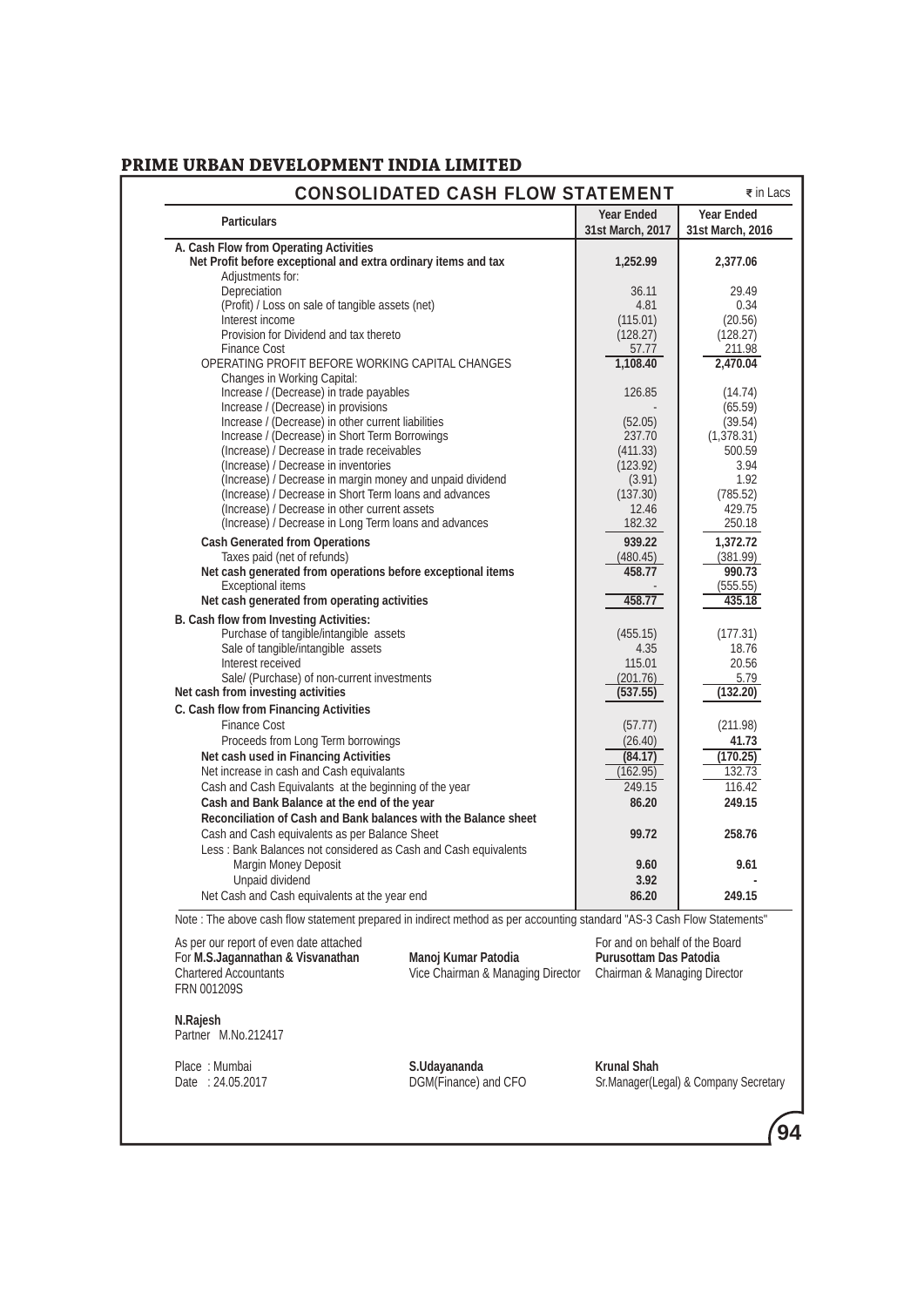### **Note 1**

#### **Significant Accounting Policies**

### **1. General:**

 Accounts are prepared on historical cost (except Land at reinstated value) and on the accounting principles of a going concern. The income and expenditure are recognized on accrual basis except those with significant uncertainties.

### **2. Principles of Consolidation:**

 The consolidated financial statements related to Prime Urban Development India Limited (formerly Prime Textiles Limited) ("the company") and its wholly owned subsidiary companies, all incorporated in India, viz ATL Textile Processors Limited, Manoj Yarn Processors Limited, Pee Dee Yarn Processors Limited, Patodia Developers Ltd and Srivarsha Realtors Pvt Ltd have been considered in the consolidation. The firms, Prime Newline AOP and Prime Developers, in which Prime Urban Development India Limited having significant influence in the management, have been considered in the consolidation. The consolidated financial statements have been prepared on the following basis:

 The financial statements of the Company, its subsidiary companies and Firms in which the Company is having significant influence to the ratio of the share of interest of the Company in the said firms have been combined on a line-by-line basis by adding together the book value of like items of assets and liabilities and income and expenditure after fully eliminating intra-group balances and intra-group transaction resulting in unrealized profit or losses.

 Financial statements of both parent company, its subsidiaries and the firm in which the parent company has substantial interest, have been drawn up to 31st March 2017, the reporting date.

#### **1. Contingent Liabilities:**

 Contingent liabilities are disclosed in the additional information to the Financial Statement and are determined based on the perception of the Management on the eventuality of the liability materiality, contingent thereto.

#### **2. Other Significant Accounting Policies:**

 These are set out under Significant Accounting Policies for financial statements of the Company and its subsidiary companies and of entities.

As per our report of even date attached **For and on behalf of the Board For and on behalf of the Board** For M.S.Jagannathan & Visvanathan Manoj Kumar Patodia **Patodia Purusottam Das Patodia** Chartered Accountants Vice Chairman & Managing Director Chairman & Managing Director FRN 001209S

**N.Rajesh**  Partner M.No.212417

Place : Mumbai **S.Udayananda S.Udayananda** Krunal Shah

Date : 24.05.2017 Quarrelative DGM(Finance) and CFO Sr. Manager- Legal & Company Secretary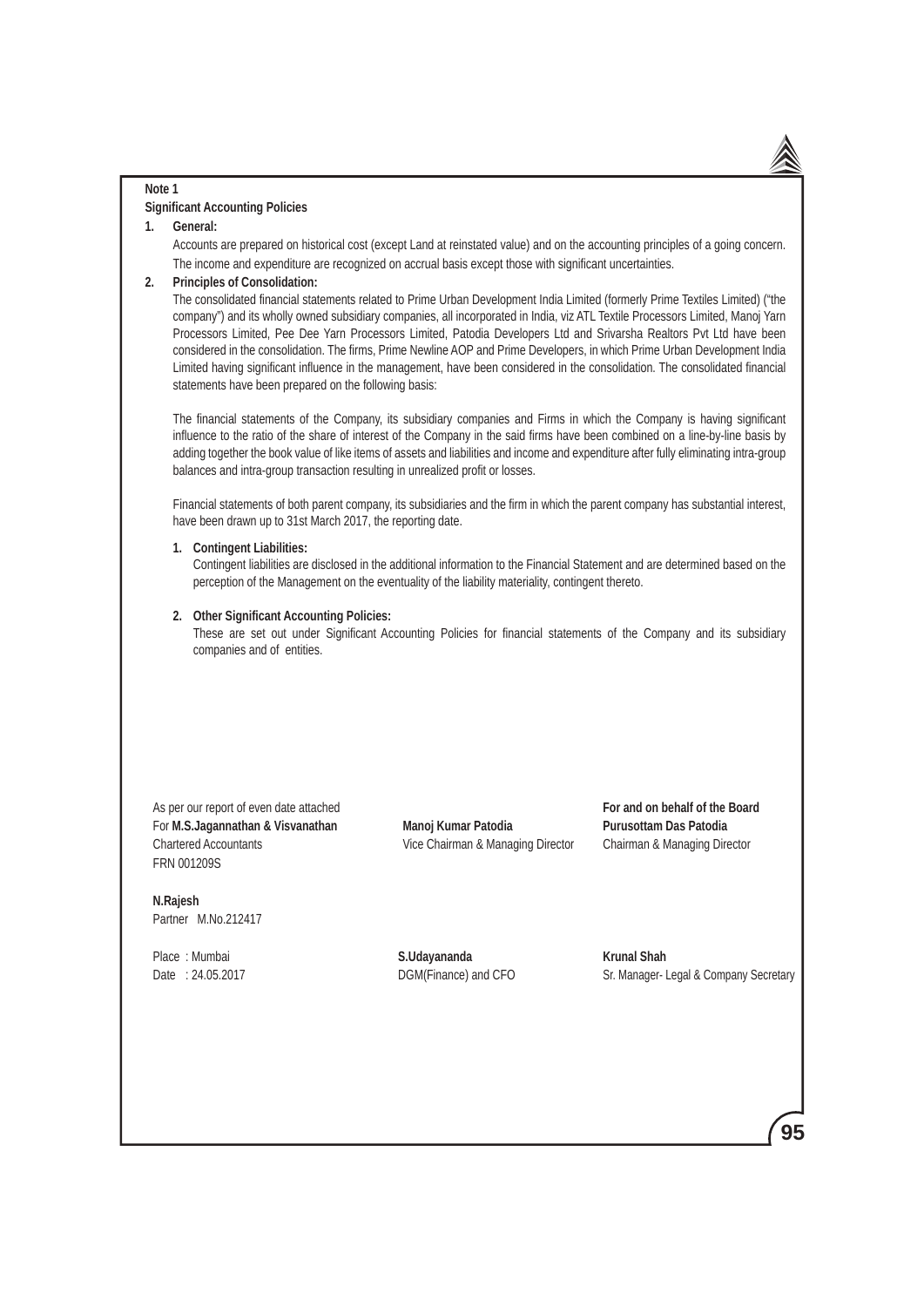# Notes to the Financial Statements (Consolidated)

**Note 2 : Share Capital**

|                                                                                       |                          | As at 31st March, 2017          |                          | As at 31st March, 2016          |
|---------------------------------------------------------------------------------------|--------------------------|---------------------------------|--------------------------|---------------------------------|
|                                                                                       | Number                   | $\overline{\mathbf{z}}$ in lacs | Number                   | $\overline{\mathbf{z}}$ in lacs |
| Authorised<br>Equity Shares of ₹.2 each<br>Preference Shares of ₹.100 each            | 6,25,00,000<br>7,50,000  | 1,250.00<br>750.00              | 6,25,00,000<br>75,0,000  | 1,250.00<br>750.00              |
| <b>Issued</b><br>Equity Shares of ₹.2 each                                            | 2,66,44,300              | 532.89                          | 2,66,44,300              | 532.89                          |
| Subscribed and paid up:<br>Equity Shares of ₹.2 each                                  | 2,66,43,600              | 532.87                          | 2,66,43,600              | 532.87                          |
|                                                                                       | 2,66,43,600              | 532.87                          | 266,43,600               | 532.87                          |
| Note 2(a) - Share capital movement                                                    |                          |                                 |                          |                                 |
| Particulars                                                                           | Number                   | Amount in lacs                  | Number                   | Amount in lacs                  |
| Shares outstanding at the beginning of the year<br>Add: Shares issued during the year | 2,66,43,600              | 532.87                          | 2,66,43,600              | 532.87                          |
| Shares outstanding at the end of the year                                             | 2,66,43,600              | 532.87                          | 2,66,43,600              | 532.87                          |
| Note 2(b) - Equity Shares of more than 5% of Equity Shares are held by :              |                          |                                 |                          |                                 |
| Name of the Shareholder                                                               | Number of<br>shares held | Percentage of<br>Holding        | Number of<br>shares held | Percentage of<br>Holding        |
| Anjana Syntex Company Limited                                                         | 56,60,655                | 21.25%                          | 56,60,655                | 21.25%                          |
| <b>Pat Credit Limited</b>                                                             | 60,09,675                | 22.56%                          | 60,09,675                | 22.56%                          |

Note 2(c) - The Company has only one class of equity shares having par value of Rs.2 per share. Each holder of equity shares is entitled to one vote per share.

Note 2(d)- There was no issue of shares alloted as fully paid up pursuant to Contract(s) without payment being received in cash or buyback or bonus shares in the preceeding five years.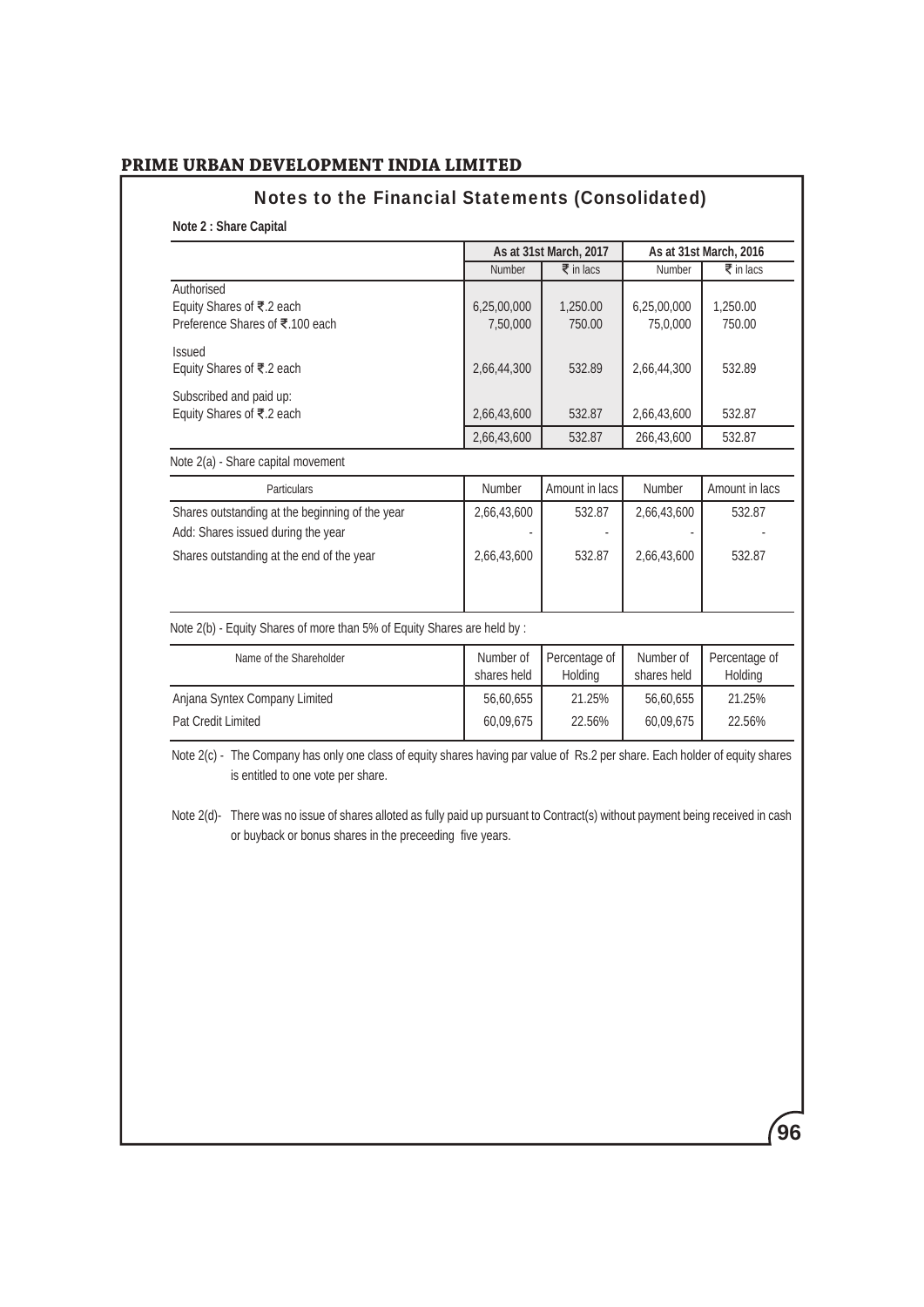|        | <b>Particulars</b>                                                                     |                                          | As at                  |                      | $\overline{\mathbf{z}}$ in Lacs<br>As at |  |
|--------|----------------------------------------------------------------------------------------|------------------------------------------|------------------------|----------------------|------------------------------------------|--|
| Note 3 |                                                                                        |                                          | 31st March, 2017       |                      | 31st March, 2016                         |  |
|        | <b>Reserve and Surplus</b>                                                             |                                          |                        |                      |                                          |  |
|        | (a) General Reserve:                                                                   |                                          |                        |                      |                                          |  |
|        | Beginning of the Year                                                                  |                                          | 1,250.71               |                      | 2,252.14                                 |  |
|        | Add: Transfer from Statement of Profit and Loss                                        |                                          | 700.00                 |                      | 1,900.00                                 |  |
|        | Less: Transfer to Business Reconstruction Reserve                                      |                                          |                        |                      | (2,901.43)                               |  |
|        | End of the Year                                                                        |                                          | 1,950.71               |                      | 1,250.71                                 |  |
| (b)    | Securities Premium Reserve                                                             |                                          |                        |                      |                                          |  |
|        | Beginning of the Year                                                                  |                                          | 117.00                 |                      | 117.00                                   |  |
|        | End of the Year                                                                        |                                          | 117.00                 |                      | 117.00                                   |  |
| (C)    | <b>Business Reconstruction Reserve:</b>                                                |                                          |                        |                      |                                          |  |
|        | Beginning of the Year                                                                  |                                          | 2,903.97               |                      | 11,628.67                                |  |
|        | Add: Transfer from General Reserve                                                     |                                          |                        |                      | 2,901.43                                 |  |
|        | Less: Reduction due to a portion of land Sold                                          |                                          | (2,617.96)             |                      | (11, 626.13)                             |  |
|        | End of the Year                                                                        |                                          | 286.01                 |                      | 2,903.97                                 |  |
| (d)    | Surplus/(Deficit) in Statement of Profit and Loss                                      |                                          |                        |                      |                                          |  |
|        | Beginning of the Year                                                                  | 32.49<br>Add: Profit after Tax<br>970.35 |                        | 612.23               |                                          |  |
|        |                                                                                        |                                          |                        |                      | 1,448.53                                 |  |
|        |                                                                                        |                                          | 1,002.84               |                      | 2,060.76                                 |  |
|        | Less: Provision for Dividend and Dividend Tax thereto                                  |                                          | (128.27)<br>874.57     | (128.27)<br>1,932.49 |                                          |  |
|        | Less: Transfer to General Reserve                                                      | (700.00)                                 |                        | (1,900.00)           |                                          |  |
|        | End of the Year                                                                        |                                          | 174.57                 |                      | 32.49                                    |  |
|        | Total                                                                                  |                                          | 2,528.29               |                      | 4,304.17                                 |  |
|        |                                                                                        |                                          | As at 31st March, 2017 |                      | As at 31st March, 2016                   |  |
|        | <b>Particulars</b>                                                                     | <b>Secured</b>                           | <b>Unsecured</b>       | <b>Secured</b>       | <b>Unsecured</b>                         |  |
| Note 4 |                                                                                        |                                          |                        |                      |                                          |  |
|        | <b>Non-Current Liabilities</b>                                                         |                                          |                        |                      |                                          |  |
| (a)    | Long Term Borrowings                                                                   |                                          |                        |                      |                                          |  |
|        | Deferred payment liabilities                                                           |                                          |                        |                      |                                          |  |
|        | Hire - purchase                                                                        | 38.63                                    |                        | 65.04                |                                          |  |
|        | Sub-total (a)                                                                          | 38.63                                    | 38.63                  | 65.04                | 65.04                                    |  |
|        | Nature of Security:                                                                    |                                          |                        |                      |                                          |  |
|        | 1. Hire purchase liabilities are secured against                                       |                                          |                        |                      |                                          |  |
|        | the vehicles acquired                                                                  |                                          |                        |                      |                                          |  |
|        | Terms of Repayment :                                                                   |                                          |                        |                      |                                          |  |
|        | 1. Hire purchase loan liabilities and terms to pay                                     |                                          |                        |                      |                                          |  |
|        | last instalment due is on 01.06.2021 and rate of                                       |                                          |                        |                      |                                          |  |
|        | interest is 9.50 % per annum.                                                          |                                          |                        |                      |                                          |  |
| (b)    | Other Long Term Liabilities<br>Due to a Partnership firm in which Company is a partner |                                          | 1,270.11               |                      | 1,270.11                                 |  |
|        | Sub-total (b)                                                                          |                                          | 1,270.11               |                      | 1,270.11                                 |  |
|        |                                                                                        |                                          |                        |                      |                                          |  |
|        |                                                                                        |                                          |                        |                      |                                          |  |
|        |                                                                                        |                                          |                        |                      |                                          |  |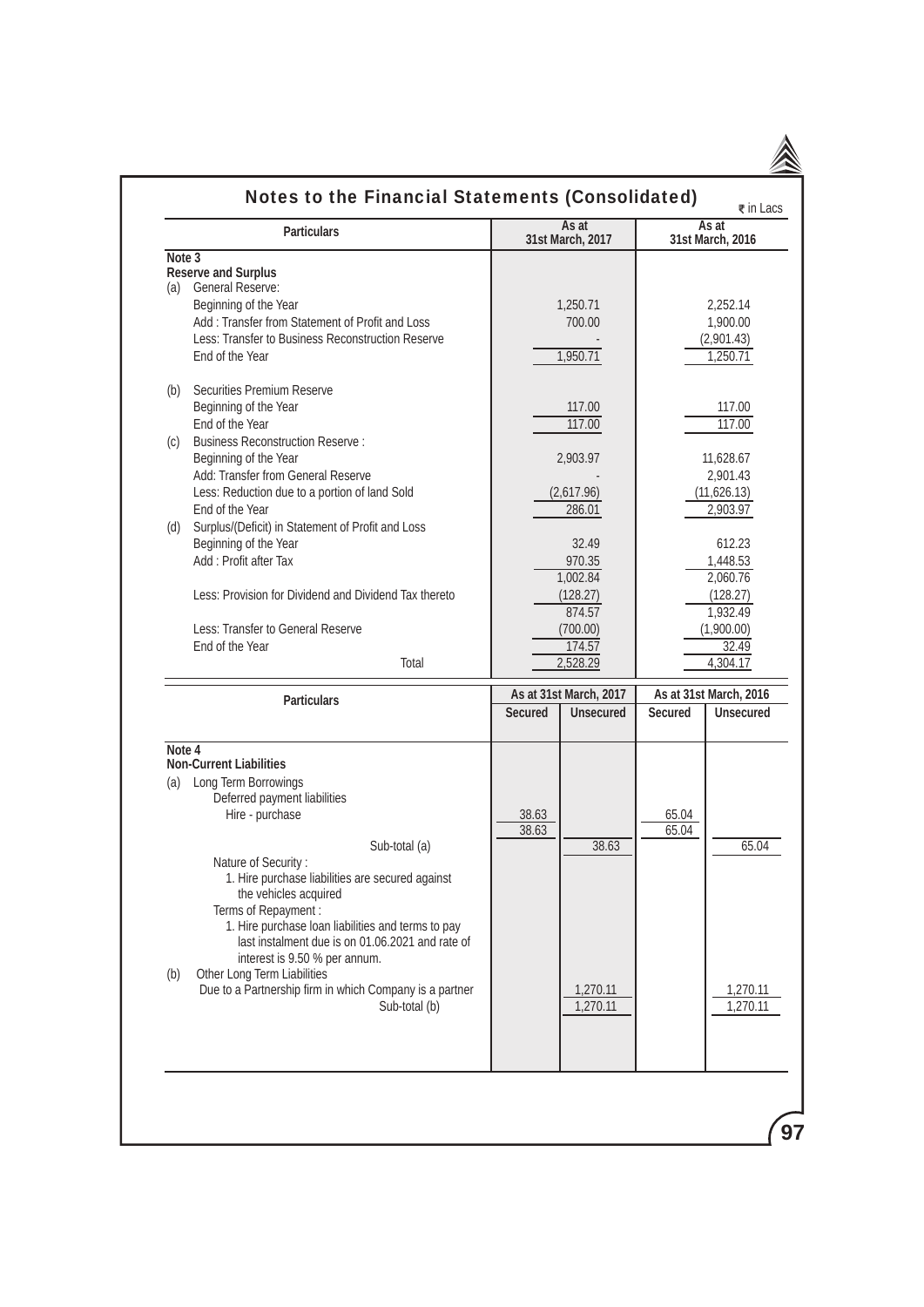| <b>Particulars</b>                                  |                       | As at 31st March, 2017   |                       | As at 31st March, 2016   |
|-----------------------------------------------------|-----------------------|--------------------------|-----------------------|--------------------------|
|                                                     | <b>Secured</b><br>(1) | <b>Unsecured</b><br>(II) | <b>Secured</b><br>(1) | <b>Unsecured</b><br>(II) |
| Note 5                                              |                       |                          |                       |                          |
| <b>Current Liabilities</b>                          |                       |                          |                       |                          |
| Short Term Borrowings<br>(a)                        |                       |                          |                       |                          |
| (i) Loan repayable on demand                        |                       |                          |                       |                          |
| From Bank for working capital facilities            | 479.51                |                          | 152.58                |                          |
| (ii) Deposit<br>From Corporates                     |                       |                          |                       | 25.00                    |
| (iii) Other loans and advances                      |                       | 1,398.82                 |                       | 1,463.05                 |
|                                                     | 479.51                | 1,398.82                 | 152.58                | 1,488.05                 |
| $(I) + (II) = Sub-total (a)$                        |                       | 1,878.33                 |                       | 1,640.63                 |
| Nature of Security:                                 |                       |                          |                       |                          |
| Secured loans are secured against hypothecation of  |                       |                          |                       |                          |
| current assets and further secured by way of second |                       |                          |                       |                          |
| charge over the land of an Associate Company and    |                       |                          |                       |                          |
| further guaranteed by three of the Directors        |                       |                          |                       |                          |
| of the Company                                      |                       |                          |                       |                          |
| Trade payable<br>(b)                                |                       |                          |                       |                          |
| Due to suppliers and service providers              |                       | 366.56                   |                       | 239.71                   |
| Note as 17.03 regarding MSME Enterprises            |                       |                          |                       |                          |
| Sub-total (b)                                       |                       | 366.56                   |                       | 239.71                   |
| Other Current Liabilities<br>(C)                    |                       |                          |                       |                          |
| (i) Current maturities of finance lease obligations |                       | 34.95                    |                       | 33.95                    |
| (ii) Unpaid dividends                               |                       | 3.92                     |                       |                          |
| (iii) Non recognised customer credit                |                       | 18.20                    |                       | 7.43                     |
| (iv) Due to Directors                               |                       | 2.00                     |                       |                          |
| (v) Other payables                                  |                       |                          |                       |                          |
| Statutory dues payable                              |                       | 14.64                    |                       | 15.61                    |
| Advance from customers                              |                       | 44.05                    |                       | 49.70                    |
| Security Deposit and Retention money                |                       | 13.70                    |                       | 13.60                    |
| <b>Others</b>                                       |                       | 0.32                     |                       | 0.11                     |
| Sub-total (c)                                       |                       | 131.78                   |                       | 120.40                   |
| Short Term Provisions<br>(d)                        |                       |                          |                       |                          |
| Provision for Employee benefits: Gratuity           |                       | 5.23                     |                       | 3.14                     |
| Provision for Dividend and Dividend Tax thereto     |                       | 128.27                   |                       | 128.27                   |
| Others                                              |                       | 109.12                   |                       | 174.62                   |
| Sub-total (d)                                       |                       | 242.62                   |                       | 306.03                   |
| Total                                               |                       | 2,619.29                 |                       | 2,306.77                 |
|                                                     |                       |                          |                       |                          |
|                                                     |                       |                          |                       |                          |
|                                                     |                       |                          |                       |                          |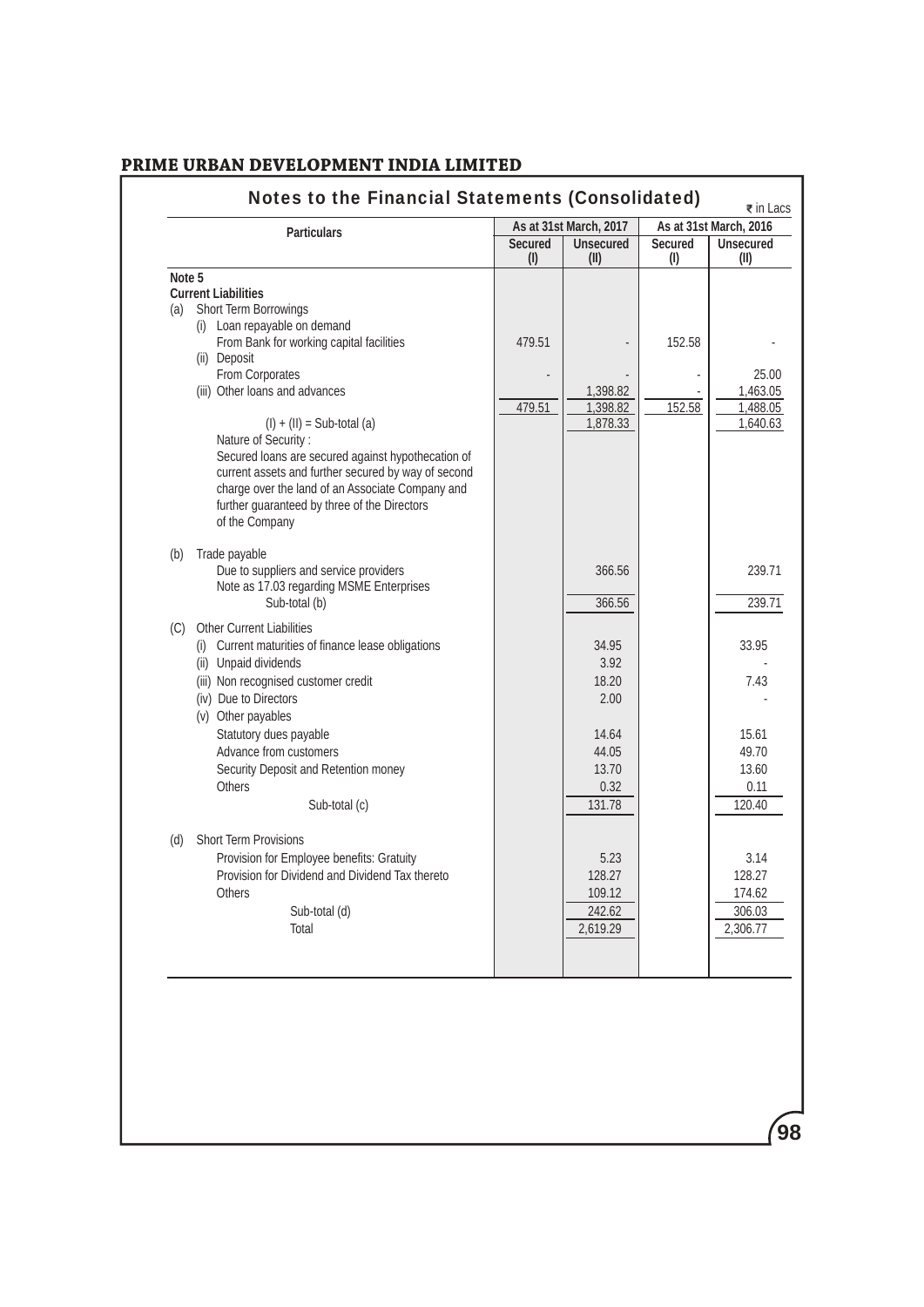## **Note 6 (a) : Fixed Assets**  $\vec{\bm{\epsilon}}$  in Lacs Notes to the Financial Statements (Consolidated)

| <b>Particulars</b>           | <b>GROSS BLOCK</b> |                  |            |           |           | <b>ACCUMULATED DEPRECIATION</b> |           |           |           |  |
|------------------------------|--------------------|------------------|------------|-----------|-----------|---------------------------------|-----------|-----------|-----------|--|
|                              | As on              | <b>Additions</b> | Deductions | As at     | Upto      | For the Year                    | Withdrawn | Upto      | As on     |  |
|                              | 31.3.2016          |                  |            | 31.3.2017 | 31.3.2016 |                                 |           | 31.3.2017 | 31.3.2017 |  |
| Tangible Assets:             |                    |                  |            |           |           |                                 |           |           |           |  |
| Land - free hold             | 3.007.12           | 169.29           | 2.627.12   | 549.29    |           |                                 |           |           | 549.29    |  |
| <b>Buildings</b>             | 33.24              | 185.62           | ٠          | 218.86    | 13.79     | 0.58                            |           | 14.37     | 204.49    |  |
| Machinery (note 3)           |                    | 40.19            |            | 40.19     |           | 2.63                            |           | 2.63      | 37.56     |  |
| Furniture & Office Equipment | 178.50             | 3.36             |            | 181.86    | 151.93    | 6.44                            |           | 158.37    | 23.49     |  |
| <b>Motor Vehicles</b>        | 211.28             | 11.06            |            | 222.34    | 68.27     | 26.46                           |           | 94.73     | 127.61    |  |
| Total                        | 3.430.14           | 409.52           | 2.627.12   | 1.212.54  | 233.99    | 36.11                           |           | 270.10    | 942.44    |  |

**(b) Capital work in progress :** Rs. 45.63 lacs spent on villa no. 6 Purchased by the Company.

Note :

1. Vehicle acquired on Hire-Purchase basis amounting to Rs. 203.78 lacs and Net Block amounts to Rs.127.61 lacs

- 2. Reduction in Land includes reduction of proportionate Business Reconstruction Reserve of Rs.2,617.96 lacs due to Sale/Transfer of Land during the year
- 3. Machinery is the cost of Machineries of Srivarsha Realtors Pvt Ltd, now incorporated since the Company has become Subsidiary Company during the previous year

| Fixed Assets (CORRESPONDING FIGURES FOR THE PREVIOUS YEAR ENDED 31.3.2016) | ₹ in Lacs |
|----------------------------------------------------------------------------|-----------|
|----------------------------------------------------------------------------|-----------|

| <b>Particulars</b>           | <b>GROSS BLOCK</b> |           |                  |           | <b>ACCUMULATED DEPRECIATION</b> | <b>NET BLOCK</b> |           |           |           |
|------------------------------|--------------------|-----------|------------------|-----------|---------------------------------|------------------|-----------|-----------|-----------|
|                              | As on              | Additions | Deductions       | As at     | Upto                            | For the Year     | Withdrawn | Upto      | As on     |
|                              | 31.3.2015          |           |                  | 31.3.2016 | 31.3.2015                       |                  |           | 31.3.2016 | 31.3.2016 |
| Tangible Assets:             |                    |           |                  |           |                                 |                  |           |           |           |
| Land - free hold             | 14.569.05          |           | 81.86 11,643.79  | 3.007.12  |                                 |                  |           |           | 3.007.12  |
| <b>Buildings</b>             | 32.80              | 0.44      |                  | 33.24     | 13.23                           | 0.56             |           | 13.79     | 19.45     |
| Furniture & Office Equipment | 173.99             | 4.51      |                  | 178.50    | 143.95                          | 7.98             |           | 151.93    | 26.57     |
| <b>Motor Vehicles</b>        | 149.67             | 90.51     | 28.90            | 211.28    | 74.77                           | 20.95            | 27.45     | 68.27     | 143.01    |
| Total                        | 14,925.51          |           | 177.32 11,672.69 | 3.430.14  | 231.95                          | 29.49            | 27.45     | 233.99    | 3,196.15  |

Note :

1. Vehicle acquired on Hire-Purchase basis amounting to Rs. 192.72 lacs and Net Block amounts to Rs.143.01 lacs

 2. Reduction in Land includes reduction of proportionate Business Reconstruction Reserve of Rs.11,623.13 lacs due to Sale/Transfer of Land during the period  $\overline{\ast}$  in Lacs

| <b>Particulars</b>                                                                                                                                                                                                                  |               | As at 31st March, 2017   | As at 31st March, 2016 |                          |  |
|-------------------------------------------------------------------------------------------------------------------------------------------------------------------------------------------------------------------------------------|---------------|--------------------------|------------------------|--------------------------|--|
|                                                                                                                                                                                                                                     | Quoted<br>(1) | <b>Un-Quoted</b><br>(II) | Quoted<br>(I)          | <b>Un-Quoted</b><br>(II) |  |
| Note 6                                                                                                                                                                                                                              |               |                          |                        |                          |  |
| Non-current Investments (Long term, Unquoted - At cost)<br>(b)<br>Other entities - Non-Trade<br>(i)<br>Tirupur Infrastructure Development Company Limited<br>(500 shares of Rs.1000 each)<br>Investment in Partnership firm<br>(ii) |               | 5.00                     |                        | 5.00                     |  |
| <b>Prime Mall Developers</b><br>Aggregate amount of Unquoted investments<br>$(I) + (II) = Sub-Total (b)$                                                                                                                            |               | 1.00<br>6.00<br>6.00     |                        | 1.00<br>6.00<br>6.00     |  |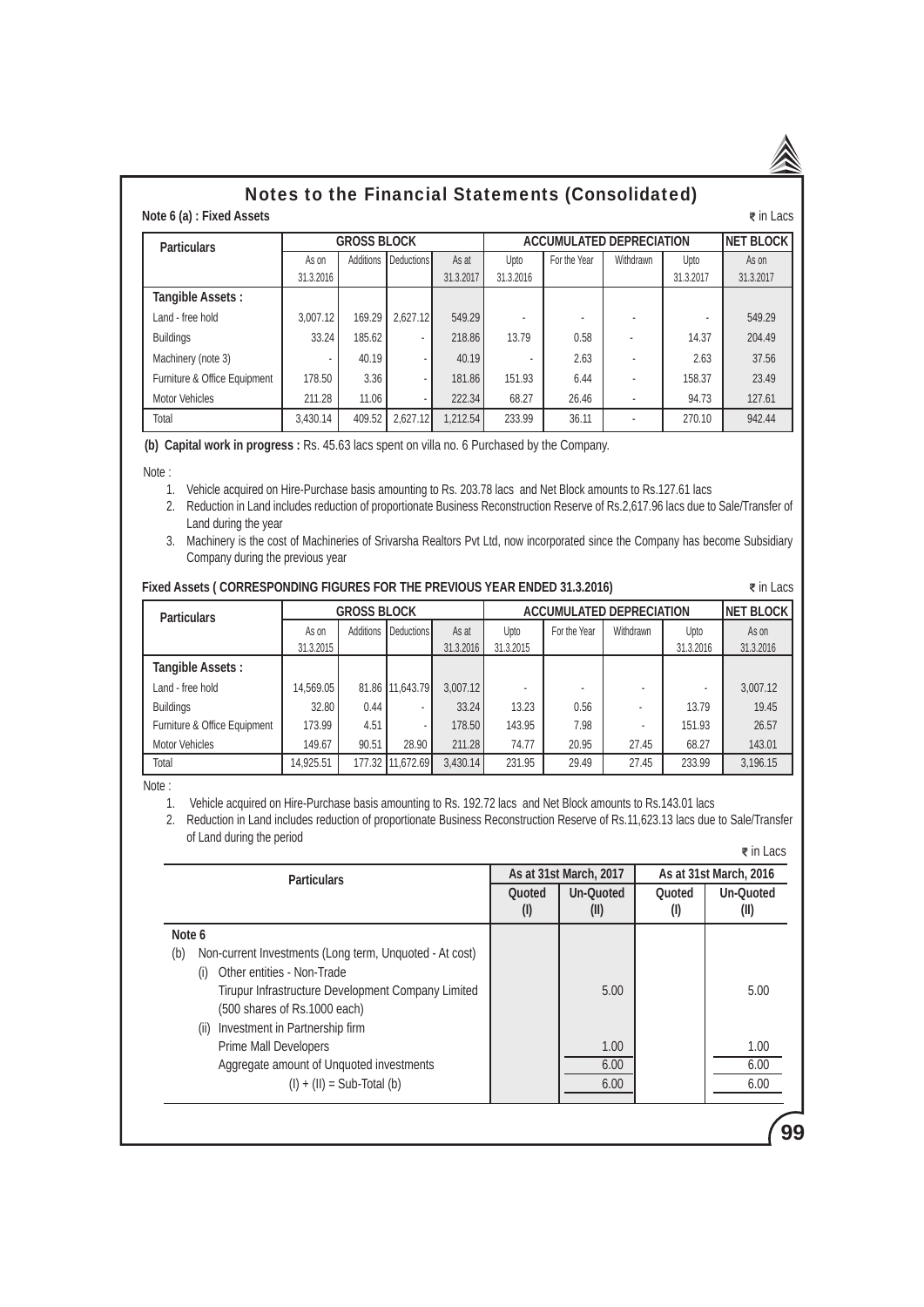|                      | Notes to the Financial Statements (Consolidated)                                                                                                                                                                                                                                                                                            |                                      |                                              |                                       | ₹ in Lacs                                             |
|----------------------|---------------------------------------------------------------------------------------------------------------------------------------------------------------------------------------------------------------------------------------------------------------------------------------------------------------------------------------------|--------------------------------------|----------------------------------------------|---------------------------------------|-------------------------------------------------------|
|                      | Name of the Partners in the firm/AOP                                                                                                                                                                                                                                                                                                        |                                      | Total<br>Capital                             | Share of Profit                       | Share of Loss                                         |
|                      | Prime Mall Developers :<br>1 Prime Urban Development India Limited<br>2 Pudumjee Plant Leboratories Limited<br>3 Aristo Realty Developers Limited                                                                                                                                                                                           |                                      | 1.00<br>1.00<br>2.00                         | 50.00%<br>25.00%<br>25.00%<br>100.00% | 66.66%<br>33.34%<br>100.00%                           |
|                      | <b>Particulars</b>                                                                                                                                                                                                                                                                                                                          |                                      | As at 31st March, 2017                       |                                       | ₹ in Lacs<br>As at 31st March, 2016                   |
| (c)                  | Long-term Loans and Advances<br>(unsecured and considered good)<br>(i) Security Deposits<br>(ii) Loans and advances to related parties<br>(iil) Other loans and advances<br>(iv) Advance income tax (Net of provision)<br>(v) MAT Credit Entitlement<br>Sub-total (c)                                                                       |                                      | 8.56<br>238.45<br>198.21<br>5.90<br>451.12   |                                       | 8.08<br>218.23<br>203.02<br>5.88<br>435.21            |
|                      |                                                                                                                                                                                                                                                                                                                                             |                                      |                                              |                                       | ₹ in Lacs                                             |
|                      | <b>Particulars</b>                                                                                                                                                                                                                                                                                                                          |                                      | As at 31st March, 2017                       |                                       | As at 31st March, 2016                                |
| Note 7<br>(a)<br>(b) | <b>Current Investments (Unquoted)</b><br>Investments in Birla Mutual funds - Cash Plus fund<br>(i)<br>(Number of units - 201,160)<br>Sub-total (a)<br>Inventories<br>Valued at Cost or Net realisable value whichever is lower<br>(i) Finished goods<br>(ii) Stock in Trade<br>(iii) Land<br>(iv) Project work in progress<br>Sub-total (b) | 2,034.81<br>3,242.55                 | 201.76<br>201.76<br>3.00<br>243.00<br>961.74 |                                       | 15.88<br>148.61<br>1,000.00<br>1,954.13<br>3,118.62   |
| (c)                  | Trade Receivables (current)<br>(Unsecured and considered good unless otherwise stated)<br>Doubtful - outstanding exceeding six months from the due date<br>Less: Provision for doubtful debs<br>(i) Outstanding exceeding six months from the due date<br>(ii) Others<br>Sub-total (c)                                                      | 10.16<br>(10.16)<br>715.93<br>715.93 |                                              | 13.81<br>(13.81)<br>304.60<br>304.60  |                                                       |
| (d)                  | Cash and Bank balance<br>(i) Cash on hand<br>(ii) Balances with bank in current accounts<br><b>Other Earmarked Accounts</b><br>In Deposits under lien<br>In current account                                                                                                                                                                 | 5.83<br>80.37<br>9.60                |                                              | 3.86<br>245.29<br>9.61                |                                                       |
| (e)                  | (iii) Unpaid Dividend accounts<br>Sub-total (d)<br>Short-term loans and advances<br>(Unsecured and considered good) (Ref. Note No. 17.11)<br>(i) Loans and advances to<br>- Associates                                                                                                                                                      |                                      | 3.92<br>99.72                                |                                       | 258.76<br>0.10                                        |
| (f)                  | - Corporates<br>- Others<br><b>Balance with Statutory Authorities</b><br>(ii)<br>Sub-total (e)<br>Other current assets<br>(i) Interest and other receivables<br>(ii) Un amortized                                                                                                                                                           | 1,077.62                             | 923.38<br>145.95<br>8.29<br>19.59<br>187.25  |                                       | 749.61<br>188.49<br>2.12<br>940.32<br>22.29<br>197.01 |
|                      | Sub-total (f)                                                                                                                                                                                                                                                                                                                               |                                      | 206.84                                       |                                       | 219.30                                                |

 $\mathbf{0}$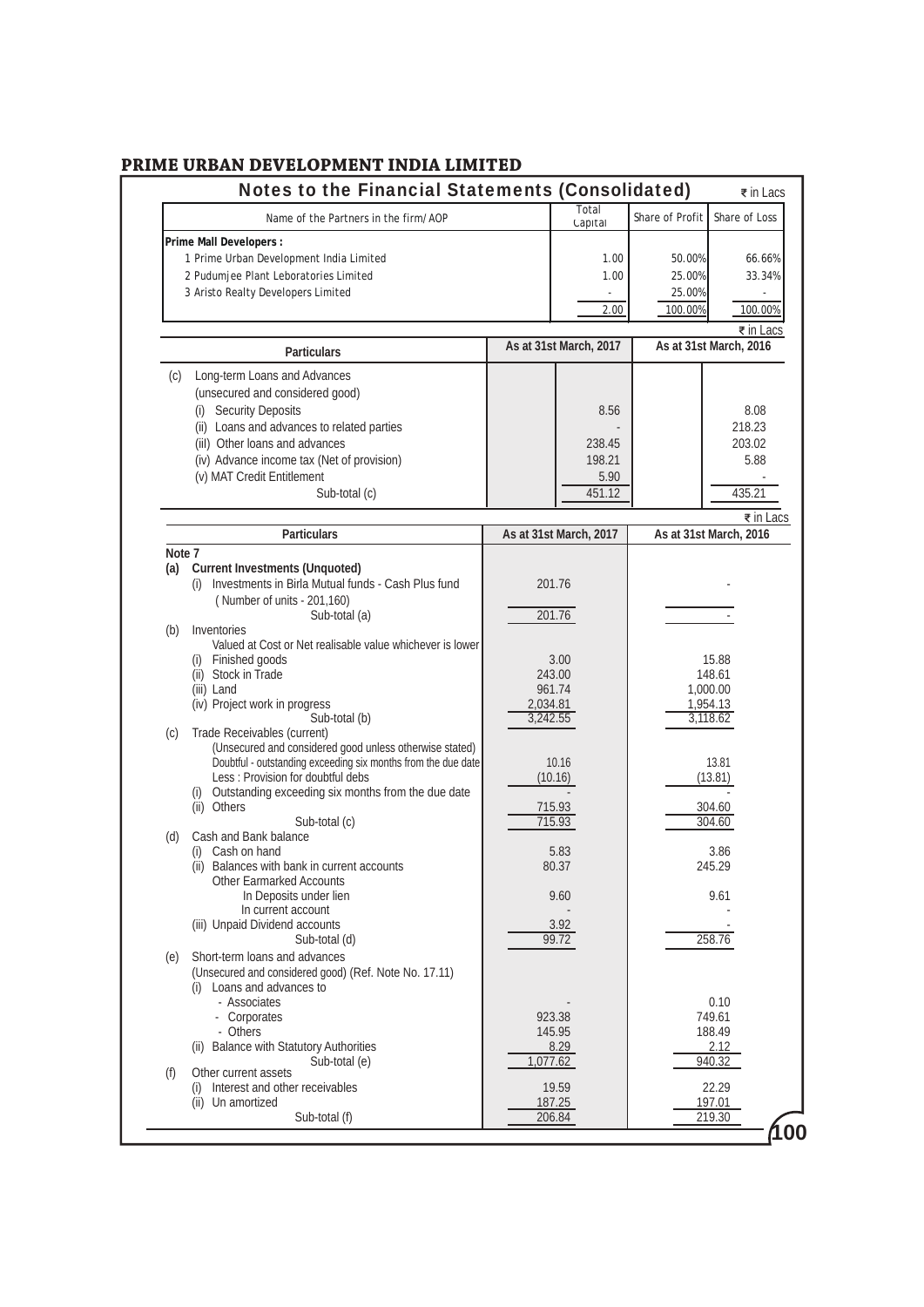|                                                         | Notes to the Financial Statements (Consolidated) | ₹ in Lacs                             |
|---------------------------------------------------------|--------------------------------------------------|---------------------------------------|
| <b>Particulars</b>                                      | <b>Year Ended</b><br>31st March, 2017            | <b>Year Ended</b><br>31st March, 2016 |
| Note 8                                                  |                                                  |                                       |
| Revenue from operations :                               |                                                  |                                       |
| <b>Textile Segment</b>                                  |                                                  |                                       |
| Textiles - Sale of Traded Goods - Cotton Yarn           | 3,245.08                                         | 3,696.17                              |
| <b>Export Incentives</b>                                | 84.51                                            | 103.22                                |
| Sub-total - Textile                                     | 3,329.59                                         | 3,799.39                              |
| <b>Realty Segment</b>                                   |                                                  |                                       |
| Gain on Sale of Land (net of cost)                      | 1,770.51                                         | 3,167.50                              |
| Sale of Land - converted in to stock in trade           | 165.11                                           |                                       |
| Interest on Income Tax Refund                           | 11.17                                            |                                       |
| Incidental income                                       | 4.72                                             | 29.10                                 |
| Other Revenue from operations                           | 407.32                                           | 222.91                                |
| Sub-total - Realty                                      | 2,358.83                                         | 3,419.51                              |
| Total                                                   | 5,688.42                                         | 7,218.90                              |
| Note 9                                                  |                                                  |                                       |
| <b>Other Income</b>                                     |                                                  |                                       |
| Interest                                                | 115.01                                           | 20.56                                 |
| Commission receipts                                     | 4.10                                             | 22.40                                 |
| Profit on sale of Assets                                |                                                  | 4.78                                  |
| <b>Dividend</b>                                         | 4.80                                             | 3.71                                  |
| Liabilities no longer payable written back              | 2.44                                             | 47.98                                 |
| Miscellaneous Income                                    | 0.73                                             | 0.52                                  |
| Total                                                   | 127.08                                           | 99.95                                 |
| Note 10                                                 |                                                  |                                       |
| Cost of Land                                            |                                                  |                                       |
| Cost of Land held as Stock in Trade                     | 38.26<br>38.26                                   |                                       |
| Note 11                                                 |                                                  |                                       |
| <b>Cost of Revenue</b>                                  |                                                  |                                       |
| Purchase of Traded goods - Cotton Yarn                  | 3,166.18                                         | 3,331.15                              |
| Cost of revenue                                         | 358.09                                           | 594.62                                |
|                                                         | 3,524.27                                         | 3,925.77                              |
|                                                         |                                                  |                                       |
| Note 12                                                 |                                                  |                                       |
| Changes in Stock of Finished Goods and Stock - in-trade |                                                  |                                       |
| <b>Stock at Commencement:</b>                           |                                                  |                                       |
| <b>Finished Goods</b>                                   | 15.88                                            | 28.45                                 |
| Stock in trade                                          | 148.61                                           | 292.55                                |
| <b>Finished Apartments</b>                              | 199.81                                           |                                       |
| (A)                                                     | 364.30                                           | 321.00                                |
| Less:                                                   |                                                  |                                       |
| <b>Stock at Closing:</b>                                |                                                  |                                       |
| <b>Finished Goods</b>                                   | 3.00                                             | 15.88                                 |
| Stock in trade                                          | 243.00                                           | 148.61                                |
| <b>Finished Apartments</b>                              | 86.95                                            | 199.81                                |
| (B)                                                     | 332.95<br>31.35                                  | 364.30                                |
| Net Value (A) - (B)                                     |                                                  | (43.30)                               |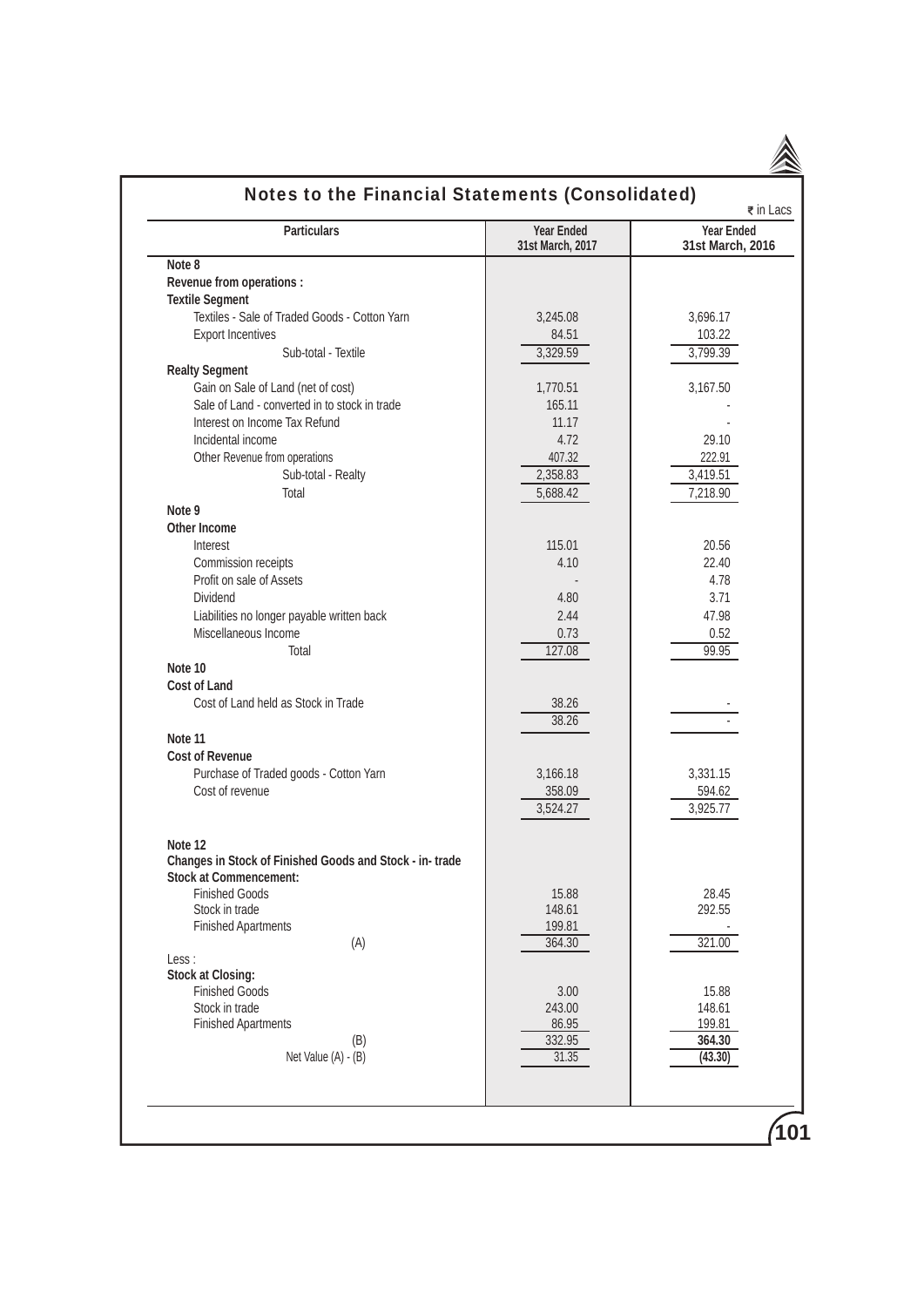| <b>Particulars</b>                        | <b>Year Ended</b><br>31st March, 2017 | <b>Year Ended</b><br>31st March, 2016 |
|-------------------------------------------|---------------------------------------|---------------------------------------|
| Note 13                                   |                                       |                                       |
| <b>Employee Benefits</b>                  |                                       |                                       |
| Salaries, Wages, Bonus and others         | 244.95                                | 232.06                                |
| Contribution to Provident and other Funds | 18.65                                 | 24.37                                 |
| <b>Welfare Expenses</b>                   | 9.83                                  | 7.52                                  |
| Total                                     | 273.43                                | 263.95                                |
| Note 14                                   |                                       |                                       |
| <b>Finance cost</b>                       |                                       |                                       |
| Interest on Borrowings                    | 47.06                                 | 198.25                                |
| Other finance cost                        | 10.71                                 | 13.73                                 |
| Total                                     | 57.77                                 | 211.98                                |
| Note 15                                   |                                       |                                       |
| <b>Other Expenses</b>                     |                                       |                                       |
| Insurance                                 | 7.24                                  | 5.42                                  |
| Rates and taxes                           | 15.50                                 | 22.73                                 |
| <b>Sitting Fees</b>                       | 2.90                                  | 2.50                                  |
| Power and Fuel Consumed                   | 4.32                                  | 5.02                                  |
| Rent                                      | 37.18                                 | 38.22                                 |
| Repairs - Building                        | 1.98                                  | 15.38                                 |
| Repairs - Others                          | 17.97                                 | 9.89                                  |
| <b>Communication Expenses</b>             | 18.89                                 | 15.47                                 |
| Travelling and Conveyance                 | 160.69                                | 115.41                                |
| Sales Commission                          | 24.95                                 | 56.94                                 |
| Freight and Forwarding                    | 65.57                                 | 71.76                                 |
| Selling expenses                          | 5.72                                  | 4.77                                  |
| Donation                                  | 0.05                                  | 0.29                                  |
| Legal and Professional fees               | 31.15                                 | 63.17                                 |
| <b>Auditors Remuneration</b>              | 2.61                                  | 2.73                                  |
| Bad and doubtful debts written off        |                                       | 8.66                                  |
| Loss on Sale of Assets                    | 4.81                                  | 5.12                                  |
| <b>Bank Charges</b>                       | 16.26                                 | 17.17                                 |
| Miscellaneous expenses                    | 183.53                                | 93.25                                 |
| Total                                     | 601.32                                | 553.90                                |
| Note 16                                   |                                       |                                       |
| <b>Exceptional Expenses</b>               |                                       |                                       |
| Insurance Claim receivable written off    |                                       | 468.00                                |
| Export Incentive receivable written off   |                                       | 87.55                                 |
| Total                                     |                                       | 555.55                                |
|                                           |                                       |                                       |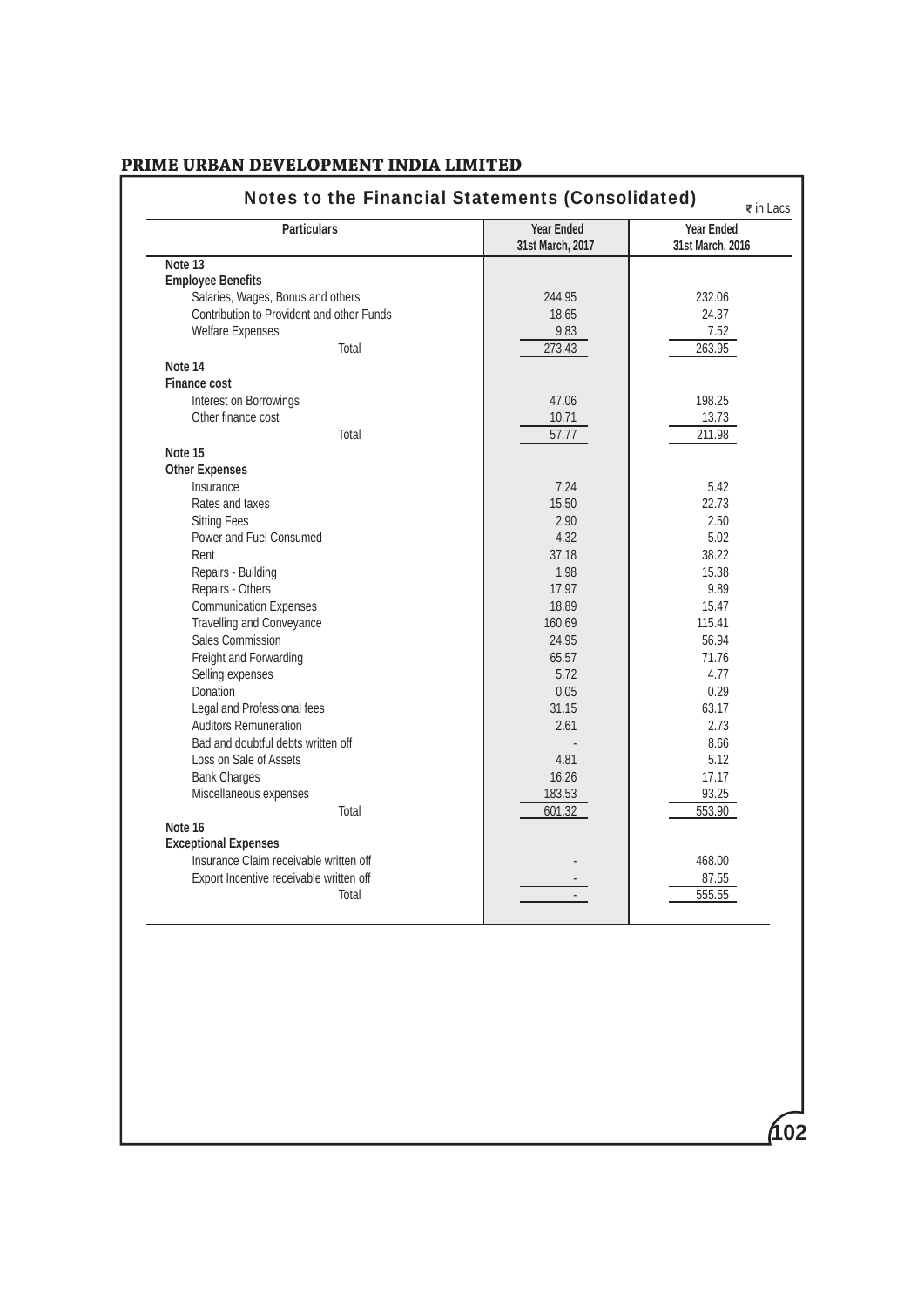| Note 17    |                                                                                                                    |                  |                    |                                       |            |                                                                     |
|------------|--------------------------------------------------------------------------------------------------------------------|------------------|--------------------|---------------------------------------|------------|---------------------------------------------------------------------|
|            | <b>Consolidated financial statements:</b>                                                                          |                  |                    |                                       |            |                                                                     |
| 01.        | <b>Members of the Group:</b>                                                                                       |                  |                    |                                       |            |                                                                     |
|            | Prime urban Development India Ltd's subsidiaries and associate are listed bellow.                                  |                  |                    |                                       |            |                                                                     |
| SI.No      | Particulars                                                                                                        | Nature           | Proportion of      |                                       |            | Date of Incorporation                                               |
| 1          |                                                                                                                    |                  | ownership interest |                                       |            | /Acquisition                                                        |
|            | <b>ATL Textile Processors</b><br>Limited                                                                           | Subsidiary       | 100%               |                                       |            | 22.03.1996                                                          |
| 2          | Manoj Yarn Processors<br>Limited                                                                                   | Subsidiary       | 100%               |                                       |            | 08.02.1996                                                          |
| 3          | Pee Dee Yarn Processors<br>Limited                                                                                 | Subsidiary       | 100%               |                                       |            | 06.12.1995                                                          |
| 4          | Patodia Developers Pvt<br>Ltd                                                                                      | Subsidiary       | 100%               |                                       |            | 15.02.2008                                                          |
| 5          | Srivarsha Realtors Pvt Ltd                                                                                         | Subsidiary       | 100%               |                                       |            | 20.09.2016                                                          |
| 6          | Prime Newline AOP                                                                                                  | <b>AOP</b>       | 75%                |                                       |            | 23.07.2008                                                          |
| 7          | <b>Prime Developers</b>                                                                                            | Partnership Firm | 50%                |                                       |            | 15.07.2004                                                          |
| 02.        | <b>Contingent liabilities and commitments :</b>                                                                    |                  |                    |                                       |            | $\overline{\epsilon}$ in Lacs                                       |
|            |                                                                                                                    |                  |                    | 2017                                  |            | As at 31 <sup>st</sup> March, As at 31 <sup>st</sup> March,<br>2016 |
| a.         | Contingent liabilities (to the extent not provided for)                                                            |                  |                    |                                       |            |                                                                     |
|            | Disputed Tax Demands (Including Interest up to the date of                                                         |                  |                    |                                       |            |                                                                     |
|            | demand)                                                                                                            |                  |                    |                                       |            |                                                                     |
|            | (i) Sales Tax<br>The Sales tax liabilities of Rs.7.22 lacs is related to issue of 'C'                              |                  |                    |                                       | 11.58      | 11.58                                                               |
|            | form during 1997-98. Sales Tax Appellate Tribunal issued order in                                                  |                  |                    |                                       |            |                                                                     |
|            | favour of Company and asked Department to verify the material                                                      |                  |                    |                                       |            |                                                                     |
|            | facts of the case. Case not yet taken up by the department and                                                     |                  |                    |                                       |            |                                                                     |
|            | another case regarding garment division tax set off.                                                               |                  |                    |                                       |            |                                                                     |
|            | (ii) Income Tax                                                                                                    |                  |                    |                                       | 743.09     | 743.09                                                              |
|            | (Tax deposits Rs.207.48 lacs; pr.yr.207.48 lacs)<br>The Income Tax liability for AY 2009-10 for Rs.551.09 lacs is  |                  |                    |                                       |            |                                                                     |
|            | under appeal before the Hon'ble Madras High Court and the High                                                     |                  |                    |                                       |            |                                                                     |
|            | Court has given stay against the order of Income Tax Appellate                                                     |                  |                    |                                       |            |                                                                     |
|            | Tribunal and collection of demand.                                                                                 |                  |                    |                                       |            |                                                                     |
| b.         | <b>Commitments</b>                                                                                                 |                  |                    |                                       |            |                                                                     |
|            | Export Documentary bills discounted with Bank (Since Realized-<br>Rs.193.01 lacs Previous year - Rs.Nil)           |                  |                    |                                       | 499.17     | 118.01                                                              |
| 03.        | Disclosures under Section 22 of the Micro, Small and Medium Enterprises Development Act, 2006                      |                  |                    |                                       |            |                                                                     |
|            | Particulars                                                                                                        |                  |                    | As at 31 <sup>st</sup> March,<br>2017 |            | As at 31 <sup>st</sup> March,<br>2016                               |
| (i)        | Principal amount and Interest due thereon remaining unpaid to<br>any supplier as at the end of the accounting year |                  |                    |                                       | <b>NIL</b> | <b>NIL</b>                                                          |
| $\sqrt{2}$ | Interest paid along with the amounts of the payment made to the                                                    |                  |                    |                                       | NII        | <b>NII</b>                                                          |

|       | any supplier as at the end of the accounting year                |            |                  |
|-------|------------------------------------------------------------------|------------|------------------|
| (ii)  | Interest paid along with the amounts of the payment made to the  | <b>NIL</b> | <b>NIL</b>       |
|       | supplier beyond the appointed day                                |            |                  |
| (iii) | The amount of interest due and payable for the year              | <b>NIL</b> | <b>NIL</b>       |
| (iv)  | The amount of interest accrued and remaining unpaid at the end   | <b>NIL</b> | NIL <sup>1</sup> |
|       | of the accounting year                                           |            |                  |
| (v)   | The amount of further interest due and payable even in the       | <b>NIL</b> | <b>NIL</b>       |
|       | succeeding year, until such date when the interest dues as above |            |                  |
|       | are actually paid.                                               |            |                  |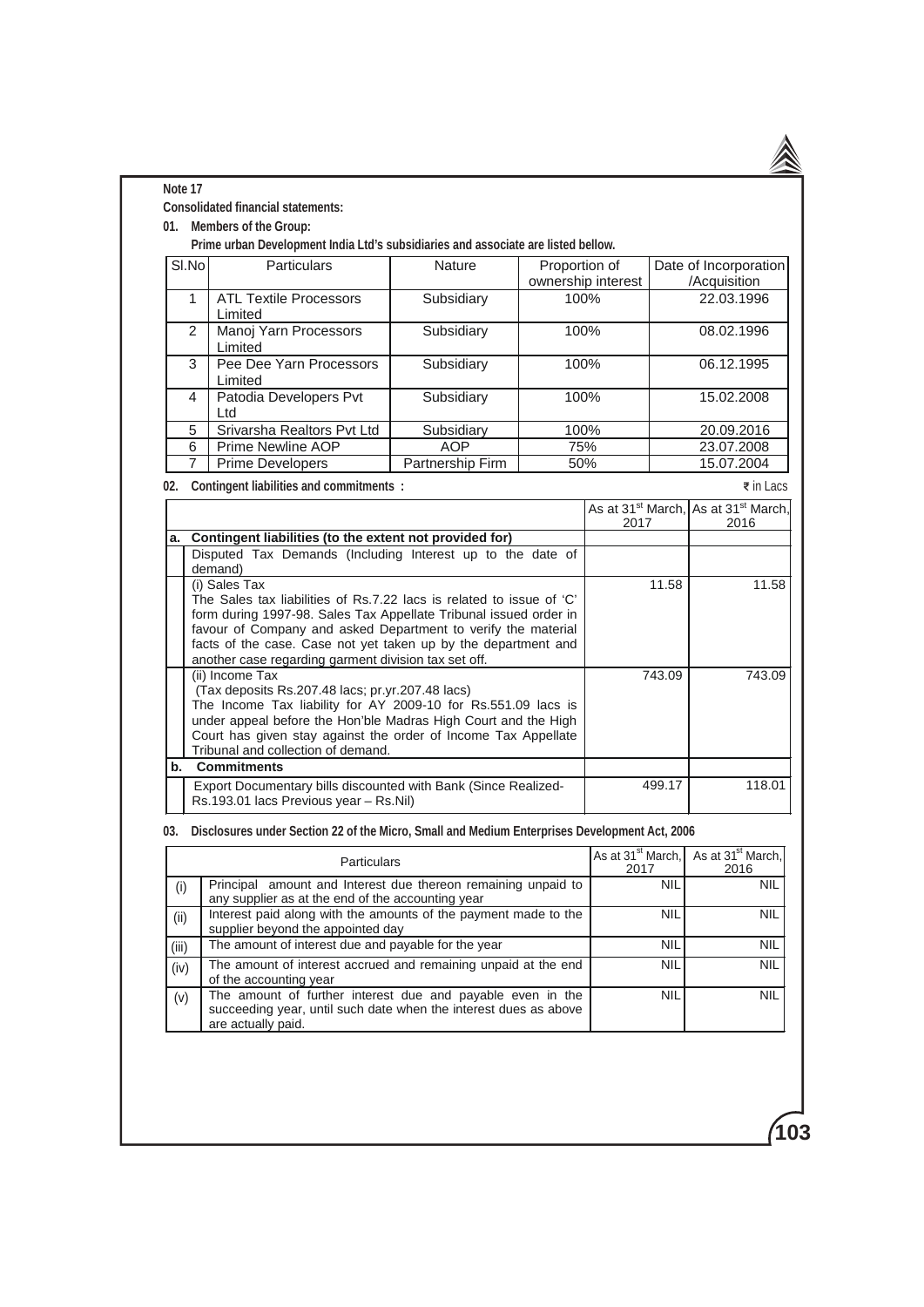|            |              | 04. Expenditure in foreign currency :                                                                                                                                                                                                                                                                                               |                |                      |           | ₹ in Lacs                                                                                                                                                                                                                                                   |
|------------|--------------|-------------------------------------------------------------------------------------------------------------------------------------------------------------------------------------------------------------------------------------------------------------------------------------------------------------------------------------|----------------|----------------------|-----------|-------------------------------------------------------------------------------------------------------------------------------------------------------------------------------------------------------------------------------------------------------------|
|            |              | Particulars                                                                                                                                                                                                                                                                                                                         |                | 2016-2017            |           | 2015-2016                                                                                                                                                                                                                                                   |
|            | a.           | Sales commission                                                                                                                                                                                                                                                                                                                    |                | 22.76                |           | 52.81                                                                                                                                                                                                                                                       |
|            | b.           | Travelling expenses                                                                                                                                                                                                                                                                                                                 |                | 63.00                |           | 39.95                                                                                                                                                                                                                                                       |
| 05.        |              | Earnings in foreign exchange :                                                                                                                                                                                                                                                                                                      |                |                      |           | ₹ in Lacs                                                                                                                                                                                                                                                   |
|            |              | Particulars                                                                                                                                                                                                                                                                                                                         |                | 2016-2017            |           | 2015-2016                                                                                                                                                                                                                                                   |
|            |              | Export of goods calculated on FOB basis                                                                                                                                                                                                                                                                                             |                | 3,182.23             |           | 3,609.39                                                                                                                                                                                                                                                    |
| 06.        |              | Details of consumption of imported and indigenous items :                                                                                                                                                                                                                                                                           |                |                      |           | ₹ in Lacs                                                                                                                                                                                                                                                   |
|            |              | Particulars                                                                                                                                                                                                                                                                                                                         | 2016-2017      |                      | 2015-2016 |                                                                                                                                                                                                                                                             |
|            |              | Traded goods:                                                                                                                                                                                                                                                                                                                       |                | %                    |           | $\%$                                                                                                                                                                                                                                                        |
|            |              | Indigenous                                                                                                                                                                                                                                                                                                                          | 3,524.37       | 100%                 | 3,925.77  | 100%                                                                                                                                                                                                                                                        |
|            |              | Imported                                                                                                                                                                                                                                                                                                                            | $\overline{a}$ |                      | $-$       |                                                                                                                                                                                                                                                             |
| 07.        | a.<br>b.     | In the opinion of the management, assets other than fixed assets and non-current investments have a value on<br>realization in the ordinary course of business at least equal to the amount at which they are stated.<br>The accounts of certain Trade Receivables, Trade Payables, Loans & Advances are however, subject to formal |                |                      |           |                                                                                                                                                                                                                                                             |
|            |              | confirmations/reconciliations and consequent adjustments, if any. The management does not expect any<br>material difference affecting the current period's financial statements on such reconciliation/adjustments.                                                                                                                 |                |                      |           |                                                                                                                                                                                                                                                             |
| 08.        |              | <b>Auditors Remuneration:</b>                                                                                                                                                                                                                                                                                                       |                |                      |           | ₹ in Lacs                                                                                                                                                                                                                                                   |
|            |              | Particulars                                                                                                                                                                                                                                                                                                                         |                | 31.3.2017            |           | 31.3.2016                                                                                                                                                                                                                                                   |
|            |              | Audit fees                                                                                                                                                                                                                                                                                                                          |                | 1.85                 |           | 1.85                                                                                                                                                                                                                                                        |
|            |              | <b>Tax Audit fees</b>                                                                                                                                                                                                                                                                                                               |                | 0.32                 |           | 0.32                                                                                                                                                                                                                                                        |
|            | <b>Total</b> | Other fees                                                                                                                                                                                                                                                                                                                          |                | 0.44<br>2.61         |           | 0.56<br>2.73                                                                                                                                                                                                                                                |
|            |              | <b>Employee Benefit Plans:</b><br>Defined contribution plans:                                                                                                                                                                                                                                                                       |                |                      |           |                                                                                                                                                                                                                                                             |
|            |              | The company contributed to Superannuation and Provident Fund to defined contribution plans for qualifying employees. Under<br>the Scheme, the Company is required to contribute a specified percentage of the payroll cost to fund benefits                                                                                         |                |                      |           |                                                                                                                                                                                                                                                             |
|            |              | Particulars                                                                                                                                                                                                                                                                                                                         | 2016-2017      |                      |           |                                                                                                                                                                                                                                                             |
|            | a.           | <b>Provident Fund Contribution</b>                                                                                                                                                                                                                                                                                                  |                | 14.55                |           |                                                                                                                                                                                                                                                             |
|            | b.           | Superannuation/Gratuity                                                                                                                                                                                                                                                                                                             |                | 4.10                 |           |                                                                                                                                                                                                                                                             |
|            |              | <b>Segment Information:</b>                                                                                                                                                                                                                                                                                                         |                |                      |           |                                                                                                                                                                                                                                                             |
|            | 1            | Segment Revenue:                                                                                                                                                                                                                                                                                                                    | 2016-2017      |                      | 2015-2016 |                                                                                                                                                                                                                                                             |
|            | a.<br>b.     | Realty<br><b>Textiles</b>                                                                                                                                                                                                                                                                                                           |                | 2,358.83<br>3,329.59 |           |                                                                                                                                                                                                                                                             |
|            | 2            | Segment Results :                                                                                                                                                                                                                                                                                                                   |                |                      |           |                                                                                                                                                                                                                                                             |
|            | a.           | Realty                                                                                                                                                                                                                                                                                                                              |                | 1,263.59             |           |                                                                                                                                                                                                                                                             |
|            | b.           | <b>Textiles</b>                                                                                                                                                                                                                                                                                                                     |                | 61.03                |           |                                                                                                                                                                                                                                                             |
|            |              | Total<br>Less : Interest                                                                                                                                                                                                                                                                                                            |                | 1,324.62<br>(57.77)  |           |                                                                                                                                                                                                                                                             |
|            |              | Less: Exceptional items - Reversal / (Provision)                                                                                                                                                                                                                                                                                    |                |                      |           |                                                                                                                                                                                                                                                             |
|            |              | Less : Un-allocable expenditure                                                                                                                                                                                                                                                                                                     |                | (13.86)              |           |                                                                                                                                                                                                                                                             |
|            |              | Profit/(Loss) before expenditure                                                                                                                                                                                                                                                                                                    |                | 1.252.99             |           |                                                                                                                                                                                                                                                             |
|            |              | Less: Extraordinary items                                                                                                                                                                                                                                                                                                           |                |                      |           |                                                                                                                                                                                                                                                             |
|            | 3            | Profit/(Loss) before tax<br>Carrying amount of Segment Assets                                                                                                                                                                                                                                                                       |                | 1,252.99             |           |                                                                                                                                                                                                                                                             |
|            | a.           | Realty                                                                                                                                                                                                                                                                                                                              |                | 6,375.20             |           |                                                                                                                                                                                                                                                             |
|            | b.           | <b>Textiles</b>                                                                                                                                                                                                                                                                                                                     |                | 608.00               |           |                                                                                                                                                                                                                                                             |
|            | 4<br>a.      | Carrying amount of Segment Liabilities<br>Realty                                                                                                                                                                                                                                                                                    |                | 3,200.22             |           |                                                                                                                                                                                                                                                             |
|            | b.           | <b>Textiles</b>                                                                                                                                                                                                                                                                                                                     |                | 600.00               |           |                                                                                                                                                                                                                                                             |
|            | 5            | Cost incurred to acquire Segment Fixed Assets during the year                                                                                                                                                                                                                                                                       |                |                      |           |                                                                                                                                                                                                                                                             |
|            | a.           | Realty                                                                                                                                                                                                                                                                                                                              |                | 409.52               |           |                                                                                                                                                                                                                                                             |
|            | b.<br>6      | <b>Textiles</b><br>Depreciation and amortization expenses                                                                                                                                                                                                                                                                           |                |                      |           |                                                                                                                                                                                                                                                             |
| 09.<br>10. | a.<br>b.     | Realty<br><b>Textiles</b>                                                                                                                                                                                                                                                                                                           |                | 36.11                |           | $\overline{\epsilon}$ in Lacs<br>2015-2016<br>14.52<br>9.85<br>₹ in Lacs<br>3,419.51<br>3,799.39<br>2,528.07<br>89.02<br>2,617.09<br>(211.99)<br>(555.55)<br>(28.05)<br>1,821.50<br>1,821.50<br>8,269.35<br>203.61<br>3,385.51<br>259.42<br>176.87<br>27.62 |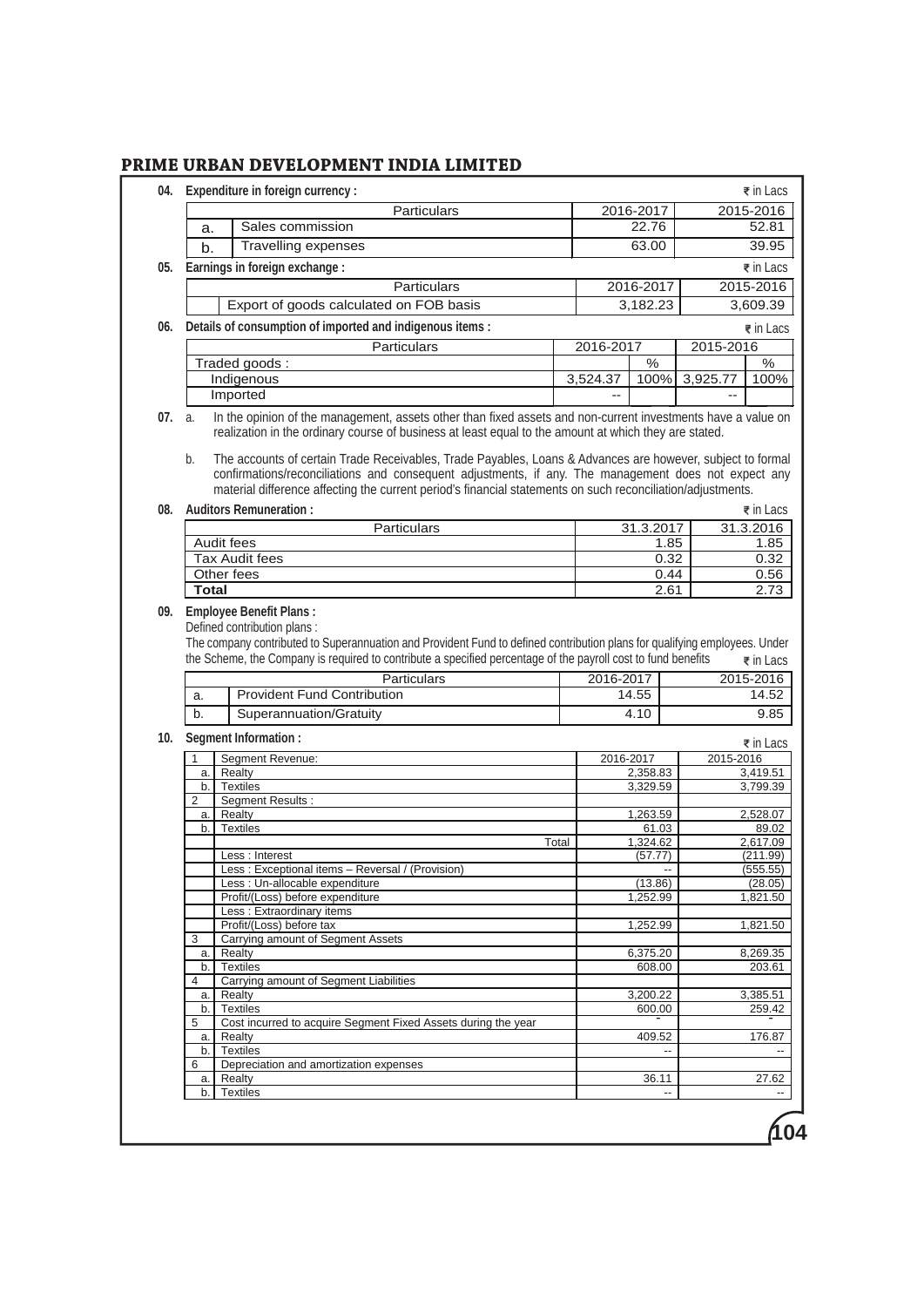| Associates<br><b>Prime Mall Developers</b><br>(i)<br><b>Prime Hitech Textiles LLP</b><br>(Formerly Prime Hitech Admin Services LLP)<br>Aadarsh Jann Aawaash Limited<br>Mr. Purusottam Das Patodia<br><b>Key Managerial Personnel</b><br>(ii)<br>Chairman & Managing Director<br>Mr. Manoj Kumar Patodia<br>Vice Chairman & Managing Director<br>Mr. Anuj Patodia<br><b>Managing Director</b><br>Enterprises having Common Key Management<br><b>Pat Credit Limited</b><br>(iii)<br>Personnel<br>Anjana Syntex Co. Limited<br>Relatives of Key Managerial Personnel<br>Mrs.Indiradevi Patodia<br>(iv)<br>Wife of Mr. Purusottam Das Patodia<br>Mrs.Nandita Patodia<br>Wife of Mr. Manoj Kumar Patodia<br>Mrs.Meenal Patodia<br>Wife of Mr.Anuj Patodia<br>(v)<br>Entity in which relative of Director is Proprietor<br>Rehoboth Engineering and Contracotrs<br>Transactions with related parties in the ordinary course of business :<br>₹ in Lacs<br>Enterprises<br>Key<br>Nature of Transaction<br>Associates<br>/Relatives of Key<br>Managerial<br>Managerial<br>Personnel<br>Personnel<br>Rent received<br>0.22<br>Nil<br>(0.04)<br>(Nil)<br>(0.04)<br>(Nil)<br>Interest paid<br>Nil<br>13.51<br>16.07<br>(Nil)<br>(34.33)<br>(21.57)<br><b>Salary Paid</b><br>2.70<br>(2.70)<br>Directors' Remuneration<br>1.67<br>Nil<br>$\overline{\phantom{0}}$<br>Paid<br>(Nil)<br>(1.67)<br>(1.67)<br>Mr. Purusottamdas<br>55.36<br>а.<br>(58.79)<br>Patodia<br>Mr. Manoj Kumar<br>41.09<br>b.<br>(42.72)<br>Patodia<br>(42.72)<br>Mr. Anuj Patodia<br>42.10<br>c.<br>(42.82)<br>Total<br>138.55<br>(144.33)<br>Contract amount paid -<br>Nil<br>Rehoboth Engineering and<br>(228.20)<br>(228.20)<br>Contractors<br>Balance as on 31.3.2017<br><b>Amount Payable:</b><br><b>Prime Mall Developers</b> | With whom transactions have been entered into: |          |  |            |
|-----------------------------------------------------------------------------------------------------------------------------------------------------------------------------------------------------------------------------------------------------------------------------------------------------------------------------------------------------------------------------------------------------------------------------------------------------------------------------------------------------------------------------------------------------------------------------------------------------------------------------------------------------------------------------------------------------------------------------------------------------------------------------------------------------------------------------------------------------------------------------------------------------------------------------------------------------------------------------------------------------------------------------------------------------------------------------------------------------------------------------------------------------------------------------------------------------------------------------------------------------------------------------------------------------------------------------------------------------------------------------------------------------------------------------------------------------------------------------------------------------------------------------------------------------------------------------------------------------------------------------------------------------------------------------------------------------------------------------------------------------------------------------------------------|------------------------------------------------|----------|--|------------|
|                                                                                                                                                                                                                                                                                                                                                                                                                                                                                                                                                                                                                                                                                                                                                                                                                                                                                                                                                                                                                                                                                                                                                                                                                                                                                                                                                                                                                                                                                                                                                                                                                                                                                                                                                                                               |                                                |          |  |            |
|                                                                                                                                                                                                                                                                                                                                                                                                                                                                                                                                                                                                                                                                                                                                                                                                                                                                                                                                                                                                                                                                                                                                                                                                                                                                                                                                                                                                                                                                                                                                                                                                                                                                                                                                                                                               |                                                |          |  |            |
|                                                                                                                                                                                                                                                                                                                                                                                                                                                                                                                                                                                                                                                                                                                                                                                                                                                                                                                                                                                                                                                                                                                                                                                                                                                                                                                                                                                                                                                                                                                                                                                                                                                                                                                                                                                               |                                                |          |  |            |
|                                                                                                                                                                                                                                                                                                                                                                                                                                                                                                                                                                                                                                                                                                                                                                                                                                                                                                                                                                                                                                                                                                                                                                                                                                                                                                                                                                                                                                                                                                                                                                                                                                                                                                                                                                                               |                                                |          |  |            |
|                                                                                                                                                                                                                                                                                                                                                                                                                                                                                                                                                                                                                                                                                                                                                                                                                                                                                                                                                                                                                                                                                                                                                                                                                                                                                                                                                                                                                                                                                                                                                                                                                                                                                                                                                                                               |                                                |          |  |            |
|                                                                                                                                                                                                                                                                                                                                                                                                                                                                                                                                                                                                                                                                                                                                                                                                                                                                                                                                                                                                                                                                                                                                                                                                                                                                                                                                                                                                                                                                                                                                                                                                                                                                                                                                                                                               |                                                |          |  |            |
|                                                                                                                                                                                                                                                                                                                                                                                                                                                                                                                                                                                                                                                                                                                                                                                                                                                                                                                                                                                                                                                                                                                                                                                                                                                                                                                                                                                                                                                                                                                                                                                                                                                                                                                                                                                               |                                                |          |  |            |
|                                                                                                                                                                                                                                                                                                                                                                                                                                                                                                                                                                                                                                                                                                                                                                                                                                                                                                                                                                                                                                                                                                                                                                                                                                                                                                                                                                                                                                                                                                                                                                                                                                                                                                                                                                                               |                                                |          |  |            |
|                                                                                                                                                                                                                                                                                                                                                                                                                                                                                                                                                                                                                                                                                                                                                                                                                                                                                                                                                                                                                                                                                                                                                                                                                                                                                                                                                                                                                                                                                                                                                                                                                                                                                                                                                                                               |                                                |          |  |            |
|                                                                                                                                                                                                                                                                                                                                                                                                                                                                                                                                                                                                                                                                                                                                                                                                                                                                                                                                                                                                                                                                                                                                                                                                                                                                                                                                                                                                                                                                                                                                                                                                                                                                                                                                                                                               |                                                |          |  |            |
|                                                                                                                                                                                                                                                                                                                                                                                                                                                                                                                                                                                                                                                                                                                                                                                                                                                                                                                                                                                                                                                                                                                                                                                                                                                                                                                                                                                                                                                                                                                                                                                                                                                                                                                                                                                               |                                                |          |  |            |
|                                                                                                                                                                                                                                                                                                                                                                                                                                                                                                                                                                                                                                                                                                                                                                                                                                                                                                                                                                                                                                                                                                                                                                                                                                                                                                                                                                                                                                                                                                                                                                                                                                                                                                                                                                                               |                                                |          |  |            |
|                                                                                                                                                                                                                                                                                                                                                                                                                                                                                                                                                                                                                                                                                                                                                                                                                                                                                                                                                                                                                                                                                                                                                                                                                                                                                                                                                                                                                                                                                                                                                                                                                                                                                                                                                                                               |                                                |          |  |            |
|                                                                                                                                                                                                                                                                                                                                                                                                                                                                                                                                                                                                                                                                                                                                                                                                                                                                                                                                                                                                                                                                                                                                                                                                                                                                                                                                                                                                                                                                                                                                                                                                                                                                                                                                                                                               |                                                |          |  |            |
|                                                                                                                                                                                                                                                                                                                                                                                                                                                                                                                                                                                                                                                                                                                                                                                                                                                                                                                                                                                                                                                                                                                                                                                                                                                                                                                                                                                                                                                                                                                                                                                                                                                                                                                                                                                               |                                                |          |  |            |
|                                                                                                                                                                                                                                                                                                                                                                                                                                                                                                                                                                                                                                                                                                                                                                                                                                                                                                                                                                                                                                                                                                                                                                                                                                                                                                                                                                                                                                                                                                                                                                                                                                                                                                                                                                                               |                                                |          |  |            |
|                                                                                                                                                                                                                                                                                                                                                                                                                                                                                                                                                                                                                                                                                                                                                                                                                                                                                                                                                                                                                                                                                                                                                                                                                                                                                                                                                                                                                                                                                                                                                                                                                                                                                                                                                                                               |                                                |          |  |            |
|                                                                                                                                                                                                                                                                                                                                                                                                                                                                                                                                                                                                                                                                                                                                                                                                                                                                                                                                                                                                                                                                                                                                                                                                                                                                                                                                                                                                                                                                                                                                                                                                                                                                                                                                                                                               |                                                |          |  |            |
|                                                                                                                                                                                                                                                                                                                                                                                                                                                                                                                                                                                                                                                                                                                                                                                                                                                                                                                                                                                                                                                                                                                                                                                                                                                                                                                                                                                                                                                                                                                                                                                                                                                                                                                                                                                               |                                                |          |  | Total      |
|                                                                                                                                                                                                                                                                                                                                                                                                                                                                                                                                                                                                                                                                                                                                                                                                                                                                                                                                                                                                                                                                                                                                                                                                                                                                                                                                                                                                                                                                                                                                                                                                                                                                                                                                                                                               |                                                |          |  |            |
|                                                                                                                                                                                                                                                                                                                                                                                                                                                                                                                                                                                                                                                                                                                                                                                                                                                                                                                                                                                                                                                                                                                                                                                                                                                                                                                                                                                                                                                                                                                                                                                                                                                                                                                                                                                               |                                                |          |  | 0.22       |
|                                                                                                                                                                                                                                                                                                                                                                                                                                                                                                                                                                                                                                                                                                                                                                                                                                                                                                                                                                                                                                                                                                                                                                                                                                                                                                                                                                                                                                                                                                                                                                                                                                                                                                                                                                                               |                                                |          |  | 29.58      |
|                                                                                                                                                                                                                                                                                                                                                                                                                                                                                                                                                                                                                                                                                                                                                                                                                                                                                                                                                                                                                                                                                                                                                                                                                                                                                                                                                                                                                                                                                                                                                                                                                                                                                                                                                                                               |                                                |          |  | (55.90)    |
|                                                                                                                                                                                                                                                                                                                                                                                                                                                                                                                                                                                                                                                                                                                                                                                                                                                                                                                                                                                                                                                                                                                                                                                                                                                                                                                                                                                                                                                                                                                                                                                                                                                                                                                                                                                               |                                                |          |  | 2.70       |
|                                                                                                                                                                                                                                                                                                                                                                                                                                                                                                                                                                                                                                                                                                                                                                                                                                                                                                                                                                                                                                                                                                                                                                                                                                                                                                                                                                                                                                                                                                                                                                                                                                                                                                                                                                                               |                                                |          |  | (2.70)     |
|                                                                                                                                                                                                                                                                                                                                                                                                                                                                                                                                                                                                                                                                                                                                                                                                                                                                                                                                                                                                                                                                                                                                                                                                                                                                                                                                                                                                                                                                                                                                                                                                                                                                                                                                                                                               |                                                |          |  | 1.67       |
|                                                                                                                                                                                                                                                                                                                                                                                                                                                                                                                                                                                                                                                                                                                                                                                                                                                                                                                                                                                                                                                                                                                                                                                                                                                                                                                                                                                                                                                                                                                                                                                                                                                                                                                                                                                               |                                                |          |  |            |
|                                                                                                                                                                                                                                                                                                                                                                                                                                                                                                                                                                                                                                                                                                                                                                                                                                                                                                                                                                                                                                                                                                                                                                                                                                                                                                                                                                                                                                                                                                                                                                                                                                                                                                                                                                                               |                                                |          |  | 55.36      |
|                                                                                                                                                                                                                                                                                                                                                                                                                                                                                                                                                                                                                                                                                                                                                                                                                                                                                                                                                                                                                                                                                                                                                                                                                                                                                                                                                                                                                                                                                                                                                                                                                                                                                                                                                                                               |                                                |          |  | (58.79)    |
|                                                                                                                                                                                                                                                                                                                                                                                                                                                                                                                                                                                                                                                                                                                                                                                                                                                                                                                                                                                                                                                                                                                                                                                                                                                                                                                                                                                                                                                                                                                                                                                                                                                                                                                                                                                               |                                                |          |  | 41.09      |
|                                                                                                                                                                                                                                                                                                                                                                                                                                                                                                                                                                                                                                                                                                                                                                                                                                                                                                                                                                                                                                                                                                                                                                                                                                                                                                                                                                                                                                                                                                                                                                                                                                                                                                                                                                                               |                                                |          |  | 42.10      |
|                                                                                                                                                                                                                                                                                                                                                                                                                                                                                                                                                                                                                                                                                                                                                                                                                                                                                                                                                                                                                                                                                                                                                                                                                                                                                                                                                                                                                                                                                                                                                                                                                                                                                                                                                                                               |                                                |          |  | (42.82)    |
|                                                                                                                                                                                                                                                                                                                                                                                                                                                                                                                                                                                                                                                                                                                                                                                                                                                                                                                                                                                                                                                                                                                                                                                                                                                                                                                                                                                                                                                                                                                                                                                                                                                                                                                                                                                               |                                                |          |  | 138.55     |
|                                                                                                                                                                                                                                                                                                                                                                                                                                                                                                                                                                                                                                                                                                                                                                                                                                                                                                                                                                                                                                                                                                                                                                                                                                                                                                                                                                                                                                                                                                                                                                                                                                                                                                                                                                                               |                                                |          |  | (144.33)   |
|                                                                                                                                                                                                                                                                                                                                                                                                                                                                                                                                                                                                                                                                                                                                                                                                                                                                                                                                                                                                                                                                                                                                                                                                                                                                                                                                                                                                                                                                                                                                                                                                                                                                                                                                                                                               |                                                |          |  | Nil        |
|                                                                                                                                                                                                                                                                                                                                                                                                                                                                                                                                                                                                                                                                                                                                                                                                                                                                                                                                                                                                                                                                                                                                                                                                                                                                                                                                                                                                                                                                                                                                                                                                                                                                                                                                                                                               |                                                |          |  |            |
|                                                                                                                                                                                                                                                                                                                                                                                                                                                                                                                                                                                                                                                                                                                                                                                                                                                                                                                                                                                                                                                                                                                                                                                                                                                                                                                                                                                                                                                                                                                                                                                                                                                                                                                                                                                               |                                                |          |  |            |
|                                                                                                                                                                                                                                                                                                                                                                                                                                                                                                                                                                                                                                                                                                                                                                                                                                                                                                                                                                                                                                                                                                                                                                                                                                                                                                                                                                                                                                                                                                                                                                                                                                                                                                                                                                                               |                                                | 1,270.11 |  | 1,270.11   |
| (1,270.11)                                                                                                                                                                                                                                                                                                                                                                                                                                                                                                                                                                                                                                                                                                                                                                                                                                                                                                                                                                                                                                                                                                                                                                                                                                                                                                                                                                                                                                                                                                                                                                                                                                                                                                                                                                                    |                                                |          |  | (1,270.11) |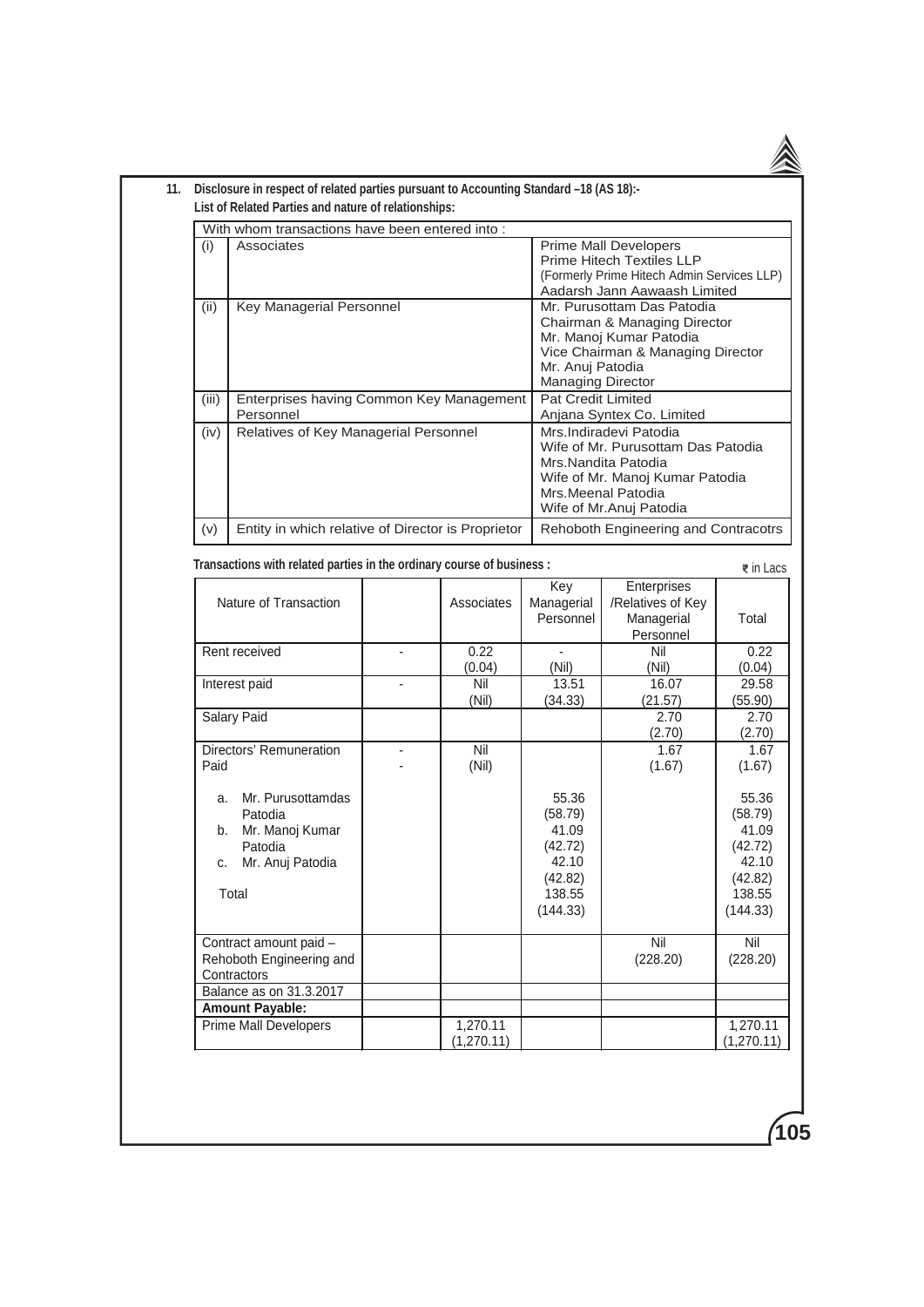Advances in the nature of loans to associates:

| (disclosure pursuant to clause 34(3) of the listing agreement) |  |
|----------------------------------------------------------------|--|
|----------------------------------------------------------------|--|

|                | Name                      |     | Amount outstanding (Rs. in lacs)                              |
|----------------|---------------------------|-----|---------------------------------------------------------------|
|                |                           |     | As on 31.03.2017   Maximum Amount outstanding during the year |
| 1. Associates: |                           |     |                                                               |
|                | Aadarsh Jann Aawaash Ltd. | Nil | 0.74                                                          |

Notes:

1. The related parties have been identified by the Management and relied upon by the auditors.

2. No amount has been provided for/written off/written back, pertaining to related parties.

3. Figures in bracket represent previous year's figures.

## **12. Details of Lease arrangements :**

The Company has entered into finance lease arrangements for vehicles and Future minimum lease payments and minimum lease payments are as follows :  $\overline{\bullet}$  in Lacs

| Due                    | <b>Total Minimum Lease</b> |             | Future Interests on Present value of Minimum |
|------------------------|----------------------------|-------------|----------------------------------------------|
|                        | Payments Outstanding       | Outstanding | Lease Payments                               |
| 1. Within one year     | 27.28                      | 6.19        | 21.09                                        |
|                        | (42.38)                    | (8.43)      | (33.95)                                      |
| 2. Between one year to | 58.73                      | 6.93        | 51.80                                        |
| five years             | (76.44)                    | (11.40)     | (65.04)                                      |
| Total                  | 86.01                      | 13.12       | 72.89                                        |
|                        | (118.82)                   | (19.83)     | (98.99)                                      |

Figures in bracket are of previous year

## **13. Earnings Per Share :**

| Earnings Per Share :                         |             | $\overline{\epsilon}$ in Lacs |
|----------------------------------------------|-------------|-------------------------------|
| <b>Particulars</b>                           | 2016-2017   | 2015-2016                     |
| Profit after tax excluding exceptional items | 970.35      | 2,004.08                      |
| Less: Exceptional items                      | --          | 555.55                        |
| Profit after tax including exceptional items | 970.35      | 1,448.53                      |
| Number of Equity shares outstanding          | 266,43,600  | 266,43,600                    |
| Basic/Diluted Earnings Per Share (EPS):      |             |                               |
| - EPS excluding exceptional items (a/d)      | 3.64        | 7.53                          |
| - EPS including exceptional items (c/d)      | 3.64        | 5.44                          |
| Face value per share - in Rs.                | 2 per share | 2 per share                   |
|                                              |             |                               |

### **14. Deferred Tax Asset/(Liability):**

| Timing difference comprises of :         |            | $\overline{\epsilon}$ in Lacs |
|------------------------------------------|------------|-------------------------------|
| <b>Deferred Tax Asset</b>                | 31.03.2017 | 31.03.2016                    |
| 1. Expenses covered by 43B               | 5.33       |                               |
| 2. Carry forward Unabsorbed Depreciation | 821.80     | 770.39                        |
| 3. Others                                | $- -$      | 1.01                          |
| Total                                    | 827.13     | 771.40                        |
| <b>Deferred Tax Liability</b>            |            |                               |
| 1. Depreciation                          | 67.37      | 5.35                          |
| Total                                    | 67.37      | 5.35                          |
| Net Deferred Tax Asset/(Liability)       | 759.76     | 766.05                        |

As a matter of the prudence, deferred tax asset is not provided in the accounts.

### **15. Cash Transaction during 8th Nov 2016 to 30th Dec 2016**

| Cash Transaction during 8th Nov 2016 to 30th Dec 2016 |                          |                                 |       |  |  |
|-------------------------------------------------------|--------------------------|---------------------------------|-------|--|--|
| <b>Particulars</b>                                    | <b>SBNs</b>              | <b>Other Denomination Notes</b> | Total |  |  |
| Closing Cash in Hand as on 08-11-16                   | 10.17                    | 0.74                            | 10.91 |  |  |
| (+) Permitted Receipts                                | $\overline{\phantom{0}}$ | 11.86                           | 11.86 |  |  |
| (+) Other Permitted Receipts                          | -                        | 0.21                            | 0.21  |  |  |
| (-) Permitted Payments                                | -                        | 5.78                            | 5.78  |  |  |
| (-) Amount Deposited in Bank                          | 10.17                    | 0.17                            | 10.34 |  |  |
| Closing Cash Balance on 30-12-16                      | $\overline{\phantom{0}}$ | 6.86                            | 6.86  |  |  |

**16. Previous year's figures are re-grouped / re-classified, wherever necessary inter-alia to conform to current year's presentation.**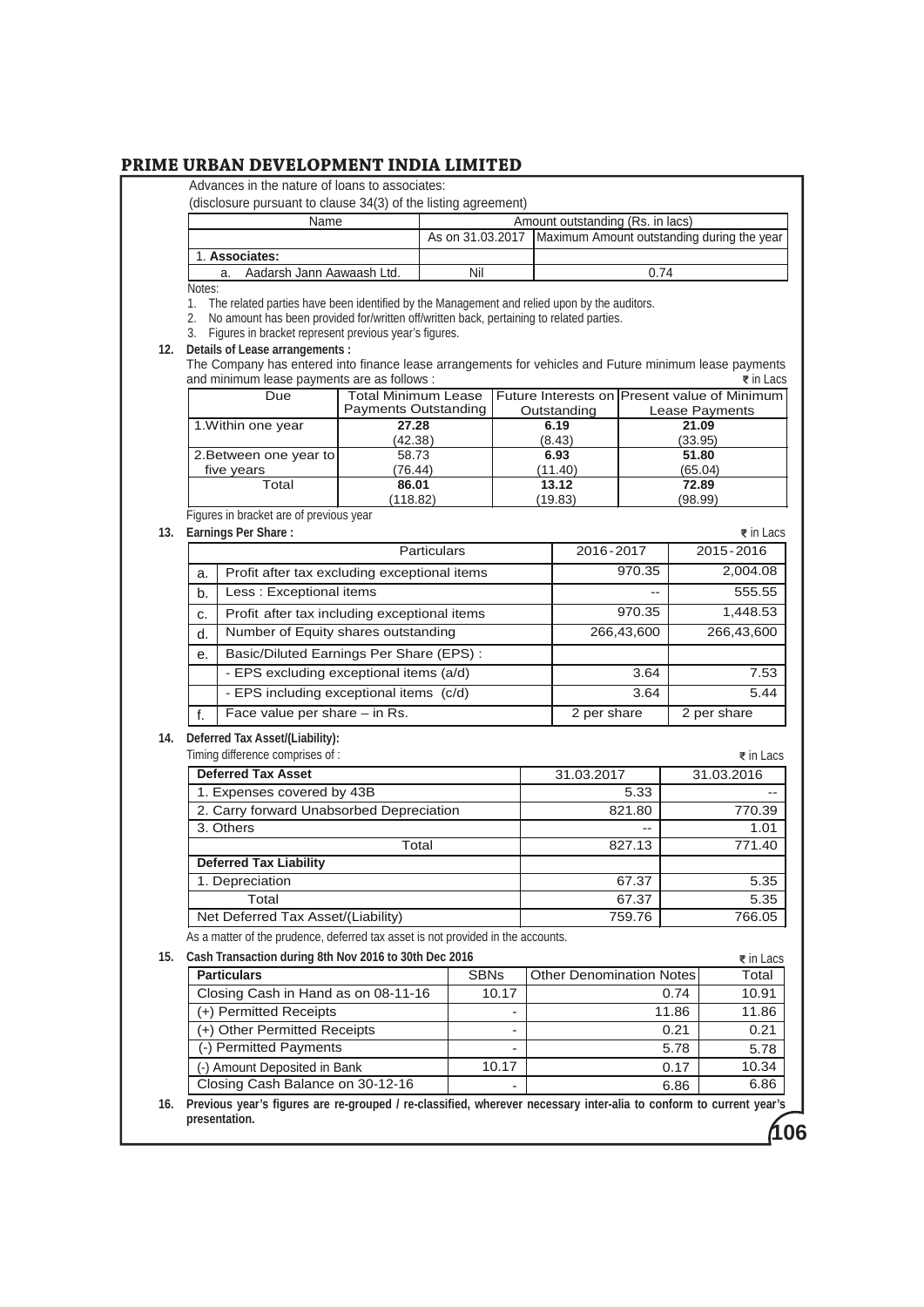#### **FORM AOC-1**

 **(Pursuant to first proviso to sub-section (3) of section 129 read with rule 5 of the Companies (Accounts) Rules, 2014 Statement containing salient features of the financial statement of subsidiaries / associate companies / joint ventures PART "A" : Subsidiaries** Rs. in Lakhs

|                |                                                                                                                               |                                                    |                                              | Name of the Subsidiaries                   |                                                        |                                                 |
|----------------|-------------------------------------------------------------------------------------------------------------------------------|----------------------------------------------------|----------------------------------------------|--------------------------------------------|--------------------------------------------------------|-------------------------------------------------|
| SI. No         |                                                                                                                               | <b>ATL Textile</b><br><b>Processors</b><br>Limited | Pee Dee Yarn<br><b>Processors</b><br>Limited | Manoj Yarn<br><b>Processors</b><br>Limited | Patodia<br><b>Developers</b><br><b>Private Limited</b> | Srivarsha<br><b>Realtors Private</b><br>Limited |
| 1              | Reporting Period for the subsidiary<br>concerned, if different from the holding<br>company's reporting period                 | 31.03.2017                                         | 31.03.2017                                   | 31.03.2017                                 | 31.03.2017                                             | 31.03.2017                                      |
| 2              | Reporting currency and exchange rate as<br>on the last date of the relevent financial year<br>in case of foreign subsidiaries | <b>NA</b>                                          | <b>NA</b>                                    | <b>NA</b>                                  | <b>NA</b>                                              | <b>NA</b>                                       |
| 3              | Share Capital                                                                                                                 | 103.74                                             | 5.09                                         | 5.09                                       | 1.00 <sub>l</sub>                                      | 1.00                                            |
| 4              | Reserves and Surplus                                                                                                          | 417.57                                             | (1.86)                                       | (6.63)                                     | (1.08)                                                 | 0.09                                            |
| 5              | <b>Total Assets</b>                                                                                                           | 521.38                                             | 4.29                                         | 8.25                                       | 0.18                                                   | 70.20                                           |
| 6              | <b>Total Liabilities</b>                                                                                                      | 0.06                                               | 1.06                                         | 9.79                                       | 0.18                                                   | 69.11                                           |
| $\overline{7}$ | Investments                                                                                                                   | 0                                                  | 0                                            | 4.00                                       | $\overline{0}$                                         | $\Omega$                                        |
| 8              | Turnover/Other Income                                                                                                         | 0.11                                               | Nil                                          | 0.05                                       | $\overline{0}$                                         | 134.82                                          |
| 9              | Profit /(Loss) before taxation                                                                                                | (3.74)                                             | (0.17)                                       | (1.25)                                     | (0.83)                                                 | 0.95                                            |
| 10             | Provision for taxation                                                                                                        | U                                                  | U                                            | 0                                          | $\Omega$                                               | (0.29)                                          |
| 11             | Profit / (Loss) after taxation                                                                                                | (3.74)                                             | (0.17)                                       | (1.25)                                     | (0.83)                                                 | 0.66                                            |
| 12             | Proposed dividend                                                                                                             | Nil                                                | Nil                                          | Nil                                        | Nil                                                    | Nil                                             |
| 13             | % of Share Holding                                                                                                            | 100%                                               | 100%                                         | 100%                                       | 100%                                                   | 100%                                            |

#### **PART "B" : Associates and Joint Ventures**

**Statement pursuant to Section 129(3) of the Companies Act, 2013 related to Associate Companies and Joint Ventures** Rs. in Lakhs

| SI. No         | Name of Associates/Joint Venture                                    | <b>Prime Developers</b><br>(Partnership Firm) | <b>Prime Newline AOP</b><br>(Association of Persons) |
|----------------|---------------------------------------------------------------------|-----------------------------------------------|------------------------------------------------------|
|                | Latest Audited Balance Sheet Date                                   | 31.03.2017                                    | 31.03.2017                                           |
| $\mathfrak{D}$ | Shares of Associate/Joint Ventures held by the Company on the year  |                                               |                                                      |
| a              | No. of shares                                                       | <b>NA</b>                                     | <b>NA</b>                                            |
| b              | Amount of Investment in Associates/Joint Venture                    | 1.00                                          | 202.20                                               |
| С              | Extent of Holding %                                                 | 50%                                           | 75%                                                  |
| 3              | Description of how there is significant influence                   | <b>NA</b>                                     | <b>NA</b>                                            |
| 4              | Reason why the associate/Joint venture is not consolidated          | <b>NA</b>                                     | <b>NA</b>                                            |
| 5              | Networth attributable to Shareholding as per latest audited balance | 302.31                                        | 892.49                                               |
| 6              | Profit / (Loss) for the year                                        |                                               |                                                      |
| a              | Considered in consolidation                                         | (25.45)                                       | (45.80)                                              |
| $\mathsf{b}$   | Not considered in consolidation                                     | (25.45)                                       | (15.27)                                              |

Vice Chairman & Managing Director

Place: Mumbai

Place : Mumbai **Krunal Shah Krunal Shah S.Udayananda**<br>
Date : 24.05.2017 **Sr.** Manager- Legal & Company Secretary DGM(Finance) & CFO Sr. Manager- Legal & Company Secretary

 **For and on behalf of the Board Purusottam Das Patodia**<br>Chairman & Managing Director

**107**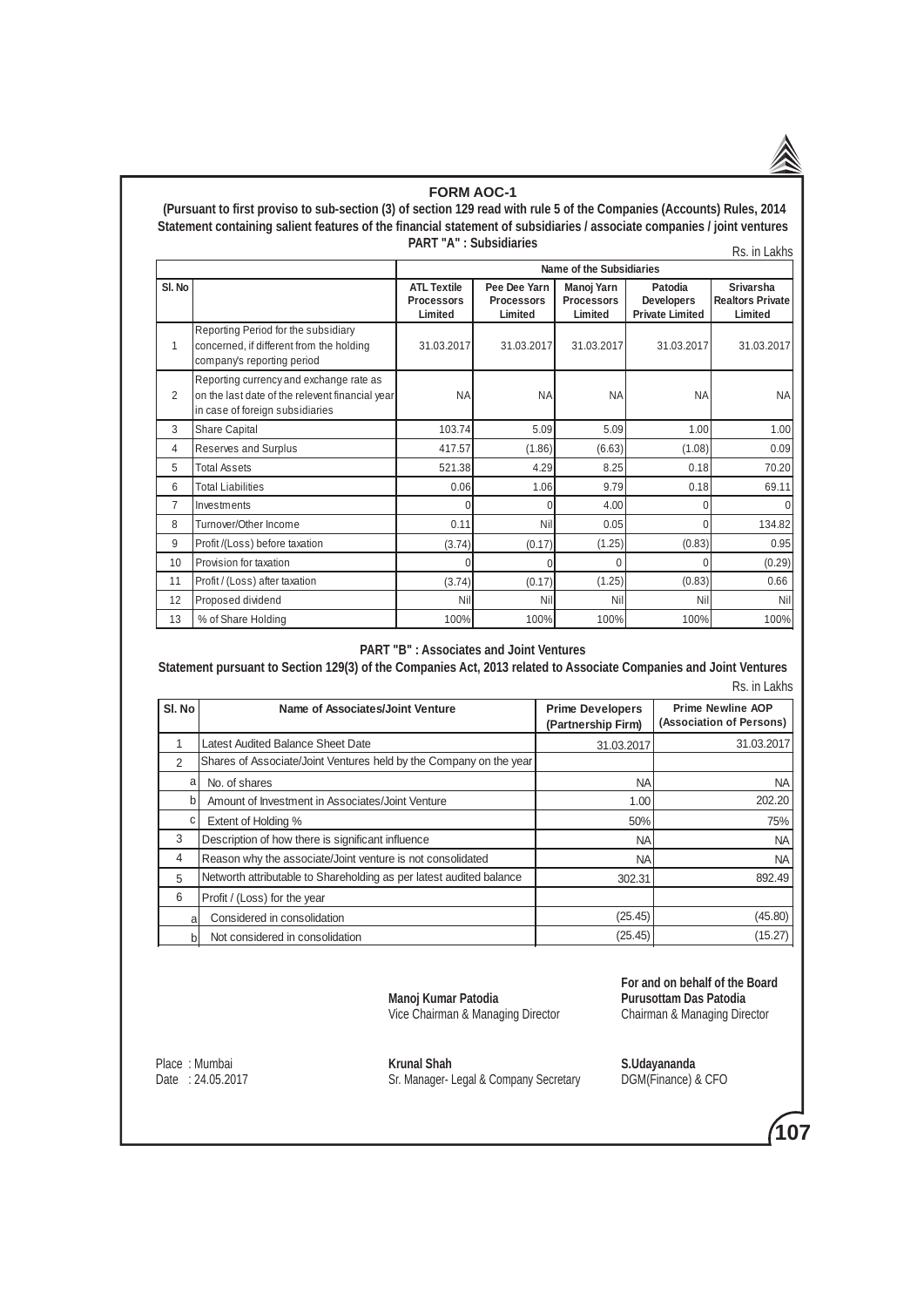|                                             |                                                | PRIME URBAN DEVELOPMENT INDIA LIMITED<br>Corporate Identity Number (CIN): L70200TZ1936PLC000001<br>Regd. Office: 110, Avanashi Road, Gandhinagar Post, Tirupur-641 603<br>Website: www.ptlonline.com, Email id: companysecretary@ptlonline.com<br>Tel. No: +91 421- 4307800 Fax: +91 421-2471463 |                                                                                                                                                                                                                                                                                                                                                                   |    |
|---------------------------------------------|------------------------------------------------|--------------------------------------------------------------------------------------------------------------------------------------------------------------------------------------------------------------------------------------------------------------------------------------------------|-------------------------------------------------------------------------------------------------------------------------------------------------------------------------------------------------------------------------------------------------------------------------------------------------------------------------------------------------------------------|----|
|                                             |                                                | <b>FORM No. MGT 11</b><br><b>Proxy Form</b><br>(Management and Administration) Rules, 2014]                                                                                                                                                                                                      | [Pursuant to Section 105(6) of the Companies Act, 2013 and Rule 19(3) of the Companies                                                                                                                                                                                                                                                                            |    |
| Name of the Member(s)<br>Registered Address |                                                |                                                                                                                                                                                                                                                                                                  |                                                                                                                                                                                                                                                                                                                                                                   |    |
| E-mail Id<br>Folio No. / Client Id<br>DP ID |                                                |                                                                                                                                                                                                                                                                                                  |                                                                                                                                                                                                                                                                                                                                                                   |    |
|                                             |                                                |                                                                                                                                                                                                                                                                                                  |                                                                                                                                                                                                                                                                                                                                                                   |    |
|                                             |                                                |                                                                                                                                                                                                                                                                                                  | Address: the contract of the contract of the contract of the contract of the contract of the contract of the contract of the contract of the contract of the contract of the contract of the contract of the contract of the c                                                                                                                                    |    |
|                                             |                                                |                                                                                                                                                                                                                                                                                                  |                                                                                                                                                                                                                                                                                                                                                                   |    |
|                                             |                                                |                                                                                                                                                                                                                                                                                                  | Address: the contract of the contract of the contract of the contract of the contract of the contract of the contract of the contract of the contract of the contract of the contract of the contract of the contract of the c                                                                                                                                    |    |
|                                             |                                                | E-mail Id: Contract Contract Contract Contract Contract Contract Contract Contract Contract Contract Contract Contract Contract Contract Contract Contract Contract Contract Contract Contract Contract Contract Contract Cont                                                                   |                                                                                                                                                                                                                                                                                                                                                                   |    |
|                                             |                                                |                                                                                                                                                                                                                                                                                                  |                                                                                                                                                                                                                                                                                                                                                                   |    |
|                                             |                                                |                                                                                                                                                                                                                                                                                                  | <u> 1989 - Johann John Stone, markin sammen fyrstum og fyrir og fyrir og fyrir og fyrir og fyrir og fyrir og fyri</u>                                                                                                                                                                                                                                             |    |
| <b>Resolution No.</b>                       |                                                | <b>Particulars of Resolution</b>                                                                                                                                                                                                                                                                 | as my / our proxy to attend and vote (on a poll) for me / us and on my / our behalf at the Eightieth Annual General Meeting<br>of the Company, to be held on Friday, August 11, 2017 at 3.00 p.m. at 110 Avanashi Road, Gandhi Nagar Post,<br>Tirupur - 641 603, Tamil Nadu and at any adjournment thereof in respect of such resolutions as are indicated below: |    |
| <b>Ordinary Business</b>                    |                                                |                                                                                                                                                                                                                                                                                                  |                                                                                                                                                                                                                                                                                                                                                                   |    |
| 1.                                          |                                                | the Reports of the Board of Directors and the Auditors thereon.                                                                                                                                                                                                                                  | Adoption of audited Financial Statements (including audited Consolidated Financial<br>Statements) of the Company for the Financial Year ended 31 <sup>st</sup> March, 2017 together with                                                                                                                                                                          |    |
| 2.                                          |                                                | ended 31 <sup>st</sup> March, 2017.                                                                                                                                                                                                                                                              | Declaration of Final Dividend on equity shares of the Company for the Financial Year                                                                                                                                                                                                                                                                              |    |
| 3.                                          | rotation.                                      |                                                                                                                                                                                                                                                                                                  | Re-appointment of Mr. Purusottamdas Patodia (DIN: 00032088) as a Director retiring by                                                                                                                                                                                                                                                                             |    |
| 4.                                          |                                                | 0033405) as Statutory Auditors of the Company.                                                                                                                                                                                                                                                   | Appointment of M/s. Raghu and Ram, Chartered Accountants (Registration Number -                                                                                                                                                                                                                                                                                   |    |
| <b>Special Business</b>                     |                                                |                                                                                                                                                                                                                                                                                                  |                                                                                                                                                                                                                                                                                                                                                                   |    |
| 5.                                          | of the Company.                                |                                                                                                                                                                                                                                                                                                  | Appointment of Mrs. Ryna Zaiwalla Karani (DIN: 00116930) as an Independent Director                                                                                                                                                                                                                                                                               |    |
|                                             | Signed this________________day of August, 2017 |                                                                                                                                                                                                                                                                                                  | Affix<br>Revenue<br>Stamp                                                                                                                                                                                                                                                                                                                                         |    |
|                                             |                                                | the Company, not less than 48 hours before the commencement of the meeting.                                                                                                                                                                                                                      | Note: This form of Proxy in order to be effective should be duly completed and deposited at the Registered Office of                                                                                                                                                                                                                                              | 08 |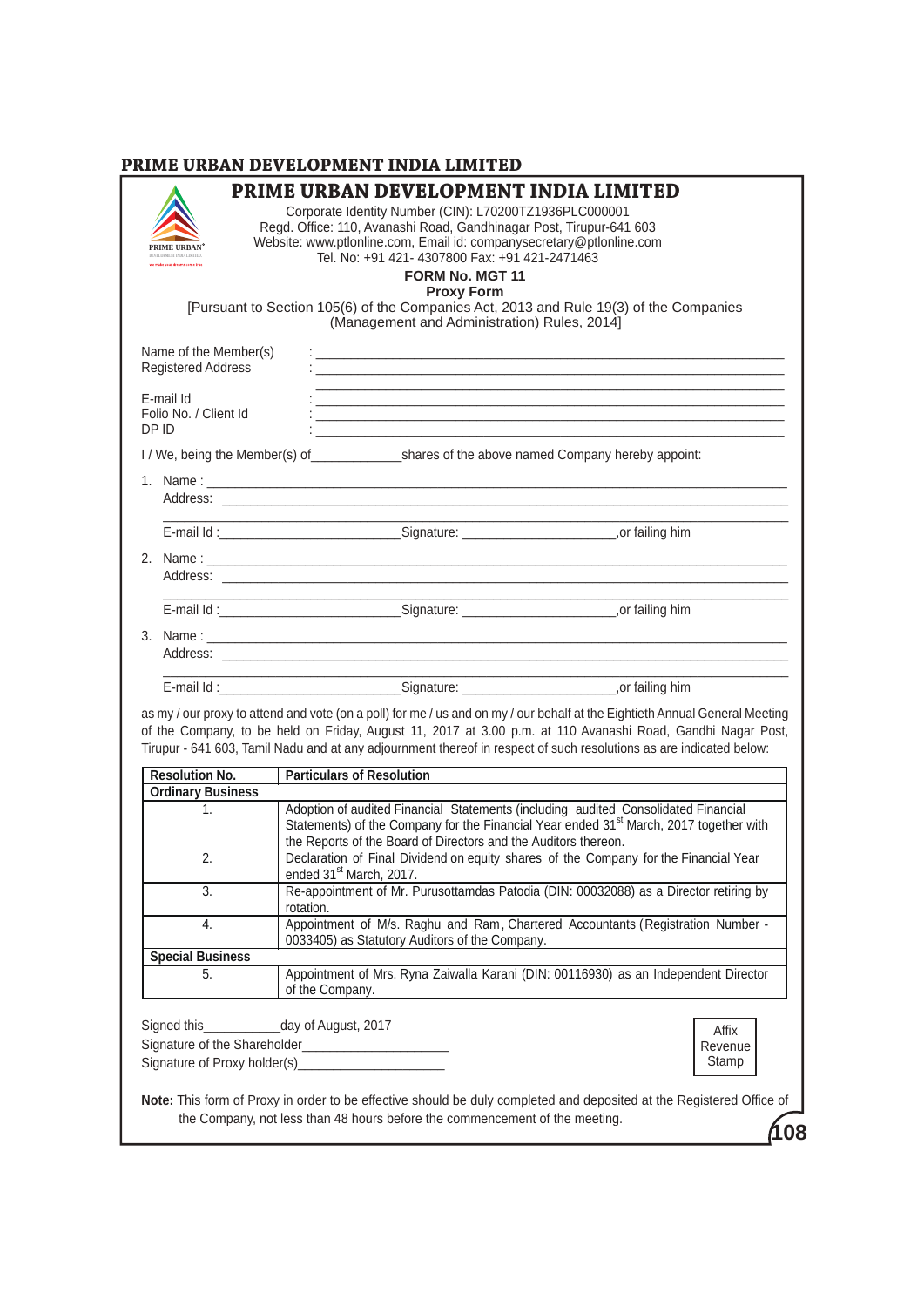

## **PRIME URBAN DEVELOPMENT INDIA LIMITED**

Corporate Identity Number (CIN): L70200TZ1936PLC000001 Regd. Office: 110, Avanashi Road, Gandhinagar Post, Tirupur-641 603 Website: www.ptlonline.com, Email id: companysecretary@ptlonline.com Tel. No: +91 421- 4307800 Fax: +91 421-2471463

## **EIGHTIETH ANNUAL GENERAL MEETING - FRIDAY, 11TH AUGUST, 2017 AT 3.00 P.M.**

#### **ATTENDANCE SLIP**

(To be handed over at the entrance of the Meeting Hall)

**Sr. No. 2008. In the state of the state of the state of the Sr. No. 2008.** 

| Name and Address of the Shareholder |  |
|-------------------------------------|--|
| Joint holder(s)                     |  |
|                                     |  |
| Regd Folio/DP ID & Client ID        |  |
| Number of Shares                    |  |

 I certify that I am a Registered Shareholder/Proxy for the Registered Shareholder of the Company. I hereby record my presence at the Eightieth Annual General Meeting of the Company being held on Friday, August 11, 2017 at 3.00 p.m. at 110, Avanashi Road, Gandhinagar Post, Tirupur - 641 603, Tamil Nadu.

(in block Letters)

Name of the Shareholder(s)/Proxy(s) Signature of the Shareholder(s)/Proxy(s)

 Note: Shareholder/Proxy wishing to attend the meeting must complete this Attendance Slip and hand it over at the entrance of the venue of the meeting.

| <b>ELECTRONIC VOTING PARTICULARS</b> |  |
|--------------------------------------|--|
|--------------------------------------|--|

| <b>EVSN</b>                         | USER ID | <b>PASSWORD/PIN</b> |
|-------------------------------------|---------|---------------------|
| (Electronic voting Sequence Number) |         |                     |
| 170703014                           |         |                     |

**109**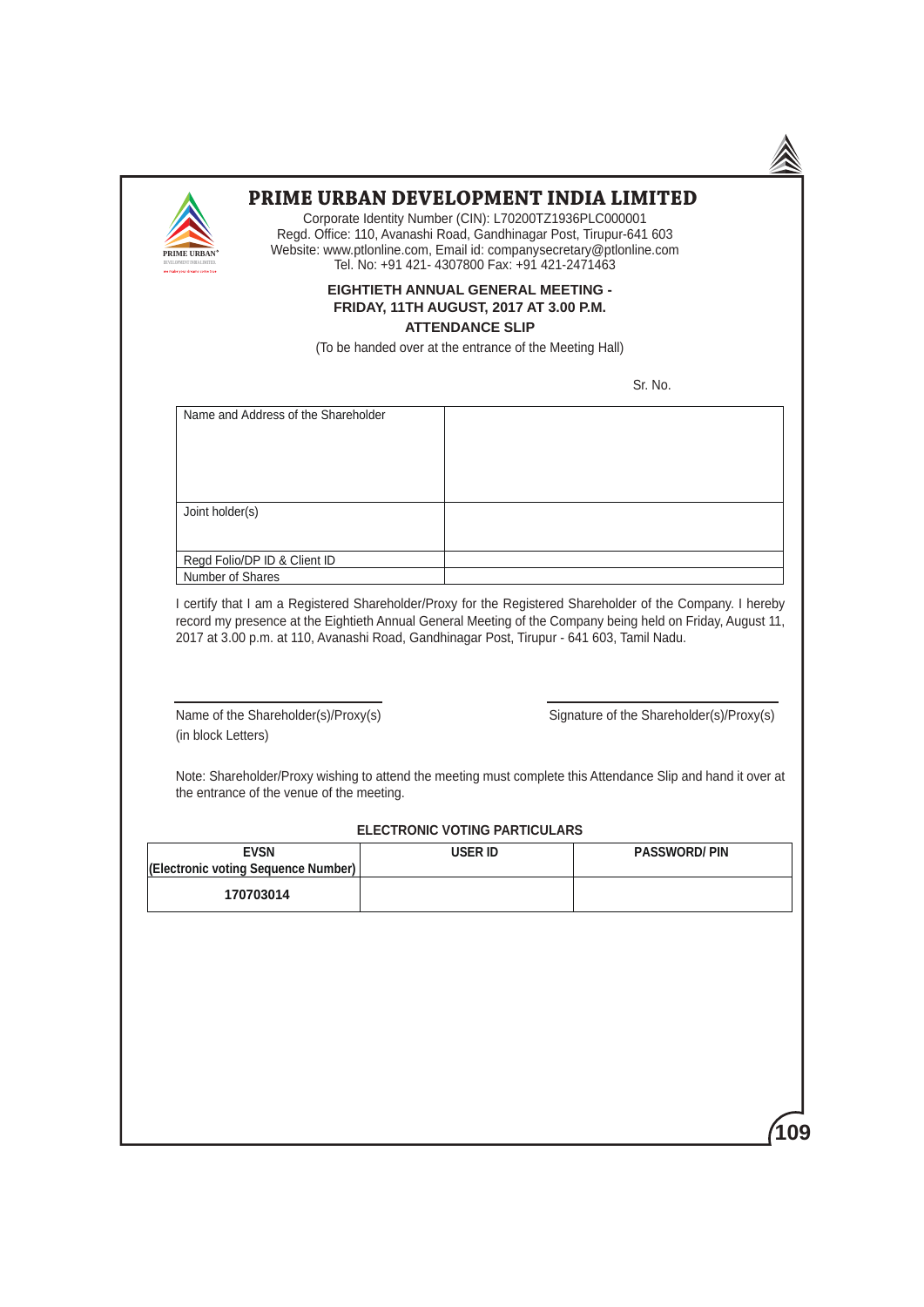# **PRIME URBAN DEVELOPMENT INDIA LIMITED**



# **PRIME URBAN DEVELOPMENT INDIA LIMITED**

Corporate Identity Number (CIN): L70200TZ1936PLC000001 Regd. Office: 110, Avanashi Road, Gandhinagar Post, Tirupur-641 603 Web: www.ptlonline.com, Email id: companysecretary@ptlonline.com Tel. No: +91 421- 4307800 Fax: +91 421-2471463

# **Form No. MGT-12**

## **Polling Paper**

[Pursuant to section 109(5) of the Companies Act, 2013 and rule 21(1)(c) of the Companies (Management and Administration) Rules, 2014]

#### **BALLOT PAPER**

| Sr.No. | <b>Particulars</b>                                                                                             | Details |
|--------|----------------------------------------------------------------------------------------------------------------|---------|
| 1.     | Name of the first Named                                                                                        |         |
|        | Shareholder (In block letters)                                                                                 |         |
| 2.     | Postal Address                                                                                                 |         |
| 3.     | Registered folio No. /*Client ID<br>No. (*Applicable to investors<br>holding shares in dematerialized<br>form) |         |
| 4.     | <b>Class of Shares</b>                                                                                         | Equity  |

 I / We hereby exercise my / our vote in respect of the following resolutions to be passed at the Eightieth Annual General Meeting (AGM) of the Company to be held on **Friday, August 11, 2017 at 3.00 p.m.** in respect of businesses as stated in the Notice dated May 24, 2017, by conveying my/our assent or dissent to the said resolutions by placing the tick  $(\sqrt{)}$  mark in the appropriate boxes given below:

| Sr.<br>No.    | Item No.                                                                                                                                                                                                                                                             | No. of<br>shares held | I / We assent to<br>the resolution<br>[FOR] | I / We dissent to the<br>resolution<br>[AGAINST] |
|---------------|----------------------------------------------------------------------------------------------------------------------------------------------------------------------------------------------------------------------------------------------------------------------|-----------------------|---------------------------------------------|--------------------------------------------------|
| 1             | Adoption of audited Financial Statements<br>(including audited Consolidated Financial<br>Statements) of the Company for the<br>Financial Year ended 31 <sup>st</sup> March, 2017<br>together with the Reports of the Board of<br>Directors and the Auditors thereon. |                       |                                             |                                                  |
| $\mathcal{P}$ | Declaration of Final Dividend on equity<br>shares of the Company for the Financial<br>Year ended 31 <sup>st</sup> March, 2017.                                                                                                                                       |                       |                                             |                                                  |
| 3             | Re-appointment of Mr. Purusottamdas<br>Patodia (00032088) as a Director retiring<br>by rotation.                                                                                                                                                                     |                       |                                             |                                                  |
| 4             | Appointment of M/s. Raghu and Ram,<br><b>Chartered Accountants (Registration</b><br>Number-0033405) as Statutory Auditors<br>of the Company.                                                                                                                         |                       |                                             |                                                  |
| 5             | Appointment of Mrs. Ryna Zaiwalla<br>Karani (DIN: 00116930) as an<br>Independent Director of the Company.                                                                                                                                                            |                       |                                             |                                                  |

#### **Place:**

**Date:** Signature of the Shareholder

**Note: Please read the instructions printed overleaf carefully before exercising your vote.**

**110**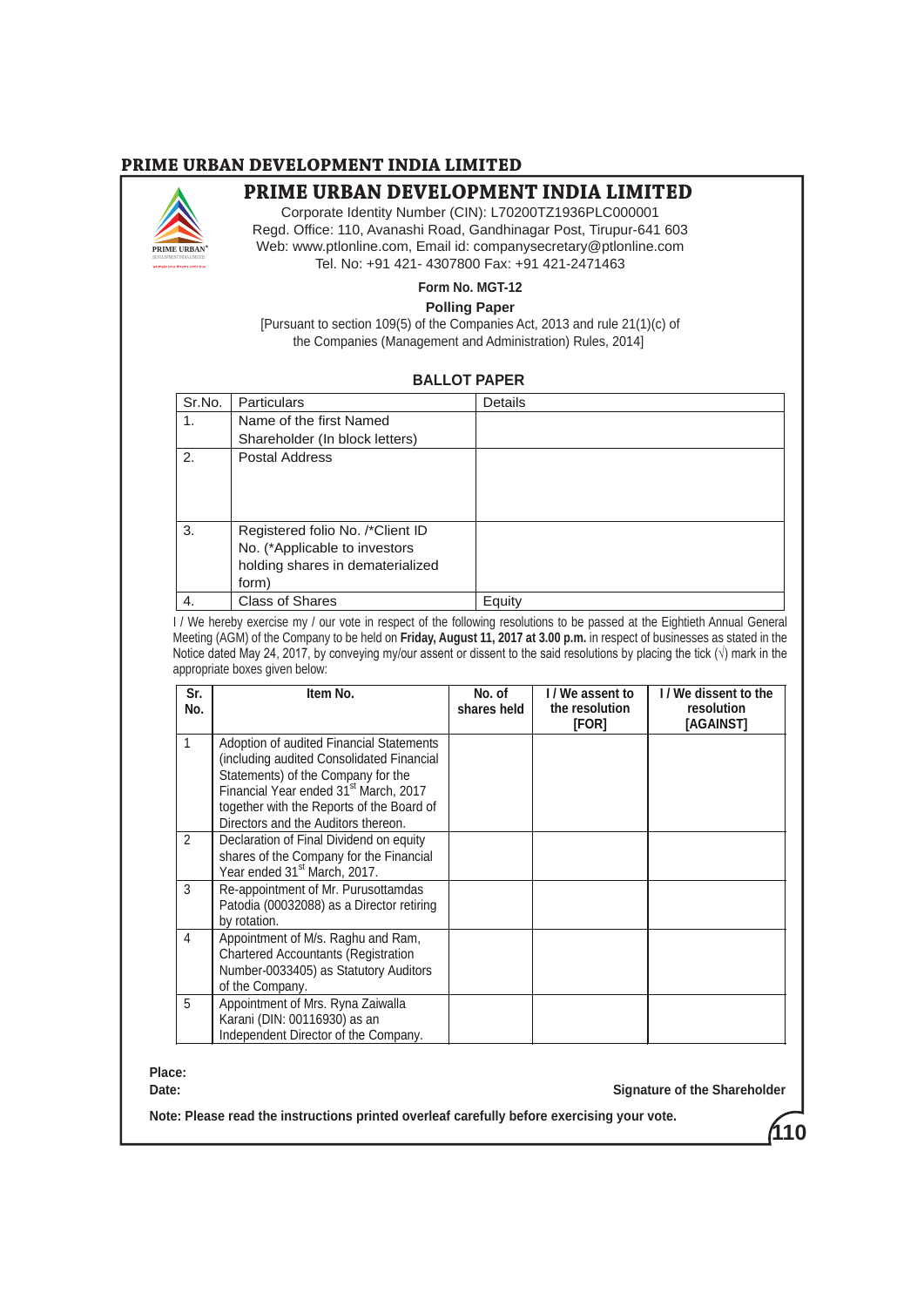#### **INSTRUCTIONS**

- 1. The Ballot Form is provided for the benefit of the members who do not have access to e-voting facility.
- 2. A member can opt for only one mode of voting i.e. either through e-voting or by ballot or by physically voting at the AGM. If a member casts multiple votes, then voting done through e-voting shall be considered valid. In case a member casts votes by ballot and also physically votes at the AGM, then the votes cast by ballot shall be considered valid.
- 3. The Scrutinizer will collate the votes downloaded from the e-voting system, the votes cast by ballot and the votes cast on poll at the AGM to declare the final result for each of the resolutions forming part of the Notice of the AGM.
- 4. Please complete and sign the Ballot Form and send it so as to reach the Scrutinizer Mr. S. Ramanathan, Practising Chartered Accountant (Membership No. FCA 019532) on or before 10th August, 2017 [5.00 p.m. IST]. No other form or photocopy thereof is permitted.
- 5. Ballot Forms received after 10th August, 2017 shall be strictly treated as if the reply from the members has not been received.
- 6. The Ballot Form should be signed by the member as per the specimen signature registered with the Company/Depositories. In case of joint holding, the Form should be completed and signed by the first named member and in his/her absence, by the next named joint holder. A Power of Attorney holder (POA) may vote on behalf of a member, mentioning the registration no. of the POA registered with the Company or enclosing an attested copy of the POA. Exercise of votes by Ballots not permitted through proxy.
- 7. In case the shares are held by companies, trusts, etc., the duly completed Ballot Form should be accompanied by a certified copy of the relevant Board Resolution / Authorization.
- 8. Votes should be cast in case of each resolution, either in favour or against by putting the tick  $(\sqrt{})$  mark in the appropriate column provided in the Ballot Form.
- 9. The voting rights of the shareholders shall be in proportion of the share held by them in the paid-up equity share capital of the Company as on 4th August, 2017 and as per the Register of Members of the Company.
- 10. A member may request for a duplicate Ballot Form, if so required. However, duly filled in and signed duplicate Ballot Form should reach the Scrutinizer not later than the date and time specified in serial no. 4 above.
- 11. Unsigned, incomplete, improperly or incorrectly tick marked Ballot Forms shall be rejected. A Form will also be rejected if it is received torn, defaced or mutilated to an extent which make it difficult for the Scrutinizer to identify either the member or as to whether the votes are cast in favour of or against or if the signature cannot be verified.

**111**

12. The decision of the Scrutinizer on the validity of a Ballot Form shall be final and binding.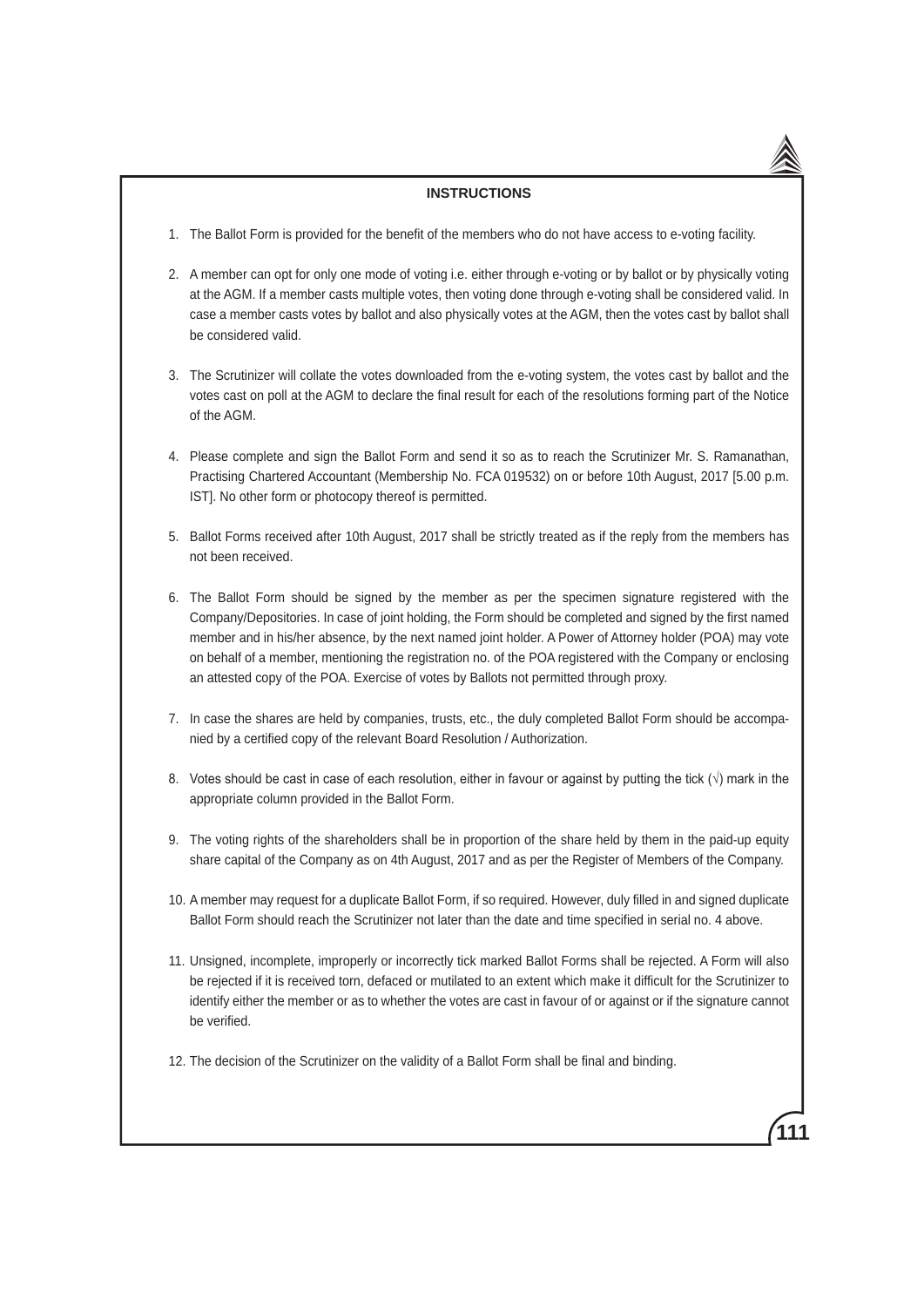# **PRIME URBAN DEVELOPMENT INDIA LIMITED**

|                                                                                                                                                                                                                                                                                                | <b>Important Communication to members</b> |                                                                                                                                                                                                                                                                                                                                                                           |
|------------------------------------------------------------------------------------------------------------------------------------------------------------------------------------------------------------------------------------------------------------------------------------------------|-------------------------------------------|---------------------------------------------------------------------------------------------------------------------------------------------------------------------------------------------------------------------------------------------------------------------------------------------------------------------------------------------------------------------------|
| through electronic mode.                                                                                                                                                                                                                                                                       |                                           | 1. All members (both Physical and Demat) are requested to lodge their e-mail ID's along with Name and Folio / Client ID<br>Number at the following address / e-mail to enable us to send all future communications including Annual Reports                                                                                                                               |
| <b>Company Address</b><br>Prime Urban Development India Limited<br>(Formerly Prime Textiles Limited)<br><b>Registered Office:</b><br>110, Avanashi Road,<br>Gandhi Nagar Post,<br><b>Tirupur - 641 603</b><br>Ph: 0421-2470065<br>E-mail: companysecretary@ptlonline.com<br>uday@ptlonline.com |                                           | <b>Registrar and Share Transfer Agent</b><br>M/s. S.K.D.C. Consultants Limited<br>Kanapathy Towers 3rd Floor<br>139/1 A-1 Sathy Road<br>Ganapathy<br>Coimbatore 641 006,<br>Tamilnadu<br>Phones: (0422)2539835, Fax: (0422) 2539837<br>Email Address:info@skdc-consultants.com                                                                                            |
| Transfer Agent of the Company, M/s. S.K.D.C. Consultants Limited as above.                                                                                                                                                                                                                     |                                           | 2. SEBI has made it mandatory for every participant in the securities / capital market to furnish the details of Income Tax<br>Permanent Account Number (PAN). Accordingly, all the shareholders holding shares in physical form are requested to<br>submit their details of PAN along with photocopy of both sides of PAN Card, duly attested to the Registrar and share |
|                                                                                                                                                                                                                                                                                                |                                           |                                                                                                                                                                                                                                                                                                                                                                           |
|                                                                                                                                                                                                                                                                                                |                                           |                                                                                                                                                                                                                                                                                                                                                                           |
|                                                                                                                                                                                                                                                                                                |                                           |                                                                                                                                                                                                                                                                                                                                                                           |
|                                                                                                                                                                                                                                                                                                |                                           |                                                                                                                                                                                                                                                                                                                                                                           |
|                                                                                                                                                                                                                                                                                                |                                           |                                                                                                                                                                                                                                                                                                                                                                           |
|                                                                                                                                                                                                                                                                                                |                                           |                                                                                                                                                                                                                                                                                                                                                                           |
|                                                                                                                                                                                                                                                                                                |                                           |                                                                                                                                                                                                                                                                                                                                                                           |
|                                                                                                                                                                                                                                                                                                |                                           |                                                                                                                                                                                                                                                                                                                                                                           |
|                                                                                                                                                                                                                                                                                                |                                           |                                                                                                                                                                                                                                                                                                                                                                           |
|                                                                                                                                                                                                                                                                                                |                                           |                                                                                                                                                                                                                                                                                                                                                                           |